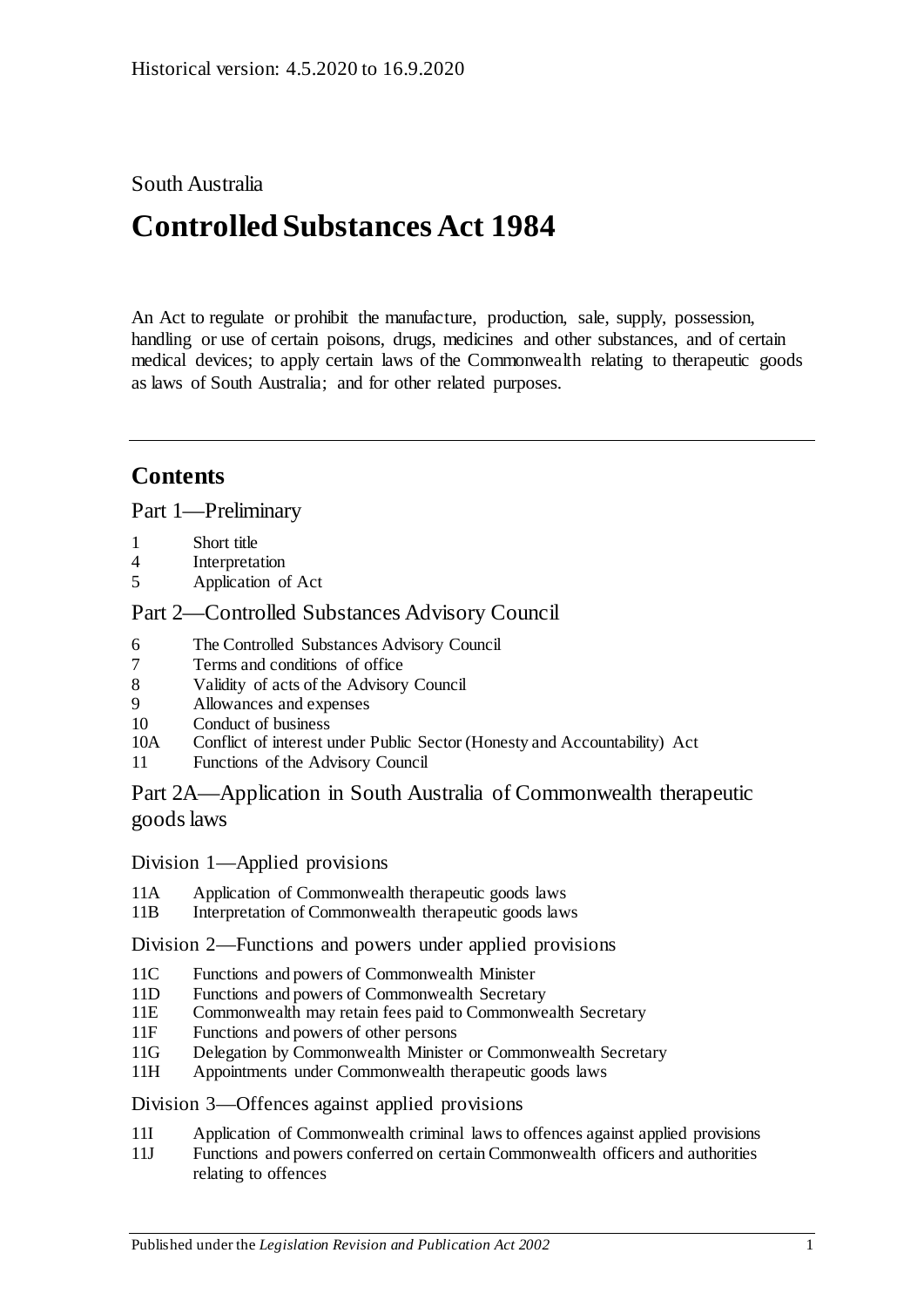#### 11K [No double jeopardy for offences against applied provisions](#page-17-1)

#### Division [4—Reviews and appeals](#page-17-2)

11L [Tribunal may sit with assessors](#page-17-3)

#### [Part 3—Controlled substances](#page-17-4)

- 12 [Declaration of poisons, prescription drugs, drugs of dependence, controlled drugs etc](#page-17-5)<br>12A Interim controlled drugs
- [Interim controlled drugs](#page-18-0)

#### [Part 4—General offences](#page-18-1)

- 13 [Manufacture and packing](#page-18-2)<br>14 Sale by wholesale
- [Sale by wholesale](#page-19-0)
- 15 [Sale or supply to end user](#page-19-1)
- 16 [Sale of certain poisons](#page-20-0)<br>17 Sale of poisons the pos
- 17 [Sale of poisons the possession of which requires a licence](#page-20-1)<br>17A Manufacture, sale, supply or possession of certain precurs
- [Manufacture, sale, supply or possession of certain precursors](#page-20-2)
- 17B [Storage and sale of certain precursors](#page-20-3)
- 17C [Regulation of sale of certain precursors](#page-22-0)
- 18 [Regulation of prescription drugs](#page-22-1)
- 18A [Restriction of prescription or supply of drug of dependence in certain circumstances](#page-26-0)
- 19 [Sale or supply of volatile solvents](#page-28-0)
- 20 [Prohibition of automatic vending machines](#page-28-1)
- 21 [Sale, supply, possession or administration of other potentially harmful substances or](#page-29-0)  [devices](#page-29-0)
- 22 [Possession](#page-29-1)<br>23 Ouality
- **[Quality](#page-29-2)**
- 24 [Packaging and](#page-29-3) labelling<br>25 Storage
- [Storage](#page-29-4)
- 26 [Transport](#page-30-0)<br>27 Use
- 27 [Use](#page-30-1)
- 28 [Prohibition of advertisement](#page-30-2)
- 29 [Regulation of advertisement](#page-30-3)
- 30 Forgery [etc of prescriptions](#page-30-4)

### [Part 4A—Licences to cultivate alkaloid poppies and process poppy straw](#page-31-0)

#### Division [1—Preliminary](#page-31-1)

- 30A [Interpretation](#page-31-2)
- 30B [Meaning of](#page-33-0) *associate*
- [Matters to be considered—fit and proper person](#page-34-0)

#### Division [2—Poppy cultivation licence](#page-36-0)

- 30D [Application for poppy cultivation licence](#page-36-1)
- 30E [Chief Executive must investigate application](#page-36-2)
- 30F [Determining an application](#page-37-0)
- 30G [Terms and conditions of a poppy cultivation licence](#page-37-1)
- 30H [Poppy cultivation licence is not transferable](#page-38-0)
- 30I [Employee of licensed grower authorised to undertake activities under licence](#page-38-1)
- 30J [Employee identification certificate issued by licensed grower](#page-39-0)
- 30K [Application for renewal of licence](#page-39-1)
- 30L [Chief Executive must investigate renewal application](#page-40-0)
- 30M [Determining a renewal application](#page-40-1)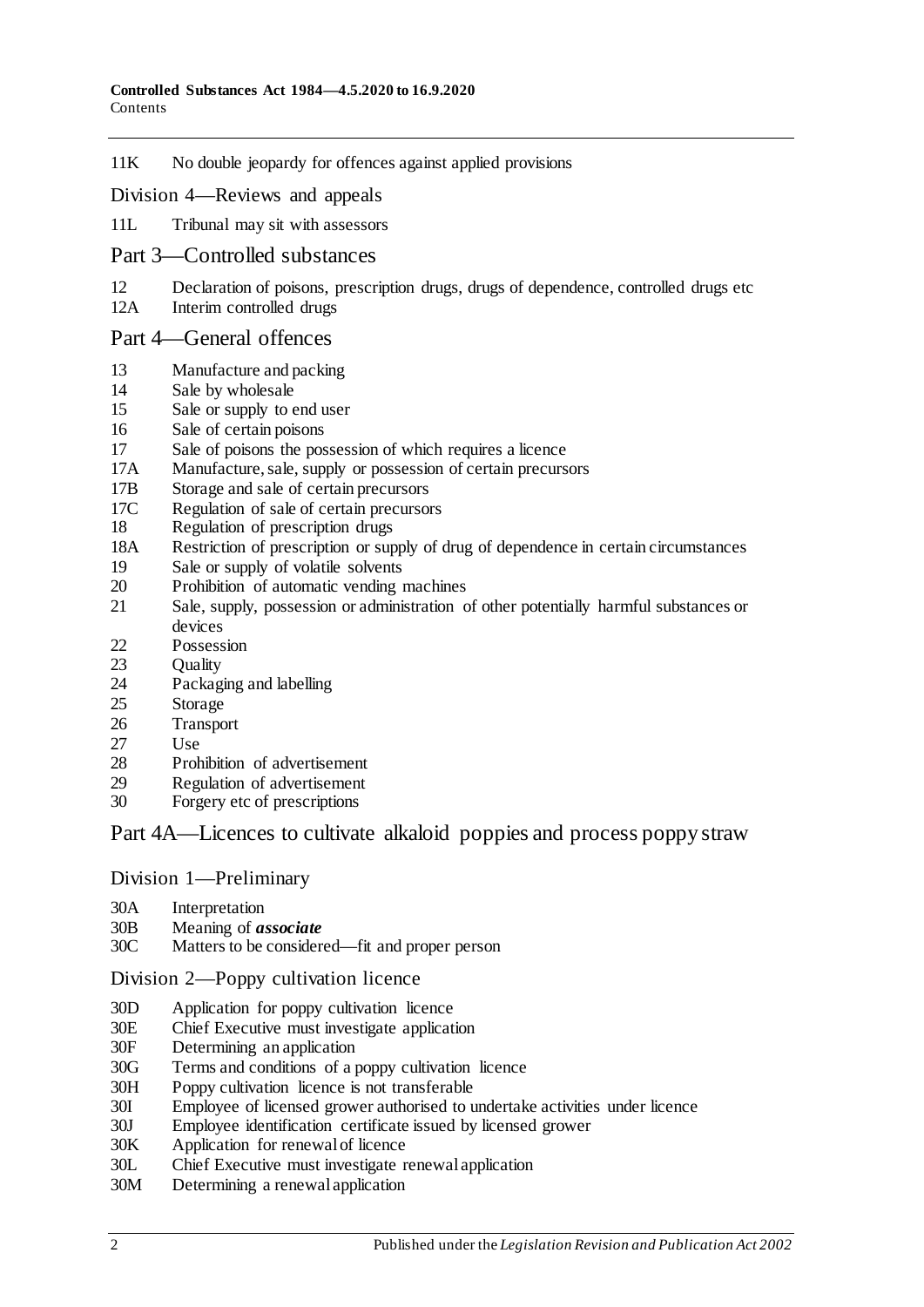Division [3—Poppy processing licence](#page-41-0)

- 30N [Application for poppy processing licence](#page-41-1)<br>30O Chief Executive must investigate applicat
- 300 [Chief Executive must investigate application](#page-42-0)<br>30P Determining an application
- 30P [Determining an application](#page-42-1)<br>30Q Terms and conditions of a p
- [Terms and conditions of a poppy processing licence](#page-42-2)
- 30R [Poppy processing licence is not transferable](#page-43-0)<br>30S Employee of licensed processor authorised to
- 30S [Employee of licensed processor authorised to undertake activities under licence](#page-43-1)
- 30T [Employee identification certificate issued by licensed processor](#page-44-0)<br>30U Application for renewal of licence
- 30U [Application for renewal of licence](#page-44-1)<br>30V Chief Executive must investigate re
- 30V [Chief Executive must investigate renewal application](#page-45-0)<br>30W Determining a renewal application
- [Determining a renewal application](#page-45-1)

Division [4—General provisions applying to a poppy cultivation licence or poppy](#page-46-0)  [processing licence](#page-46-0)

- 30X [Amendment of licences](#page-46-1)<br>30Y Suspension or cancellati
- [Suspension or cancellation of licences](#page-46-2)

Division [5—Inspection and enforcement](#page-47-0)

- 30Z [Inspectors under this Part](#page-47-1)
- 30ZA [Identification certificate](#page-47-2)
- 30ZB [General powers of inspector](#page-48-0)
- 30ZC [Procedure on seizing a document, thing or taking a sample](#page-48-1)
- 30ZD [Power to use electronic equipment at premises](#page-49-0)
- 30ZE [Power to copy information on electronic storage devices](#page-50-0)<br>30ZF Inspector must not damage equipment
- [Inspector must not damage equipment](#page-50-1)
- 30ZG [Inspector may possess alkaloid poppies or poppy straw](#page-50-2)
- 30ZH [Inspector has power to detain or seize alkaloid poppies or poppy straw](#page-50-3)
- 30ZI [Procedure on detaining or seizing alkaloid poppies or poppy straw](#page-50-4)
- 30ZJ [Chief Executive has power to dispose or deal with seized alkaloid poppies or poppy straw](#page-51-0)
- 30ZK [Retention and return of seized alkaloid poppies or poppy straw](#page-51-1)<br>30ZL Magistrates Court may extend 3 month period
- 30ZL [Magistrates Court may extend 3 month period](#page-52-0)
- [Forfeiture, harvest and destruction of alkaloid poppies or poppy straw](#page-52-1)
- 30ZN [Recovery of costs](#page-53-0)
- 30ZO [Inspector may access ratepayer information](#page-53-1)
- 30ZP [Protection against self-incrimination](#page-53-2)
- 30ZQ [Power to issue expiation notices](#page-53-3)
- 30ZR [Expiation fee](#page-53-4)

#### Division [6—Offences](#page-54-0)

- 30ZS [Offence to fail to report the amendment or cancellation of a contract](#page-54-1)
- 30ZT [Offence to fail to report amendment or cancellation](#page-54-2)
- 30ZU [Offence to fail to report on any change of details of the licensed grower or the licensed](#page-54-3)  [processor](#page-54-3)
- 30ZV [Offence to fail to surrender licence on suspension or cancellation](#page-55-0)
- 30ZW [Offence to contravene a licence](#page-55-1)
- 30ZX [Offence to fail to prohibit access to premises](#page-55-2)
- 30ZY [Offence to fail to carry and produce identification certificate](#page-56-0)
- 30ZZ [Offence to employ disqualified persons under licence](#page-56-1)
- 30ZZA [Offence for disqualified person to be employed by licensed grower or licensed processor](#page-57-0)
- 30ZZB Employee [must comply with terms and conditions of licence](#page-57-1)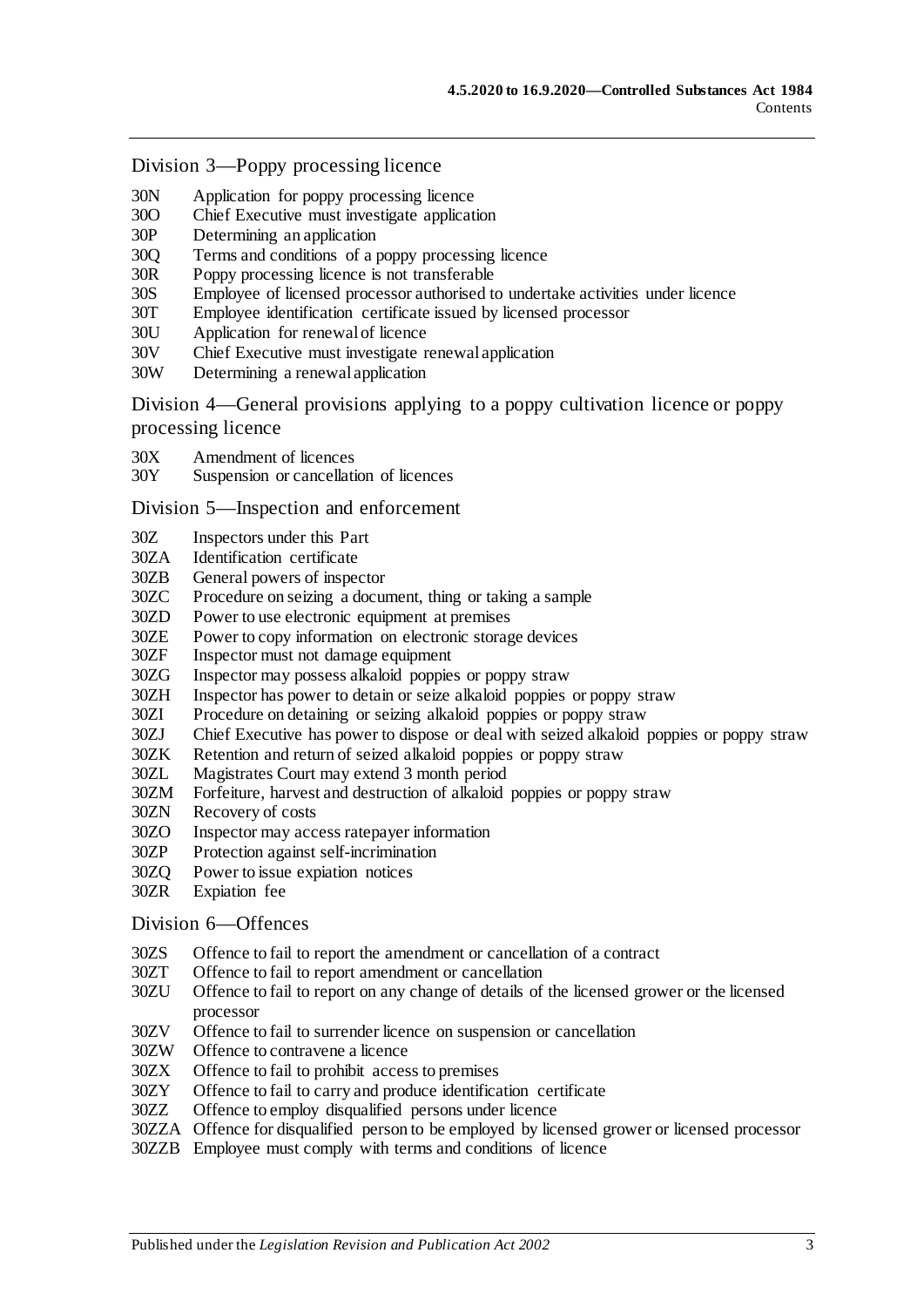- 30ZZC [Criminal liability of licensed grower or licensed processor—failure to exercise due](#page-58-0)  [diligence](#page-58-0)
- 30ZZD [Offence to fail to provide an identification certificate for employees](#page-58-1)
- 30ZZE [Offence to hinder or obstruct inspector](#page-58-2)
- 30ZZF [Offence to remove detained or seized alkaloid poppies or poppy straw](#page-59-0)

#### Division [7—Alkaloid poppy register](#page-59-1)

30ZZG [Alkaloid poppy register](#page-59-2)

30ZZH [Request to register a contract](#page-59-3)

30ZZI [Access to the alkaloid poppy register restricted](#page-60-0)

30ZZJ [Person with access to alkaloid poppy register not to disclose personal information from it](#page-60-1) 30ZZK [Delegation](#page-60-2)

Division [8—Review](#page-61-0)

30ZZL [Review by Tribunal](#page-61-1)

Division [9—Miscellaneous](#page-61-2)

30ZZM [Criminal intelligence](#page-61-3) 30ZZN [Regulations](#page-62-0)

[Part 5—Offences relating to controlled drugs, precursors and plants](#page-63-0)

[Division 1—Preliminary](#page-63-1)

31 [Application of Part](#page-63-2)

[Division 2—Commercial offences](#page-65-0)

#### [Subdivision 1—Trafficking in controlled drugs](#page-65-1)

32 [Trafficking](#page-65-2)

[Subdivision 2—Manufacture of controlled drugs](#page-67-0)

33 [Manufacture of controlled drugs for sale](#page-67-1)

33A [Sale, manufacture etc of controlled precursor](#page-68-0)

[Subdivision 3—Cultivation and sale of controlled plants](#page-70-0)

- 33B [Cultivation of controlled plants for sale](#page-70-1)
- 33C [Sale of controlled plants](#page-71-0)

[Subdivision 4—Sale of equipment etc](#page-72-0)

33D [Sale of equipment](#page-72-1)

33DA [Sale of instructions](#page-72-2)

[Division 3—Offences involving children and school zones](#page-72-3)

- 33E [Application of Division](#page-72-4)
- 33F [Sale, supply or administration of controlled drug to child](#page-73-0)
- 33G [Sale, supply or administration of controlled drug in school zone](#page-73-1)
- 33GA [Sale of equipment to child for use in connection with consumption of controlled drugs](#page-73-2)
- 33GB [Sale of instructions to a child](#page-74-0)

33H [Procuring child to commit offence](#page-74-1)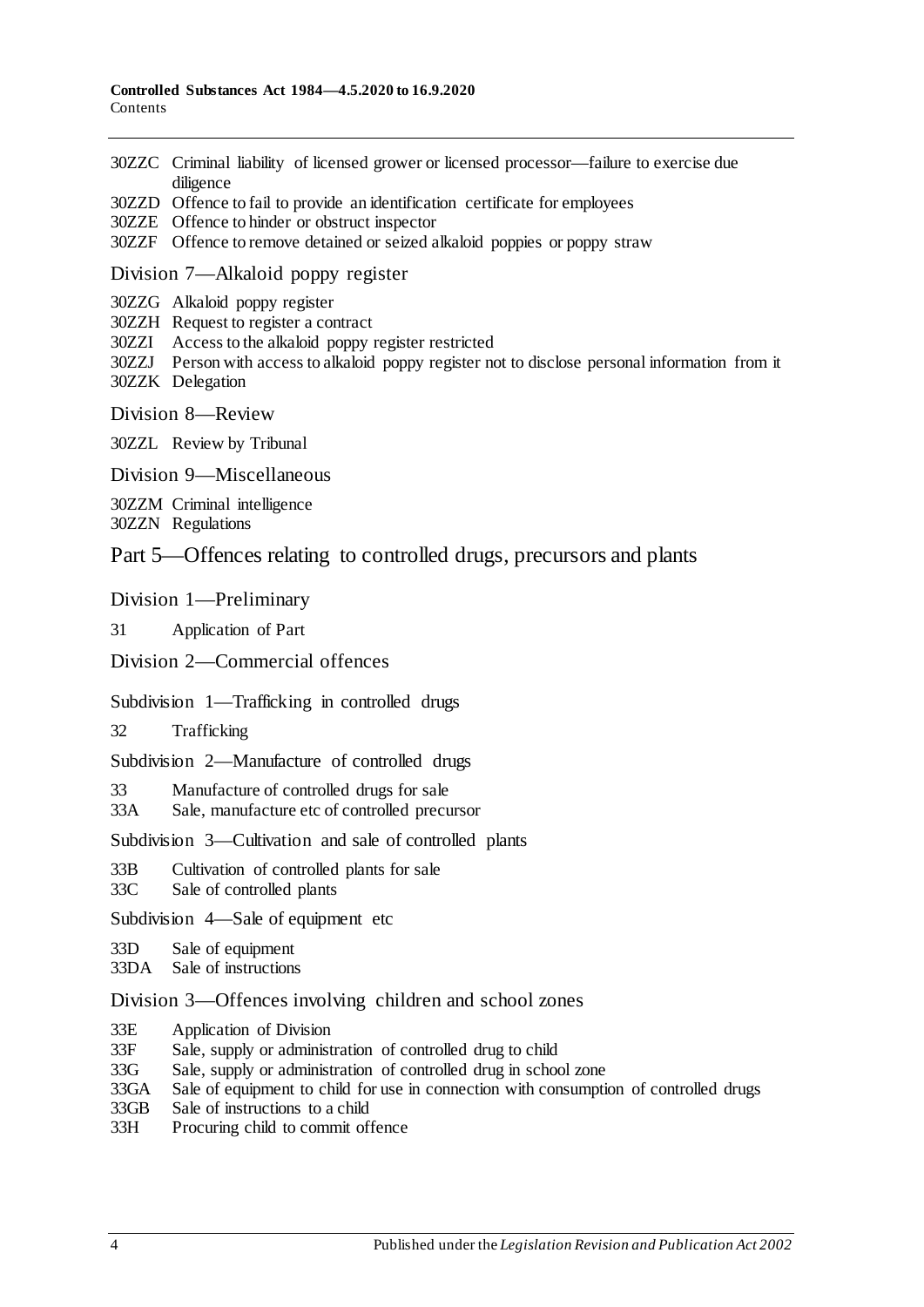#### [Division 4—Other offences](#page-74-2)

- 33I [Supply or administration of controlled drug](#page-74-3)<br>33J Manufacture of controlled drugs
- 33J [Manufacture of controlled drugs](#page-75-0)<br>33K Cultivation of controlled plants
- [Cultivation of controlled plants](#page-75-1)
- 33L [Possession or consumption of controlled drug etc](#page-76-0)
- 33LA [Possession or supply of prescribed equipment](#page-76-1)
- 33LAB [Possession or supply of instructions](#page-77-0)
- 33LB [Possession or supply of prescribed quantity of controlled precursor](#page-77-1)

#### [Division 4A—Offences relating to controlled drug alternatives](#page-78-0)

- 33LC [Interpretation](#page-78-1)
- 33LD [Intentional manufacture of controlled drug alternative](#page-79-0)
- 33LE [Promoting controlled drug alternative](#page-79-1)<br>33LF Manufacturing, packaging, selling or
- Manufacturing, packaging, selling or supplying substance promoted as controlled drug [alternative](#page-80-0)

#### [Division 5—General provisions relating to offences](#page-81-0)

- 33M [Interpretation](#page-81-1)<br>33N Aggregation of
- [Aggregation of offences](#page-81-2)
- 33O [Offences involving more than one kind of substance](#page-82-0)
- 33OA [Basis for determining quantity of controlled substance](#page-82-1)
- 33P [Knowledge or recklessness with respect to identity or quantity](#page-83-0)
- 33Q [Alternative conviction—mistake as to identity of controlled substance](#page-83-1)
- 33R [Alternative verdicts](#page-84-0)
- 33S [No accessorial liability for certain offences](#page-84-1)
- 33T [Power of court to prohibit certain activities](#page-84-2)

#### [Division 6—Procedure in relation to simple possession offences](#page-84-3)

- 34 [Application of Division](#page-84-4)
- 35 [Accreditation of drug assessment and treatment services](#page-85-0)
- 36 [Referral for assessment](#page-85-1)<br>37 Assessment of referred
- 37 [Assessment of referred person](#page-85-2)<br>38 Undertakings
- [Undertakings](#page-87-0)
- 39 [Release from custody for the purposes of assessment or undertaking](#page-87-1)
- 40 [Prosecution of simple possession offences](#page-87-2)
- 40A [Confidentiality](#page-88-0)

#### [Part 6—Offences, penalties etc](#page-88-1)

- 43 [Aggravated offences](#page-88-2)
- 44 [Matters to be considered when court fixes penalty](#page-89-0)
- 45A [Expiation of simple cannabis offences](#page-90-0)

#### [Part 7—Search, seizure, forfeiture and analysis](#page-91-0)

- 49 [Application of Part](#page-91-1)
- 50 [Authorised officers](#page-91-2)
- 51 [Analysts](#page-91-3)
- 52 [Power to search, seize etc](#page-91-4)
- 52A [General drug detection powers](#page-93-0)
- 52B [Special powers relating to drug transit routes](#page-94-0)
- 52C [Report to Minister on issue of authorisations](#page-96-0)
- 52D [General provisions relating to exercise of powers](#page-96-1)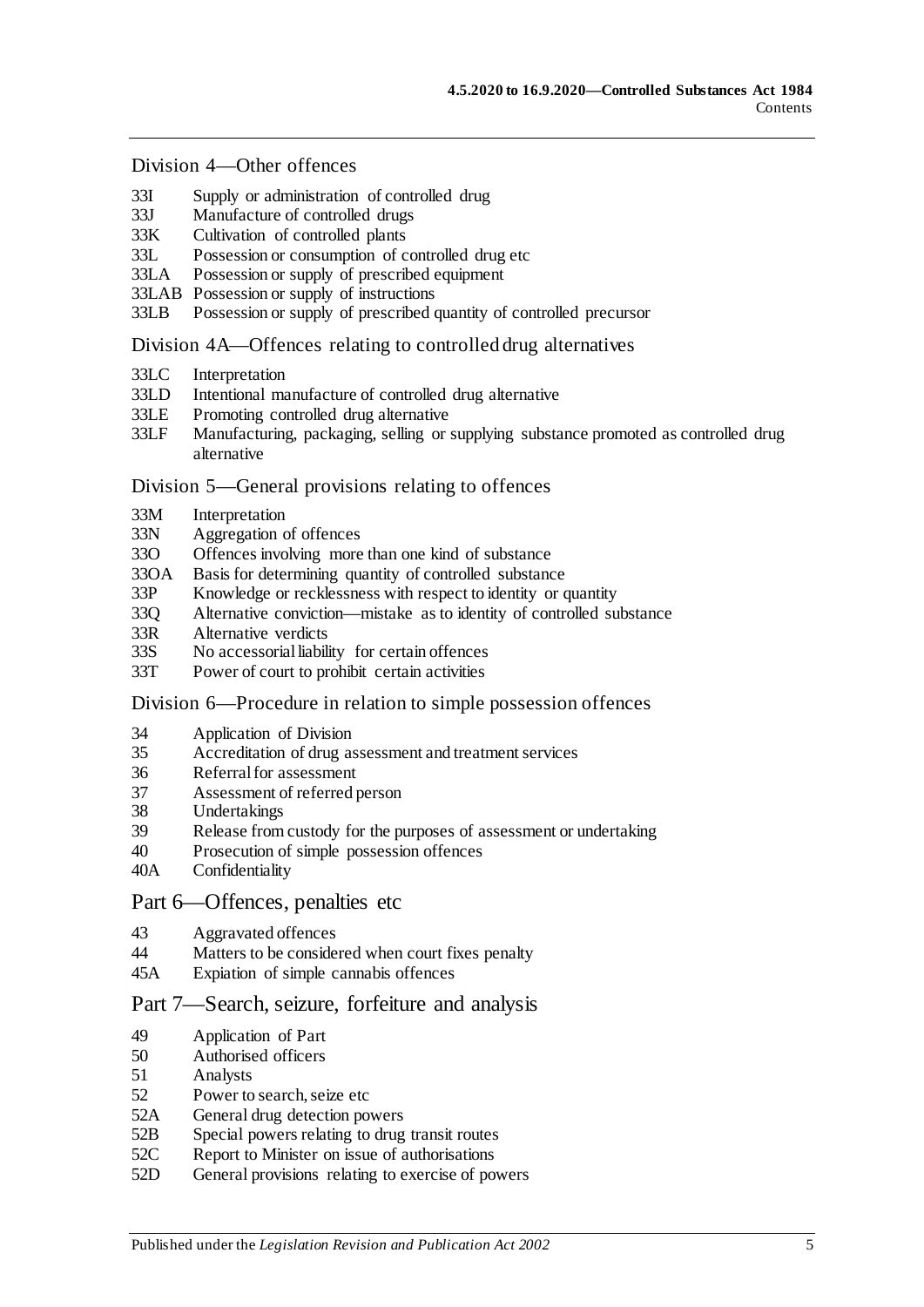| 52E<br>53            | Seized property and forfeiture<br>Analysis           |
|----------------------|------------------------------------------------------|
| Part 8—Miscellaneous |                                                      |
| 55                   | Licences, authorities and permits                    |
| 56                   | Permits for research etc                             |
| 57                   | Power of Minister to prohibit certain activities     |
| 57A                  | Warnings                                             |
| 58                   | Publication of information                           |
| 60                   | Minister may require certain information to be given |
| 60A                  | Confidentiality                                      |
| 60B                  | False or misleading information                      |
| 61                   | Evidentiary provisions                               |
| 62A                  | Delegation                                           |
| 63                   | Regulations                                          |

[Legislative history](#page-107-0)

#### <span id="page-5-0"></span>**The Parliament of South Australia enacts as follows:**

# **Part 1—Preliminary**

#### <span id="page-5-1"></span>**1—Short title**

This Act may be cited as the *Controlled Substances Act 1984*.

#### <span id="page-5-2"></span>**4—Interpretation**

(1) In this Act, unless the contrary intention appears—

*Advisory Council* means the Controlled Substances Advisory Council established under [Part 2;](#page-12-1)

*aggravated offence*—where a provision differentiates between the penalty for an aggravated offence and the penalty for a basic offence, the reference to an aggravated offence is a reference to the offence in its aggravated form (se[e section](#page-88-2) 43);

*analyst* means—

- (a) a person appointed as an analyst for the purposes of this Act; or
- (b) a person holding a position of a class approved by the Governor for the purposes of this Act;

*applied provisions* means the Commonwealth therapeutic goods laws that apply as a law of South Australia by virtue of [section](#page-15-2) 11A;

*artificially enhanced cultivation* means—

- (a) cultivation in a solution comprised wholly or principally of water enriched with nutrients; or
- (b) cultivation involving the application of an artificial source of light or heat;

*assessment service* means a drug assessment service accredited under [Division](#page-84-3) 6 of [Part 5;](#page-63-0)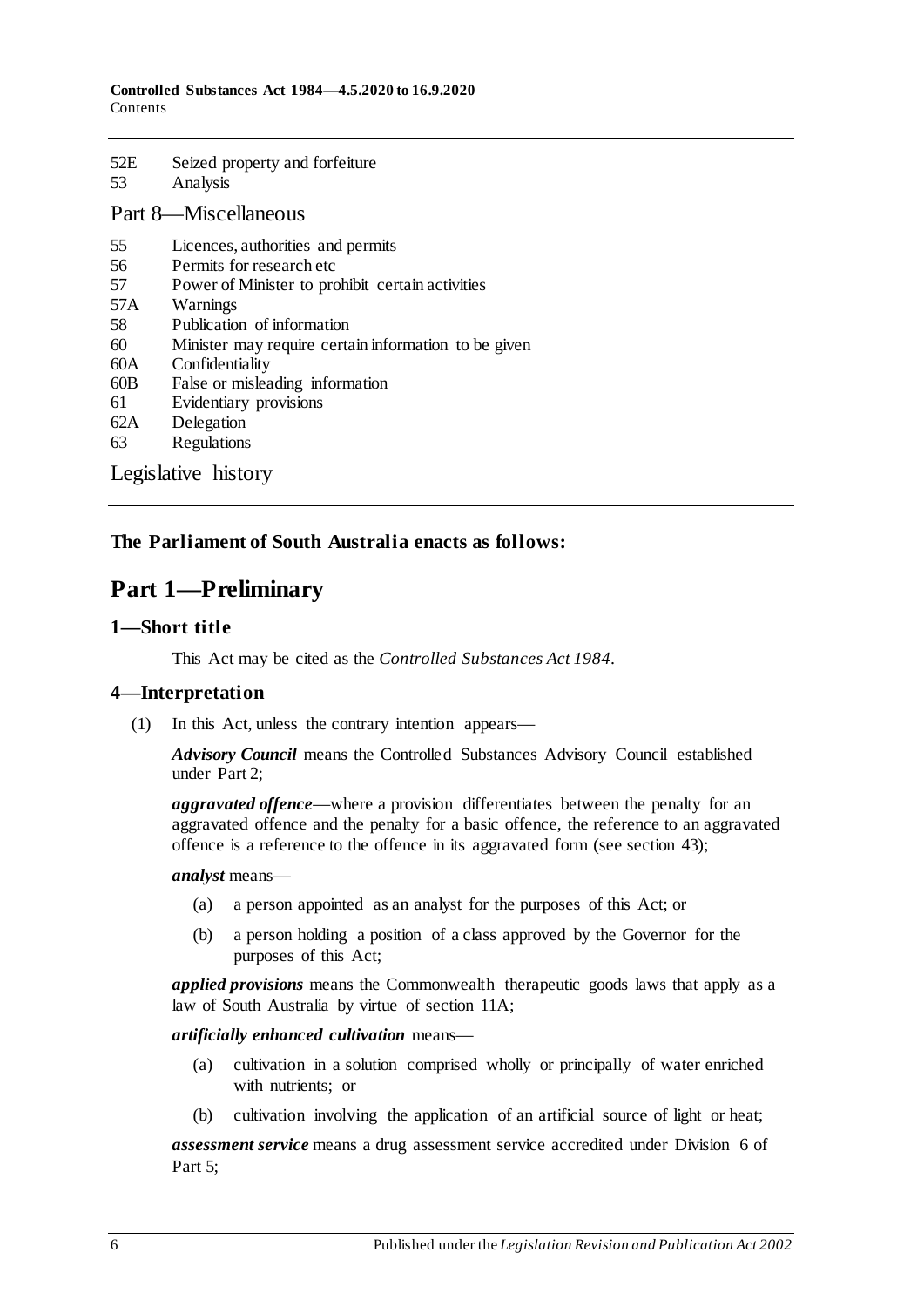#### *authorised officer*—see [section](#page-91-5) 50(1);

**basic offence—where a provision differentiates between the penalty for an aggravated** offence and the penalty for a basic offence, the reference to a basic offence is a reference to the offence in its non-aggravated form (see [section](#page-88-2) 43);

*cannabis* means a plant, or any part (including the seed) of a plant, of the genus *cannabis*, but does not include cannabis resin or cannabis oil;

*cannabis oil* means a substance that contains chemicals of any one or more of the following classes;

- (a) cannabinoids;
- (b) tetrahydrocannabinols;
- (c) alkyl homologues of tetrahydrocannabinols,

where the amount of soluble material in any quantity of the substance, when dissolved in the solvent known as hexane, constitutes more than 85 per cent of the weight of that quantity of substance;

*cannabis resin* means a substance that contains chemicals of any one or more of the following classes:

- (a) cannabinoids;
- (b) tetrahydrocannabinols;
- (c) alkyl homologues of tetrahydrocannabinols,

where the amount of soluble material in any quantity of the substance, when dissolved in the solvent known as hexane, constitutes more than 15 per cent but not more than 85 per cent of the weight of that quantity of substance;

*child* means a person under the age of 18 years and, in relation to the alleged commission of an offence, means a person who was, at the time of the alleged commission of the offence, under that age;

*commercial quantity* of a controlled drug, controlled precursor or controlled plant means—

- (a) in relation to a controlled drug or controlled precursor contained in a mixture—
	- (i) a quantity of the drug or precursor that equals or exceeds the amount prescribed as a commercial quantity for the drug or precursor (as the case may be) in its pure form; or
	- (ii) a quantity of the mixture that equals or exceeds the amount prescribed as a commercial quantity for any mixture containing the drug or precursor (as the case may be); or
	- (iii) a number of discrete dosage units of the mixture that equals or exceeds the number of discrete dosage units prescribed as a commercial quantity for any mixture containing the drug or precursor (as the case may be); or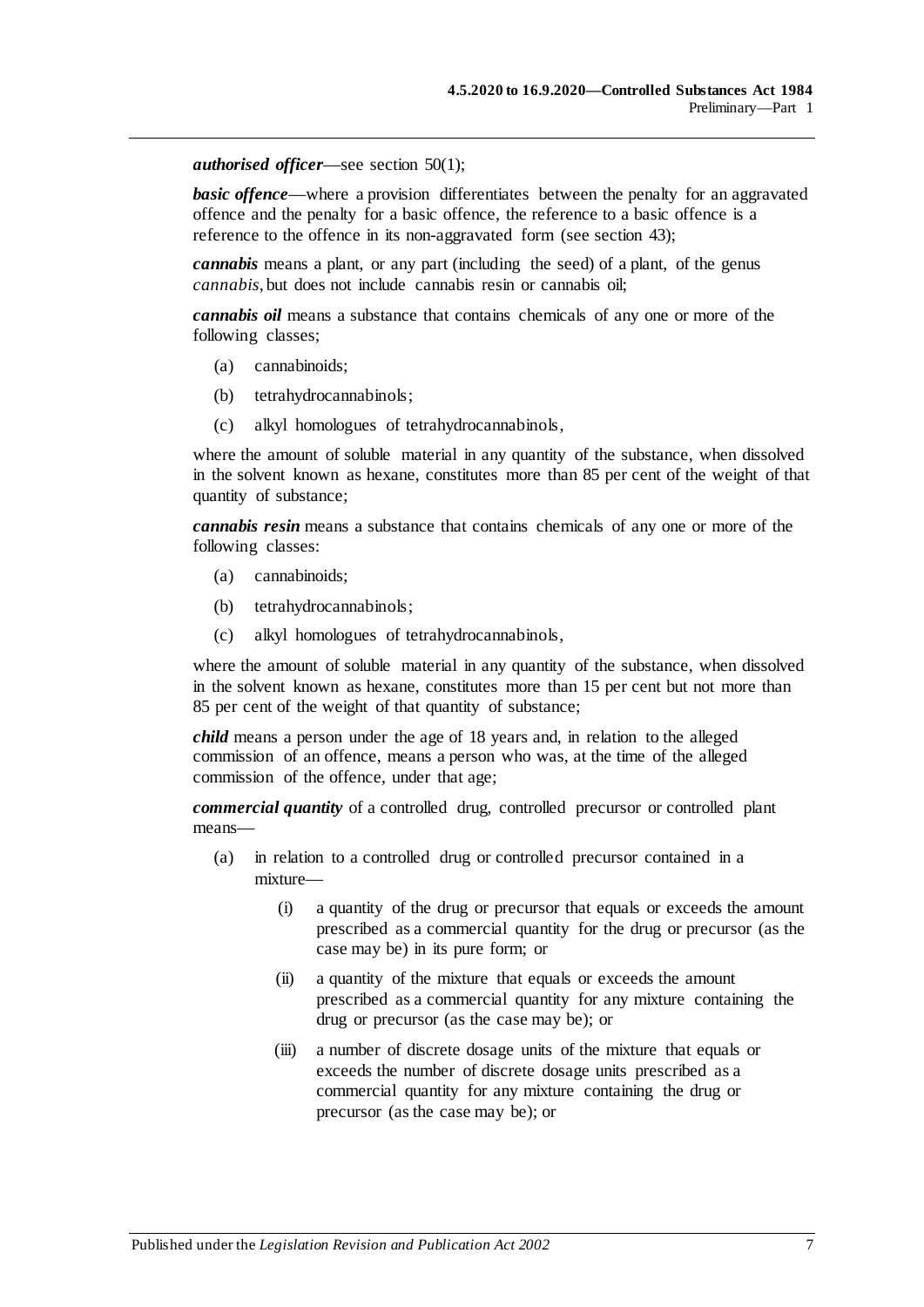- (b) in relation to a controlled drug or controlled precursor that is not contained in a mixture—a quantity of the drug or precursor that equals or exceeds the amount prescribed as a commercial quantity for the drug or precursor (as the case may be) in its pure form; or
- (c) in relation to a controlled plant—
	- (i) a number of the plant that equals or exceeds the number of plants prescribed as a commercial quantity for the plant; or
	- (ii) a weight of the plant that equals or exceeds the weight prescribed as a commercial quantity for the plant;

*Commonwealth Act* means the *Therapeutic Goods Act 1989* of the Commonwealth;

*Commonwealth Minister* means the Minister of the Commonwealth responsible for the administration of the Commonwealth therapeutic goods laws;

*Commonwealth Secretary* means the Secretary of the Department of the Commonwealth that is, under the Commonwealth Minister, responsible for the administration of the Commonwealth therapeutic goods laws;

*Commonwealth therapeutic goods laws* means the Commonwealth Act and the regulations, orders and manufacturing principles under that Act;

*controlled drug* means—

- (a) a drug of dependence; or
- (b) a substance declared by the regulations to be a controlled drug for the purposes of this Act; or
- (c) an interim controlled drug,

but does not include a controlled plant;

*controlled plant* means a growing cannabis plant or a cutting of a cannabis plant (provided that the cutting has been planted or otherwise placed in a growing medium) or any other plant declared by the regulations to be a controlled plant for the purposes of this Act;

*controlled precursor* means a substance declared by the regulations to be a controlled precursor for the purposes of this Act;

*cultivate* a controlled plant means—

- (a) plant a seed, seedling or cutting of the plant or transplant the plant; or
- (b) nurture, tend or grow the plant; or
- (c) harvest the plant (including pick any part of the plant or separate any resin or other substance from the plant); or
- (d) dry the harvested plant or part of the plant; or
- (e) take part in the process of cultivation of the plant;

*dentist* means a person registered under the *Health Practitioner Regulation National Law*—

- (a) to practise in the dental profession as a dentist (other than as a student); and
- (b) in the dentists division of that profession;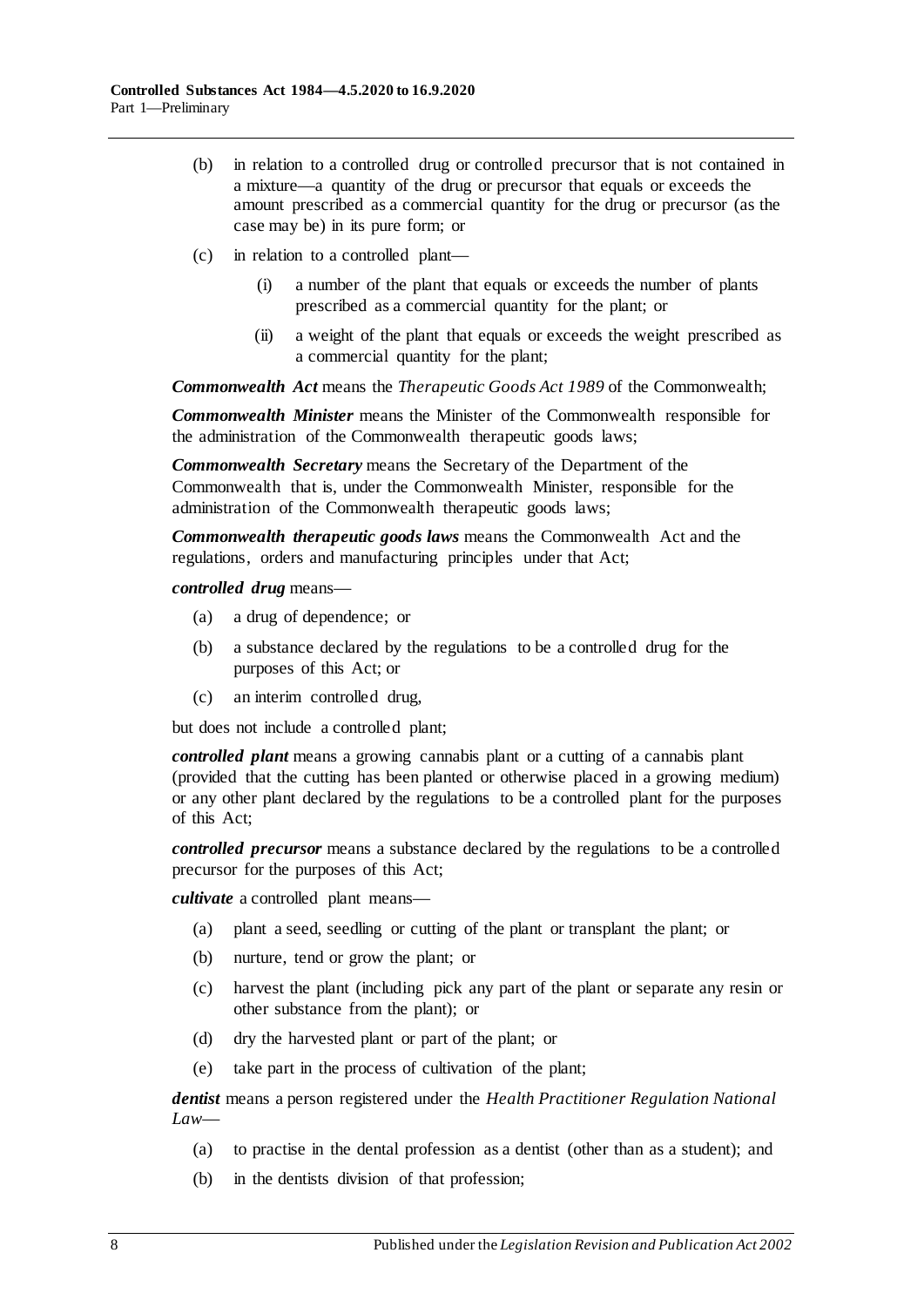*Department* means the department of the Minister to whom the administration of this Act has been committed;

*discrete dosage unit*, in relation to a controlled drug contained in a mixture or a controlled precursor contained in a mixture, means an amount of the mixture which is prepared or apparently prepared for the purpose of being administered as a single dose;

*drug detection dog* means a dog that has completed training of a kind approved by the Commissioner of Police for the purpose of detecting the presence of a controlled drug, controlled precursor or controlled plant;

*drug of dependence* means a poison declared by the regulations to be a drug of dependence;

*electronic drug detection system* means—

- (a) an electronic device of a kind approved by the Commissioner of Police; or
- (b) a system, of a kind approved by the Commissioner of Police, that involves the use of an electronic device,

for the purpose of detecting the presence of a controlled drug, controlled precursor or controlled plant;

*general drug detection* means—

- (a) walking or otherwise placing a drug detection dog in the vicinity of a person or property; or
- (b) using an electronic drug detection system in relation to a person or property in a manner prescribed by regulation,

for the purpose of determining whether the dog or system (as the case may be) detects the presence of a controlled drug, controlled precursor or controlled plant (but does not include any other conduct by a person that would constitute a search);

*interim controlled drug* means a substance declared to be an interim controlled drug by a notice under [section](#page-18-0) 12A;

*large commercial quantity* of a controlled drug, controlled precursor or controlled plant means—

- (a) in relation to a controlled drug or controlled precursor contained in a mixture—
	- (i) a quantity of the drug or precursor that equals or exceeds the amount prescribed as a large commercial quantity for the drug or precursor (as the case may be) in its pure form; or
	- (ii) a quantity of the mixture that equals or exceeds the amount prescribed as a large commercial quantity for any mixture containing the drug or precursor (as the case may be); or
	- (iii) a number of discrete dosage units of the mixture that equals or exceeds the number of discrete dosage units prescribed as a large commercial quantity for any mixture containing the drug or precursor (as the case may be); or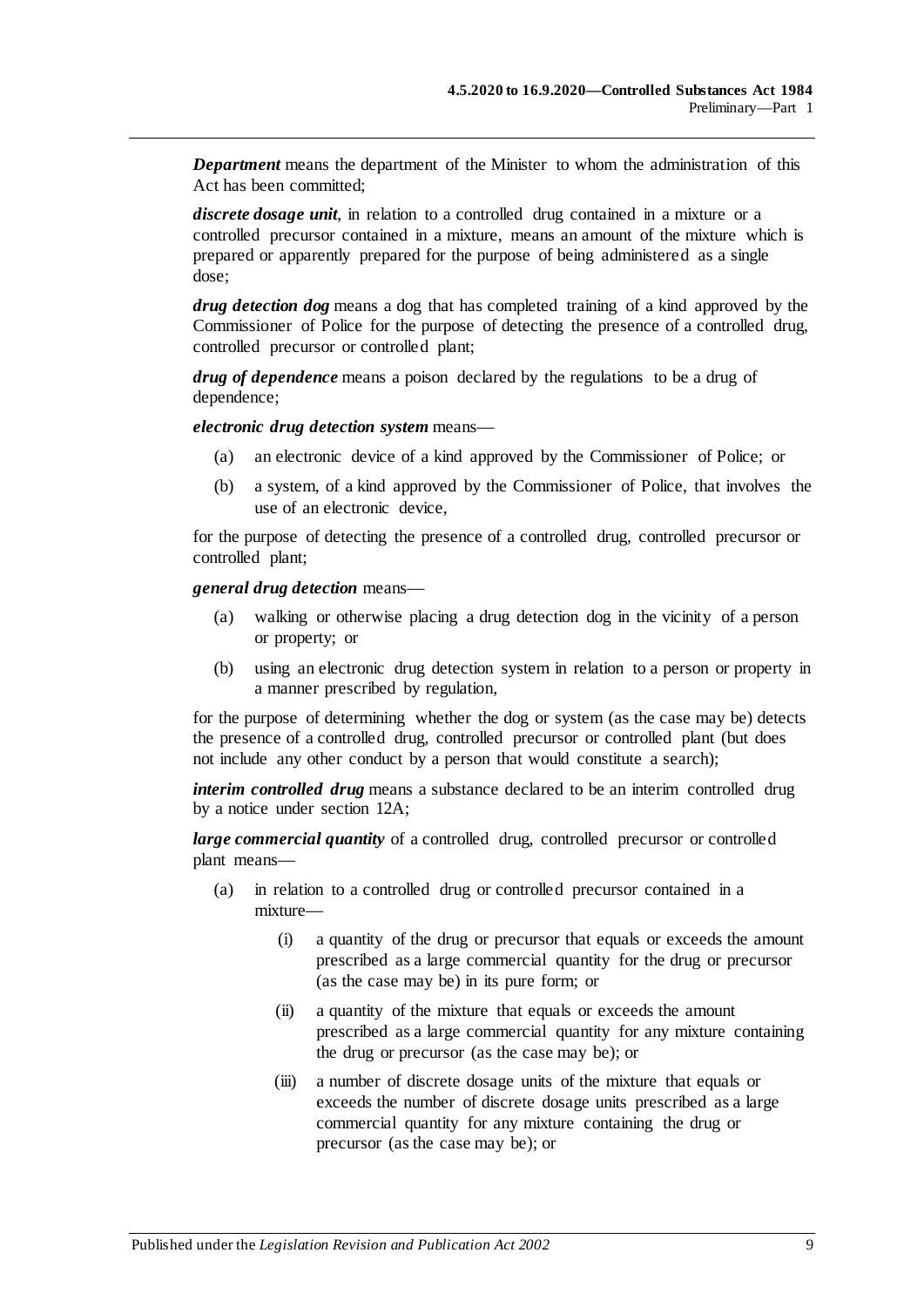- (b) in relation to a controlled drug or controlled precursor that is not contained in a mixture—a quantity of the drug or precursor that equals or exceeds the amount prescribed as a large commercial quantity for the drug or precursor (as the case may be) in its pure form; or
- (c) in relation to a controlled plant—
	- (i) a number of the plant that equals or exceeds the number of plants prescribed as a large commercial quantity for the plant; or
	- (ii) a weight of the plant that equals or exceeds the weight prescribed as a large commercial quantity for the plant;

*manufacture*, in relation to a controlled drug means—

- (a) undertake any process by which the drug is extracted, produced or refined; or
- (b) take part in the process of manufacture of the substance;

*medical device* has the same meaning as in the applied provisions;

*medical practitioner* means a person registered under the *Health Practitioner Regulation National Law* to practise in the medical profession (other than as a student);

*medicine* has the same meaning as in the applied provisions;

*midwife* means a person registered under the *Health Practitioner Regulation National Law* to practise in the midwifery profession as a midwife (other than as a student);

*nurse* means a person registered under the *Health Practitioner Regulation National Law* to practise in the nursing profession as a nurse (other than as a student);

*nurse practitioner* means a nurse whose registration under the *Health Practitioner Regulation National Law* is endorsed as being qualified to practise as a nurse practitioner;

*owner*, in relation to premises, includes the occupier of the premises;

*pharmacist* means a person registered under the *Health Practitioner Regulation National Law* to practise in the pharmacy profession (other than as a student);

*poison* means a substance declared by the regulations to be a poison for the purposes of this Act;

*possession* of a substance or thing includes—

- (a) having control over the disposition of the substance or thing; and
- (b) having joint possession of the substance or thing;

*premises* means any land, building, structure, vehicle, vessel or aircraft;

*prescription drug* means a poison declared by the regulations to be a prescription drug for the purposes of this Act;

*product* of a controlled plant includes—

- (a) a seed of the plant; and
- (b) a part of the plant (whether live or dead); and
- (c) a substance separated from the plant;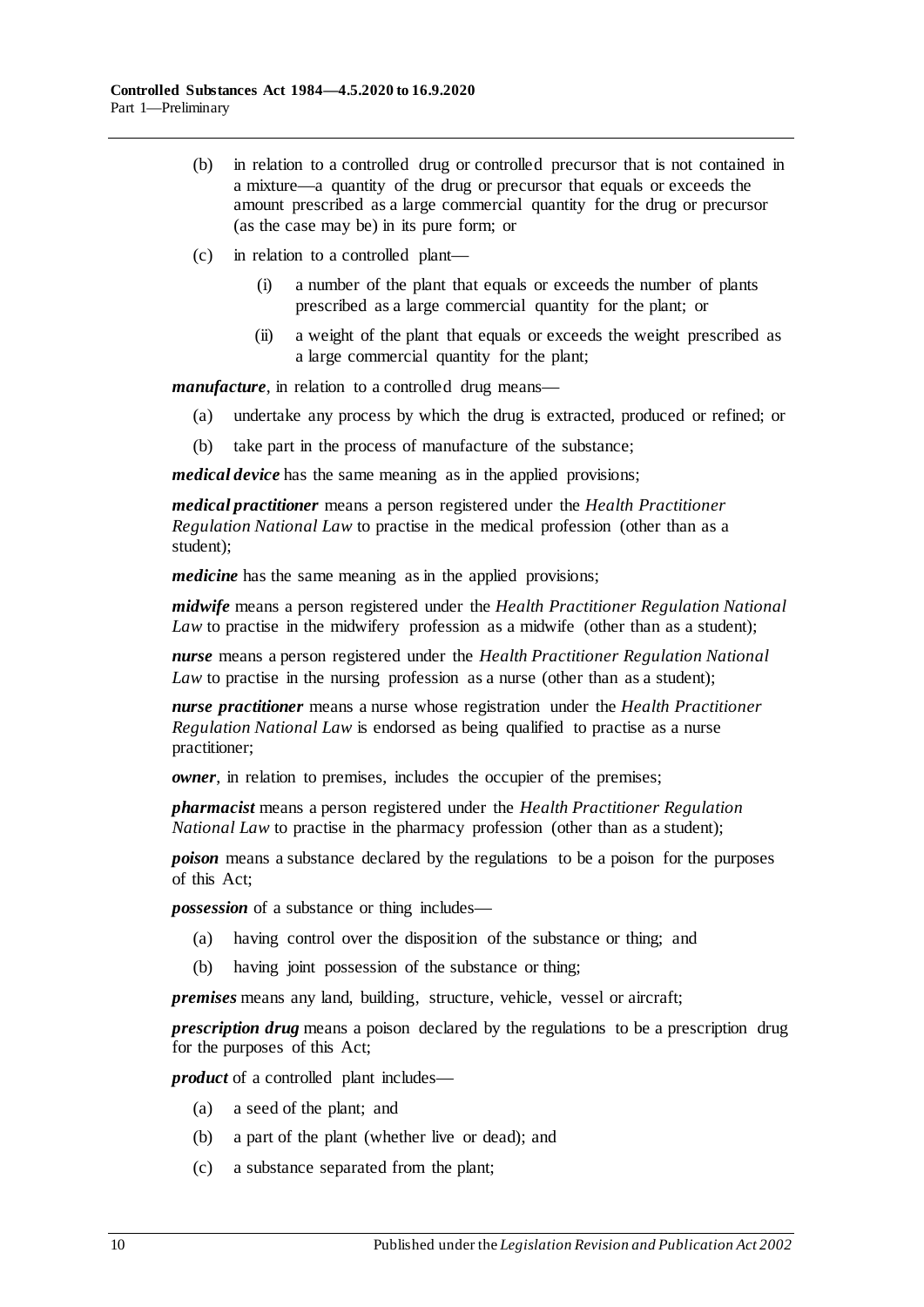*registered health practitioner* has the same meaning as in the *Health Practitioner Regulation National Law*;

*school zone* means the grounds of a primary or secondary school and the area within 500 metres of the boundary of the school;

*sell* means sell, barter or exchange, offer or agree to sell, barter or exchange or expose for sale, barter or exchange;

*senior police officer* means a police officer of or above the rank of Inspector;

*simple possession offence* means an offence against [section](#page-76-2) 33L(1) other than an offence relating to a prescribed controlled drug;

*substance* means any gaseous, liquid or solid substance and includes a plant or fungus;

*supply* means provide or distribute or offer to provide or distribute;

*traffic* in a controlled drug means—

- (a) sell the drug; or
- (b) have possession of the drug intending to sell it; or
- (c) take part in the process of sale of the drug;

*trafficable quantity* of a controlled drug or controlled plant means—

- (a) in relation to a controlled drug contained in a mixture—
	- (i) a quantity of the drug that equals or exceeds the amount prescribed as a trafficable quantity for the drug in its pure form; or
	- (ii) a quantity of the mixture that equals or exceeds the amount prescribed as a trafficable quantity for any mixture containing the drug; or
	- (iii) a number of discrete dosage units of the mixture that equals or exceeds the number of discrete dosage units prescribed as a trafficable quantity for any mixture containing the drug; or
- (b) in relation to a controlled drug that is not contained in a mixture—a quantity of the drug that equals or exceeds the amount prescribed as a trafficable quantity for the drug in its pure form; or
- (c) in relation to a controlled plant—
	- (i) a number of the plant that equals or exceeds the number of plants prescribed as a trafficable quantity for the plant; or
	- (ii) a weight of the plant that equals or exceeds the weight prescribed as a trafficable quantity for the plant;

*Tribunal* means the South Australian Civil and Administrative Tribunal established under the *[South Australian Civil and Administrative Tribunal Act](http://www.legislation.sa.gov.au/index.aspx?action=legref&type=act&legtitle=South%20Australian%20Civil%20and%20Administrative%20Tribunal%20Act%202013) 2013*;

*vessel* means any ship, boat or other water craft;

*veterinary surgeon* means a person registered as a veterinary surgeon under the *[Veterinary Practice Act](http://www.legislation.sa.gov.au/index.aspx?action=legref&type=act&legtitle=Veterinary%20Practice%20Act%202003) 2003*;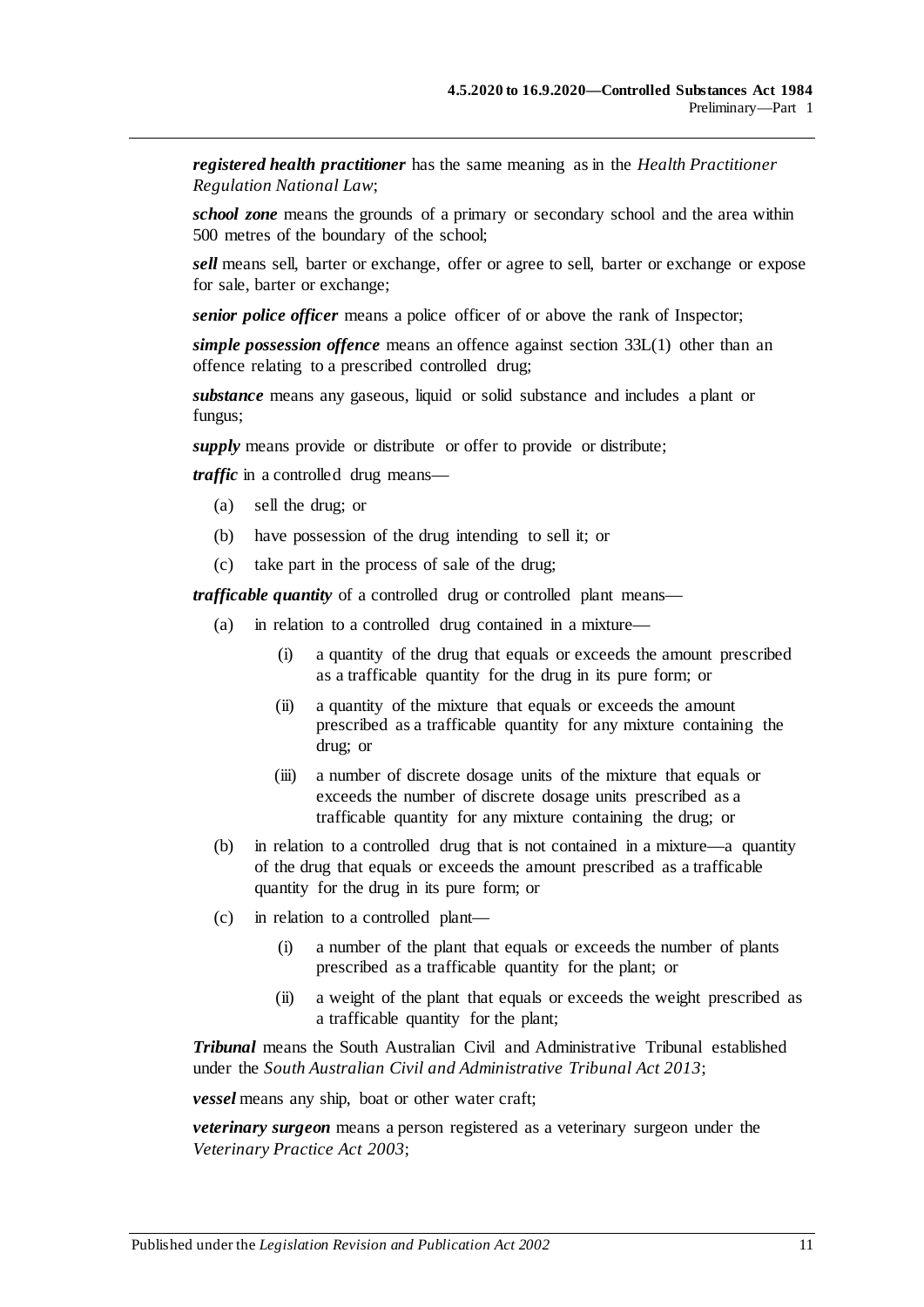*volatile solvent* means a substance declared by the regulations to be a volatile solvent for the purposes of this Act.

- (2) A substance is an analogue of another for the purposes of this Act if—
	- (a) they both have substantially similar chemical structures; or
	- (b) they both have substantially similar pharmacological effects.
- (3) Subject to the regulations, an analogue of a controlled drug (not being an analogue that is itself declared by regulation to be a drug of dependence or a controlled drug) is by virtue of this subsection a controlled drug.
- (4) For the purposes of this Act, a person takes part in the process of sale, manufacture or cultivation of a controlled drug or controlled plant if the person directs, takes or participates in any step, or causes any step to be taken, in the process of sale, manufacture or cultivation of the drug or plant.
- (5) For the purposes of this Act, a step in the process of sale of a controlled drug includes, without limitation, any of the following when done for the purpose of sale of the drug:
	- (a) storing the drug;
	- (b) carrying, transporting, loading or unloading the drug;
	- (c) packaging the drug, separating the drug into discrete units or otherwise preparing the drug;
	- (d) guarding or concealing the drug;
	- (e) providing or arranging finance (including finance for the acquisition of the drug);
	- (f) providing or allowing the use of premises or jointly occupying premises.
- (6) For the purposes of this Act, a step in the process of manufacture of a controlled drug includes, without limitation, any of the following when done for the purpose of manufacture of the drug:
	- (a) acquiring equipment, substances or materials;
	- (b) storing equipment, substances or materials;
	- (c) carrying, transporting, loading or unloading equipment, substances or materials;
	- (d) guarding or concealing equipment, substances or materials;
	- (e) providing or arranging finance (including finance for the acquisition of equipment, substances or materials);
	- (f) providing or allowing the use of premises or jointly occupying premises.
- <span id="page-11-0"></span>(7) For the purposes of this Act, a step in the process of cultivation of a controlled plant includes, without limitation, any of the following when done for the purpose of cultivation of the plant:
	- (a) acquiring the plant or equipment, substances or materials;
	- (b) storing the plant or equipment, substances or materials;
	- (c) carrying, transporting, loading or unloading the plant or equipment, substances or materials;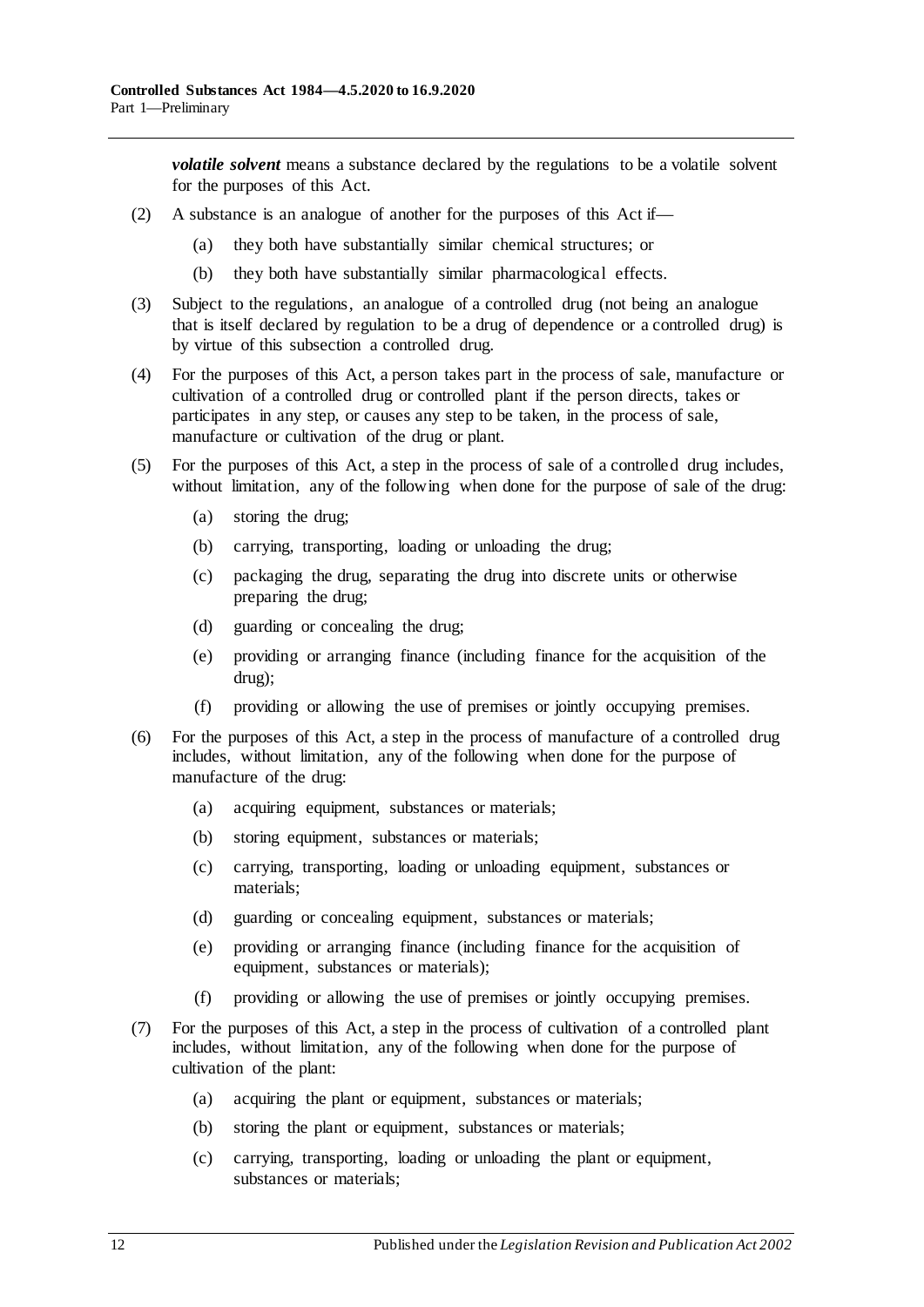- (d) guarding or concealing the plant or equipment, substances or materials;
- (e) providing or arranging finance (including finance for the acquisition of the plant or equipment, substances or materials);
- (f) providing or allowing the use of premises or jointly occupying premises.
- (7a) For the purposes of this Act, in determining the maximum penalty for an offence against this Act, an offender is a *serious drug offender* if the offender has, within 10 years of the commission of the offence, been previously convicted of—
	- (a) 2 or more offences against [Part 5 Division 2](#page-65-0) (other than [Subdivision 4\)](#page-72-0) or [Division 3,](#page-72-3) being offences arising out of separate incidents; or
	- (b) 3 or more offences against [Part 5](#page-63-0) (other than [sections](#page-72-1) 33D, [33DA,](#page-72-2) 33I(2), 33K, 33L, 33LA, 33LAB or 33LB), being offences arising out of separate incidents.
- (8) In [subsection](#page-11-0) (7)—

*materials* includes seeds, seedlings and cuttings.

#### <span id="page-12-0"></span>**5—Application of Act**

- (1) This Act binds the Crown.
- (2) The provisions of this Act are in addition to, and do not derogate from the obligations imposed by, the provisions of any other Act.
- (3) The provisions of this Act do not limit or derogate from any civil remedy at law or in equity.

# <span id="page-12-1"></span>**Part 2—Controlled Substances Advisory Council**

#### <span id="page-12-2"></span>**6—The Controlled Substances Advisory Council**

- (1) The *Controlled Substances Advisory Council* is established.
- (2) The Advisory Council consists of 10 members appointed by the Governor, on the nomination of the Minister, of whom—
	- (a) 1 (the presiding member) is an officer or employee of the Department or of another administrative unit of the Public Service, or body incorporated under the *[Health Care Act](http://www.legislation.sa.gov.au/index.aspx?action=legref&type=act&legtitle=Health%20Care%20Act%202008) 2008*, involved in the administration of this Act; and
	- (b) 1 is a medical practitioner; and
	- (c) 1 is a police officer; and
	- (ca) 1 is a legal practitioner who, in the opinion of the Minister, has experience in the administration and operation of this Act; and
	- (d) 2 are persons who, in the opinion of the Minister, have qualifications and extensive experience in the field of chemistry, pharmacy or pharmacology; and
	- (e) 1 is a person who, in the opinion of the Minister, has had extensive experience in the manufacture or sale of substances or devices to which this Act applies; and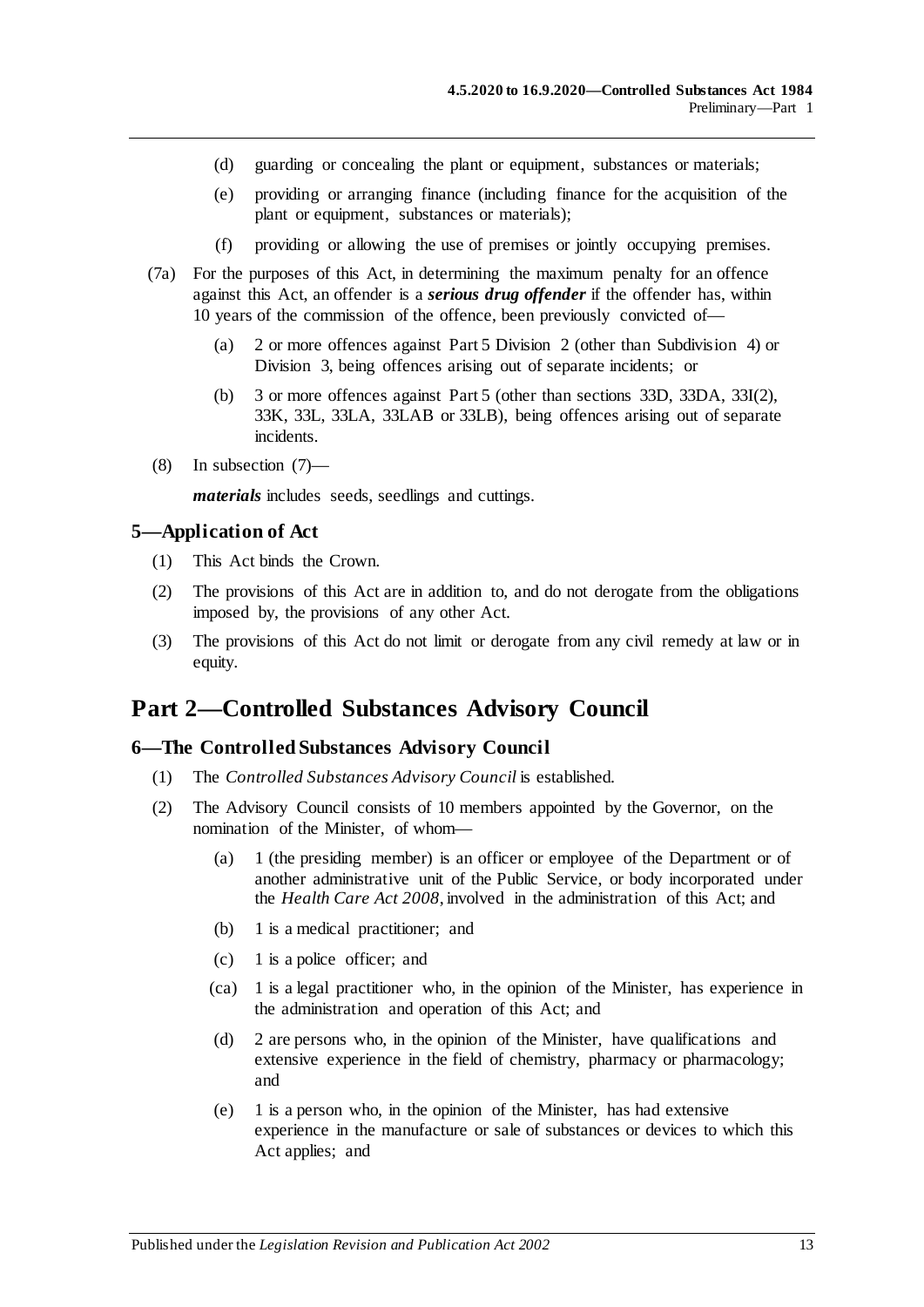- (f) 2 are persons who, in the opinion of the Minister, have a wide knowledge of the factors and issues involved in controlling the manufacture, sale and supply of substances or devices to which this Act applies; and
- $(g)$  1 is, in the opinion of the Minister, a suitable person to represent the interests of the general public.
- (3) The Governor may appoint a suitable person to be the deputy of a member of the Advisory Council.
- (4) If a member is for any reason absent or unable to act as a member of the Advisory Council, his or her deputy may act as a member of the Advisory Council.

#### <span id="page-13-0"></span>**7—Terms and conditions of office**

- (1) A member of the Advisory Council will be appointed for a term of office, not exceeding 3 years, specified in the instrument of appointment and will, on the expiration of any such term, be eligible for reappointment.
- <span id="page-13-4"></span>(2) The Governor may remove a member of the Advisory Council from office on the ground of—
	- (a) mental or physical incapacity to carry out satisfactorily the duties of office; or
	- (b) neglect of duty; or
	- (c) dishonourable conduct.
- (3) The office of a member of the Advisory Council becomes vacant if the member—
	- (a) dies; or
	- (b) completes a term of office and is not reappointed; or
	- (c) resigns by giving notice in writing to the Minister; or
	- (d) is removed from office by the Governor pursuant to [subsection](#page-13-4) (2).
- (4) On the office of a member of the Advisory Council becoming vacant, a person must be appointed to that office in accordance with this Act.

#### <span id="page-13-1"></span>**8—Validity of acts of the Advisory Council**

An act or proceeding of the Advisory Council is not invalid by reason of a vacancy in the membership of the Advisory Council or of a defect in the appointment of a person to the Advisory Council.

#### <span id="page-13-2"></span>**9—Allowances and expenses**

A member of the Advisory Council is entitled to receive such allowances and expenses as the Governor may from time to time determine

#### <span id="page-13-3"></span>**10—Conduct of business**

- (1) The presiding member or, in the presiding member's absence, his or her deputy, will preside at any meeting of the Advisory Council.
- (2) In the absence of both the presiding member and the presiding member's deputy from a meeting of the Advisory Council, the members present may elect one of their number to preside at that meeting.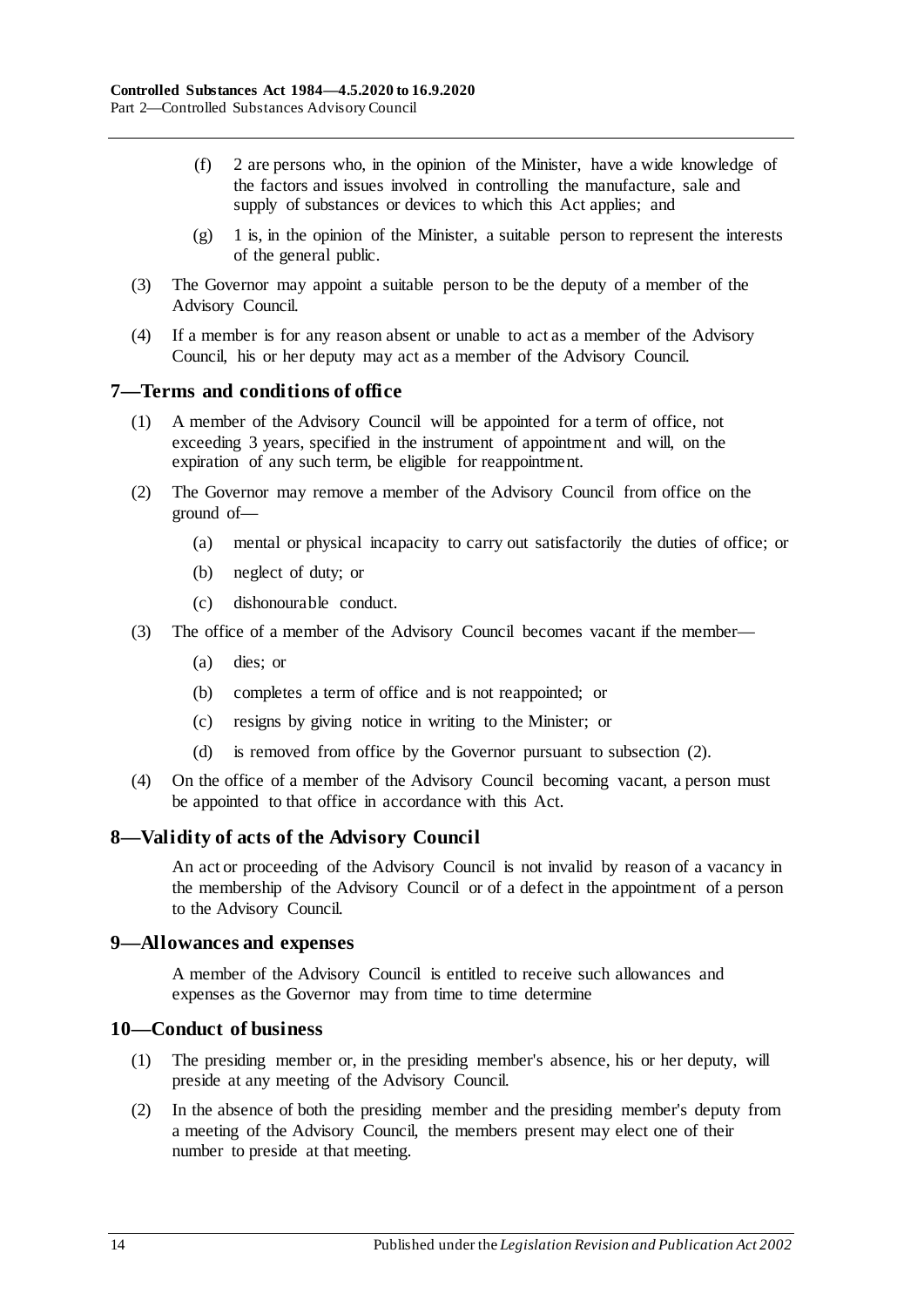- (3) Six members constitute a quorum of the Advisory Council, and no business may be transacted at any meeting of the Advisory Council unless a quorum is present.
- (4) A decision carried by the votes of a majority of the members present at a meeting is a decision of the Advisory Council.
- (5) The person presiding at a meeting of the Advisory Council will, in the event of an equality of votes, have a second, or casting, vote.
- (6) Subject to this Act, the business of the Advisory Council may be conducted in a manner determined by the Advisory Council.

#### <span id="page-14-0"></span>**10A—Conflict of interest under Public Sector (Honesty and Accountability) Act**

A member of the Advisory Council will not be taken to have a direct or indirect interest in a matter for the purposes of the *[Public Sector \(Honesty and Accountability\)](http://www.legislation.sa.gov.au/index.aspx?action=legref&type=act&legtitle=Public%20Sector%20(Honesty%20and%20Accountability)%20Act%201995)  Act [1995](http://www.legislation.sa.gov.au/index.aspx?action=legref&type=act&legtitle=Public%20Sector%20(Honesty%20and%20Accountability)%20Act%201995)* by reason only of the fact that the member has an interest in a matter that is shared in common with those engaged in or associated with the manufacture or sale of substances or devices to which the *[Controlled Substances Act](http://www.legislation.sa.gov.au/index.aspx?action=legref&type=act&legtitle=Controlled%20Substances%20Act%201984) 1984* applies generally, or a substantial section of those engaged in or associated with the manufacture or sale of such substances or devices.

#### <span id="page-14-1"></span>**11—Functions of the Advisory Council**

- (1) The functions of the Advisory Council are as follows:
	- (a) to keep under review substances and devices that are subject to this Act or that may, in the opinion of the Advisory Council, need to be brought under this Act and the controls (if any) that are, or should be, applicable to them; and
	- (b) to advise the Minister on the measures that should, in the opinion of the Advisory Council, be taken in relation to imposing, withdrawing or varying controls in respect of any of those substances or devices; and
	- (c) to monitor the administration and operation of this Act; and
	- (d) such other functions as the Minister may assign to the Advisory Council.
- (2) The Advisory Council may make recommendations to the Minister for—
	- (a) amendments to this Act; or
	- (b) making, varying or revoking regulations under this Act.
- (3) The Advisory Council must advise the Minister on any matter referred by the Minister to the Advisory Council for advice.
- (4) The Advisory Council may establish subcommittees for the purpose of giving advice to the Advisory Council in the performance of its functions.
- (5) A subcommittee will consist of such members of the Advisory Council, and such other persons co-opted by the Advisory Council, as the Advisory Council thinks fit.
- <span id="page-14-2"></span>(6) The Advisory Council must, not later than 31 October in each year, report to the Minister on the administration and operation of this Act during the previous financial year.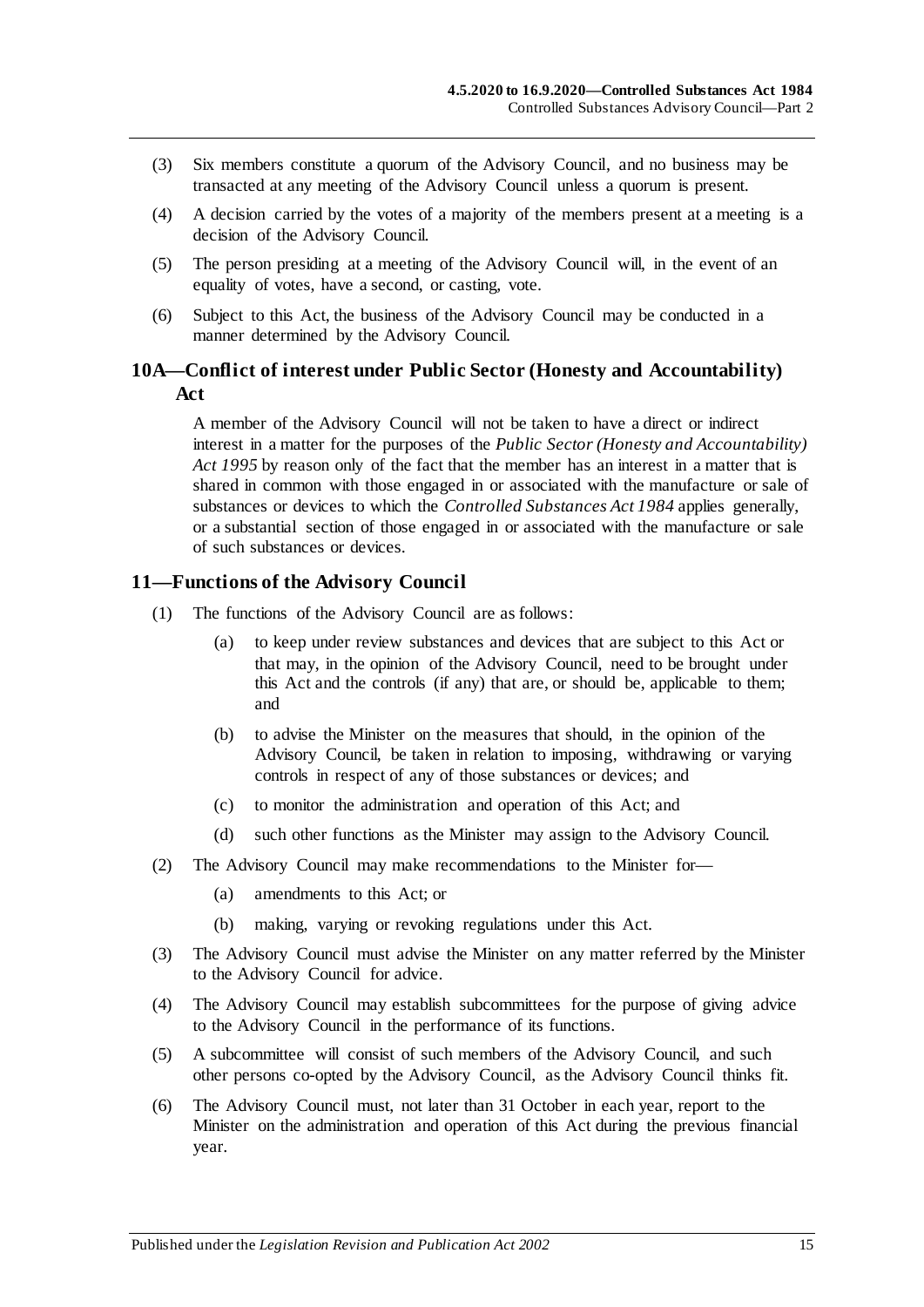(7) The Minister must, as soon as practicable after receipt of a report submitted under [subsection](#page-14-2) (6), cause a copy of the report to be laid before each House of Parliament.

# <span id="page-15-0"></span>**Part 2A—Application in South Australia of Commonwealth therapeutic goods laws**

# <span id="page-15-1"></span>**Division 1—Applied provisions**

#### <span id="page-15-2"></span>**11A—Application of Commonwealth therapeutic goods laws**

- (1) The Commonwealth therapeutic goods laws, as in force for the time being and as modified by or under this Part, apply as a law of South Australia.
- (2) Those Commonwealth therapeutic goods laws so apply as if they extended to—
	- (a) things done or omitted to be done by persons who are not corporations; and
	- (b) things done or omitted to be done in the course of trade and commerce within the limits of South Australia.
- (3) For the purposes of this section, the Commonwealth therapeutic goods laws are modified as follows:
	- (a) a reference to the Federal Court or the Federal Court of Australia is to be read as a reference to the District Court of South Australia;
	- (b) a reference to the Administrative Appeals Tribunal is to be read as a reference to the Tribunal;
	- (c) a reference to a prescribed court is to be read as a reference to a prescribed court excluding the Federal Court;
	- (d) any other modifications specified by the regulations.

#### <span id="page-15-3"></span>**11B—Interpretation of Commonwealth therapeutic goods laws**

- (1) The *Acts Interpretation Act 1901* of the Commonwealth, as in force for the time being—
	- (a) applies to the interpretation of the applied provisions; and
	- (b) so applies as if the applied provisions were an Act of the Commonwealth or regulations or orders under a Commonwealth Act, as the case requires.
- (2) The *[Acts Interpretation Act](http://www.legislation.sa.gov.au/index.aspx?action=legref&type=act&legtitle=Acts%20Interpretation%20Act%201915) 1915* does not apply to the applied provisions.

### <span id="page-15-4"></span>**Division 2—Functions and powers under applied provisions**

#### <span id="page-15-5"></span>**11C—Functions and powers of Commonwealth Minister**

The Commonwealth Minister has the same functions and powers under the applied provisions as that Minister has under the Commonwealth therapeutic goods laws as those laws apply to the Commonwealth.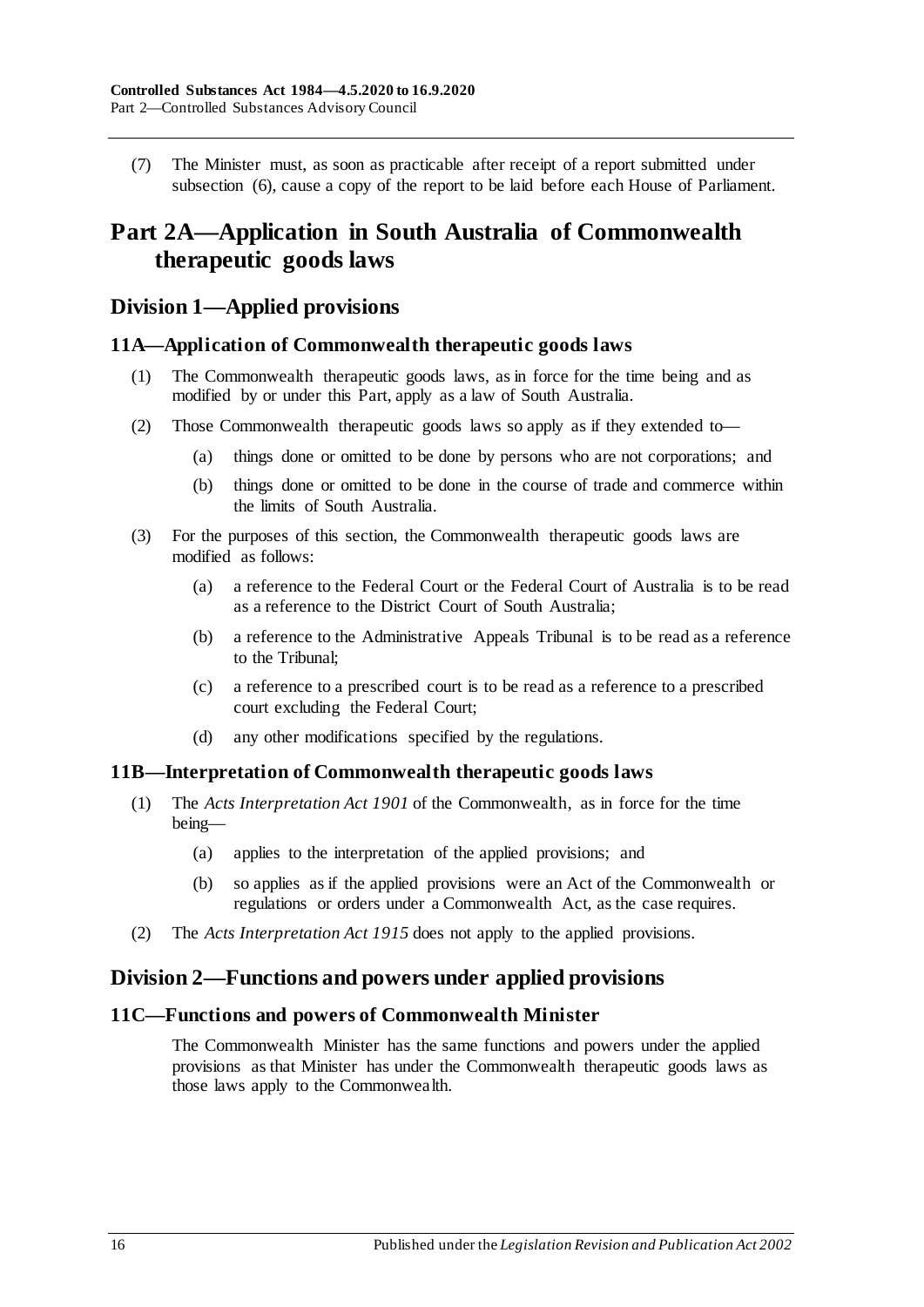#### <span id="page-16-7"></span><span id="page-16-0"></span>**11D—Functions and powers of Commonwealth Secretary**

- (1) The Commonwealth Secretary has the same functions and powers under the applied provisions as that Secretary has under the Commonwealth therapeutic goods laws as those laws apply to the Commonwealth.
- (2) Without limiting [subsection](#page-16-7) (1), the Commonwealth Secretary has the function of including goods in the Australian Register of Therapeutic Goods kept under the applied provisions and is authorised to cancel the inclusion of goods in that Register in accordance with those provisions.

#### <span id="page-16-1"></span>**11E—Commonwealth may retain fees paid to Commonwealth Secretary**

The Commonwealth may retain fees paid to, or recovered by, the Commonwealth Secretary in respect of the performance or exercise of functions or powers conferred on the Commonwealth Secretary by the applied provisions.

#### <span id="page-16-2"></span>**11F—Functions and powers of other persons**

An authorised person, authorised officer or official analyst appointed under the Commonwealth therapeutic goods laws has the same functions and powers under the applied provisions as that person, officer or analyst has under the Commonwealth therapeutic goods laws as those laws apply to the Commonwealth.

#### <span id="page-16-3"></span>**11G—Delegation by Commonwealth Minister or Commonwealth Secretary**

Any delegation by the Commonwealth Minister or the Commonwealth Secretary under section 57 of the Commonwealth Act is taken to extend to, and have effect for the purposes of, the corresponding provision of the applied provisions.

#### <span id="page-16-4"></span>**11H—Appointments under Commonwealth therapeutic goods laws**

The appointment of a person to an office or position under a provision of the Commonwealth therapeutic goods laws is taken to extend to, and have effect for the purposes of, the applied provisions.

# <span id="page-16-5"></span>**Division 3—Offences against applied provisions**

# <span id="page-16-6"></span>**11I—Application of Commonwealth criminal laws to offences against applied provisions**

- (1) The relevant Commonwealth laws apply as laws of South Australia in relation to any offence committed against the applied provisions as if the applied provisions were a law of the Commonwealth and not a law of South Australia.
- <span id="page-16-8"></span>(2) For the purposes of a law of South Australia, an offence against the applied provisions—
	- (a) is taken to be an offence against the laws of the Commonwealth in the same way as if the applied provisions were a law of the Commonwealth; and
	- (b) is taken not to be an offence against the laws of South Australia.
- (3) [Subsection](#page-16-8) (2) has effect for the purposes of a law of South Australia except as prescribed by the regulations.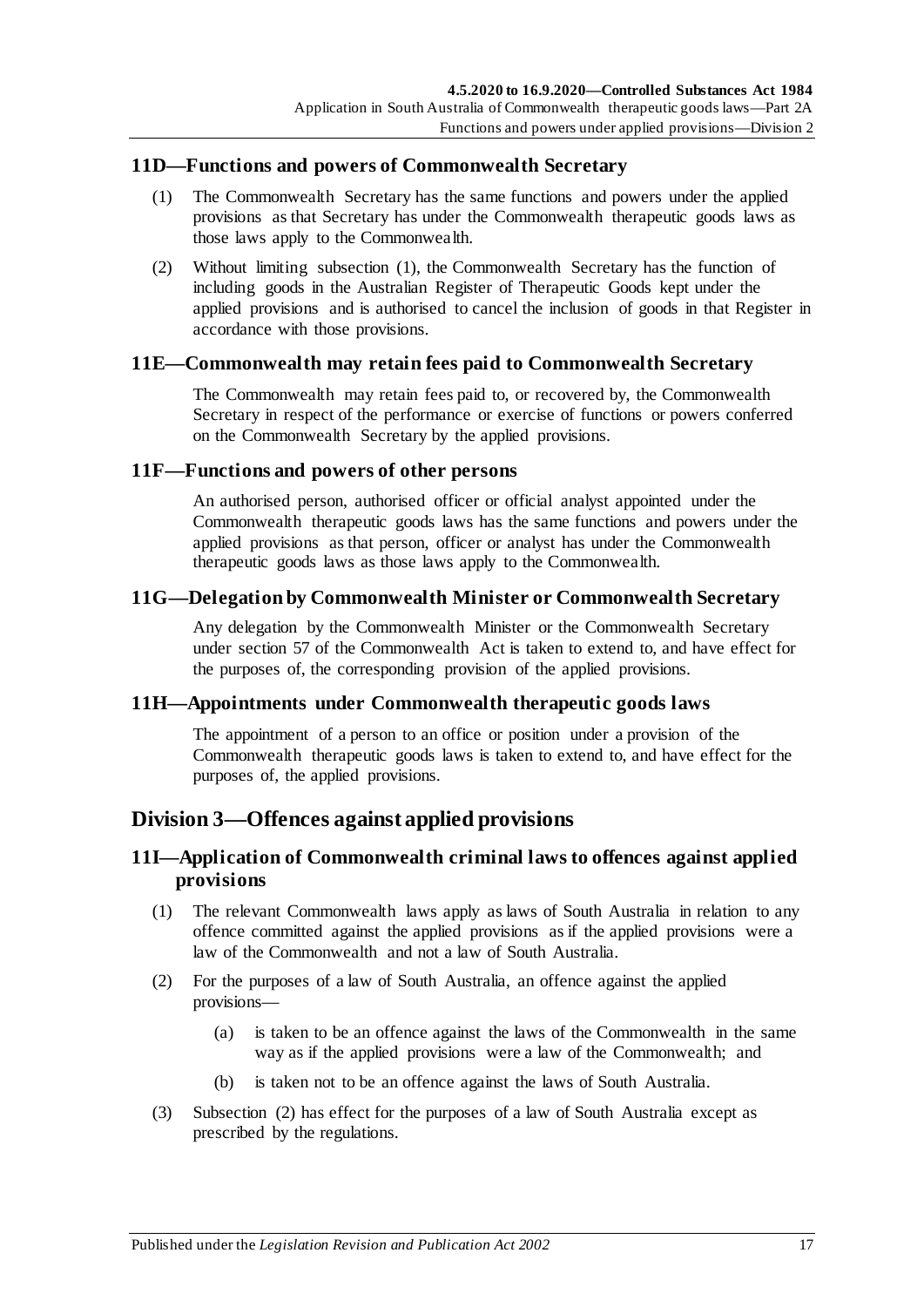# <span id="page-17-0"></span>**11J—Functions and powers conferred on certain Commonwealth officers and authorities relating to offences**

- <span id="page-17-6"></span>(1) A provision of the applied provisions applying because of [section](#page-16-6) 11I that confers on a Commonwealth officer or authority a function or power in relation to an offence against the Commonwealth therapeutic goods laws also confers on the officer or authority the same function or power in relation to an offence against the corresponding provision of the applied provisions.
- (2) In performing a function, or exercising a power, conferred by [subsection](#page-17-6) (1), the Commonwealth officer or authority must act as nearly as is practicable as the officer or authority would act in performing or exercising the same function or power in relation to an offence against the corresponding provision of the Commonwealth therapeutic goods laws.

# <span id="page-17-1"></span>**11K—No double jeopardy for offences against applied provisions**

If—

- (a) an act or omission is both an offence against the applied provisions and an offence against the Commonwealth therapeutic goods laws; and
- (b) the offender has been punished for that offence under the Commonwealth therapeutic goods laws,

the offender is not liable to be punished for that offence under the applied provisions.

# <span id="page-17-2"></span>**Division 4—Reviews and appeals**

### <span id="page-17-7"></span><span id="page-17-3"></span>**11L—Tribunal may sit with assessors**

- (1) For the purposes of section 22 of the *[South Australian Civil and Administrative](http://www.legislation.sa.gov.au/index.aspx?action=legref&type=act&legtitle=South%20Australian%20Civil%20and%20Administrative%20Tribunal%20Act%202013)  [Tribunal Act](http://www.legislation.sa.gov.au/index.aspx?action=legref&type=act&legtitle=South%20Australian%20Civil%20and%20Administrative%20Tribunal%20Act%202013) 2013*, there will be a panel of assessors consisting of persons who have expertise that would be of value to the Tribunal in relation to proceedings before the Tribunal on a review or an appeal under the applied provisions.
- (2) In any proceedings before the Tribunal on a review or an appeal under the applied provisions, the Tribunal may, if the President so determines, sit with 1 or more assessors selected by the President from the panel referred to in [subsection](#page-17-7) (1).
- (3) In this section—

*President* means the President of the Tribunal appointed under the *[South Australian](http://www.legislation.sa.gov.au/index.aspx?action=legref&type=act&legtitle=South%20Australian%20Civil%20and%20Administrative%20Tribunal%20Act%202013)  [Civil and Administrative Tribunal Act](http://www.legislation.sa.gov.au/index.aspx?action=legref&type=act&legtitle=South%20Australian%20Civil%20and%20Administrative%20Tribunal%20Act%202013) 2013*.

# <span id="page-17-4"></span>**Part 3—Controlled substances**

# <span id="page-17-5"></span>**12—Declaration of poisons, prescription drugs, drugs of dependence, controlled drugs etc**

- (1) The Governor may, by regulation, declare, individually or by class, any substance that in the Governor's opinion has the potential to be harmful to humans to be a poison for the purposes of this Act.
- (2) The Governor may, by regulation, declare, individually or by class, a poison to be a prescription drug for the purposes of this Act.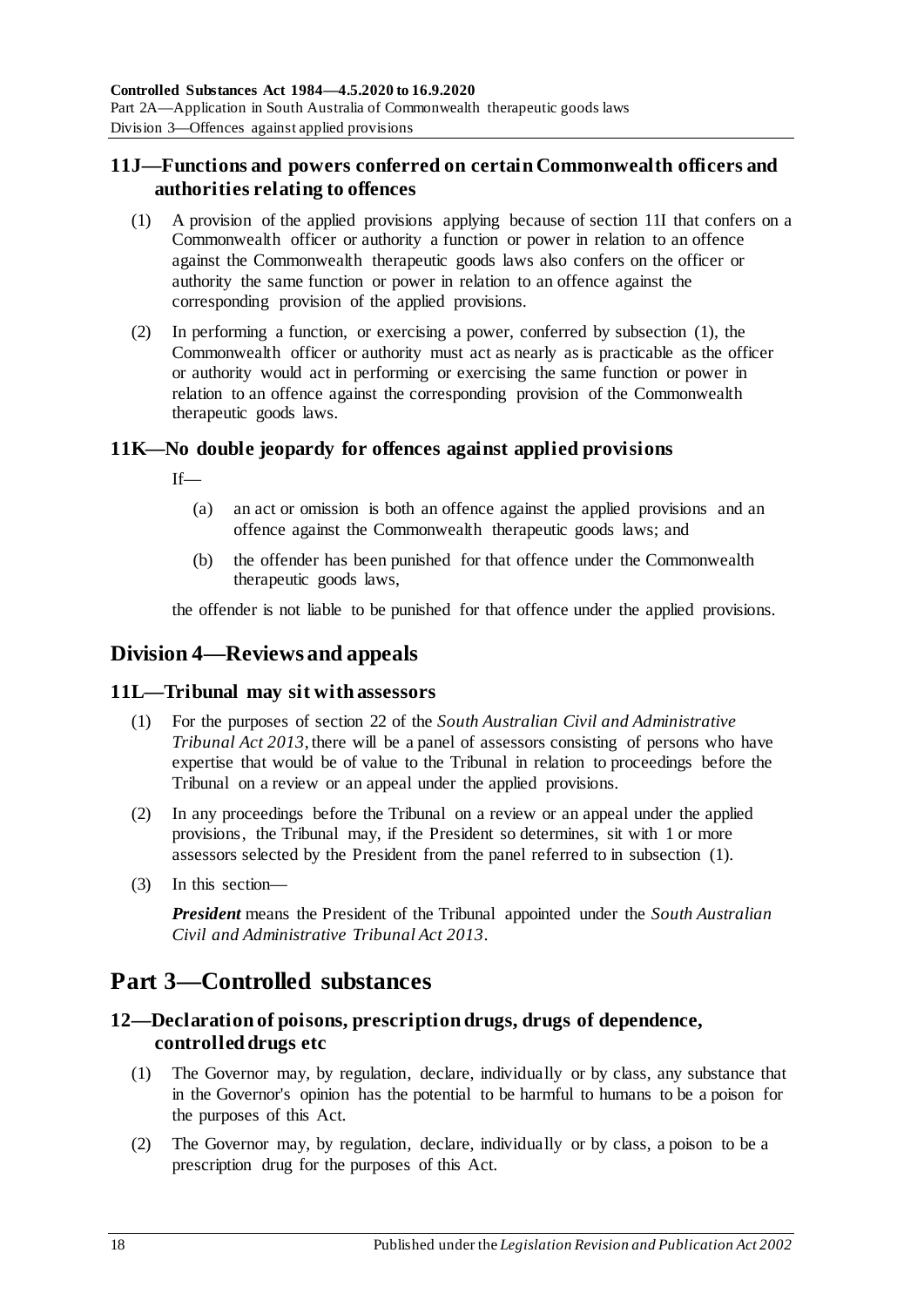- (3) The Governor may, by regulation, declare, individually or by class, a poison that in the Governor's opinion may lead to dependence in humans to be a drug of dependence for the purposes of this Act.
- (4) The Governor may, by regulation, declare, individually or by class, any substance that in the Governor's opinion may lead to dependence in humans or is of exceptional danger to humans to be a controlled drug for the purposes of this Act.
- (4a) The Governor may, by regulation, declare, individually or by class, a substance that in the Governor's opinion may be used in the manufacture of a controlled drug to be a controlled precursor for the purposes of this Act.
- (4b) The Governor may, by regulation, declare, individually or by class, a plant that in the Governor's opinion has the potential if it, or any product of it, is smoked or consumed by, or administered to, humans to lead to dependence in humans to be a controlled plant for the purposes of this Act.
- (7) The Governor may, by regulation, declare, individually or by class, any substance that in the Governor's opinion is a volatile solvent, or contains a volatile solvent, to be a volatile solvent for the purposes of this Act.
- (8) In any regulations made for the purposes of this section, the Governor may assign a poison or drug of dependence to a specified class or specified classes.

### <span id="page-18-3"></span><span id="page-18-0"></span>**12A—Interim controlled drugs**

- (1) The Attorney-General may, if he or she is of the opinion that a substance may be of exceptional danger to humans, by notice in the Gazette, declare the substance to be an interim controlled drug.
- (2) A notice under [subsection](#page-18-3) (1)—
	- (a) operates for a period specified in the notice (being a period of not more than 12 months); and
	- (b) may be varied or revoked at any time by the Attorney-General by further notice in the Gazette; and
	- (c) may refer to a substance by its trade name or in any other manner.

# <span id="page-18-1"></span>**Part 4—General offences**

#### <span id="page-18-4"></span><span id="page-18-2"></span>**13—Manufacture and packing**

- (1) A person must not manufacture or pack a poison, medicine or medical device to which this section applies unless the person—
	- (a) is a registered health practitioner or veterinary surgeon acting in the ordinary course of his or her profession; or
	- (b) is licensed to do so by the Minister.

Maximum penalty: \$10 000.

(2) This section applies to such poisons (other than prescription drugs), medicines or medical devices as may be prescribed, individually or by class, by the regulations.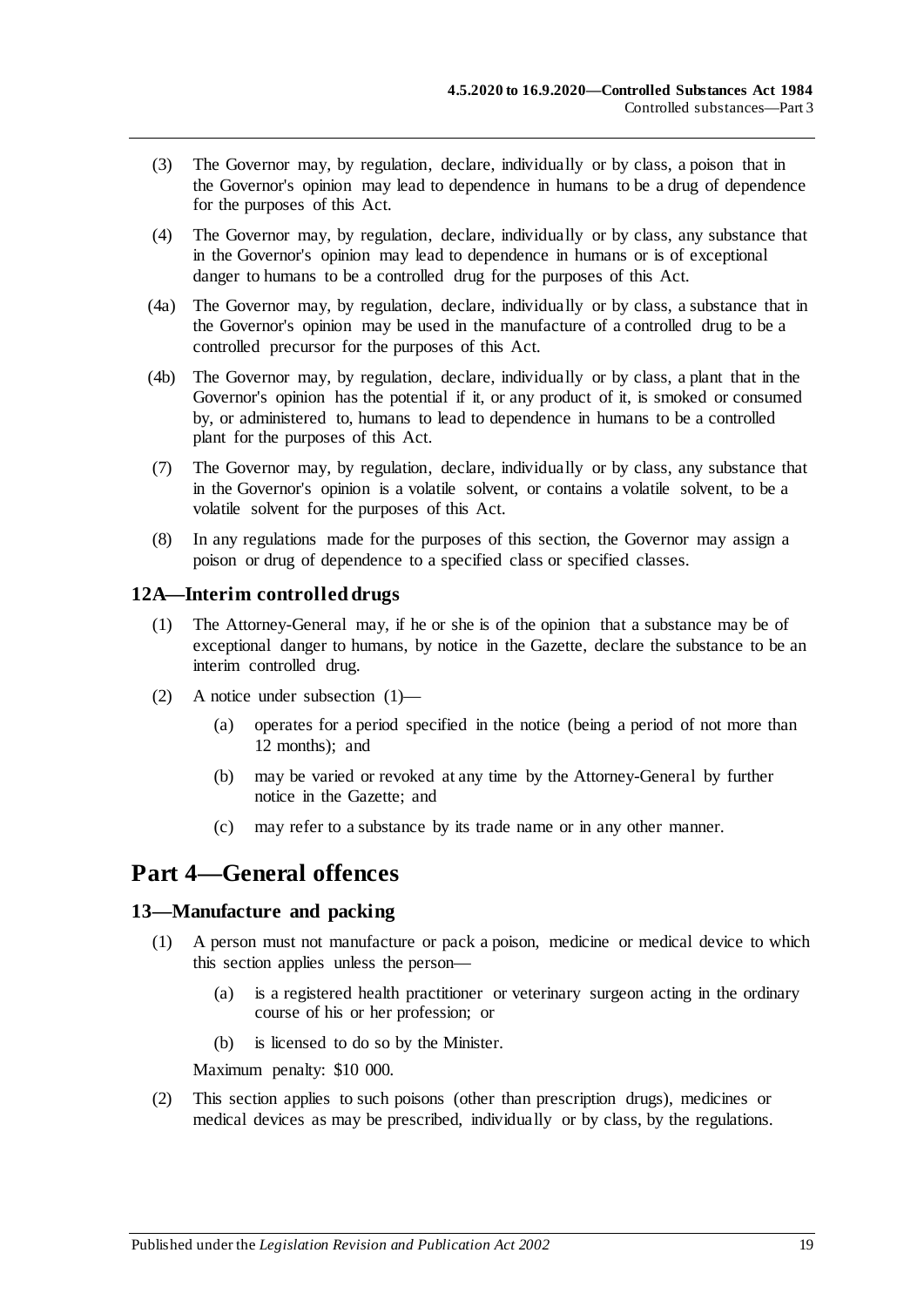- (3) In proceedings for an offence against [subsection](#page-18-4) (1), the paragraphs of the subsection are to be treated as providing exceptions, and, if the complaint negatives the exceptions or alleges that the defendant acted without lawful authority, no proof will be required in relation to the exceptions by the prosecution but the application of an exception will be a matter for proof by the defendant.
- (4) In this section—

#### *manufacture*—

- (a) in relation to a substance, means undertake any process by which the substance is extracted, produced, refined, separated into discrete units or otherwise prepared; and
- (b) in relation to a device, means undertake any process by which the device is produced.

#### <span id="page-19-2"></span><span id="page-19-0"></span>**14—Sale by wholesale**

- (1) A person must not sell by wholesale a poison, medicine or medical device to which this section applies unless the person—
	- (a) is a pharmacist acting in the ordinary course of his or her profession; or
	- (b) is licensed to do so by the Minister.

Maximum penalty: \$10 000.

- (2) This section applies to such poisons (other than prescription drugs), medicines or medical devices as may be prescribed, individually or by class, by the regulations.
- (3) In proceedings for an offence against [subsection](#page-19-2) (1), the paragraphs of the subsection are to be treated as providing exceptions, and, if the complaint negatives the exceptions or alleges that the defendant acted without lawful authority, no proof will be required in relation to the exceptions by the prosecution but the application of an exception will be a matter for proof by the defendant.

### <span id="page-19-3"></span><span id="page-19-1"></span>**15—Sale or supply to end user**

- (1) A person must not sell by retail or supply to a person a poison, medicine or medical device to which this section applies unless the person—
	- (a) is a registered health practitioner or veterinary surgeon acting in the ordinary course of his or her profession; or
	- (b) is licensed to do so by the Minister.

Maximum penalty: \$10 000.

- (2) This section applies to such poisons (other than prescription drugs), medicines or medical devices as may be prescribed, individually or by class, by the regulations.
- (3) In proceedings for an offence against [subsection](#page-19-3) (1), the paragraphs of the subsection are to be treated as providing exceptions, and, if the complaint negatives the exceptions or alleges that the defendant acted without lawful authority, no proof will be required in relation to the exceptions by the prosecution but the application of an exception will be a matter for proof by the defendant.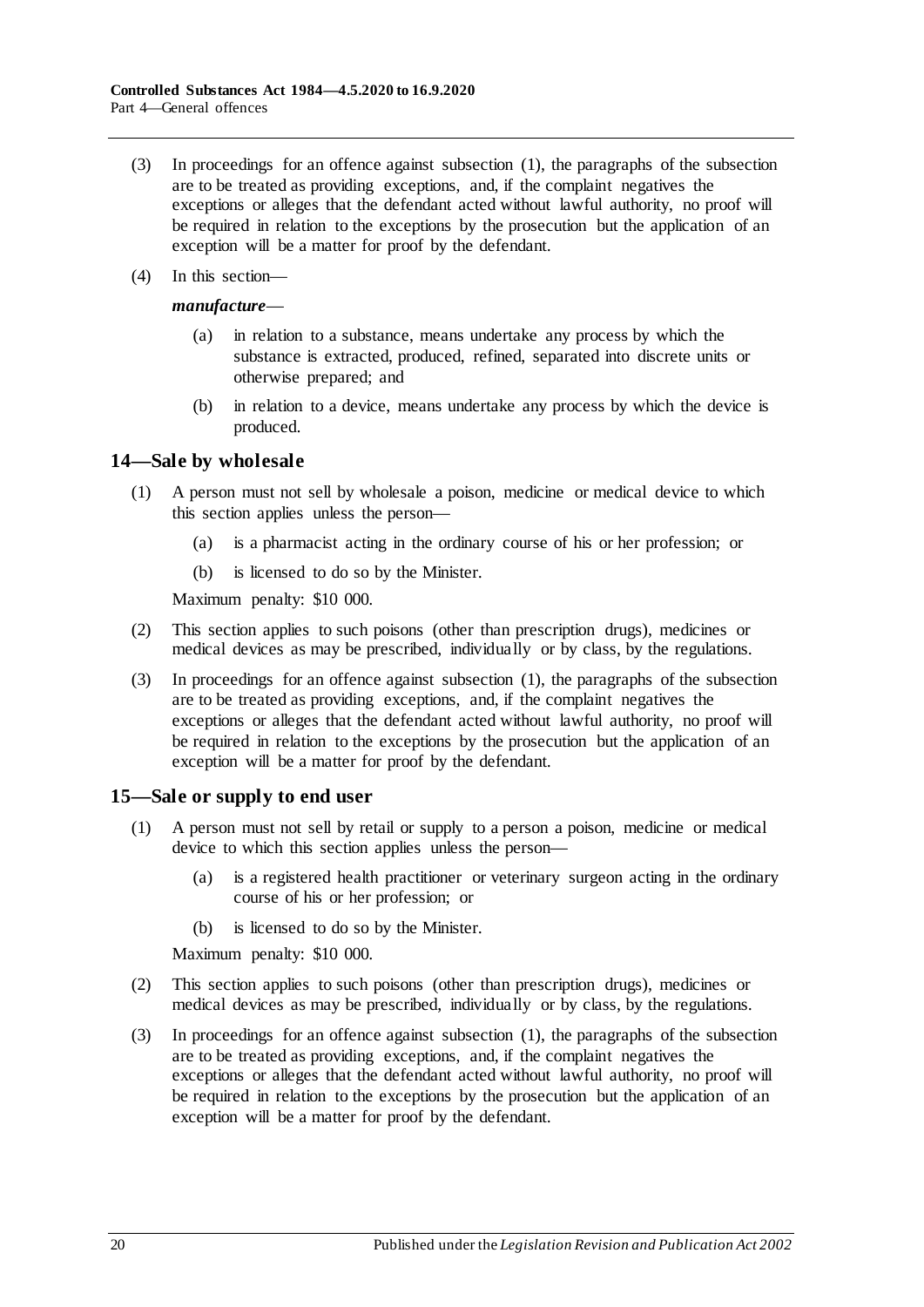#### <span id="page-20-0"></span>**16—Sale of certain poisons**

(1) A person must not sell a poison to which this section applies to a person under the age of 18 years.

Maximum penalty: \$10 000.

- (2) A person must not sell a poison to which this section applies—
	- (a) unless the purchaser is known to the vendor; or
	- (b) unless the purchaser produces satisfactory evidence of his or her identity.

Maximum penalty: \$10 000.

- (3) If a person seeks to purchase a poison to which this section applies, the vendor must ask the prospective purchaser the purpose for which the poison is required, and must not proceed with the sale unless the question is satisfactorily answered. Maximum penalty: \$10 000.
- (4) A person who sells poisons to which this section applies must keep prescribed records. Maximum penalty: \$10 000.
- (5) This section applies to such poisons as may be prescribed, individually or by class, by the regulations.

#### <span id="page-20-1"></span>**17—Sale of poisons the possession of which requires a licence**

A person must not sell a poison the possession of which requires a licence under this Act unless the purchaser produces his or her licence.

Maximum penalty: \$10 000.

#### <span id="page-20-2"></span>**17A—Manufacture, sale, supply or possession of certain precursors**

(1) A person must not, unless he or she holds a permit from the Minister to do so, manufacture, sell or supply a poison to which this section applies (a *section 17A precursor*).

Maximum penalty: \$15 000 or imprisonment for 3 years, or both.

(2) A person must not, unless he or she holds a permit from the Minister to do so, be in possession of a section 17A precursor.

Maximum penalty: \$10 000 or imprisonment for 2 years, or both.

(3) A person must not sell a section 17A precursor unless the purchaser produces the permit under which the person is entitled to be in possession of the section 17A precursor.

Maximum penalty: \$10 000 or imprisonment for 2 years, or both.

(4) This section applies to such poisons as may be prescribed, individually or by class, by the regulations.

#### <span id="page-20-3"></span>**17B—Storage and sale of certain precursors**

- (1) A person must not sell a poison to which this section applies (a *section 17B precursor*) to another person unless—
	- (a) the purchaser holds an account with the seller; and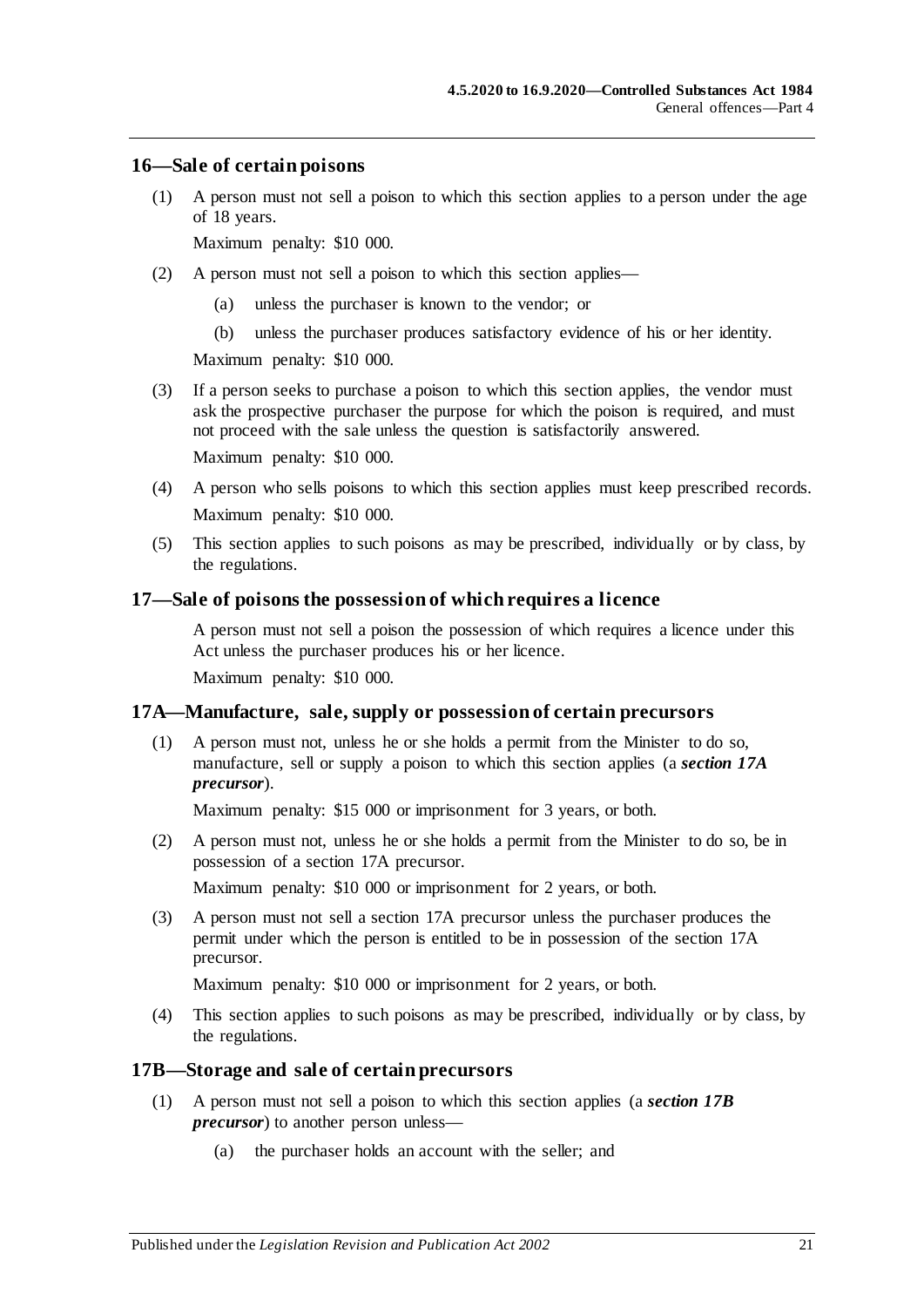- (b) the sale is transacted as a sale on account pursuant to a duly completed order form supplied by the purchaser; and
- (c) the order form is accompanied by a duly completed end user statement in the form prescribed by regulation; and
- (d) the person collecting the precursor produces his or her driver's licence, passport or other satisfactory evidence of the person's identity that includes a photograph; and
- (e) the seller is satisfied that the person collecting the precursor is the purchaser or is acting on behalf of the purchaser; and
- (f) the seller duly completes the seller's section of the end user statement.

- <span id="page-21-0"></span>(2) A seller of section 17B precursors—
	- (a) must, in relation to each sale of such a precursor, keep a record of—
		- (i) the name and address of the purchaser; and
		- (ii) the name of the precursor and the quantity sold; and
		- (iii) the date of the sale; and
	- (b) must retain an end user statement for at least 5 years after the date of the sale to which it relates; and
	- (c) must make the record referred to in [paragraph](#page-21-0) (a) and the end user statements available for inspection at any time by an authorised officer.

Maximum penalty: \$10 000 or imprisonment for 3 years, or both.

(3) A seller of section 17B precursors must, if at any time he or she forms a suspicion that an order or enquiry for the purchase of such a precursor may be connected to an unlawful use of the precursor, inform the Commissioner of Police of the suspicion.

Maximum penalty: \$1 000 or imprisonment for 12 months, or both.

- (4) A seller of section 17B precursors—
	- (a) must keep those precursors in storage that is secure from access by any person other than the seller or a person who is authorised in writing by the seller to have such access; and
	- (b) must retain such a written authorisation while it is current and for at least 5 years after it ceases to have effect and make it available for inspection at any time by an authorised officer; and
	- (c) must cause the stock of those precursors to be checked, after each sale, by some person other than the person who directly handled the sale.

Maximum penalty: \$1 000 or imprisonment for 12 months, or both.

- (5) This section does not apply in relation to the sale of a section 17B precursor if the sale—
	- (a) is of a section 17B precursor contained in a preparation designed, packaged and labelled for human or animal therapeutic use; and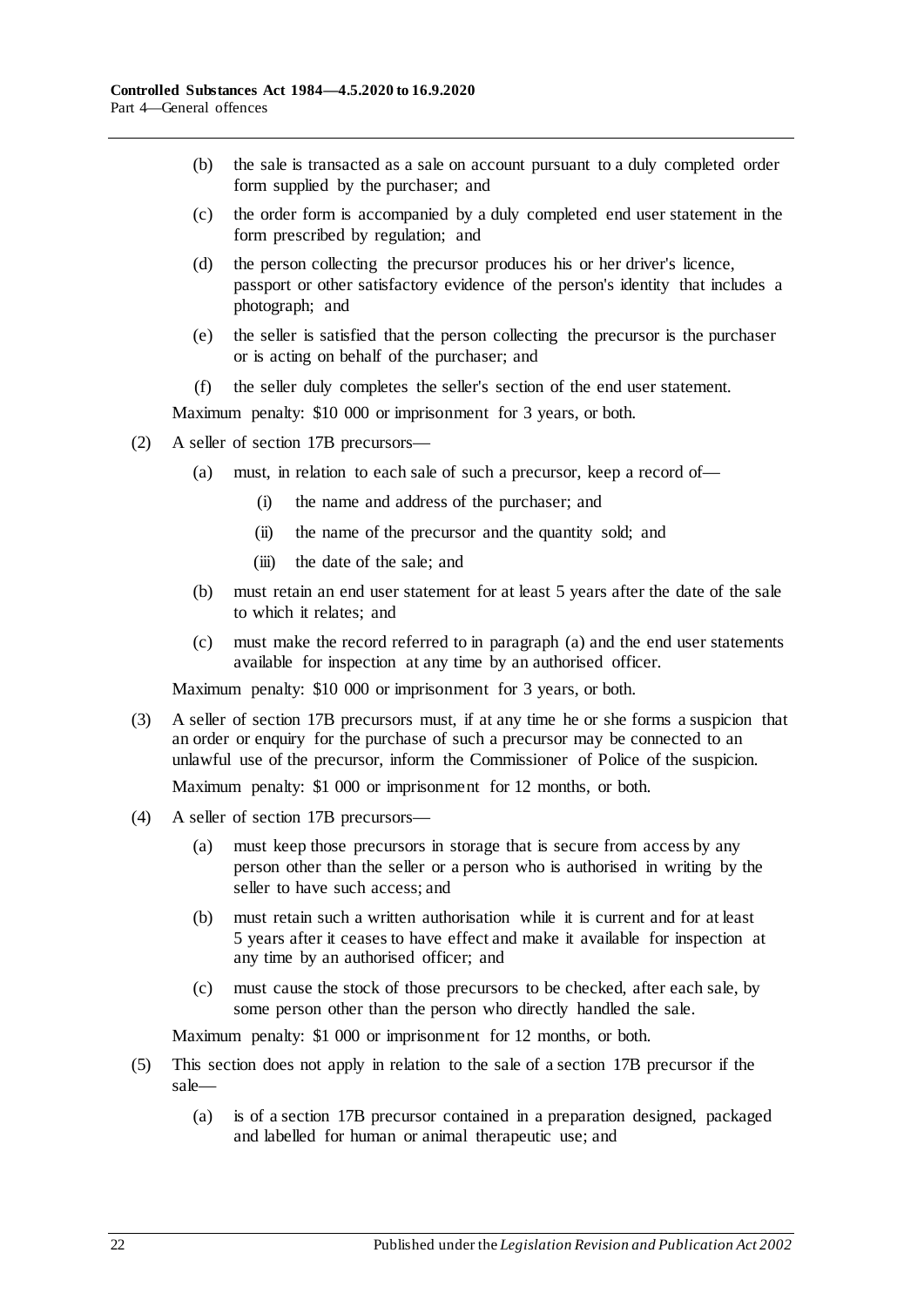- (b) is made to, or by, a registered health practitioner or veterinary surgeon acting in the ordinary course of his or her profession.
- (6) This section applies to such poisons as may be prescribed, individually or by class, by the regulations.

#### <span id="page-22-0"></span>**17C—Regulation of sale of certain precursors**

- (1) A person must not sell a poison to which this section applies (a *section 17C precursor*) to another person unless—
	- (a) the purchaser provides the seller with a duly completed end user statement in the form prescribed by regulation; and
	- (b) the purchaser produces his or her driver's licence, passport or other satisfactory evidence of the person's identity that includes a photograph; and
	- (c) the seller duly completes the seller's section of the end user statement.

Maximum penalty: \$10 000 or imprisonment for 3 years, or both.

(2) A seller of section 17C precursors must, if at any time he or she forms a suspicion that an order or enquiry for the purchase of such a precursor may be connected to an unlawful use of the precursor, inform the Commissioner of Police of the suspicion. Maximum penalty: \$1 000 or imprisonment for 12 months, or both.

- (3) This section does not apply in relation to the sale of a section 17C precursor if the sale—
	- (a) is of a section 17C precursor contained in a preparation designed, packaged and labelled for human or animal therapeutic use; and
	- (b) is made to, or by, a registered health practitioner or veterinary surgeon acting in the ordinary course of his or her profession.
- (4) This section applies to such poisons as may be prescribed, individually or by class, by the regulations.

#### <span id="page-22-2"></span><span id="page-22-1"></span>**18—Regulation of prescription drugs**

- (1) A person must not prescribe a prescription drug (not being a drug of dependence) except as follows:
	- (a) a registered health practitioner may prescribe a prescription drug (not being a drug of dependence) for a person if he or she is acting in the ordinary course of the practitioner's profession and—
		- (i) the practitioner is a dentist, medical practitioner or nurse practitioner; or
		- (ii) the practitioner's registration is endorsed under section 94 of the *Health Practitioner Regulation National Law* as being qualified to prescribe a scheduled medicine or class of scheduled medicines and the drug is a scheduled medicine or of a class of scheduled medicines specified in the endorsement; or
		- (iii) the practitioner is authorised to prescribe the drug by the regulations;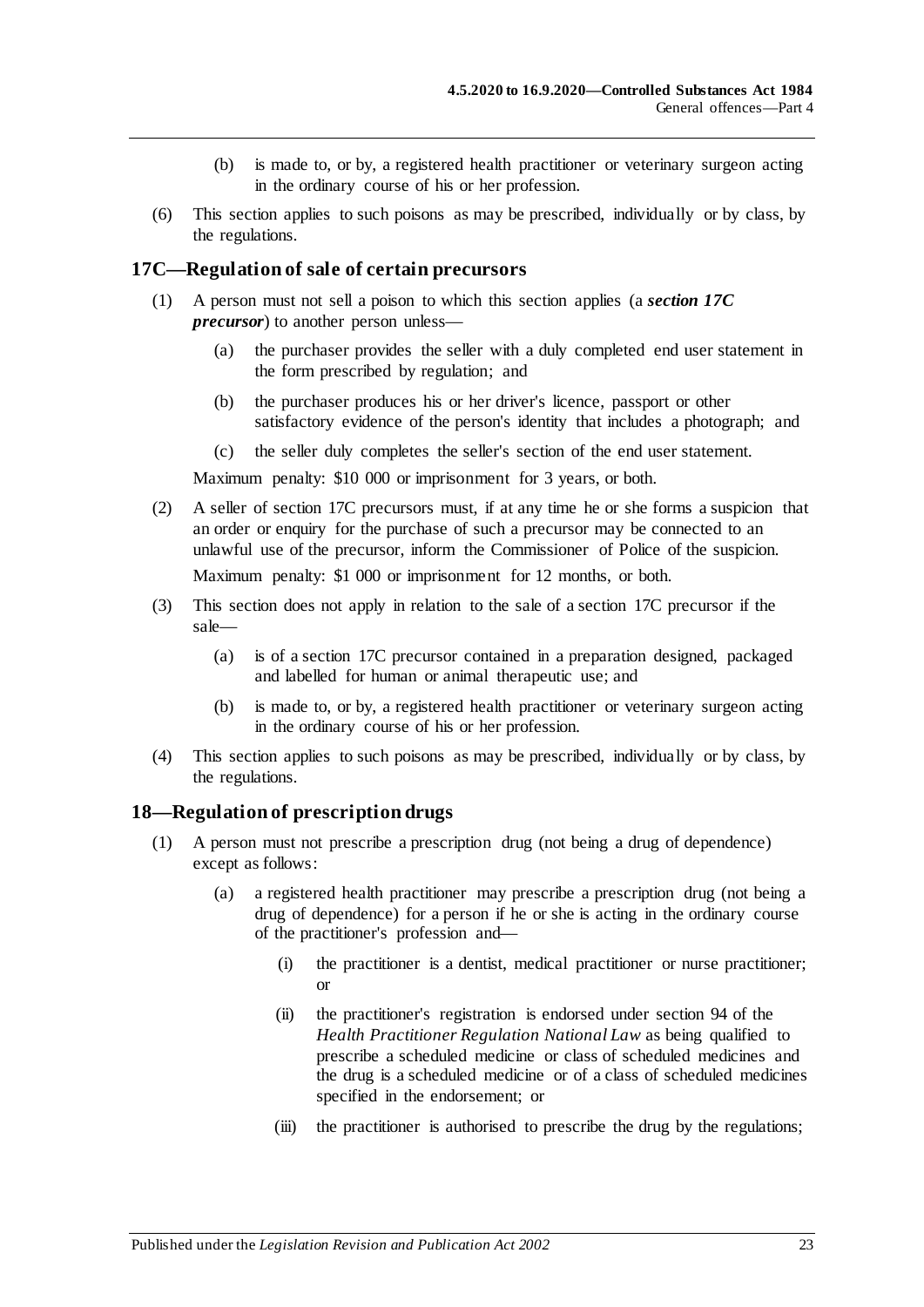- (b) a veterinary surgeon may prescribe a prescription drug (not being a drug of dependence) for an animal if the veterinary surgeon is acting in the ordinary course of the veterinary surgeon's profession;
- (c) a person may prescribe a prescription drug (not being a drug of dependence) for a person or an animal if licensed to do so by the Minister.

- (1a) A person must not sell a prescription drug (not being a drug of dependence) by wholesale except as follows:
	- (a) a pharmacist may sell a prescription drug (not being a drug of dependence) by wholesale if the pharmacist is acting in the ordinary course of the pharmacist's profession;
	- (b) a person may sell a prescription drug (not being a drug of dependence) by wholesale if licensed to do so by the Minister.

Maximum penalty: \$10 000 or imprisonment for 2 years.

- (1b) A person must not sell a prescription drug (not being a drug of dependence) by retail except as follows:
	- (a) a pharmacist may sell a prescription drug (not being a drug of dependence) by retail if the pharmacist—
		- (i) is dispensing the drug on the prescription of a person of a class authorised to prescribe the drug; and
		- (ii) is acting in the ordinary course of the pharmacist's profession;
	- (b) a registered health practitioner may sell a prescription drug (not being a drug of dependence) by retail if the practitioner is acting in the ordinary course of the practitioner's profession and—
		- (i) the practitioner is a dentist, medical practitioner or nurse practitioner; or
		- (ii) the practitioner's registration is endorsed under section 94 of the *Health Practitioner Regulation National Law* as being qualified to sell a scheduled medicine or class of scheduled medicines and the drug is a scheduled medicine or of a class of scheduled medicines specified in the endorsement; or
		- (iii) the practitioner is authorised to sell the drug by the regulations;
	- (c) a veterinary surgeon may sell a prescription drug (not being a drug of dependence) by retail if the veterinary surgeon is acting in the ordinary course of the veterinary surgeon's profession;
	- (d) a person may sell a prescription drug (not being a drug of dependence) by retail if the person is licensed to do so by the Minister.

- (1c) A person must not supply a prescription drug (not being a drug of dependence) to another person except as follows:
	- (a) a pharmacist may supply a prescription drug (not being a drug of dependence) to a person if the pharmacist—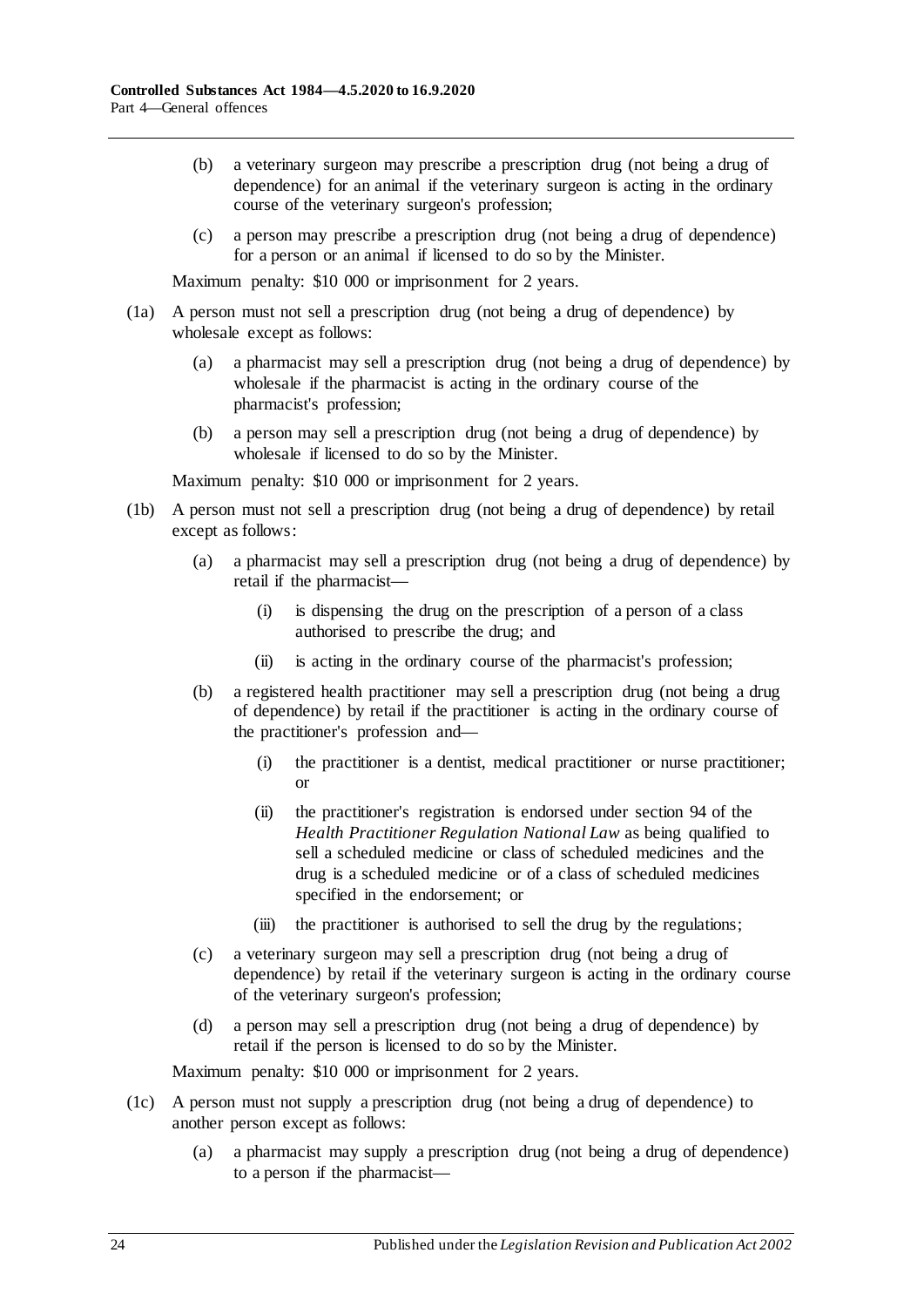- (i) is dispensing the drug on the prescription of a person of a class authorised to prescribe the drug; and
- (ii) is acting in the ordinary course of the pharmacist's profession;
- (b) a registered health practitioner may supply a prescription drug (not being a drug of dependence) to a person if the practitioner is acting in the ordinary course of the practitioner's profession and—
	- (i) the practitioner is a dentist, medical practitioner, nurse or midwife; or
	- (ii) the practitioner's registration is endorsed under section 94 of the *Health Practitioner Regulation National Law* as being qualified to supply a scheduled medicine or class of scheduled medicines and the drug is a scheduled medicine or of a class of scheduled medicines specified in the endorsement; or
	- (iii) the practitioner is authorised to supply the drug by the regulations;
- (c) a veterinary surgeon may supply a prescription drug (not being a drug of dependence) to a person for an animal if the veterinary surgeon is acting in the ordinary course of the veterinary surgeon's profession;
- (d) a person may supply a prescription drug (not being a drug of dependence) to another person if licensed to do so by the Minister.

- (1d) A person must not administer a prescription drug (not being a drug of dependence) to another person or an animal except as follows:
	- (a) a registered health practitioner may administer a prescription drug (not being a drug of dependence) to a person if the practitioner is acting in the ordinary course of the practitioner's profession and—
		- (i) the practitioner is a dentist, medical practitioner, nurse or midwife; or
		- (ii) the practitioner's registration is endorsed under section 94 of the *Health Practitioner Regulation National Law* as being qualified to administer a scheduled medicine or class of scheduled medicines and the drug is a scheduled medicine or of a class of scheduled medicines specified in the endorsement; or
		- (iii) the practitioner is authorised to administer the drug by the regulations;
	- (b) a veterinary surgeon may administer a prescription drug (other than a drug of dependence) to an animal if the veterinary surgeon is acting in the ordinary course of the veterinary surgeon's profession;
	- (c) a person may administer a prescription drug (not being a drug of dependence) to another person if—
		- (i) the person is licensed to do so by the Minister; or
		- (ii) the drug has been lawfully prescribed for, or supplied to, that other person;
	- (d) a person may administer a prescription drug (not being a drug of dependence) to an animal if—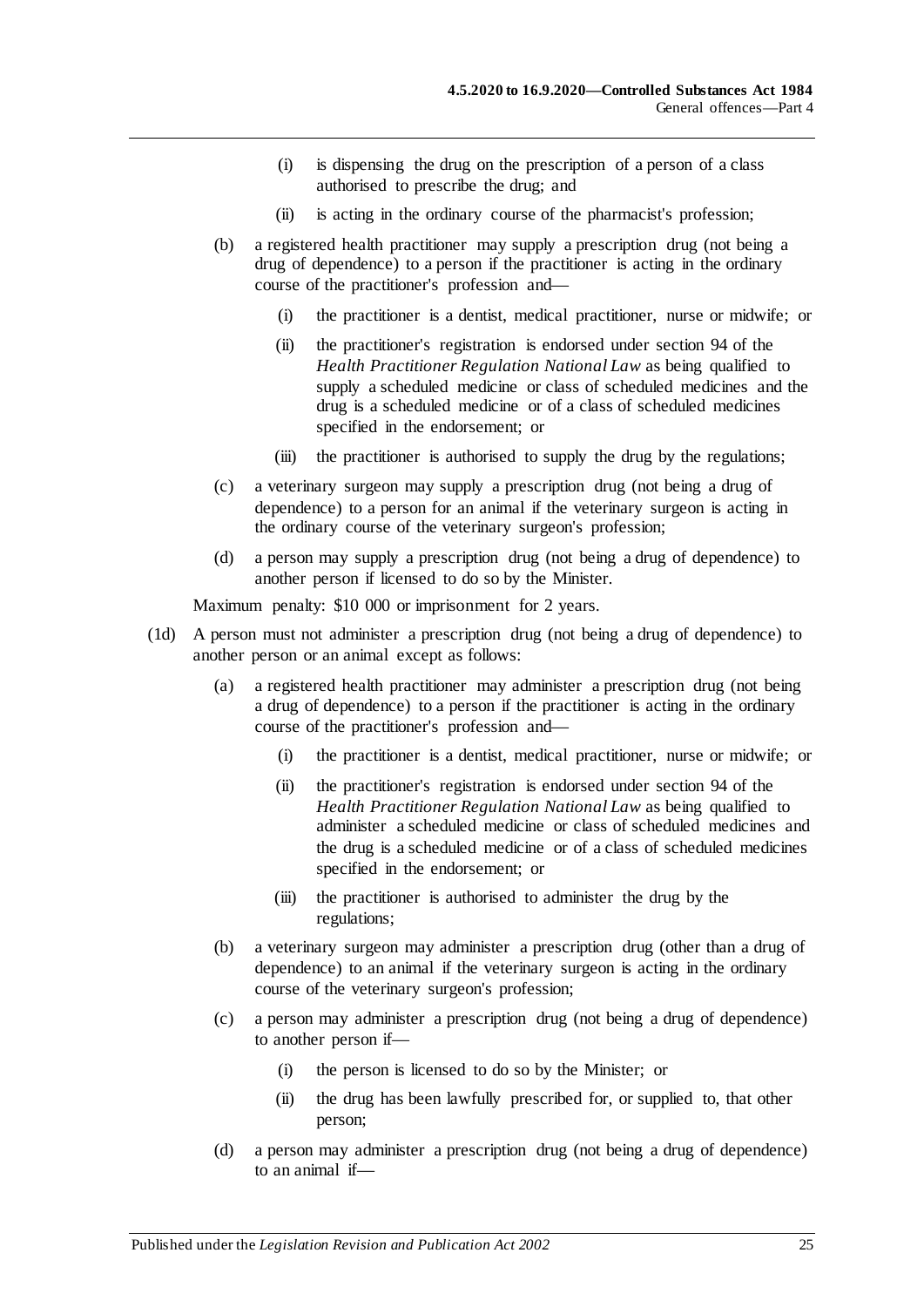- (i) the person is licensed to do so by the Minister; or
- (ii) the drug has been lawfully prescribed or supplied for that animal. Maximum penalty: \$10 000 or imprisonment for 2 years.
- (1e) A person must not manufacture or pack a prescription drug (not being a drug of dependence) except as follows:
	- (a) a pharmacist may manufacture or pack a prescription drug (not being a drug of dependence) if the pharmacist is acting in the ordinary course of the pharmacist's profession;
	- (b) a registered health practitioner may manufacture or pack a prescription drug (not being a drug of dependence) if the practitioner is acting in the ordinary course of the practitioner's profession and—
		- (i) the practitioner is a dentist, medical practitioner or nurse practitioner; or
		- (ii) the practitioner's registration is endorsed under section 94 of the *Health Practitioner Regulation National Law* as being qualified to sell, supply or administer a scheduled medicine or class of scheduled medicines, the drug is a scheduled medicine or of a class of scheduled medicines specified in the endorsement and the manufacture or packing is incidental to the sale, supply or administration of the drug; or
		- (iii) the practitioner is authorised to manufacture or pack the drug by the regulations;
	- (c) a veterinary surgeon may manufacture or pack a prescription drug (not being a drug of dependence) if the veterinary surgeon is acting in the ordinary course of the veterinary surgeon's profession;
	- (d) a person may manufacture or pack a prescription drug (not being a drug of dependence) if licensed to do so by the Minister;
	- (e) a person may manufacture or pack a prescription drug (not being a drug of dependence) if—
		- (i) the drug has been lawfully prescribed for the person, another person or an animal; and
		- (ii) the manufacture or packing is incidental to the administration of the drug as so prescribed.

(2) A person must not prescribe a prescribed prescription drug unless the person has the qualifications or meets the requirements specified in the regulations for the purposes of this subsection.

- <span id="page-25-0"></span>(3) A person must not have in his or her possession a prescription drug (not being a drug of dependence) unless he or she—
	- (a) is the person, or is acting on behalf of the person, for whom the drug has been lawfully prescribed or supplied; or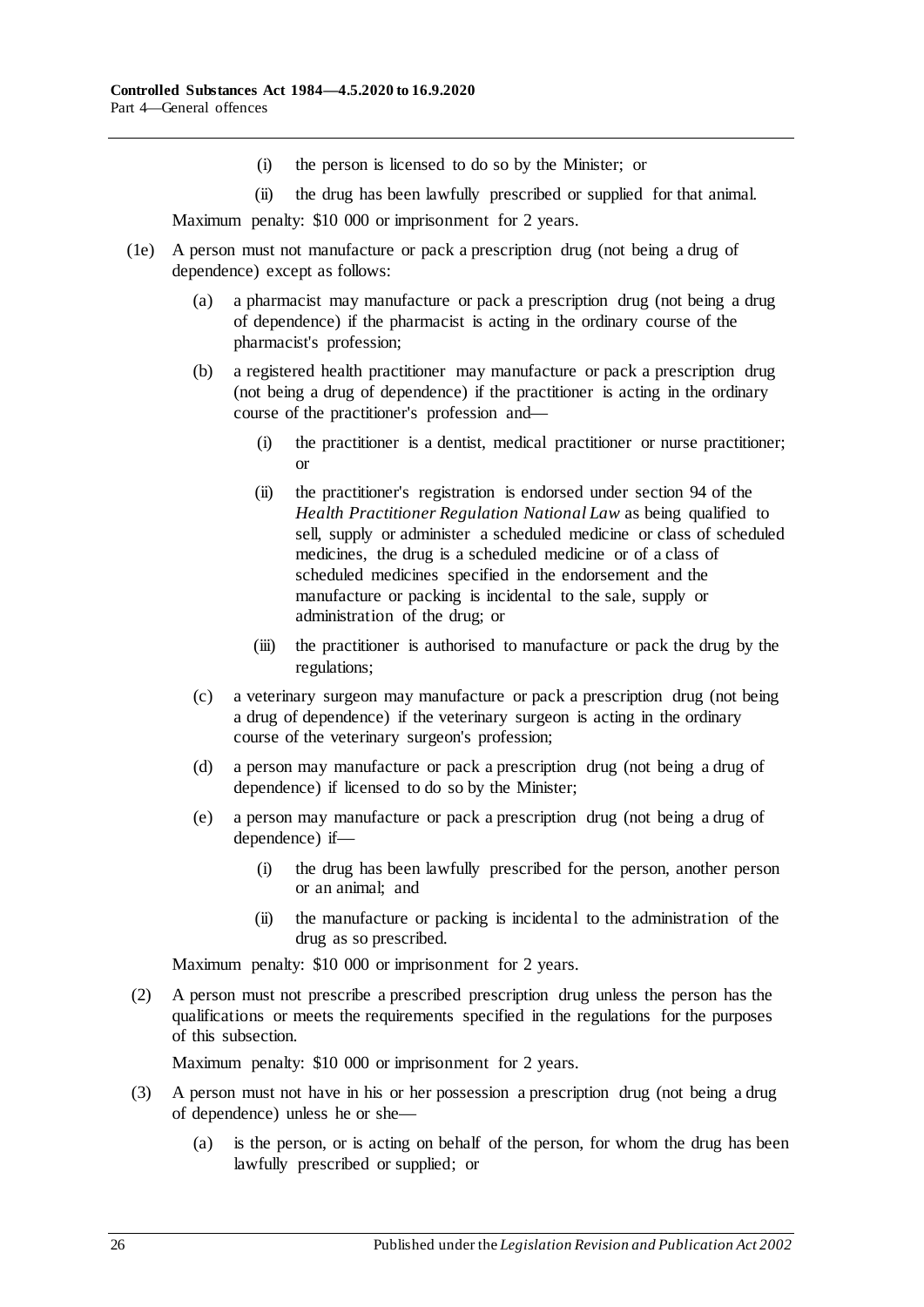- (b) is the owner, or is acting on behalf of the owner, of an animal for whom the drug has been lawfully prescribed or supplied; or
- (c) is a person authorised by law to sell or supply prescription drugs; or
- (d) is licensed to do so by the Minister; or
- (e) has other lawful authority or reasonable excuse for doing so.

- (4) In proceedings for an offence against [subsection](#page-22-2) (1) or [\(3\),](#page-25-0) the paragraphs of the subsection are to be treated as providing exceptions, and, if the complaint negatives the exceptions or alleges that the defendant acted without lawful authority and, in the case of a complaint for an offence against [subsection](#page-25-0) (3), without reasonable excuse, no proof will be required in relation to the exceptions by the prosecution but the application of an exception will be a matter for proof by the defendant.
- (5) In this section—

*manufacture*, in relation to a substance, means undertake any process by which the substance is extracted, produced, refined, separated into discrete units or otherwise prepared.

## <span id="page-26-0"></span>**18A—Restriction of prescription or supply of drug of dependence in certain circumstances**

- (a1) A person must not prescribe for a person or an animal a drug of dependence except as follows:
	- (a) a registered health practitioner may prescribe a drug of dependence for a person if the practitioner is acting in the ordinary course of the practitioner's profession and—
		- (i) the practitioner is a dentist, medical practitioner or nurse practitioner; or
		- (ii) the practitioner is a registered health practitioner whose registration is endorsed under section 94 of the *Health Practitioner Regulation National Law* as being qualified to prescribe a scheduled medicine or class of scheduled medicines and the drug is a scheduled medicine or of a class of scheduled medicines specified in the endorsement; or
		- (iii) the practitioner is authorised to prescribe the drug by the regulations;
	- (b) a veterinary surgeon may prescribe a drug of dependence for an animal if the veterinary surgeon is acting in the ordinary course of the veterinary surgeon's profession.

- (1) A registered health practitioner must not prescribe any drug of dependence for, or supply any drug of dependence to—
	- (a) a person for regular use by the person during a period exceeding 2 months, or during a period that, together with any other period for which a drug of dependence has, to the practitioner's knowledge, been prescribed or supplied by a registered health practitioner, would result in drugs of dependence being regularly used by the person during a period exceeding 2 months; or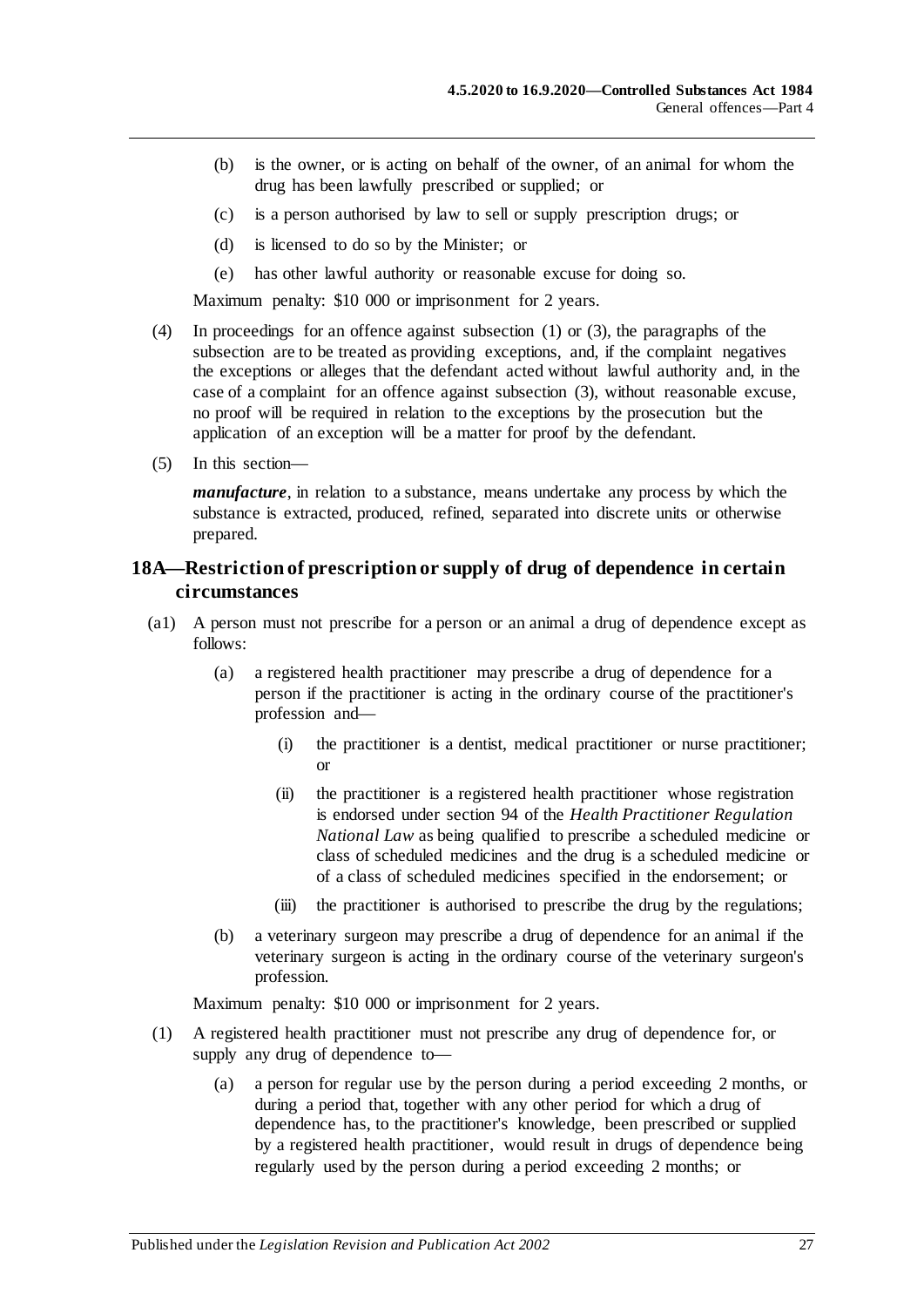(b) a person who the practitioner knows or has reasonable cause to believe is dependent on drugs,

unless the practitioner prescribes or supplies the drug in accordance with an authority granted by the Minister under this section or in circumstances that are exempted from this subsection by the regulations.

- (2) For the purposes of this section, a person is dependent on drugs if—
	- (a) the person—
		- (i) has acquired, as a result of the repeated administration of prescription drugs or controlled drugs, an overpowering desire for the continued administration of such drugs; and
		- (ii) is likely to suffer mental or physical distress or disorder on cessation of the administration of such drugs; or
	- (b) the person has a history of consuming or using prescription drugs or controlled drugs in a quantity or manner that—
		- (i) in the case of drugs lawfully supplied to the person—is contrary to the prescribing practitioner's instructions relating to consumption or use of the drug; and
		- (ii) in any case—presents a risk to the person's health.
- (3) An application for the authority of the Minister to prescribe or supply a drug of dependence under this section must—
	- (a) be in writing and be signed by the registered health practitioner who proposes to prescribe or supply the drug; and
	- (b) contain such information as may be prescribed.
- (4) The Minister may give an authority to the registered health practitioner by whom any such application is made to prescribe for or supply to the person to whom the application relates a drug of dependence specified in the authority for therapeutic purposes.
- (5) Any such authority must be in writing and must specify—
	- (a) the quantity of the drug of dependence that may be so prescribed or supplied by the practitioner; and
	- (b) the period for which any such drug may be so prescribed or supplied.
- (6) In the case of an emergency the Minister may issue a registered health practitioner authorised to prescribe a drug of dependence a temporary authority to prescribe or supply a drug of dependence under this section.
- (7) A temporary authority—
	- (a) may be applied for, and given, orally; and
	- (b) cannot operate in respect of a period longer than 2 months.
- (8) An authority or temporary authority given under this section—
	- (a) may be subject to such conditions as the Minister thinks fit; and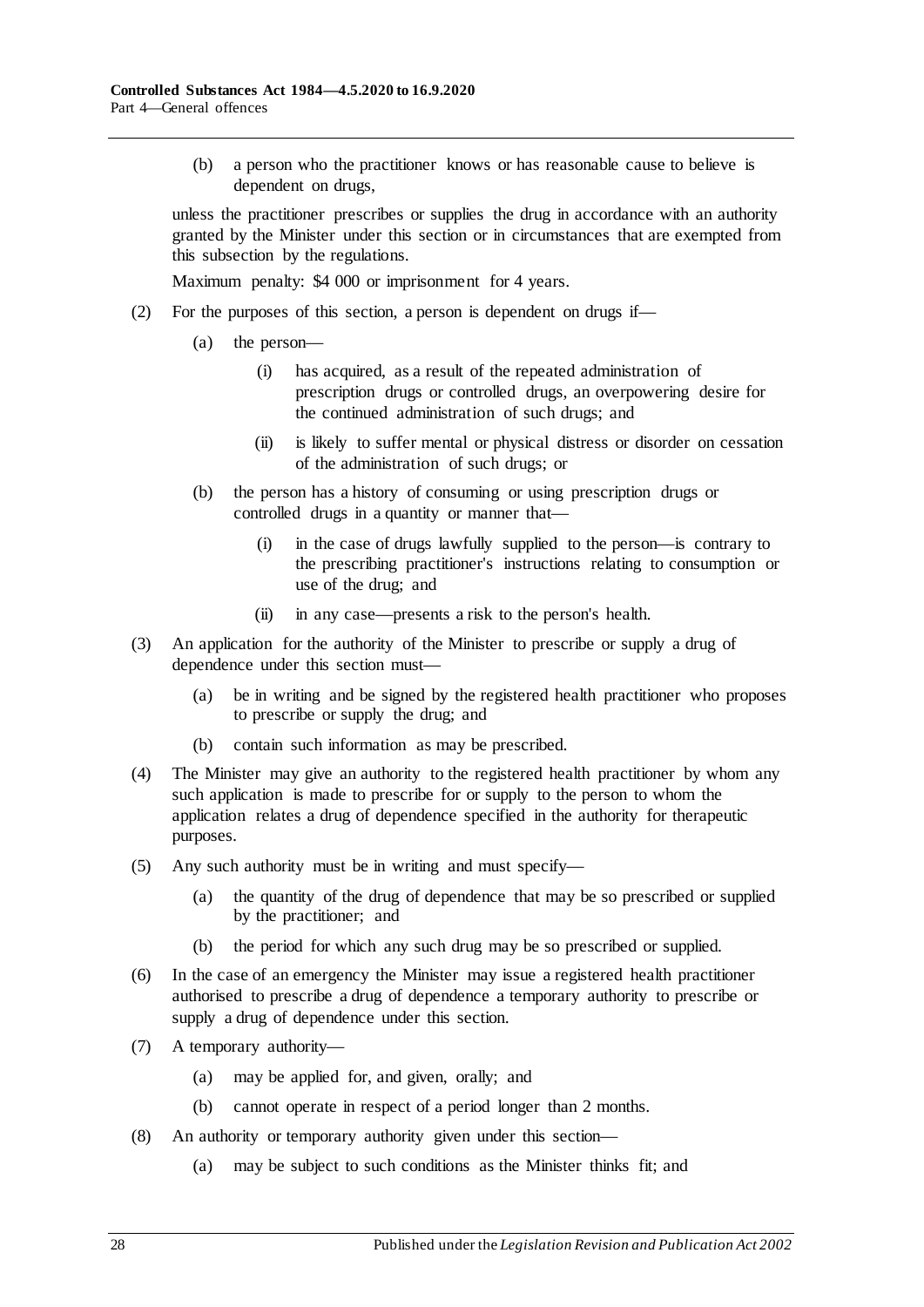(b) may be varied or revoked by the Minister at any time by notice in writing given personally or by post to the holder of the authority or temporary authority.

#### <span id="page-28-0"></span>**19—Sale or supply of volatile solvents**

- (1) A person must not sell or supply a volatile solvent to another person if he or she suspects, or there are reasonable grounds for suspecting, that the other person—
	- (a) intends to inhale the solvent; or
	- (b) intends to sell or supply the solvent to a further person for inhalation by that further person.

Maximum penalty: \$10 000 or imprisonment for 2 years.

(2) If a person, acting at the request of another person, purchases a volatile solvent on behalf of the other person for the purpose of inhalation, the person is guilty of an offence.

Maximum penalty: \$10 000 or imprisonment for 2 years.

- <span id="page-28-2"></span>(3) A person must not sell or supply a volatile solvent to which this subsection applies to a person under the age prescribed for the volatile solvent. Maximum penalty: \$10 000.
- (4) [Subsection](#page-28-2) (3) applies to such volatile solvents as may be prescribed, individually or by class, by the regulations.
- <span id="page-28-3"></span>(5) An authorised officer may confiscate a volatile solvent (together with its container) found in the possession of a person if the authorised officer has reason to suspect that the person has the solvent for the purpose of inhalation.
- (6) Anything confiscated under [subsection](#page-28-3) (5) is forfeited to the Crown and may be sold, destroyed or otherwise disposed of as the Minister or the Commissioner of Police directs.

#### <span id="page-28-1"></span>**20—Prohibition of automatic vending machines**

- (1) A person must not—
	- (a) whether on premises of which the person is the owner or in any other place—
		- (i) install an automatic vending machine for the sale or supply of a poison, medicine or medical device; or
		- (ii) sell or supply a poison, medicine or medical device by means of an automatic vending machine; or
	- (b) permit or suffer any such vending machine to be installed or operated on premises of which he or she is the owner.

Maximum penalty: \$5 000.

(2) This section does not apply to a poison, medicine or medical device prescribed, or of a class prescribed, by regulation or in circumstances prescribed by regulation.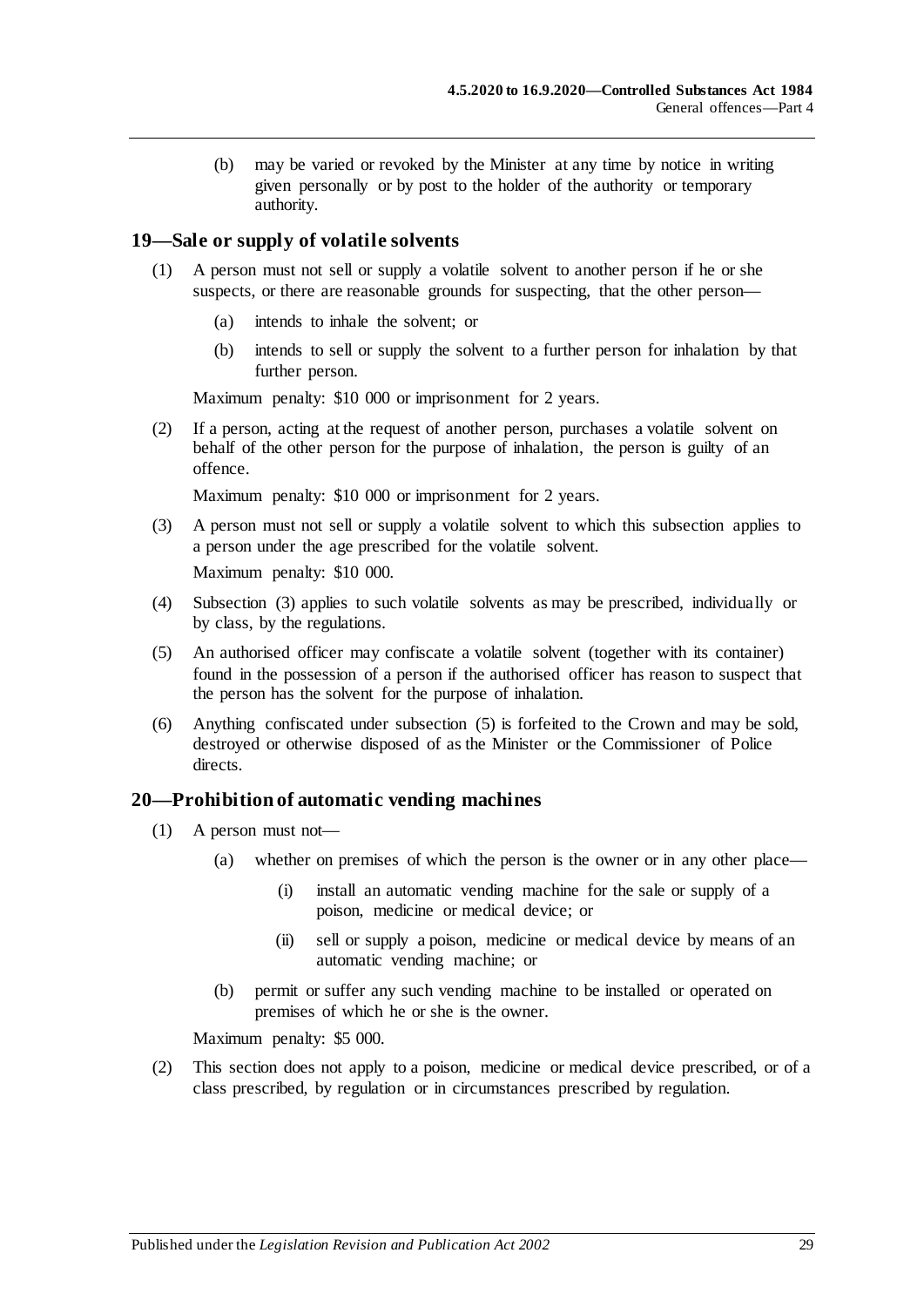### <span id="page-29-0"></span>**21—Sale, supply, possession or administration of other potentially harmful substances or devices**

- <span id="page-29-5"></span>(1) The Minister may, by notice published in the Gazette, prohibit the sale, supply, possession or administration of—
	- (a) any substance or device specified in the order, being a substance or device that should not, in the Minister's opinion, be sold, supplied, possessed or administered pending evaluation of its harmful properties; and
	- (b) in the case of a substance, any preparation containing that substance.
- (2) A person must not contravene a notice published under [subsection](#page-29-5) (1). Maximum penalty: \$10 000 or imprisonment for 2 years.
- (3) The Minister may, by notice published in the Gazette, vary or revoke a notice published under [subsection](#page-29-5) (1).
- (4) On publishing a notice under this section, the Minister must refer the subject matter of the notice to the Advisory Council for its consideration.

#### <span id="page-29-1"></span>**22—Possession**

(1) A person must not have in his or her possession a poison to which this section applies unless licensed to do so by the Minister.

Maximum penalty: \$10 000.

(2) This section applies to such poisons (other than drugs of dependence) as may be prescribed, individually or by class, by the regulations.

#### <span id="page-29-2"></span>**23—Quality**

(1) A person must not sell by wholesale or by retail or supply a poison, medicine or medical device that does not conform with the regulations.

Maximum penalty: \$10 000.

(2) It is a defence for a person charged with an offence against this section to prove that he or she did not know and could not, by the exercise of reasonable diligence, have known that the subject matter of the offence did not conform with the regulations.

#### <span id="page-29-3"></span>**24—Packaging and labelling**

A person must not sell by wholesale or by retail or supply to a person a poison, medicine or medical device unless—

- (a) it is enclosed in a package or container; and
- (b) the package or container conforms with the regulations; and
- (c) the package or container is labelled in accordance with the regulations.

Maximum penalty: \$10 000.

#### <span id="page-29-4"></span>**25—Storage**

A person must not store a poison, medicine or medical device contrary to the regulations.

Maximum penalty: \$10 000.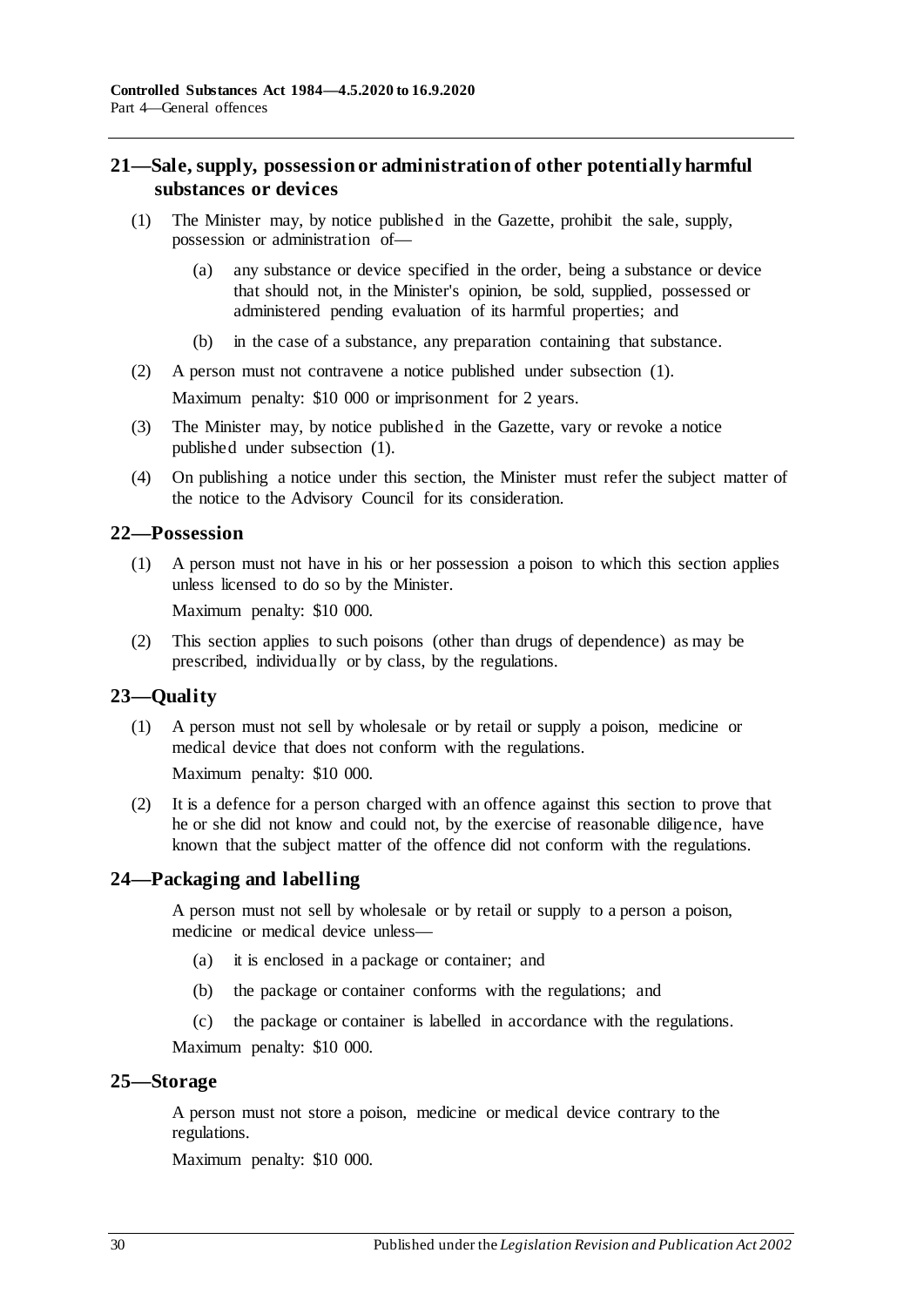#### <span id="page-30-0"></span>**26—Transport**

A person must not transport a poison, medicine or medical device contrary to the regulations.

Maximum penalty: \$10 000.

#### <span id="page-30-1"></span>**27—Use**

A person must not—

- (a) use a poison, medicine or medical device for a purpose or in a manner prohibited by the regulations; or
- (b) sell, supply, prescribe, or purchase a poison, medicine or medical device for a purpose prohibited by the regulations.

Maximum penalty: \$10 000.

#### <span id="page-30-2"></span>**28—Prohibition of advertisement**

(1) A person must not advertise that a poison, controlled drug, medicine or medical device to which this section applies is available for sale or supply.

Maximum penalty: \$10 000.

(2) This section applies to such poisons, controlled drugs, medicines and medical devices as may be prescribed, individually or by class, by the regulations.

#### <span id="page-30-3"></span>**29—Regulation of advertisement**

A person must comply with the regulations in advertising that a poison, medicine or medical device is available for sale or supply.

Maximum penalty: \$10 000.

#### <span id="page-30-4"></span>**30—Forgery etc of prescriptions**

(1) A person must not forge or fraudulently alter or utter a prescription or other document, or have in his or her possession such a prescription or document knowing it to be forged or fraudulently altered, with a view to obtaining a prescription drug.

Maximum penalty: \$15 000 or imprisonment for 5 years.

- (2) A person must not knowingly, by false representation, obtain—
	- (a) a prescription drug; or
	- (b) a prescription for a prescription drug.

- (2a) A person must not, in or in connection with obtaining a prescription drug, give to the person prescribing or supplying the drug a name or address that is false. Maximum penalty: \$10 000.
- (3) A pharmacist must retain any prescription or other document that he or she has reasonable cause to believe has been forged or fraudulently altered and must forthwith deliver any such prescription or document to the Commissioner of Police.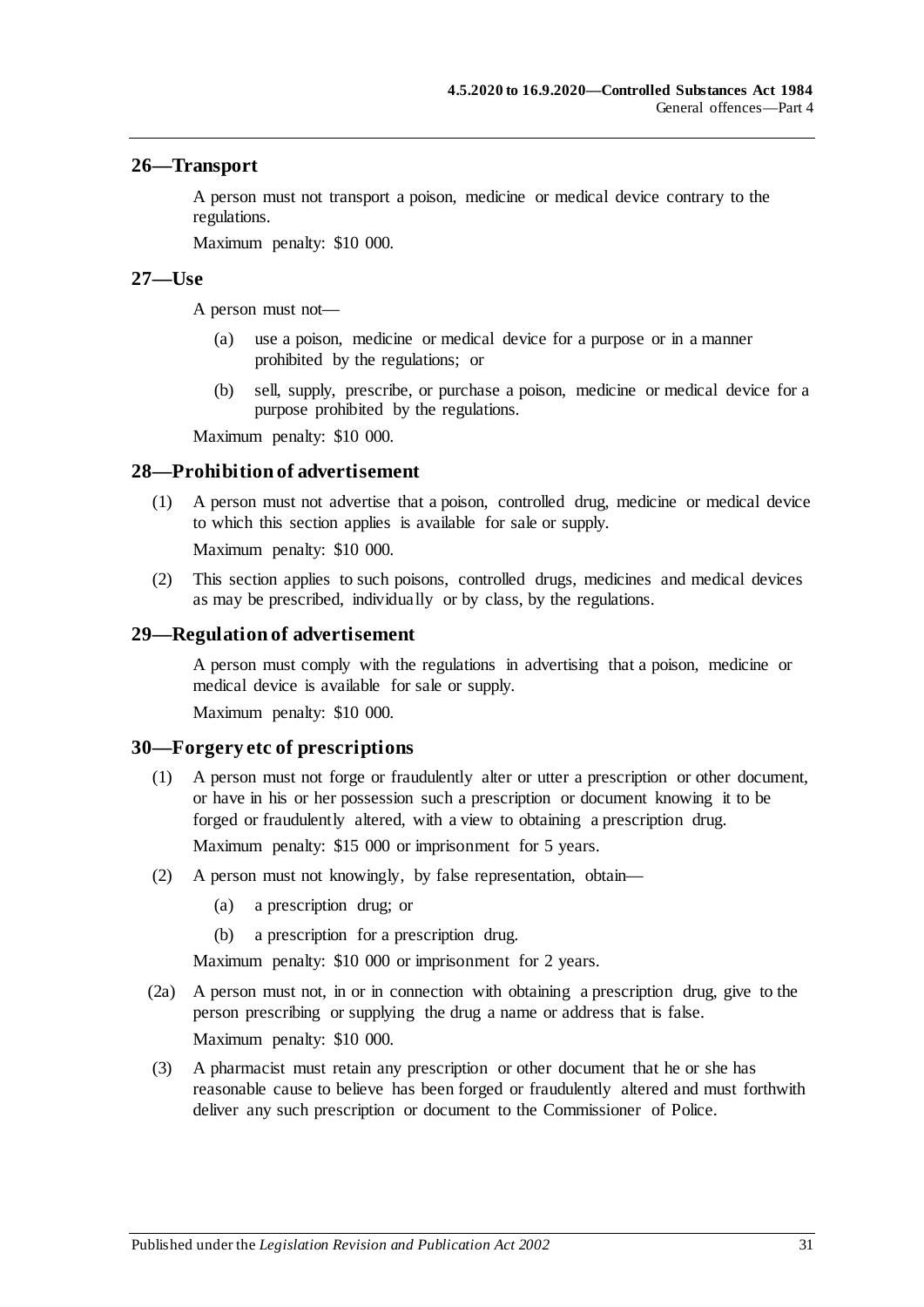# <span id="page-31-0"></span>**Part 4A—Licences to cultivate alkaloid poppies and process poppy straw**

# <span id="page-31-1"></span>**Division 1—Preliminary**

### <span id="page-31-2"></span>**30A—Interpretation**

In this Part—

*alkaloid poppy* means a plant or any part of a plant whether fresh or dried of—

- (a) *Papaver bracteatum* Lindley; or
- (b) *Papaver somniferum* L.;

*alkaloid poppy register* means the register established under section [30ZZG;](#page-59-2)

*associate* has the same meaning given in [section](#page-33-0) 30B;

*Chief Executive* means the Chief Executive of the Department that is, under the Minister, responsible for the administration of the *[Agricultural and Veterinary](http://www.legislation.sa.gov.au/index.aspx?action=legref&type=act&legtitle=Agricultural%20and%20Veterinary%20Chemicals%20(South%20Australia)%20Act%201994)  [Chemicals \(South Australia\) Act](http://www.legislation.sa.gov.au/index.aspx?action=legref&type=act&legtitle=Agricultural%20and%20Veterinary%20Chemicals%20(South%20Australia)%20Act%201994) 1994*;

*Commonwealth licence to export* means a licence to export narcotic substances which relates to the export of poppy straw under the *Customs Act 1901* of the Commonwealth;

*Commonwealth licence to manufacture* means a licence to manufacture narcotic drugs which relates to the manufacturing of opiates from alkaloid poppies under the *Narcotic Drugs Act 1967* of the Commonwealth;

*criminal intelligence* means information relating to actual or suspected criminal activity (whether in this State or elsewhere) the disclosure of which could reasonably be expected to prejudice criminal investigations, to enable the discovery of the existence or identity of a confidential source of information relevant to law enforcement or to endanger a person's life or physical safety;

*detention or seizure receipt* means a receipt given in accordance with [section](#page-48-1) 30ZC or [section](#page-50-4) 30ZI;

*disqualified person* means—

- (a) a person who is under the age of 17 years unless the person is an apprentice or trainee within the meaning of the *[Training and Skills Development](http://www.legislation.sa.gov.au/index.aspx?action=legref&type=act&legtitle=Training%20and%20Skills%20Development%20Act%202008)  Act [2008](http://www.legislation.sa.gov.au/index.aspx?action=legref&type=act&legtitle=Training%20and%20Skills%20Development%20Act%202008)*; or
- (b) a person against whom a finding of guilt in respect of a serious offence was made by a court (whether in or outside South Australia) in the 10 years preceding the date an application is made under this Part; or
- (c) a person against whom a finding of guilt for an offence under this Act or an offence under a corresponding law of another jurisdiction was made by a court (whether in or outside South Australia) in the 5 years preceding the date an application is made under this Part; or
- (d) a person who belongs to a prescribed class of persons;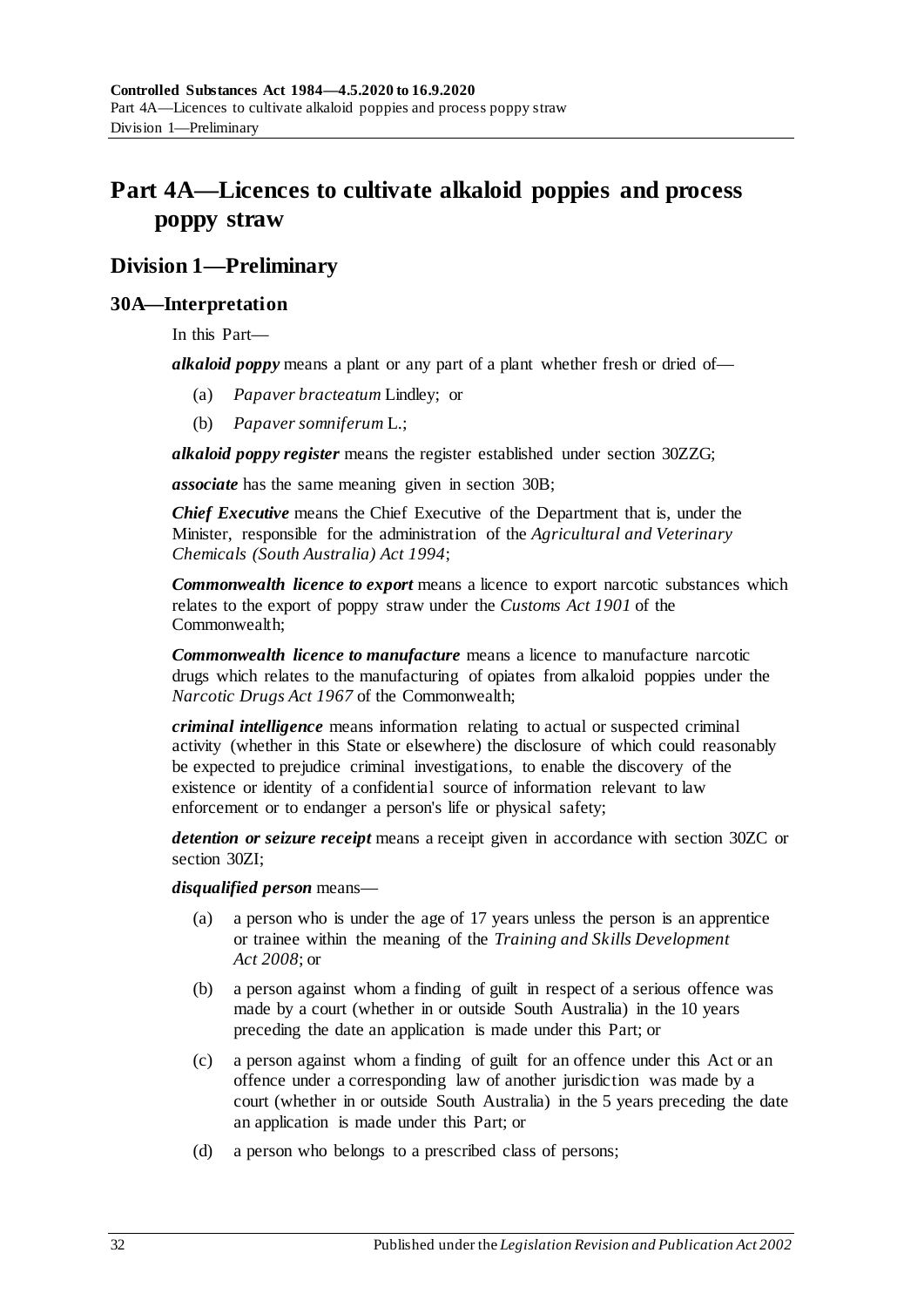*employee*, in relation to a licensed grower or a licensed processor, includes a person who is—

- (a) employed under a contract of employment; or
- (b) employed under a training contract; or
- (c) engaged under any other contract to perform a specified task authorised under a poppy cultivation licence or a poppy processing licence;

*employee identification certificate* means a certificate issued to an employee by a licensed grower under [section](#page-39-0) 30J or by a licensed processor under [section](#page-44-0) 30T;

*harvest and destruction order* means an order made under section [30ZM\(3\);](#page-52-2)

*inspector* means—

- (a) a person authorised under [section](#page-47-1) 30Z; and
- (b) an inspector under Part IVB of the *Drugs, Poisons and Controlled Substances Act 1981* of Victoria; and
- (c) a police officer;

*inspector identification certificate* means a certificate issued to an inspector under [section](#page-47-2) 30ZA;

*licence holder* means—

- (a) a licensed grower; or
- (b) a licensed processor;

*licensed grower* means the holder of a poppy cultivation licence;

*licensed processor* means the holder of a poppy processing licence;

*poppy cultivation licence* means a licence issued under [section](#page-37-2) 30F(2);

*poppy processing licence* means a licence issued under [section](#page-42-3) 30P(2);

*poppy straw* means the upper parts of an alkaloid poppy, including the stem and capsule, harvested after mowing;

*process*, in relation to poppy straw, means—

- (a) to prepare or treat poppy straw in any manner other than refinement, concentration, extraction or reaction unless the refinement, concentration, extraction or reaction is for chemical analysis for non-therapeutic use; or
- (b) to store poppy straw;

*risk management plan* means a plan that forms part of a poppy cultivation licence or a poppy processing licence;

*seized material* means any alkaloid poppies, poppy straw or material derived from alkaloid poppies or poppy straw seized by an inspector under [section](#page-50-3) 30ZH;

*serious offence* means—

- (a) an indictable offence involving dishonesty, fraud or assault; or
- (b) an indictable offence involving possession, or cultivation of, or trafficking in, a drug of dependence; or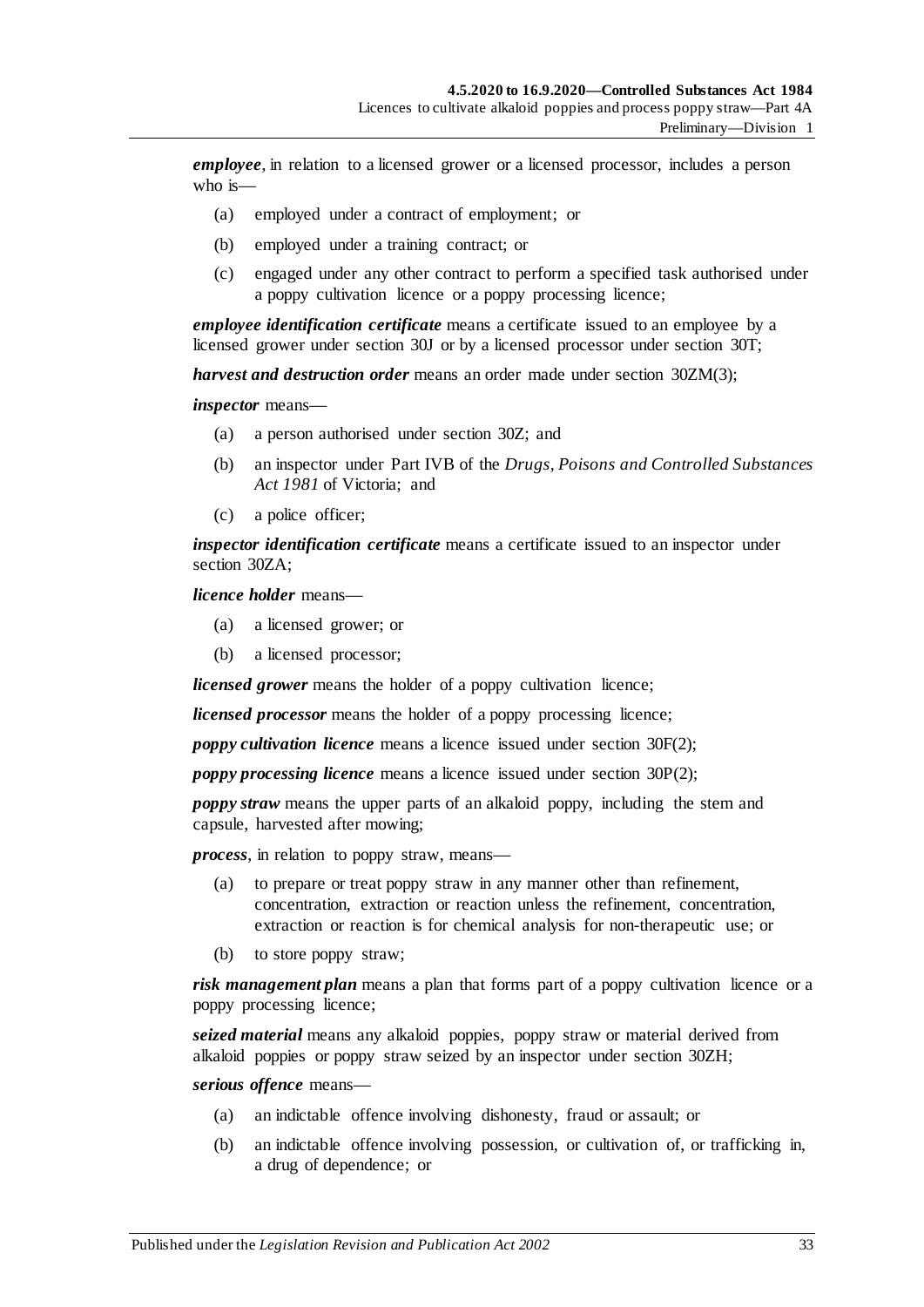- (c) any other indictable offence under this Act; or
- (d) an indictable offence under the law of another jurisdiction involving—
	- (i) dishonesty, fraud or assault; or
	- (ii) possession, or cultivation of, or trafficking in, a drug of dependence;

*specified premises* means premises to which a licence under this Part applies;

*Tribunal* means the South Australian Civil and Administrative Tribunal established under the *[South Australian Civil and Administrative Tribunal Act](http://www.legislation.sa.gov.au/index.aspx?action=legref&type=act&legtitle=South%20Australian%20Civil%20and%20Administrative%20Tribunal%20Act%202013) 2013*.

#### <span id="page-33-0"></span>**30B—Meaning of** *associate*

- (1) For the purposes of this Part, a person who is of or above the age of 18 years is an *associate* of an applicant for a poppy cultivation licence or a poppy processing licence or a licence holder if the person—
	- (a) holds any relevant financial interest, or is entitled to exercise any relevant power (whether in right of the person or on behalf of any other person) in the business of the applicant or the licence holder (being the business to which the application or licence relates), and by virtue of that interest or power, is able to exercise a significant influence over or with respect to the management or operation of the business; or
	- (b) holds any relevant position (whether in right of the person or on behalf of any other person) in the business of the applicant or the licence holder (being the business to which the application or licence relates); or
	- (c) is a relative of the applicant or the licence holder; or
	- (d) is in a position to exercise control or significant influence over the conduct of the applicant or the licence holder.
- $(2)$  In subsection  $(1)$ —

*domestic partner* means a person who is a domestic partner within the meaning of the *[Family Relationships Act](http://www.legislation.sa.gov.au/index.aspx?action=legref&type=act&legtitle=Family%20Relationships%20Act%201975) 1975*, whether declared as such under that Act or not;

*relative* means a person who is—

- (a) a spouse or domestic partner; or
- (b) a parent; or
- (c) a step-parent; or
- (d) a sibling or step-sibling; or
- (e) a child, step-child or adopted child;

*relevant financial interest* in relation to a business means—

- (a) any share in the capital of the business; or
- (b) any entitlement to receive any income derived from the business;

*relevant position* in relation to the business of an applicant or a licence holder means—

(a) the position of director, partner, trustee, manager or other executive position or secretary, however that position is designated; and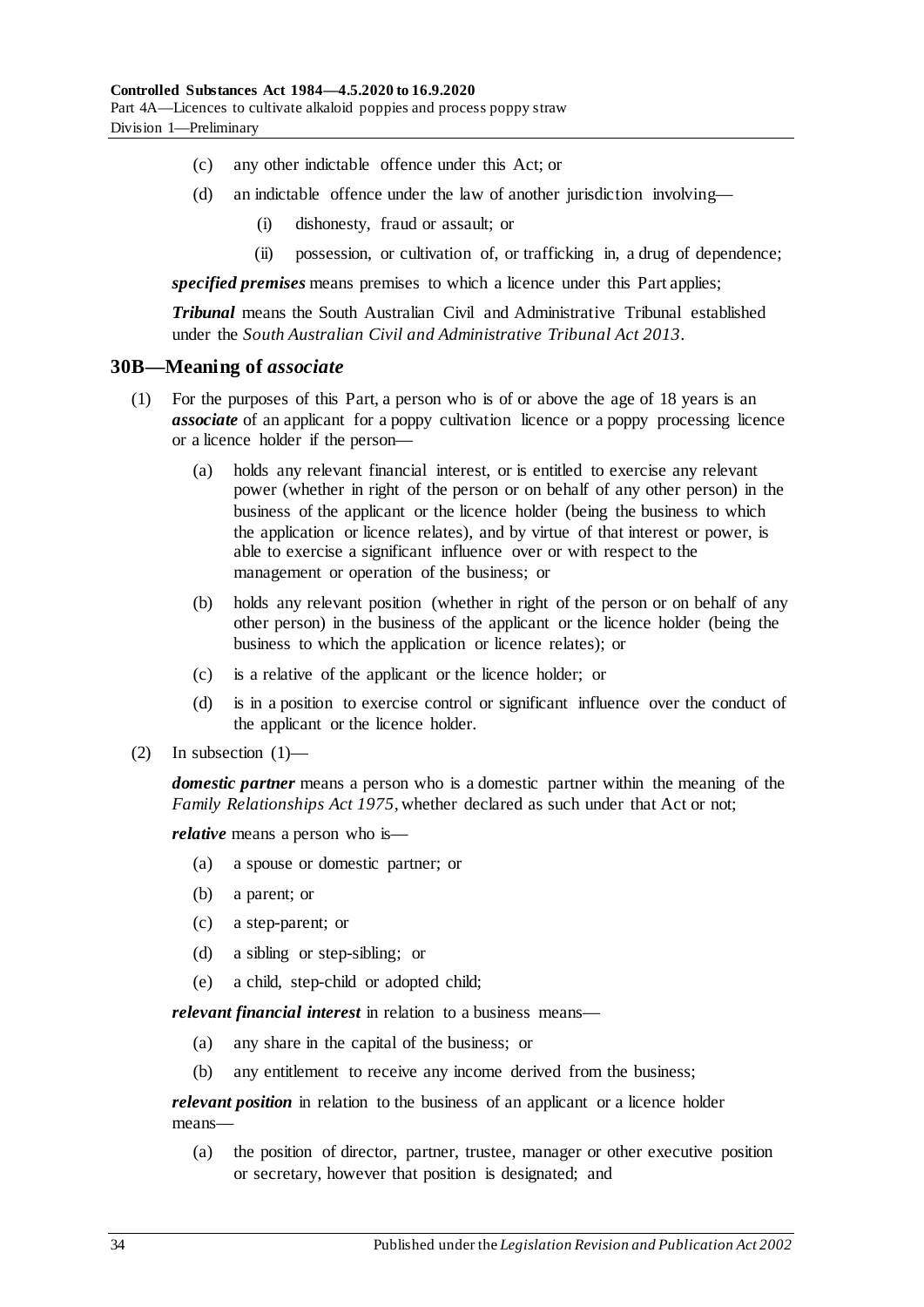(b) any other person determined by the Chief Executive to be associated or connected with the ownership, administration or management of the operations or business of the applicant;

*relevant power* means any power, whether exercisable by voting or otherwise and whether exercisable alone or in association with others—

- (a) to participate in any directorial, managerial or executive decision; or
- (b) to elect or appoint any person to any relevant position;

*spouse*—a person is the spouse of another if they are legally married.

#### <span id="page-34-1"></span><span id="page-34-0"></span>**30C—Matters to be considered—fit and proper person**

- (1) For the purpose of preventing criminal activity in the cultivation of alkaloid poppies and the processing of poppy straw, the Chief Executive must not issue a licence under this Part to an applicant unless the Chief Executive is satisfied that—
	- (a) neither the applicant nor any associate of the applicant has been found guilty in respect of a serious offence (whether in or outside South Australia) during the 10 years preceding the date of making the application under this Part; and
	- (b) the applicant and each associate of the applicant is a suitable person to be concerned in or associated with the cultivation of alkaloid poppies or the processing of poppy straw, as the case requires; and
	- (c) the applicant's property or premises will be suitable for the cultivation of alkaloid poppies or the processing of poppy straw, as the case requires, in relation to location, facilities and proposed security arrangements; and
	- (d) the applicant meets the prescribed requirements (if any).
- <span id="page-34-2"></span>(2) For the purpose of preventing criminal activity in the cultivation of alkaloid poppies and the processing of poppy straw, the Chief Executive must not—
	- (a) renew a poppy cultivation licence of a licensed grower unless the Chief Executive is satisfied that—
		- (i) neither the licensed grower nor any associate of the licensed grower has been found guilty in respect of a serious offence (whether in or outside South Australia) during the 3 years preceding the date of making the application for renewal under this Part; and
		- (ii) the licensed grower and each associate of the licensed grower is a suitable person to be concerned in or associated with the cultivation of alkaloid poppies; and
		- (iii) the licensed grower's property or premises are suitable for the cultivation of alkaloid poppies, in relation to location, facilities and proposed security arrangements; and
		- (iv) the licensed grower meets the prescribed requirements (if any); or
	- (b) renew a poppy processing licence of a licensed processor unless the Chief Executive is satisfied that—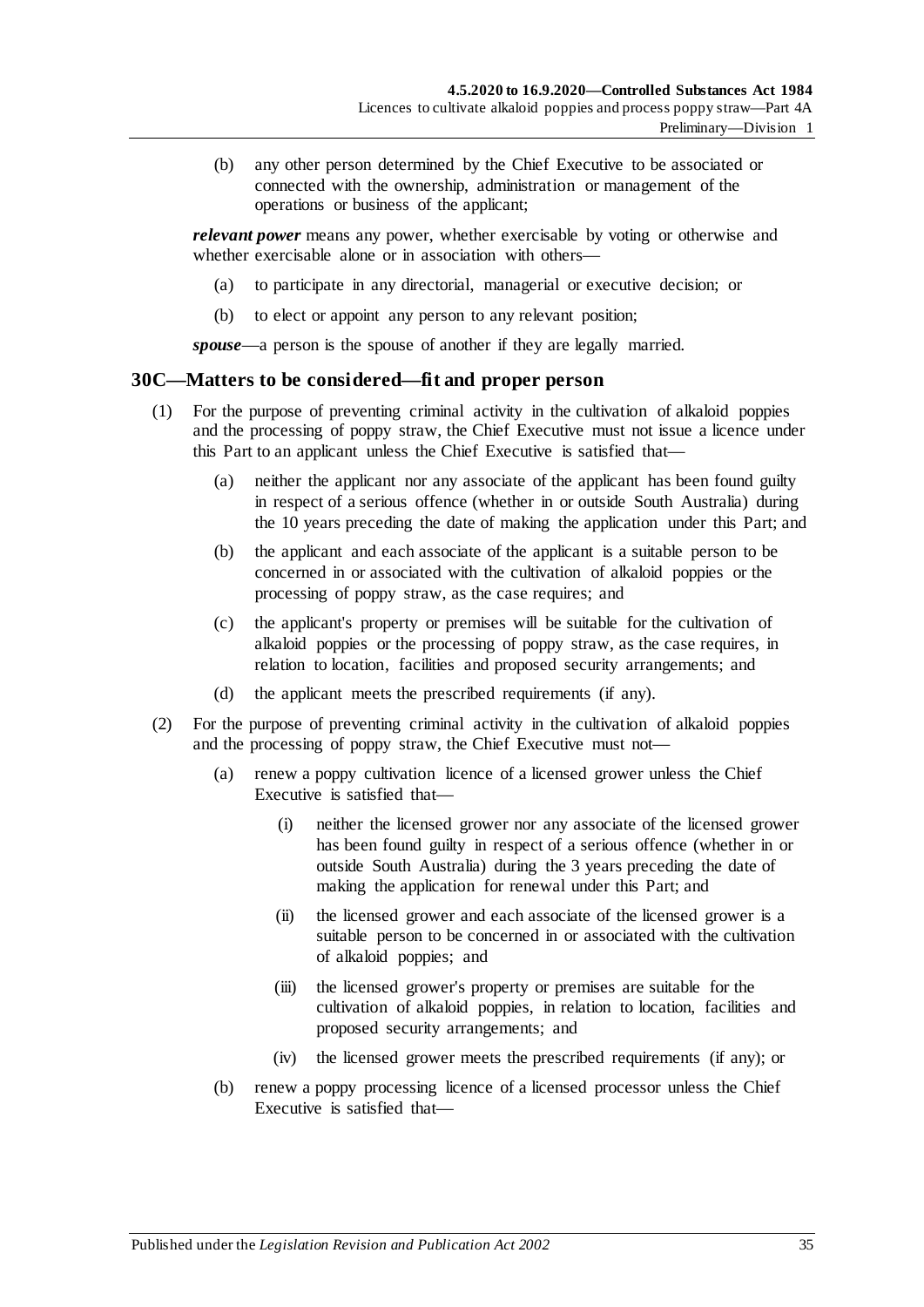- (i) neither the licensed processor nor any associate of the licensed processor has been found guilty in respect of a serious offence (whether in or outside South Australia) during the 12 months preceding the date of making the application for renewal under this Part; and
- (ii) the licensed processor and each associate of the licensed processor is a suitable person to be concerned in or associated with the processing of poppy straw; and
- (iii) the licensed processor's property or premises are suitable for the processing of poppy straw in relation to location, facilities and proposed security arrangements; and
- (iv) the licensed processor meets the prescribed requirements (if any).
- (3) Without limiting [subsection](#page-34-1) (1) or [\(2\),](#page-34-2) the Chief Executive may consider whether—
	- (a) the applicant, the licensed grower or the licensed processor and each associate of the applicant, the licensed grower or the licensed processor is of good repute, having regard to character, honesty and integrity; and
	- (b) the applicant, the licensed grower or the licensed processor or any associate of the applicant, the licensed grower or the licensed processor has a history of non-compliance with the Act; and
	- (c) in the case of an application for a licence, the applicant or any associate of the applicant has within the 10 years preceding the date of making the application been found guilty by a court (whether in or outside South Australia) of any offence; and
	- (d) in the case of an application for the renewal of a poppy cultivation licence, the licensed grower or any associate of the licensed grower has within the 3 years preceding the date of making the application for renewal been found guilty by a court (whether in or outside South Australia) of any offence; and
	- (e) in the case of an application for the renewal of a poppy processing licence, the licensed processor or any associate of the licensed processor has within the 12 months preceding the date of making the application for renewal been found guilty by a court (whether in or outside South Australia) of any offence; and
	- (f) in the case of an applicant, a licensed grower or a licensed processor that is not a natural person, the applicant, the licensed grower or the licensed processor has a satisfactory ownership, trust or corporate structure; and
	- (g) the applicant, the licensed grower or the licensed processor is of sound and stable financial background; and
	- (h) the financial circumstances of the applicant, the licensed grower or the licensed processor may significantly limit the person's capacity to meet the person's obligations in conducting activities under the licence in compliance with the terms and conditions applying to the relevant licence.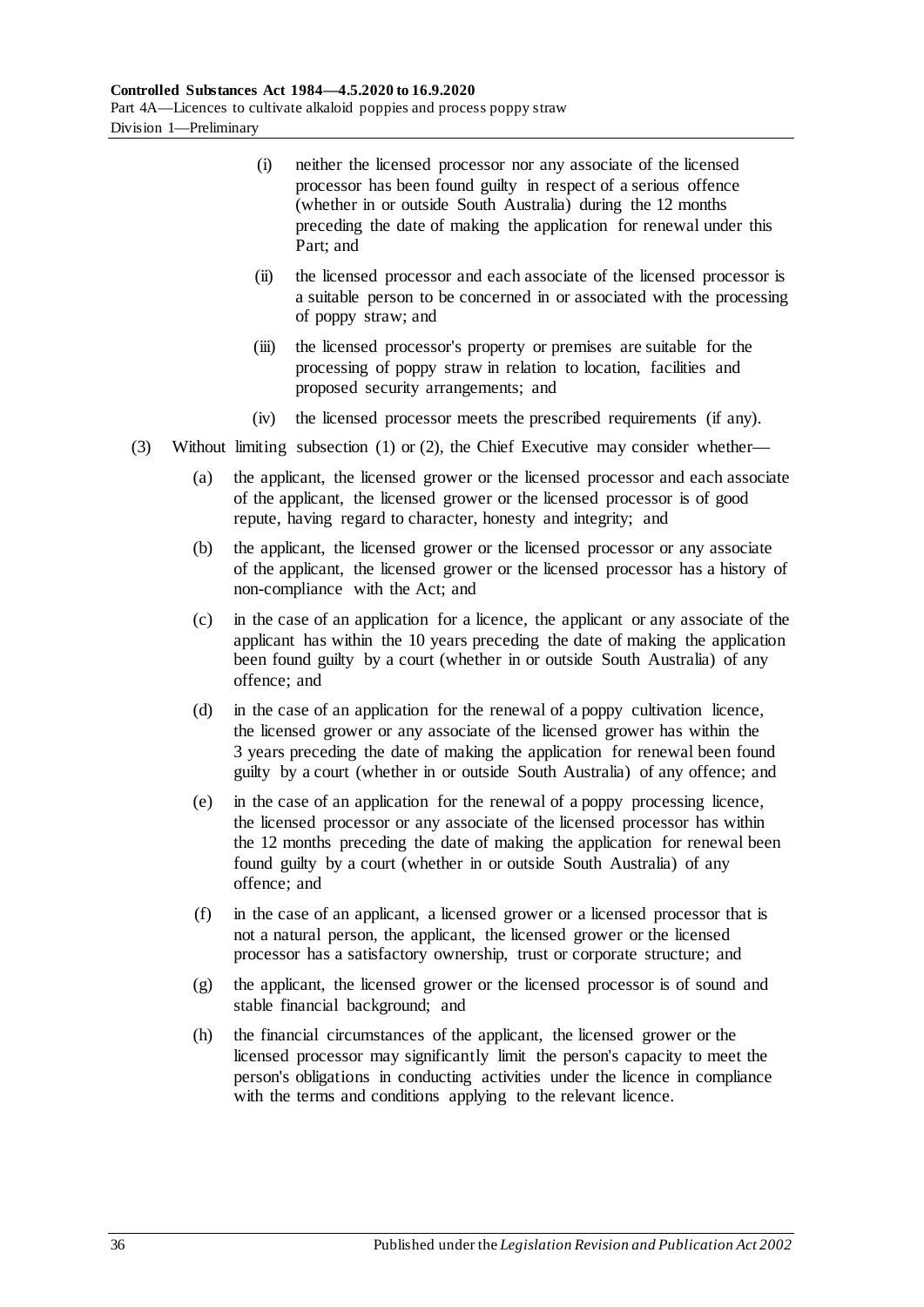# **Division 2—Poppy cultivation licence**

## <span id="page-36-2"></span><span id="page-36-0"></span>**30D—Application for poppy cultivation licence**

- (1) A person may apply for a poppy cultivation licence which authorises a person for commercial purposes relating to therapeutic use—
	- (a) to cultivate or possess alkaloid poppies; and
	- (b) to sell or supply poppy straw to a licensed processor at premises specified in the licence.
- <span id="page-36-1"></span>(2) A person may apply for a poppy cultivation licence for research purposes relating to non-therapeutic use—
	- (a) to cultivate or possess alkaloid poppies; and
	- (b) to conduct measurements, analyses and extractions, including extraction of alkaloids from alkaloid poppies for chemical analyses at specified premises; and
	- (c) to supply alkaloid poppies or poppy straw to a licensed processor.
- (3) An application under [subsection](#page-36-0) (1) or [\(2\)](#page-36-1) must—
	- (a) be in writing; and
	- (b) be accompanied by a copy of the proposed risk management plan; and
	- (c) be accompanied by the relevant prescribed application fee (if any); and
	- (d) be accompanied by any other prescribed particulars.
- (4) An application under [subsection](#page-36-0) (1) or [\(2\)](#page-36-1) must contain or be accompanied by evidence to the satisfaction of the Chief Executive that the applicant is a fit and proper person to be given a licence and—
	- (a) in the case of an application under [subsection](#page-36-0) (1), intends to undertake a bona fide commercial activity relating to the therapeutic use of alkaloid poppies under the licence and includes evidence of the commercial activity to be carried out; or
	- (b) in the case of an application under [subsection](#page-36-1) (2), intends to undertake a research activity relating to the non therapeutic use of alkaloid poppies under the licence and includes evidence that the research activity would be conducted by a person with appropriate scientific training using an appropriate methodology.
- (5) An application under [subsection](#page-36-0) (1) or [\(2\)](#page-36-1) must contain any other information about the applicant or the application which the Chief Executive reasonably requires to assist in assessing the application.

## <span id="page-36-3"></span>**30E—Chief Executive must investigate application**

- (1) On receiving an application under [section](#page-36-2) 30D the Chief Executive—
	- (a) must carry out all investigations and inquiries that the Chief Executive considers necessary to determine the application; and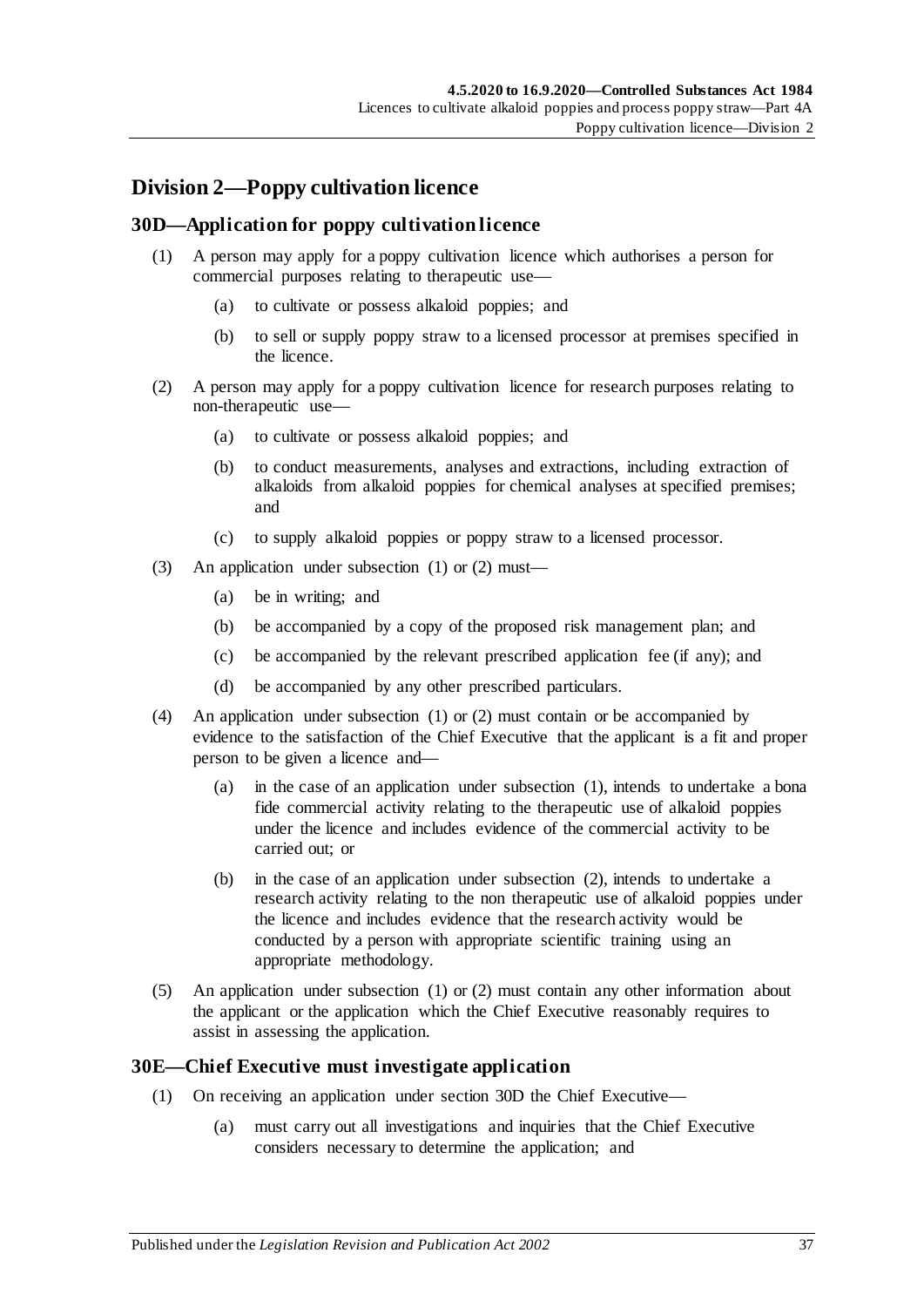- (b) may conduct an inspection of the premises that are to be specified in the relevant licence; and
- (c) may require that an applicant or any associate of the applicant submit to the Chief Executive a recent police record check of the applicant or any associate of the applicant.
- (2) The Chief Executive must provide a copy of an application made under [section](#page-36-2) 30D and any accompanying documents to the Commissioner of Police.
- (3) The Commissioner of Police must—
	- (a) inquire into and report to the Chief Executive on any matters concerning the application that he or she believes are appropriate or reasonably necessary; and
	- (b) inquire into and report to the Chief Executive on any matters concerning the application that the Chief Executive requests; and
	- (c) within 28 days of receiving the application from the Chief Executive, notify the Chief Executive in writing of the Commissioner of Police's decision to support or oppose the issuing of a licence and provide the reasons for the decision.
- <span id="page-37-0"></span>(4) If the Chief Executive is notified under [subsection](#page-37-0) (3)(c) that the Commissioner of Police opposes the issuing of a poppy cultivation licence, the Chief Executive must not issue the licence.

## **30F—Determining an application**

- (1) After considering an application and any investigation under [section](#page-36-3) 30E, the Chief Executive must determine the application within 60 days of receiving the application.
- <span id="page-37-1"></span>(2) The Chief Executive may issue a poppy cultivation licence to an applicant under section  $30D(1)$  or  $(2)$ .
- <span id="page-37-2"></span>(3) The Chief Executive may refuse to issue a poppy cultivation licence to an applicant under [section](#page-36-0)  $30D(1)$  or  $(2)$ .
- (4) The Chief Executive must—
	- (a) notify the applicant in writing of the decision under [subsection](#page-37-1) (2); and
	- (b) if the Chief Executive refuses an application under [subsection](#page-37-2) (3), provide reasons for the decision.

## **30G—Terms and conditions of a poppy cultivation licence**

- (1) A poppy cultivation licence is issued for the term, not exceeding 3 years, specified in the licence unless it is sooner suspended or cancelled.
- (2) A poppy cultivation licence relates only to the specified premises described in it.
- (3) A poppy cultivation licence is subject to the condition that the licensed grower must only employ persons that are suitable to carry out activities under the licence.
- (4) A poppy cultivation licence is subject to the condition that a licensed grower must comply with the risk management plan under the licence.
- (5) A poppy cultivation licence is subject to the prescribed terms, conditions, limitations and restrictions (if any).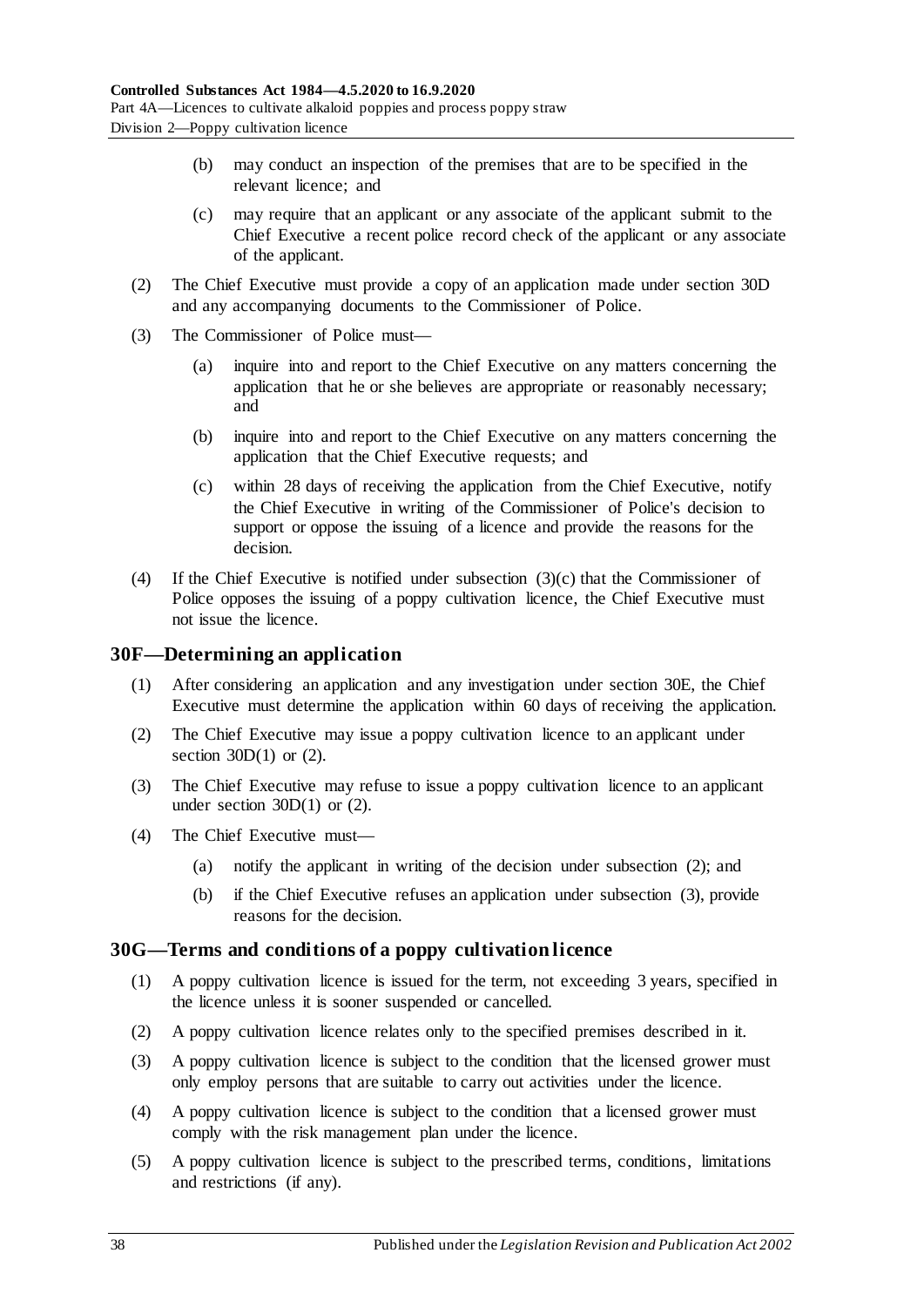- (6) A poppy cultivation licence is subject to the terms, conditions, limitations and restrictions specified in it including, but not limited to, terms, conditions, limitations and restrictions relating to the following:
	- (a) the species, subspecies or varieties of alkaloid poppy to be cultivated;
	- (b) the specified premises at which activities authorised under the licence may be carried out;
	- (c) the implementation and maintenance of satisfactory security and surveillance measures to restrict access of unauthorised persons to crops and harvested material;
	- (d) the keeping of records and other documents;
	- (e) the provision of information, records or other documents to the Chief Executive relating to—
		- (i) the activities carried out under the licence; or
		- (ii) a change in the position of director, manager, secretary or other executive position, however designated, or the structure of the business to which the licence relates; or
		- (iii) any other matter that the Chief Executive reasonably requires in relation to the licence or the licensed activity;
	- (f) the disposal of harvested material and crop residue;
	- (g) the inspection, sampling, supervision and surveillance of seed of alkaloid poppies, alkaloid poppies and poppy straw by an inspector;
	- (h) the destruction of alkaloid poppies, poppy straw and any material derived from alkaloid poppies.
- (7) A poppy cultivation licence issued under [section](#page-36-0) 30D(1) is subject to the condition that unless otherwise with the approval of the Chief Executive, the licensed grower whilst carrying out an activity under the licence must have a contract with a licensed processor for the processing of alkaloid poppies cultivated under the licence that is registered in the alkaloid poppy register.

# **30H—Poppy cultivation licence is not transferable**

A poppy cultivation licence is not transferable to another person.

# **30I—Employee of licensed grower authorised to undertake activities under licence**

<span id="page-38-0"></span>(1) For the purposes of this Act, an employee of a licensed grower who holds a poppy cultivation licence for commercial purposes relating to therapeutic use, is authorised to carry out any activity under the licence involving the cultivation or possession of alkaloid poppies or the sale or supply of poppy straw to a licensed processor required of the employee in the course of his or her employment.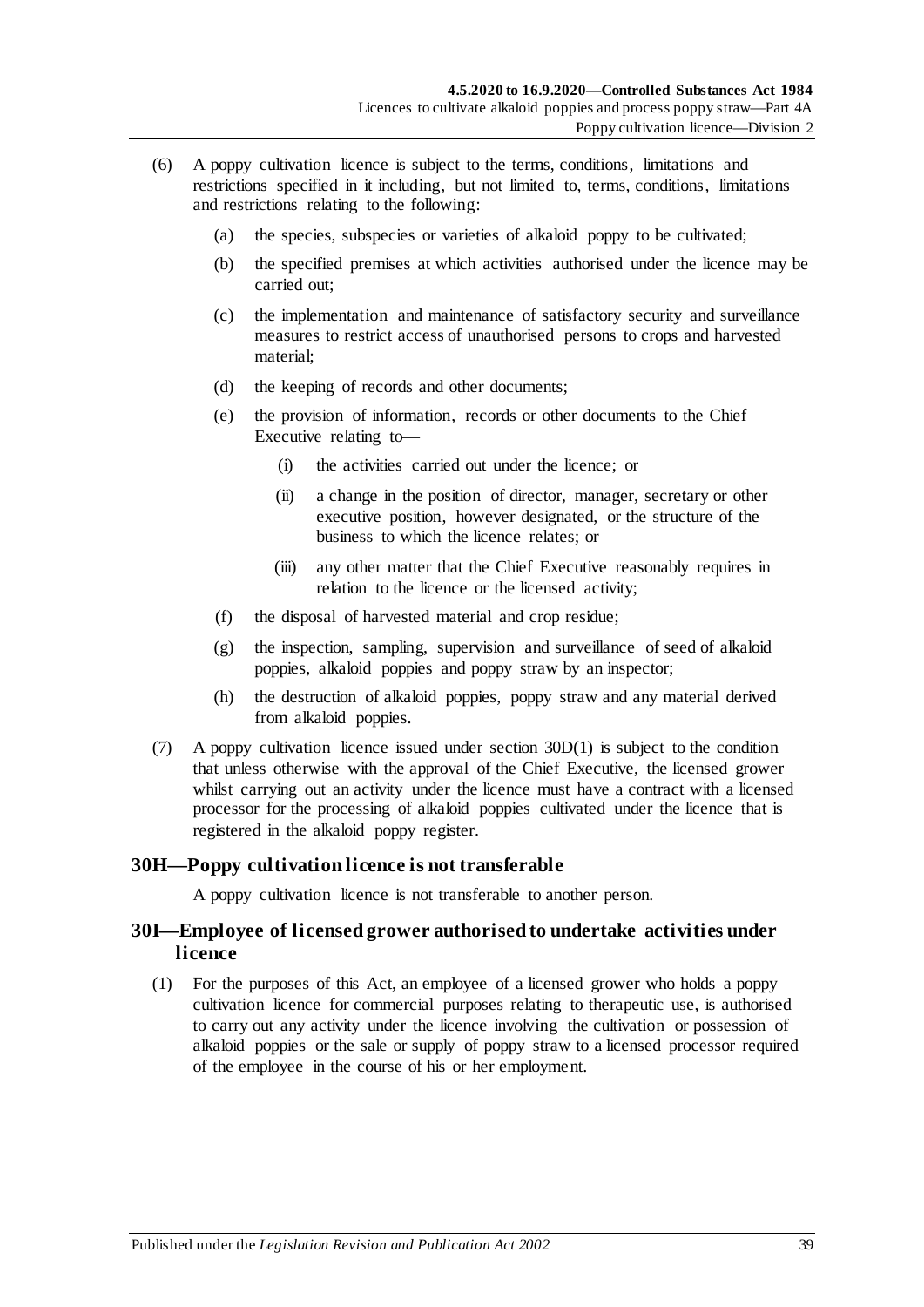- <span id="page-39-0"></span>(2) For the purposes of this Act, an employee of a licensed grower who holds a poppy cultivation licence for research purposes relating to non-therapeutic use, is authorised to carry out any activity under the licence, including the following, that is required of the employee in the course of his or her employment:
	- (a) to cultivate or possess alkaloid poppies;
	- (b) to conduct measurements, analyses and extractions including extraction of alkaloids from alkaloid poppies for chemical analyses at specified premises;
	- (c) to supply alkaloid poppies or poppy straw to a licensed processor.
- (3) An employee must only undertake an activity authorised under [subsection](#page-38-0) (1) or [\(2\)](#page-39-0) in relation to his or her employment.

## **30J—Employee identification certificate issued by licensed grower**

- (1) The licensed grower must issue an employee identification certificate to each employee employed to carry out activities in the business conducted by a licensed grower under a poppy cultivation licence.
- <span id="page-39-2"></span>(2) The employee identification certificate must contain the following information:
	- (a) the employee's name;
	- (b) a clear photograph of the employee;
	- (c) the employee's date of birth;
	- (d) the expiry date of the employee identification certificate;
	- (e) the poppy cultivation licence under which the employee is authorised to carry out activities required of the employee in the course of his or her employment;
	- (f) the prescribed information (if any).

## <span id="page-39-1"></span>**30K—Application for renewal of licence**

- (1) A licensed grower may apply to the Chief Executive for the renewal of a poppy cultivation licence.
- (2) A renewal application must be made to the Chief Executive at least 2 months before the poppy cultivation licence is due to expire.
- (3) A renewal application must—
	- (a) be in writing; and
	- (b) be accompanied by any information relevant to whether or not the licensed grower is a fit and proper person; and
	- (c) be accompanied by the current risk management plan under the poppy cultivation licence; and
	- (d) be accompanied by the relevant prescribed renewal fee (if any); and
	- (e) be accompanied by any other information the Chief Executive reasonably requires to assess the application; and
	- (f) contain any prescribed particulars.
- (4) A poppy cultivation licence may be renewed more than once.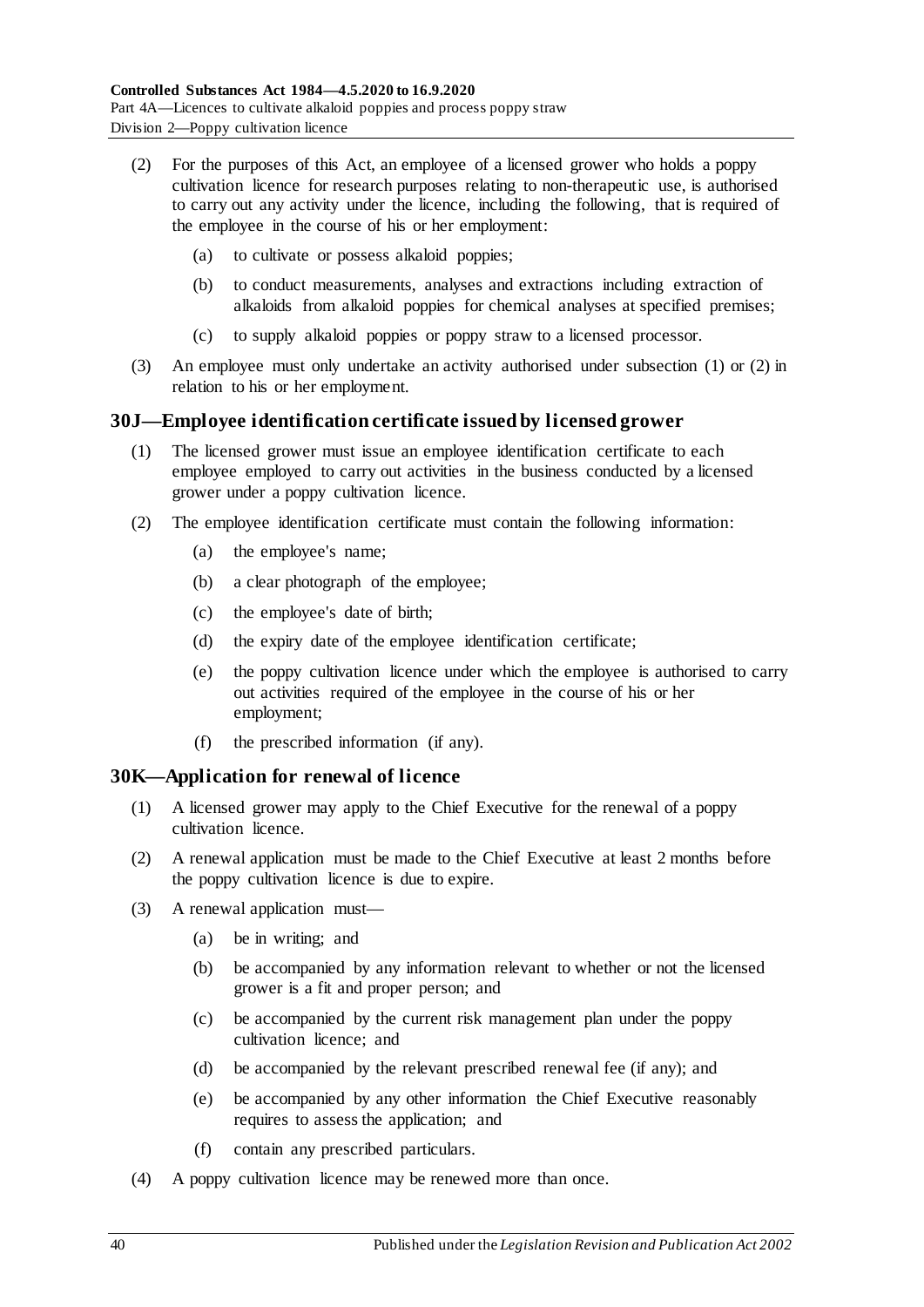## <span id="page-40-1"></span>**30L—Chief Executive must investigate renewal application**

- (1) On receipt of a renewal application under [section](#page-39-1) 30K the Chief Executive—
	- (a) must carry out any investigation or inquiry necessary to determine the renewal application; and
	- (b) may conduct an inspection of the specified premises of the poppy cultivation licence; and
	- (c) may require that an applicant or any associate of the applicant submit to the Chief Executive a recent police record check of the applicant or any associate of the applicant.
- (2) The Chief Executive must provide a copy of a renewal application made under [section](#page-39-1) 30K and any accompanying documents to the Commissioner of Police.
- (3) The Commissioner of Police must—
	- (a) inquire into and report to the Chief Executive on any matters concerning the application that the Commissioner of Police believes are appropriate or reasonably necessary; and
	- (b) inquire into and report to the Chief Executive on any matters concerning the renewal application that the Chief Executive requests; and
	- (c) within 28 days of receiving the application from the Chief Executive notify the Chief Executive in writing of the Commissioner of Police's decision to support or oppose the renewal of a licence and provide the reasons for the decision.
- <span id="page-40-0"></span>(4) If the Chief Executive is notified under [subsection](#page-40-0) (3)(c) that the Commissioner of Police opposes the renewal of a poppy cultivation licence, the Chief Executive must not renew the relevant licence.

## **30M—Determining a renewal application**

- (1) After considering a renewal application and any investigation under [section](#page-40-1) 30L, the Chief Executive must determine the renewal application within 60 days of receiving it.
- <span id="page-40-2"></span>(2) The Chief Executive may renew a poppy cultivation licence for a period not exceeding 3 years.
- <span id="page-40-3"></span>(3) The Chief Executive may refuse to renew a poppy cultivation licence of a licensed grower.
- (4) A renewed poppy cultivation licence expires on the date specified by the Chief Executive, unless the licence is cancelled or suspended prior to the expiry.
- (5) The Chief Executive must—
	- (a) notify the applicant in writing of the decision under [subsection](#page-40-2) (2); and
	- (b) if the Chief Executive refuses to renew the poppy cultivation licence under [subsection](#page-40-3) (3), provide reasons for the decision.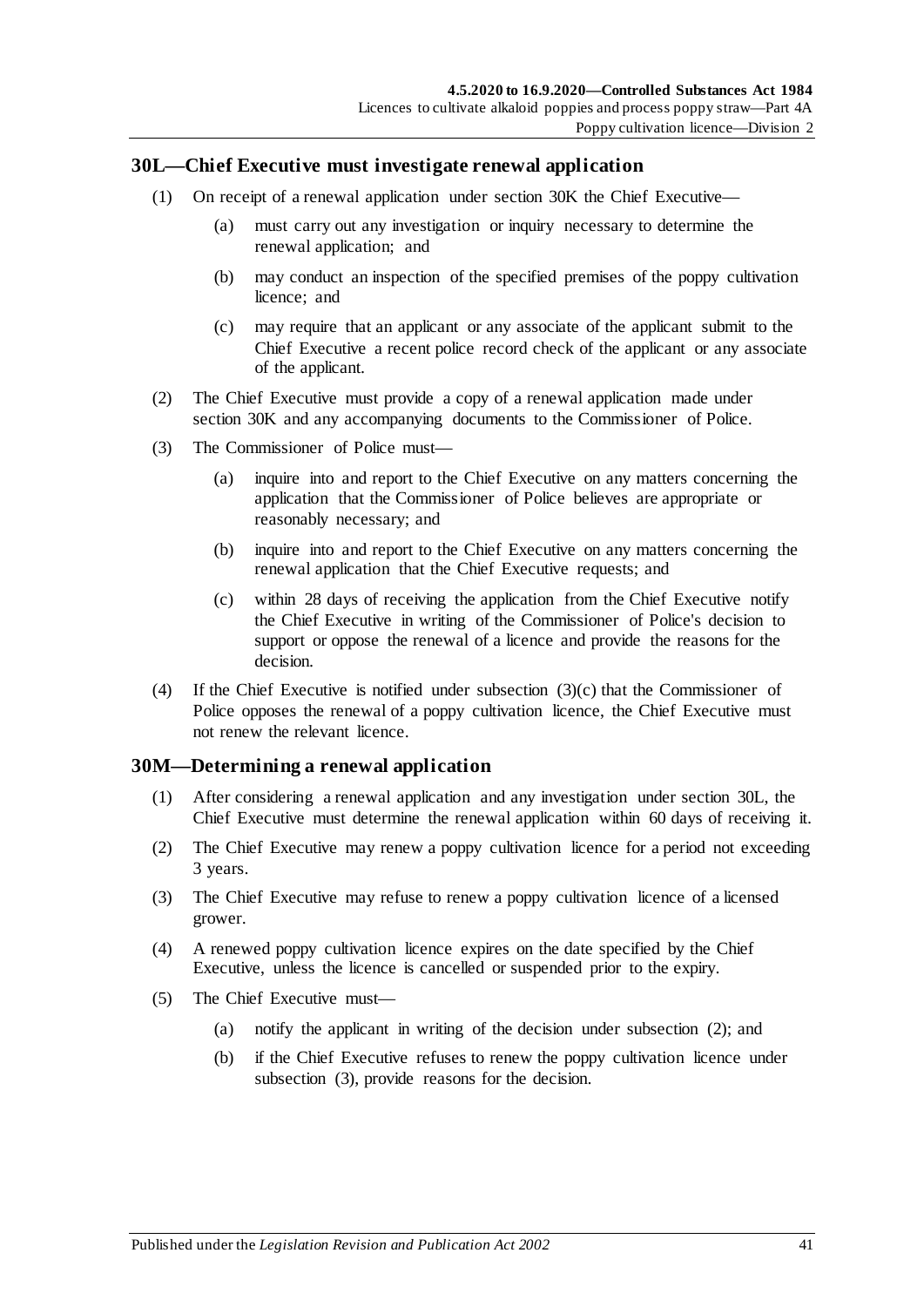# **Division 3—Poppy processing licence**

# <span id="page-41-2"></span><span id="page-41-0"></span>**30N—Application for poppy processing licence**

- (1) A person may apply to the Chief Executive for a poppy processing licence which authorises a person for commercial purposes relating to therapeutic use—
	- (a) to receive poppy straw from a licensed grower or from a licensed processor or a person authorised to possess and supply alkaloid poppies in another jurisdiction; and
	- (b) to process and possess poppy straw at premises specified in the licence; and
	- (c) to transport, sell or supply poppy straw to a person who possesses a Commonwealth licence to manufacture; and
	- (d) to transport, sell or supply poppy straw if the applicant possesses a Commonwealth licence to export; and
	- (e) to transport, sell or supply poppy straw to a person who possesses a Commonwealth licence to export.
- <span id="page-41-1"></span>(2) A person may apply to the Chief Executive for a poppy processing licence which authorises a person for research purposes relating to non-therapeutic use—
	- (a) to receive or process poppy straw at premises specified in the licence; and
	- (b) to possess, transport, sell or supply poppy straw to a licensed processor.
- (3) An application under [subsection](#page-41-0) (1) or [\(2\)](#page-41-1) must—
	- (a) be in writing; and
	- (b) be accompanied by a copy of the proposed risk management plan; and
	- (c) be accompanied by the relevant prescribed application fee (if any); and
	- (d) be accompanied by any other prescribed particulars; and
	- (e) in the case of an application under [subsection](#page-41-0) (1), be accompanied by a copy of a Commonwealth licence to manufacture or a Commonwealth licence to export, as the case requires.
- (4) An application under [subsection](#page-41-0) (1) or [\(2\)](#page-41-1) must contain or be accompanied by evidence to the satisfaction of the Chief Executive that the applicant is a fit and proper person to be issued a licence and—
	- (a) in the case of an application under [subsection](#page-41-0) (1), intends to undertake a bona fide commercial activity relating to the therapeutic use of poppy straw including evidence of the commercial activity to be carried out; or
	- (b) in the case of an application under [subsection](#page-41-1) (2), intends to undertake a research activity relating to the non-therapeutic use of poppy straw under the licence including evidence that the research activity would be conducted by a person with appropriate scientific training using appropriate methodology.
- (5) An application under [subsection](#page-41-0) (1) or [\(2\)](#page-41-1) must contain any other information about the applicant or the application which the Chief Executive reasonably requires to assist in assessing the application.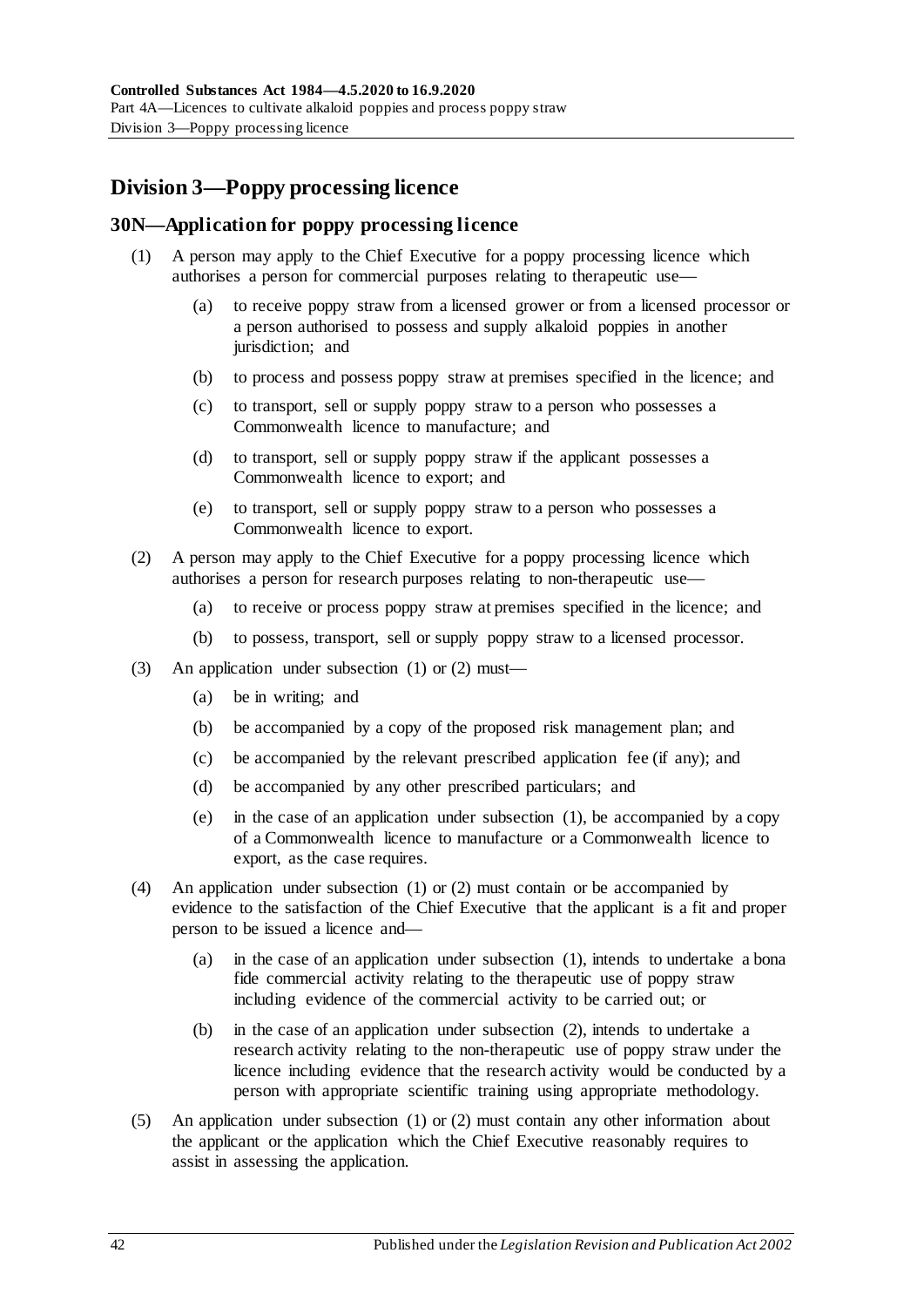## <span id="page-42-1"></span>**30O—Chief Executive must investigate application**

- (1) On receiving an application under [section](#page-41-2) 30N, the Chief Executive—
	- (a) must carry out all investigations and inquiries that the Chief Executive considers necessary to determine the application; and
	- (b) may conduct an inspection of the premises that are to be specified in the relevant licence; and
	- (c) may require that an applicant or any associate of the applicant submit to the Chief Executive a recent police record check of the applicant or any associate of the applicant.
- (2) The Chief Executive must provide a copy of an application made under [section](#page-41-2) 30N and any accompanying documents to the Commissioner of Police.
- (3) The Commissioner of Police must—
	- (a) inquire into and report to the Chief Executive on any matters concerning the application that the Commissioner of Police believes are appropriate or reasonably necessary; and
	- (b) inquire into and report to the Chief Executive on any matters concerning the application that the Chief Executive requests; and
	- (c) within 28 days of receiving the application from the Chief Executive, notify the Chief Executive in writing of the Commissioner of Police's decision to support or oppose the issuing of a licence and provide the reasons for the decision.
- <span id="page-42-0"></span>(4) If the Chief Executive is notified under [subsection](#page-42-0) (3)(c) that the Commissioner of Police opposes the issuing of a poppy processing licence, the Chief Executive must not issue the licence.

## **30P—Determining an application**

- (1) After considering an application and any investigation under [section](#page-42-1) 30O, the Chief Executive must determine the application within 60 days of receiving the application.
- <span id="page-42-2"></span>(2) The Chief Executive may issue a poppy processing licence to an applicant under section  $30N(1)$  or  $(2)$ .
- <span id="page-42-3"></span>(3) The Chief Executive may refuse to issue a poppy processing licence to an applicant under [section](#page-41-0)  $30N(1)$  or  $(2)$ .
- (4) The Chief Executive must—
	- (a) notify the applicant in writing of the decision under [subsection](#page-42-2) (2); and
	- (b) if the Chief Executive refuses an application under [subsection](#page-42-3) (3), provide reasons for the decision.

## **30Q—Terms and conditions of a poppy processing licence**

- (1) A poppy processing licence is issued for the term, not exceeding 12 months, specified in the licence unless it is sooner suspended or cancelled.
- (2) A poppy processing licence relates only to the premises specified in it.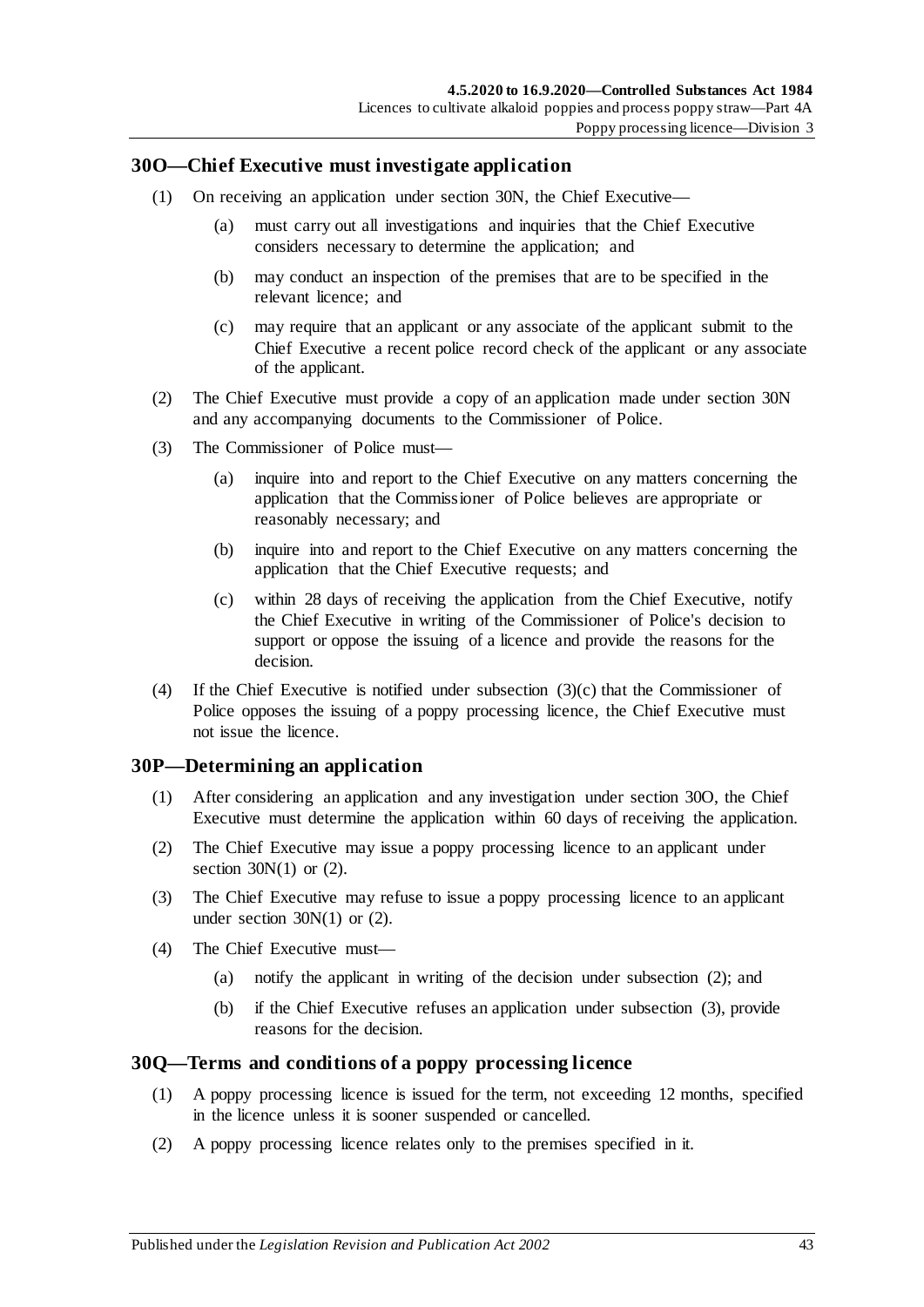- (3) A poppy processing licence must specify the maximum quantity of alkaloid poppies that may be processed by a licensed processor.
- (4) A poppy processing licence is subject to the condition that a licensed processor must comply with the risk management plan under the licence.
- (5) A poppy processing licence is subject to the condition that the licensed processor must only employ persons that are suitable to carry out activities under the licence.
- (6) A poppy processing licence is subject to the prescribed terms, conditions, limitations and restrictions (if any).
- (7) A poppy processing licence is subject to the terms, conditions, limitations and restrictions that are specified in it including, but not limited to, terms, conditions, limitations and restrictions relating to the following:
	- (a) the specified premises at which the activities authorised by the licence may be carried out;
	- (b) the implementation and maintenance of satisfactory security and surveillance measures to restrict access of unauthorised persons to poppy straw;
	- (c) the keeping of records and other documents;
	- (d) the provision of information, records or other documents to the Chief Executive relating to—
		- (i) the activities carried out under the licence; or
		- (ii) a change in the position of director, manager, secretary or other executive position, however designated, or the structure of the business to which the licence relates; or
		- (iii) any other matter that the Chief Executive reasonably requires in relation to the licence or the licensed activity;
	- (e) the disposal of poppy straw;
	- (f) the inspection, supervision and surveillance of poppy straw by an inspector.
- (8) A poppy processing licence referred to in [section](#page-41-0) 30N(1) is subject to the condition that the licensed processor must hold a current Commonwealth licence to manufacture or a current Commonwealth licence to export whilst undertaking an activity authorised by the licence.

# **30R—Poppy processing licence is not transferable**

A poppy processing licence is not transferable to another person.

# **30S—Employee of licensed processor authorised to undertake activities under licence**

- <span id="page-43-0"></span>(1) For the purposes of this Act, an employee of a licensed processor who holds a poppy processing licence for commercial purposes relating to therapeutic use, is authorised to carry out any of the following activities under the licence that is required of the employee in the course of his or her employment:
	- (a) to receive poppy straw from a licensed grower or a person authorised to possess alkaloid poppies in another jurisdiction;
	- (b) to process and possess poppy straw at specified premises;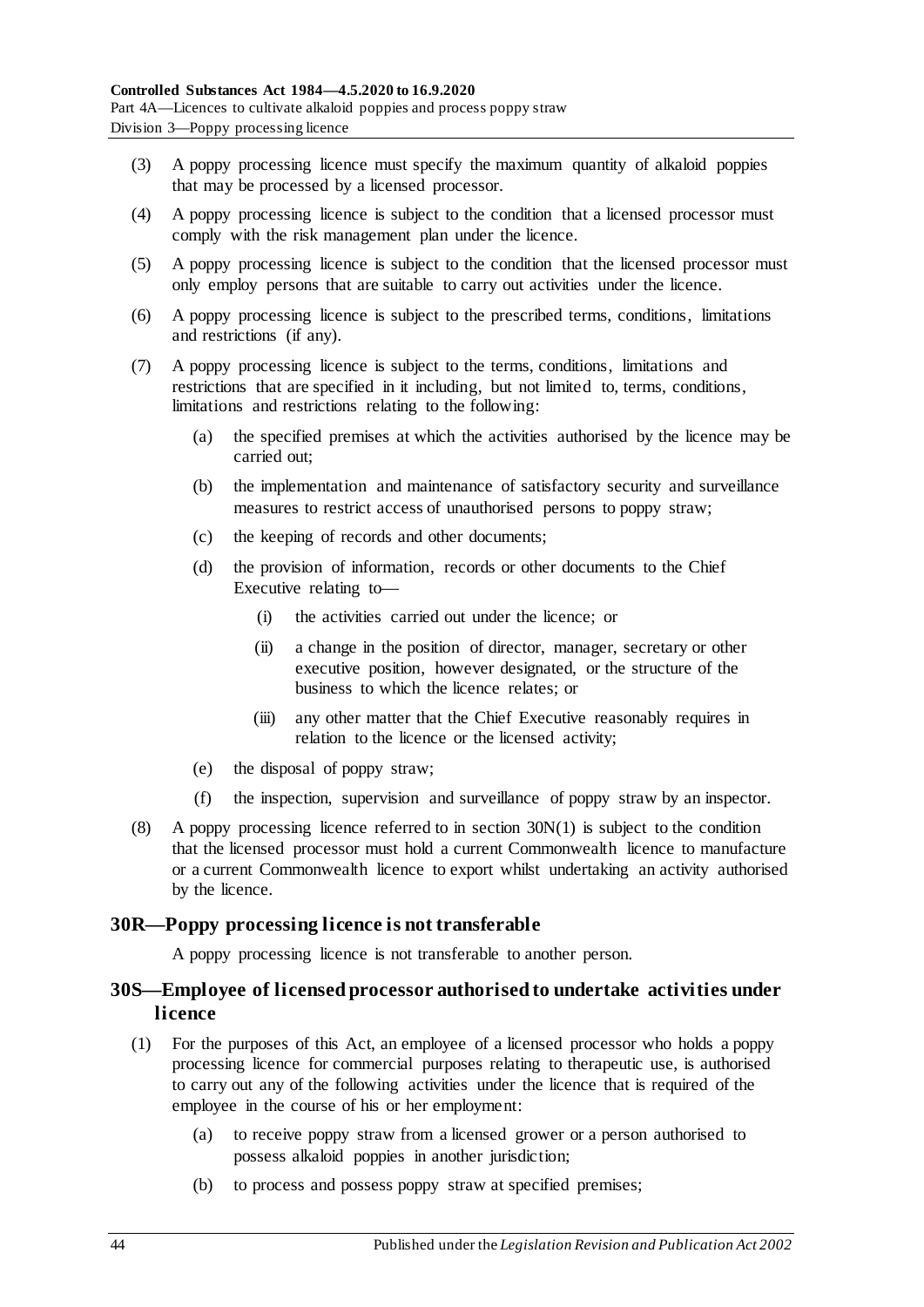- (c) to transport, sell or supply poppy straw to a person who possesses a Commonwealth licence to manufacture;
- (d) to export poppy straw if the applicant possesses a Commonwealth licence to export.
- <span id="page-44-0"></span>(2) For the purposes of this Act, an employee of a licensed processor who holds a poppy processing licence for research purposes relating to non-therapeutic use, is authorised to carry out any activity under the licence involving the processing, possession, transportation of poppy straw or the sale or supply of poppy straw to a licensed processor that is required of the employee in the course of his or her employment.
- (3) An employee must only undertake an activity authorised under [subsection](#page-43-0) (1) or [\(2\)](#page-44-0) in relation to his or her employment.

## **30T—Employee identification certificate issued by licensed processor**

- (1) The licensed processor must issue an employee identification certificate to each employee employed to carry out activities in the business conducted by a licensed processor under a poppy processing licence.
- <span id="page-44-2"></span>(2) The employee identification certificate must contain the following information:
	- (a) the employee's name;
	- (b) a clear photograph of the employee;
	- (c) the employee's date of birth;
	- (d) the expiry date of the employee identification certificate;
	- (e) the poppy processing licence under which the employee is authorised to carry out activities required of the employee in the course of his or her employment;
	- (f) the prescribed information (if any).

## <span id="page-44-1"></span>**30U—Application for renewal of licence**

- (1) A licensed processor may apply to the Chief Executive for the renewal of a poppy processing licence.
- (2) A renewal application must be made to the Chief Executive at least 2 months before the poppy processing licence is due to expire.
- (3) A renewal application must—
	- (a) be in writing; and
	- (b) be accompanied by any information relevant to whether or not the licensed processor is a fit and proper person; and
	- (c) be accompanied by the current risk management plan under the poppy processing licence; and
	- (d) be accompanied by a copy of the licensed processor's current Commonwealth licence to manufacture or current Commonwealth licence to export; and
	- (e) be accompanied by the relevant prescribed renewal fee (if any); and
	- (f) be accompanied by any other information the Chief Executive reasonably requires to assess the application; and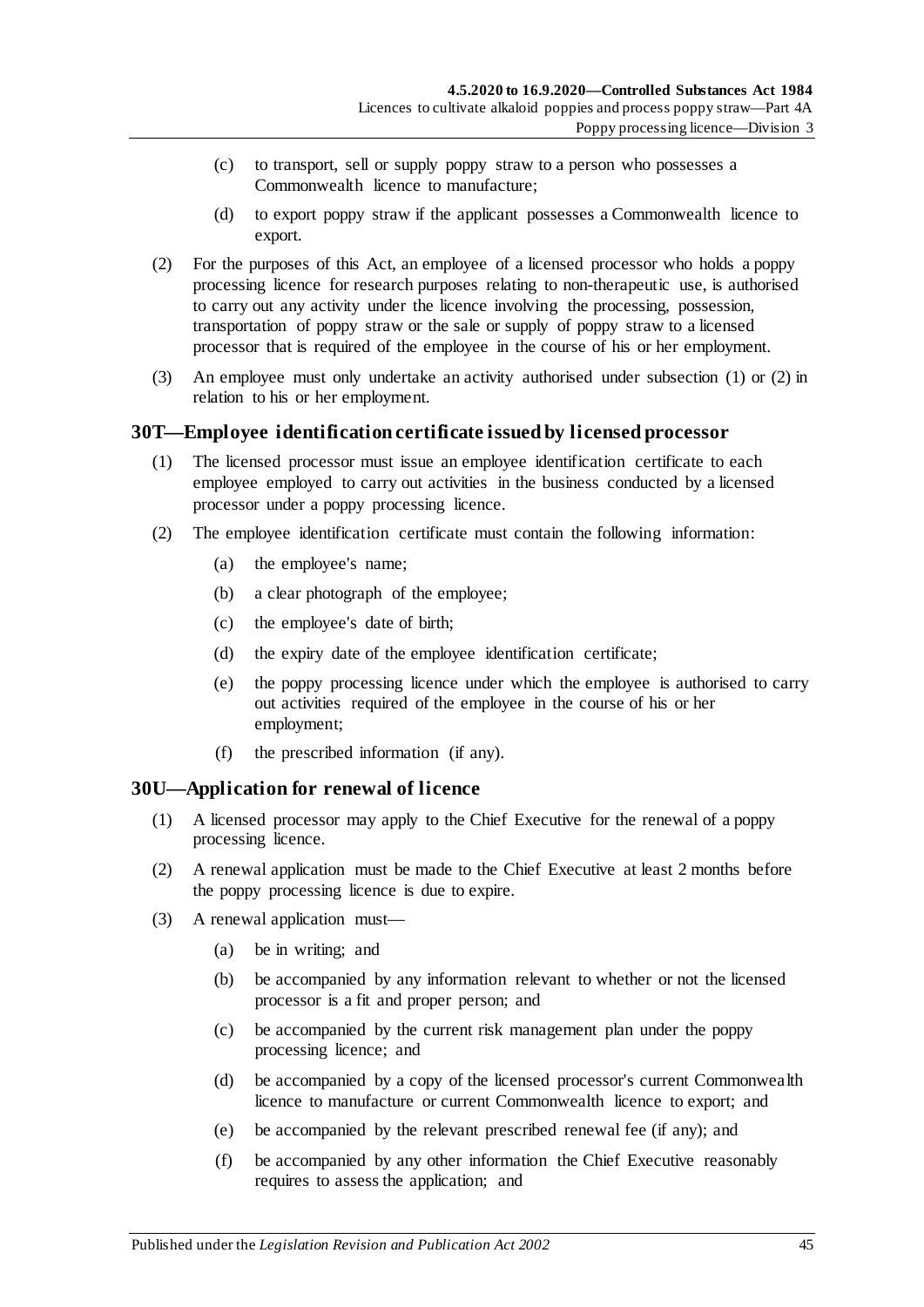- (g) contain any prescribed particulars.
- (4) A poppy processing licence may be renewed more than once.

## <span id="page-45-1"></span>**30V—Chief Executive must investigate renewal application**

- (1) On receipt of a renewal application under [section](#page-44-1) 30U, the Chief Executive—
	- (a) must carry out any investigation or inquiry necessary to determine the renewal application; and
	- (b) may conduct an inspection of the specified premises of the poppy processing licence; and
	- (c) may require that an applicant or any associate of the applicant submit to the Chief Executive a recent police record check of the applicant or any associate of the applicant.
- (2) The Chief Executive must provide a copy of a renewal application made under [section](#page-44-1) 30U and any accompanying documents to the Commissioner of Police.
- (3) The Commissioner of Police must—
	- (a) inquire into and report to the Chief Executive on any matters concerning the application that the Commissioner of Police believes are appropriate or reasonably necessary; and
	- (b) inquire into and report to the Chief Executive on any matters concerning the renewal application that the Chief Executive requests; and
	- (c) within 28 days of receiving the application from the Chief Executive, notify the Chief Executive in writing of the Commissioner of Police's decision to support or oppose the renewal of a licence and provide the reasons for the decision.
- <span id="page-45-0"></span>(4) If the Chief Executive is notified under [subsection](#page-45-0) (3)(c) that the Commissioner of Police opposes the renewal of a poppy processing licence, the Chief Executive must not renew the licence.

## **30W—Determining a renewal application**

- (1) After considering a renewal application and any investigation under [section](#page-45-1) 30V, the Chief Executive must determine the renewal application within 60 days of receiving it.
- <span id="page-45-2"></span>(2) The Chief Executive may renew a poppy processing licence for a period not exceeding 12 months.
- <span id="page-45-3"></span>(3) The Chief Executive may refuse to renew a poppy processing licence of a licensed processor.
- (4) A renewed poppy processing licence expires on the date specified by the Chief Executive unless the licence is cancelled or suspended prior to the expiry.
- (5) The Chief Executive must—
	- (a) notify the applicant in writing of the decision under [subsection](#page-45-2) (2); and
	- (b) if the Chief Executive refuses to renew the poppy processing licence under [subsection](#page-45-3) (3), provide reasons for the decision.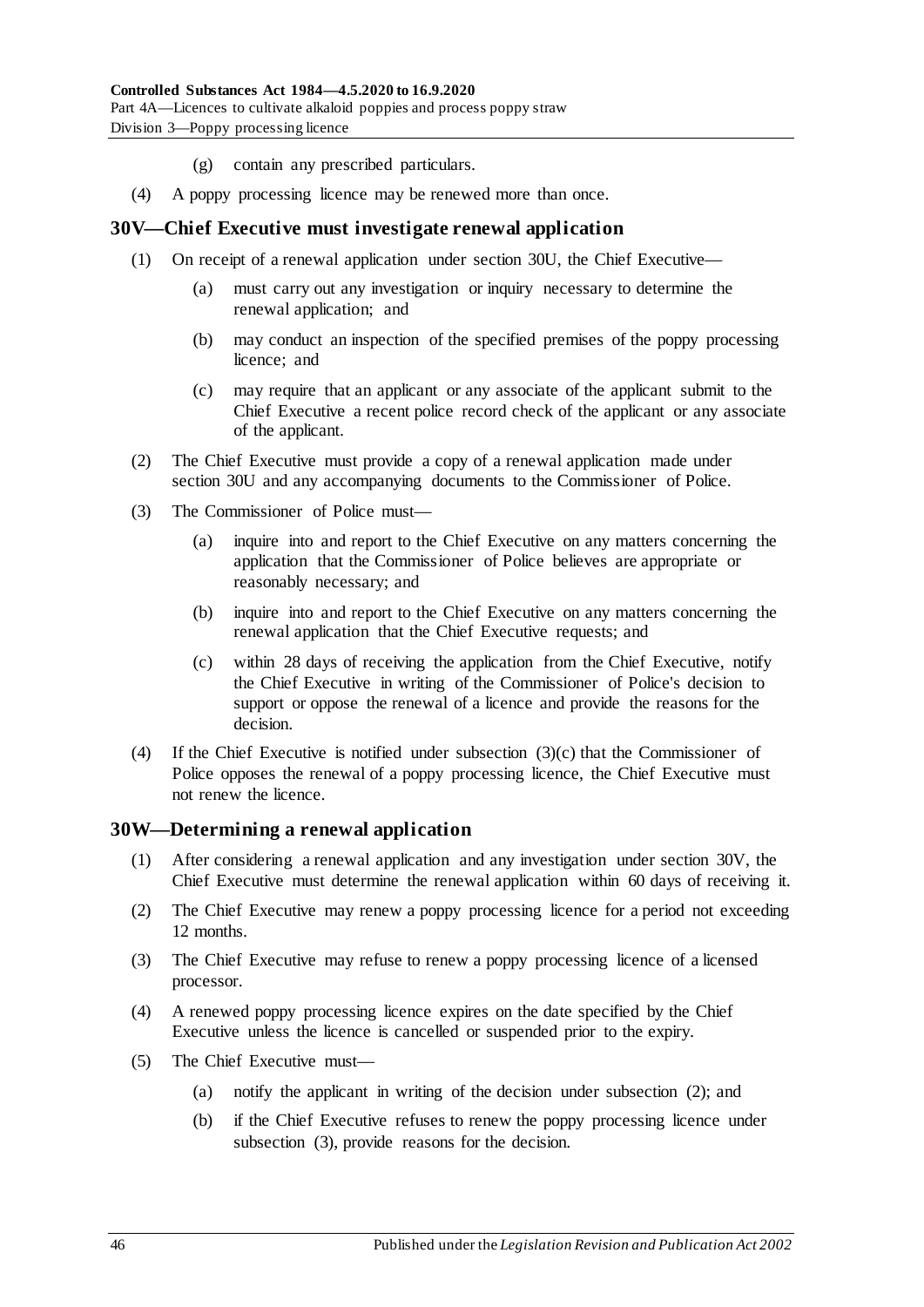# **Division 4—General provisions applying to a poppy cultivation licence or poppy processing licence**

## <span id="page-46-0"></span>**30X—Amendment of licences**

- <span id="page-46-2"></span>(1) The Chief Executive may—
	- (a) amend an existing term, condition, limitation or restriction to which a poppy cultivation licence or poppy processing licence is subject; or
	- (b) impose a new term, condition, limitation or restriction on the poppy cultivation licence or the poppy processing licence.
- <span id="page-46-3"></span><span id="page-46-1"></span>(2) The Chief Executive may exercise a power under [subsection](#page-46-0) (1)—
	- (a) on the application of the licensed grower or the licensed processor; or
	- (b) in the Chief Executive's discretion.
- (3) The Chief Executive must determine an application made under [subsection](#page-46-1) (2)(a) within 28 days of receiving the application.
- (4) The Chief Executive must notify the licensed grower or the licensed processor, in writing within 7 business days, if an amendment to a licence is made under [subsection](#page-46-2)  $(1)(a)$  or  $(b)$ .
- (5) An application by a licensed grower or a licensed processor made under [subsection](#page-46-1)  $(2)(a)$  must—
	- (a) be in writing; and
	- (b) be accompanied by the relevant prescribed fee (if any); and
	- (c) be accompanied by any prescribed particulars.

## <span id="page-46-5"></span><span id="page-46-4"></span>**30Y—Suspension or cancellation of licences**

- (1) The Chief Executive, by notice in writing to the licensed grower or the licensed processor, may suspend or cancel the relevant licence if—
	- (a) the licensed grower or the licensed processor requests suspension or cancellation; or
	- (b) the licensed grower or the licensed processor has not complied with the terms, conditions, limitations or restrictions of the licence; or
	- (c) the licensed grower or the licensed processor has failed to comply with this Part or the regulations applying under this Part; or
	- (d) the Chief Executive is satisfied that the licensed grower or the licensed processor or any associate of the licensed grower or the licensed processor is no longer a fit and proper person to be concerned with or associated with, as the case requires—
		- (i) the cultivation of alkaloid poppies; or
		- (ii) the processing of poppy straw; or
	- (e) the Chief Executive is satisfied that the specified premises—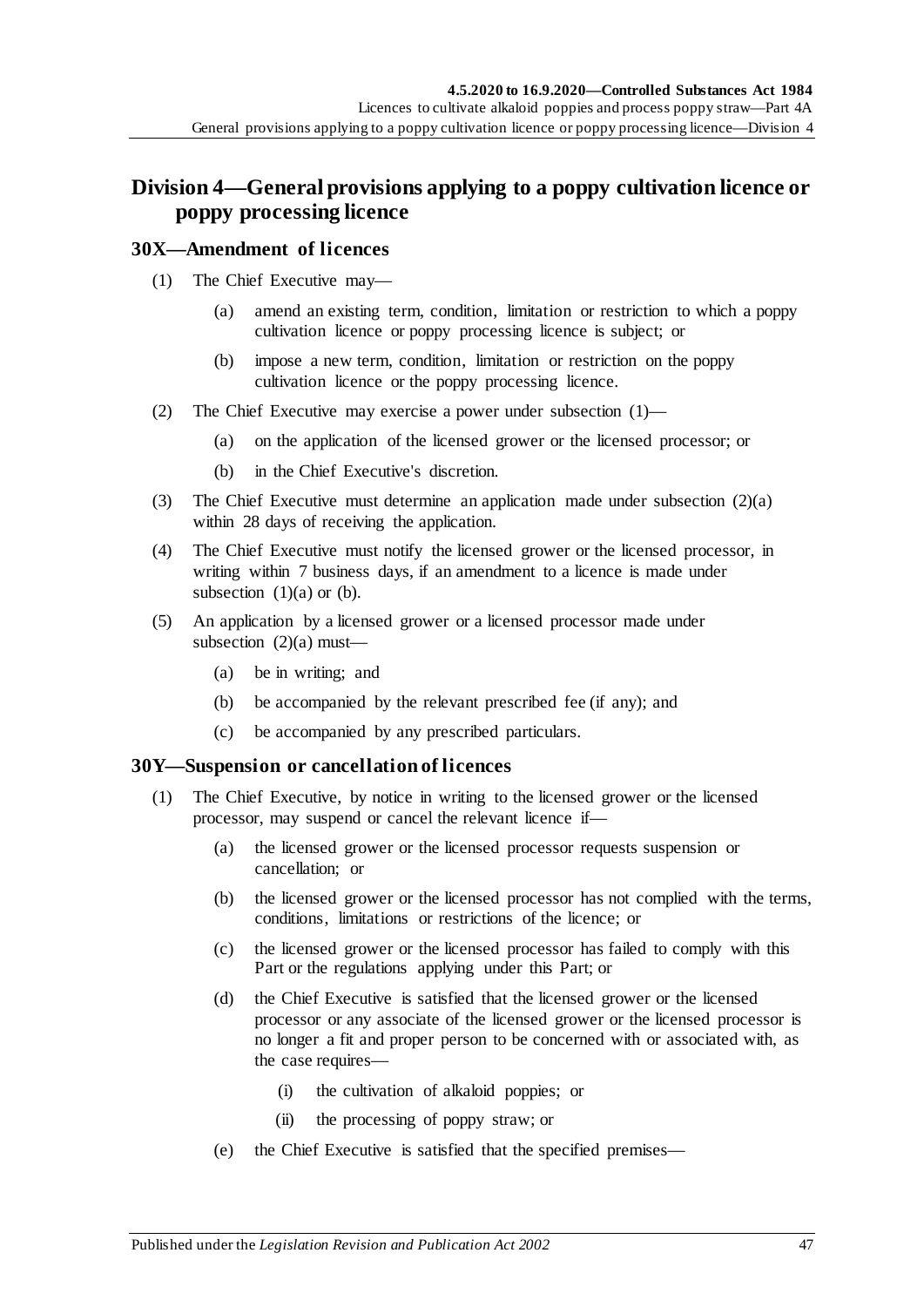- (i) of the licensed grower are no longer suitable for the cultivation of alkaloid poppies; or
- (ii) of the licensed processor are no longer suitable for the processing of poppy straw; or
- (f) the Chief Executive is satisfied that the licensed grower or the licensed processor obtained the relevant licence by fraud, misrepresentation or concealment of facts; or
- (g) the Commissioner of Police requests suspension or cancellation on the basis of criminal intelligence concerning the licensed grower or the licensed processor; or
- (h) the licensed grower or the licensed processor ceases to carry on the research or commercial activity to which the relevant licence relates.
- (2) If a poppy cultivation licence or a poppy processing licence is suspended or cancelled under [subsection](#page-46-4) (1) the Chief Executive must—
	- (a) notify the Commissioner of Police regarding the suspension or cancellation; and
	- (b) in the case of a poppy cultivation licence, notify a licensed processor who has a registered contract with the licensed grower within 7 business days of the suspension or cancellation taking effect; or
	- (c) in the case of a poppy processing licence, notify the licensed grower who has a contract registered in the alkaloid poppy register with the licensed processor within 7 business days of the suspension or cancellation taking effect.
- (3) A poppy cultivation licence or a poppy processing licence ceases to have effect on the suspension or cancellation of the licence under this section.

# **Division 5—Inspection and enforcement**

# **30Z—Inspectors under this Part**

- (1) The Chief Executive, by instrument in writing, may authorise persons to be inspectors for the purposes of all or any specified provisions of this Part.
- (2) The Chief Executive may determine the terms and conditions of authorisation of any inspector.
- (3) The terms and conditions of authorisation of an inspector may contain general directions as to how the inspector's powers may be exercised.
- (4) The Chief Executive, in writing, may vary or revoke the authorisation of an inspector at any time.

# **30ZA—Identification certificate**

- (1) The Chief Executive must issue an identification certificate to each inspector (other than an inspector who is a police officer) which sets out the provisions of this Part for which the inspector is authorised to be an inspector.
- (2) In the course of performing his or her functions under this Part, an inspector must produce his or her identification certificate to any person who requests its production.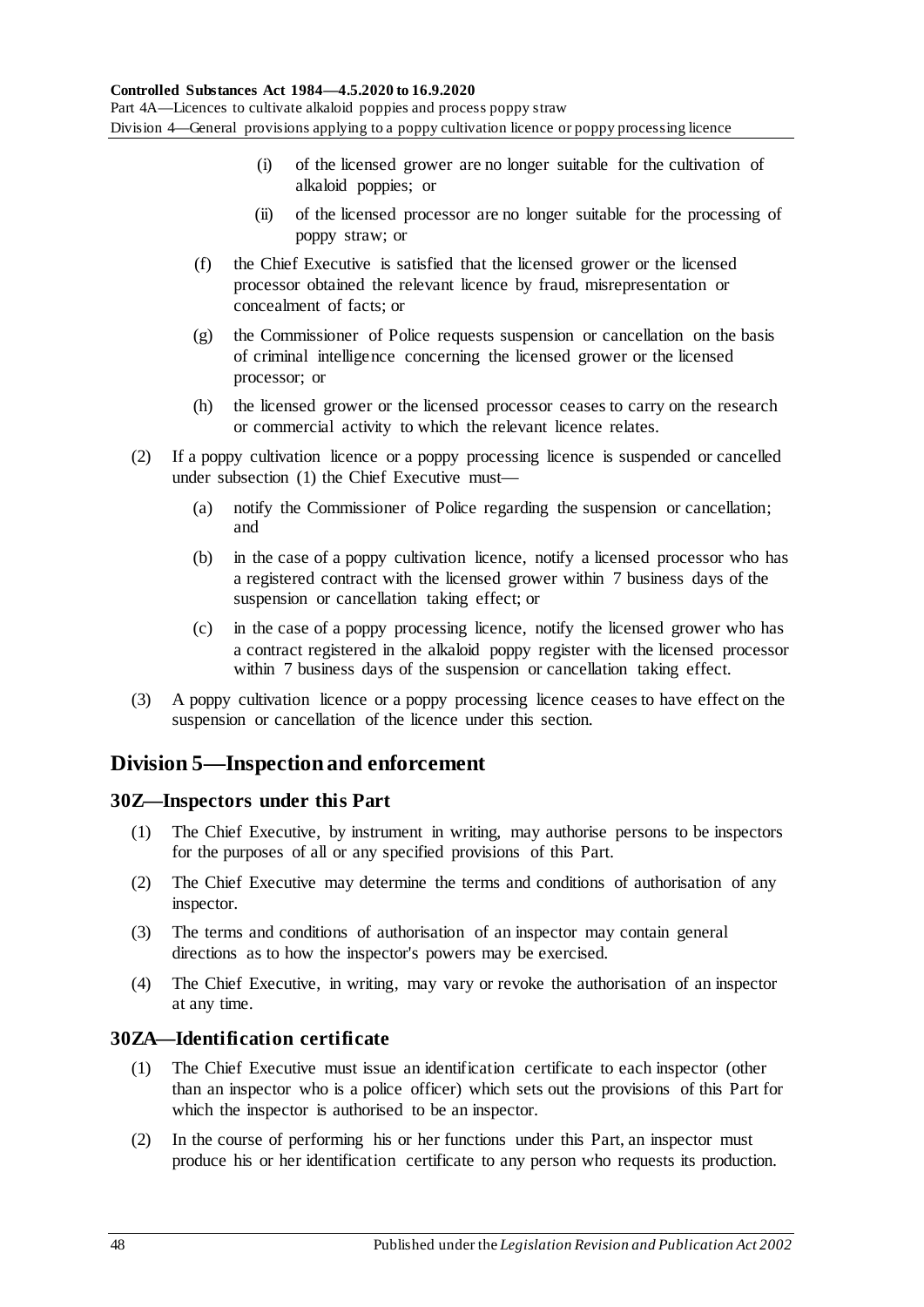(3) In this Part, a reference to an identification certificate in relation to an inspector who is a police officer is a reference to written evidence of the fact that he or she is a police officer.

# <span id="page-48-1"></span>**30ZB—General powers of inspector**

- (1) For the purposes of determining compliance with this Part or a licence issued under this Part, an inspector, with any assistance he or she thinks necessary, at any reasonable time may do all or any of the following:
	- (a) enter and inspect any place, other than premises used as a residence, occupied by any person who is the licensed grower or the licensed processor;
	- (b) inspect, count, examine or mark for identification any alkaloid poppy or poppy straw in the place;
	- (c) intercept, inspect and examine any vehicle or machine which an inspector reasonably believes is being used for the harvest of alkaloid poppies and transport of poppy straw;
	- (d) require a person to produce any document that the inspector reasonably requires for ascertaining whether this Part or a poppy cultivation licence or a poppy processing licence is being complied with—
		- (i) to examine the document; and
		- (ii) to make copies of it or take extracts from it; and
		- (iii) to remove the document for as long as is reasonably necessary to make copies or take extracts;
	- (e) take or remove for examination samples of or from, or specimens of, soil, any alkaloid poppy or poppy straw or any other plant or crop to determine—
		- (i) whether the alkaloid poppy or poppy straw has been cultivated or processed in accordance with the relevant licence; or
		- (ii) that its possession is in accordance with the relevant licence;
	- (f) submit any sample or specimen taken in accordance with this Part to a laboratory or place approved by the Chief Executive for examination and testing.
- <span id="page-48-0"></span>(2) An inspector must not exercise any powers under this Part if the inspector fails to produce his or her identification certificate for inspection on request by the occupier of the place or the person in charge or apparent control of the place.

## **30ZC—Procedure on seizing a document, thing or taking a sample**

(1) Subject to [section](#page-50-0) 30ZI, if an inspector seizes a document or thing or takes a sample of, or from, a thing at the premises occupied by the licensed grower or the licensed processor, the inspector must give a detention or seizure receipt for the document or thing or sample to the licensed grower or the licensed processor from whom it was taken.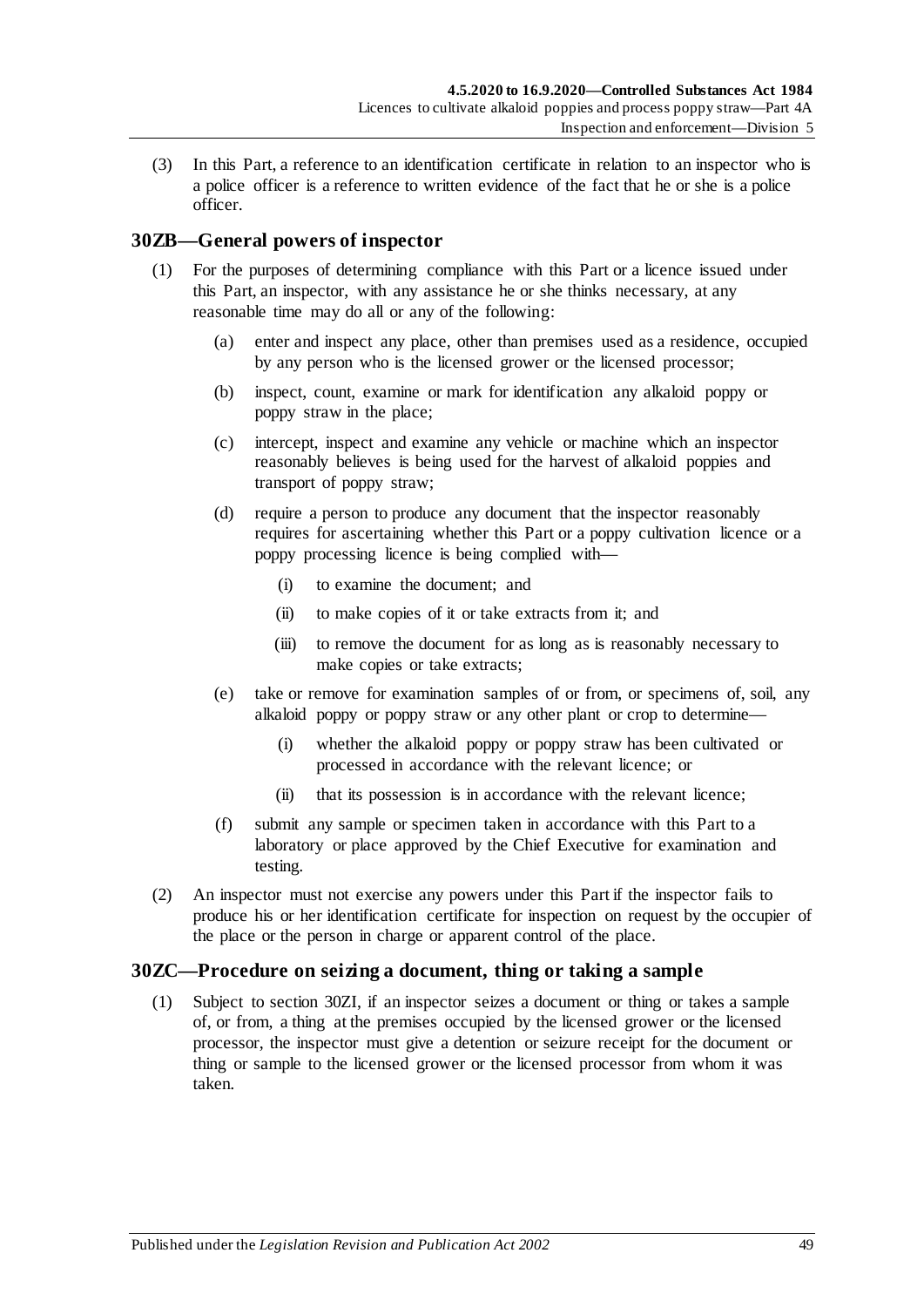- (2) If an inspector is unable to give a detention or seizure receipt to the relevant licensed grower or licensed processor in respect of a document or thing or sample seized, the inspector must—
	- (a) leave the detention or seizure receipt with, or post it to, the licensed grower or the licensed processor that occupies the premises from which the document or thing or sample was seized; and
	- (b) if a document is seized, leave a copy of the document, if practicable, with, or post it to, the licensed grower or the licensed processor that occupies the premises from which the document was seized.
- (3) A detention or seizure receipt must—
	- (a) identify the seized document, thing or sample taken; and
	- (b) state the name of the inspector who seized the document, thing or took the sample; and
	- (c) state the reason why the document or thing was seized or the sample was taken.
- (4) If an inspector proposes to take a sample under section [30ZB\(1\)\(e\)](#page-48-0) the inspector must—
	- (a) divide the sample into 3 parts; and
	- (b) give 1 part to the licensed grower or the licensed processor, as the case requires, and retain 1 part for examination and 1 part untouched for future comparison.

## <span id="page-49-0"></span>**30ZD—Power to use electronic equipment at premises**

- (1) This section applies if—
	- (a) while acting under [section](#page-48-1) 30ZB, an inspector finds a thing at the premises that is or includes a disk, tape or other device for the storage of information; and
	- (b) there is at the premises equipment that may be used with the disk, tape or other storage device; and
	- (c) the inspector believes, on reasonable grounds, that information stored in the disk, tape or other storage device may be relevant to determine whether this Part has been contravened.
- (2) An inspector may operate or may require the licensed grower or the licensed processor or an employee of the licensed grower or the licensed processor to operate the equipment to access the information.
- (3) An inspector may require the licensed grower or the licensed processor or an employee of the licensed grower or the licensed processor to provide the inspector with any password, encryption key or other information required to operate the equipment to access the information.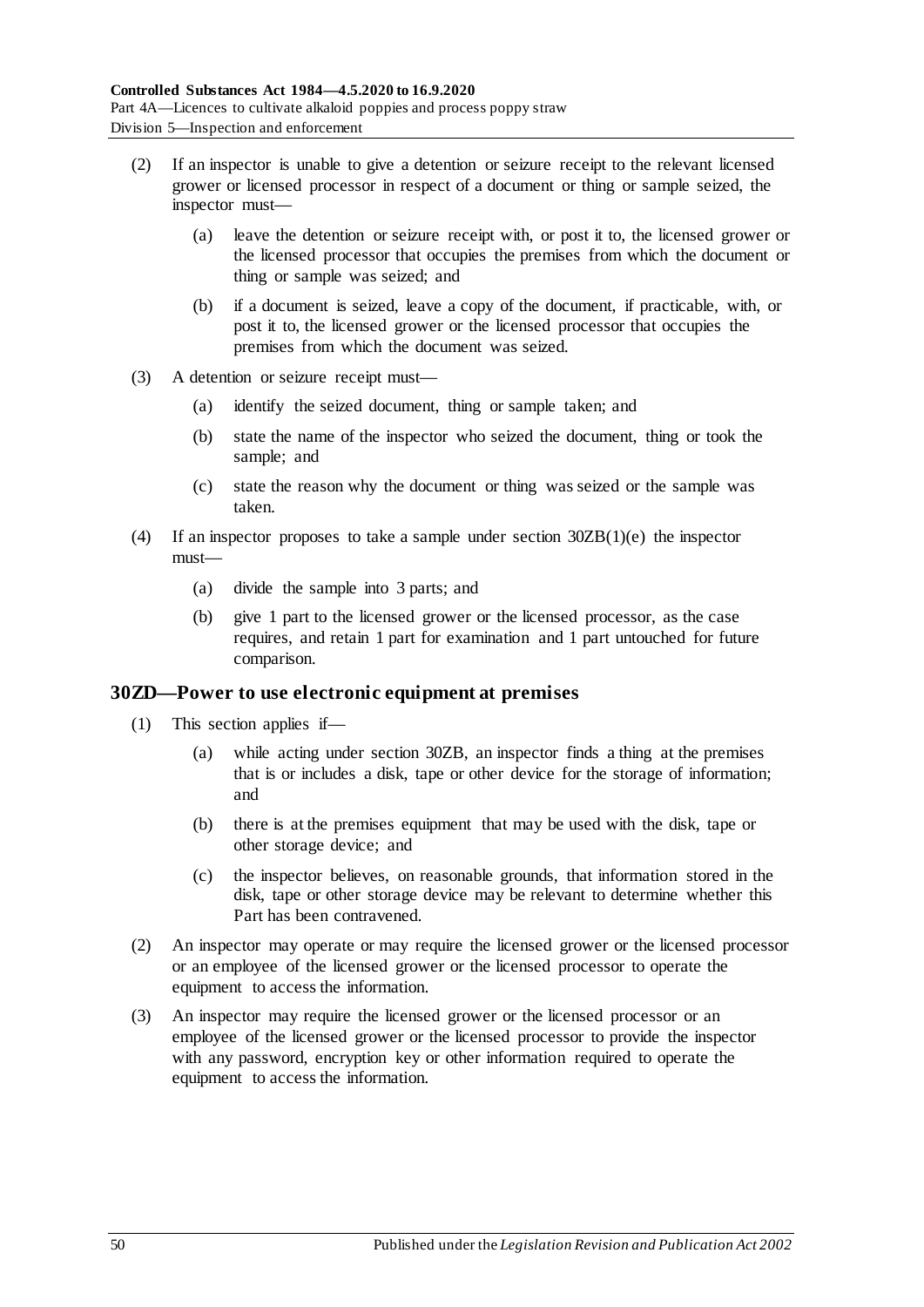## <span id="page-50-1"></span>**30ZE—Power to copy information on electronic storage devices**

If an inspector finds that a disk, tape or other storage device at the premises contains information that the inspector believes, on reasonable grounds, stores information that is relevant to determine whether this Part has been complied with, the inspector may—

- (a) put the information in a documentary form and seize the documents so produced; or
- (b) copy the information to another disk, tape or other storage device and remove that disk, tape or storage device from the premises.

## **30ZF—Inspector must not damage equipment**

An inspector must not operate equipment for a purpose set out in [section](#page-49-0) 30ZD or [section](#page-50-1) 30ZE unless the inspector believes, on reasonable grounds, that the operation can be carried out without damage to the equipment.

## **30ZG—Inspector may possess alkaloid poppies or poppy straw**

For the purposes of this Act, an inspector is authorised to have alkaloid poppies or poppy straw in his or her possession in the exercise or performance of any power, function or duty conferred on him or her by this Part or the regulations made under this Part.

## <span id="page-50-2"></span>**30ZH—Inspector has power to detain or seize alkaloid poppies or poppy straw**

An inspector may detain or seize any alkaloid poppies, poppy straw or material derived from alkaloid poppies or poppy straw and deal with it in accordance with [section](#page-50-0) 30ZI if the inspector believes on reasonable grounds that—

- (a) in the case of a poppy cultivation licence, the licensed grower has contravened this Part or the poppy cultivation licence; or
- (b) in the case of a poppy processing licence, the licensed processor has contravened this Part or the poppy processing licence; or
- (c) the relevant licence has been suspended or cancelled under this Part.

# <span id="page-50-0"></span>**30ZI—Procedure on detaining or seizing alkaloid poppies or poppy straw**

- (1) If an inspector detains or seizes any seized material under [section](#page-50-2) 30ZH, the inspector must immediately—
	- (a) make a written record of the detention or seizure; and
	- (b) give a detention or seizure receipt to the licensed grower or the licensed processor, as the case requires, that—
		- (i) identifies the seized material taken; and
		- (ii) states the name of the inspector who detained or seized the seized material; and
		- (iii) states the reasons for the detention or seizure; and
	- (c) in the case of an inspector who is not a police officer, send a copy of the detention or seizure receipt to the Chief Executive; and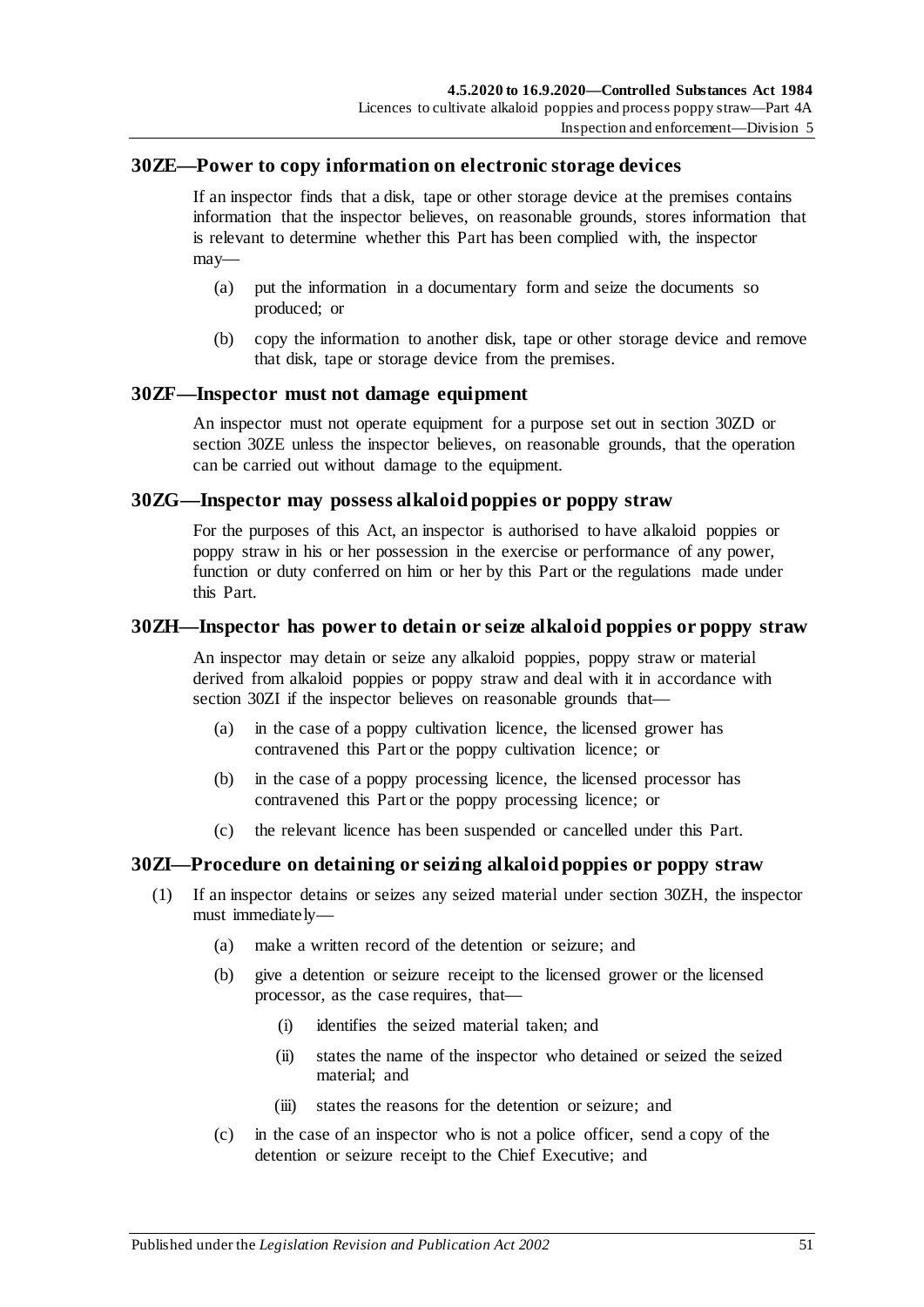- (d) in the case of an inspector who is a police officer, send a copy of the detention or seizure receipt to the Commissioner of Police and the Chief Executive.
- (2) If an inspector detains or seizes any seized material under [section](#page-50-2) 30ZH, the inspector, with any assistance necessary, may take or send the seized material to a place approved by the Chief Executive for it to be examined, tested or stored.
- (3) This section does not limit or prevent the exercise of any power by a police officer to commence a proceeding in respect of compliance with this Part in relation to any seized material.

## <span id="page-51-0"></span>**30ZJ—Chief Executive has power to dispose or deal with seized alkaloid poppies or poppy straw**

- (1) This section applies if—
	- (a) the Chief Executive is satisfied on reasonable grounds that this Part has been contravened; and
	- (b) the relevant licensed grower or licensed processor has surrendered the seized material to the Chief Executive and agreed that the Chief Executive may deal with the seized material.
- (2) In dealing with seized material to which this section applies, the Chief Executive may do any of the following:
	- (a) dispose of the seized material;
	- (b) direct the licensed grower or the licensed processor (as the case requires) to dispose of the seized material;
	- (c) harvest and deal with the seized material as appropriate;
	- (d) harvest and destroy the seized material;
	- (e) enter into an agreement with the licensed grower or the licensed processor (as the case requires), or any other person, to deal with the seized material as required in all of the circumstances;
	- (f) anything reasonably necessary to ensure the security of the seized material.

# **30ZK—Retention and return of seized alkaloid poppies or poppy straw**

- (1) If an inspector seizes any seized material under [section](#page-50-2) 30ZH, subject to [section](#page-51-0) 30ZJ, the Chief Executive with any assistance necessary must—
	- (a) take reasonable steps to release or return the seized material to the licensed grower or the licensed processor from whom it was seized or its lawful owner if the reason for its detention or seizure no longer exists; or
	- (b) retain any seized material that is required for evidence in a legal proceeding in a place approved by the Chief Executive.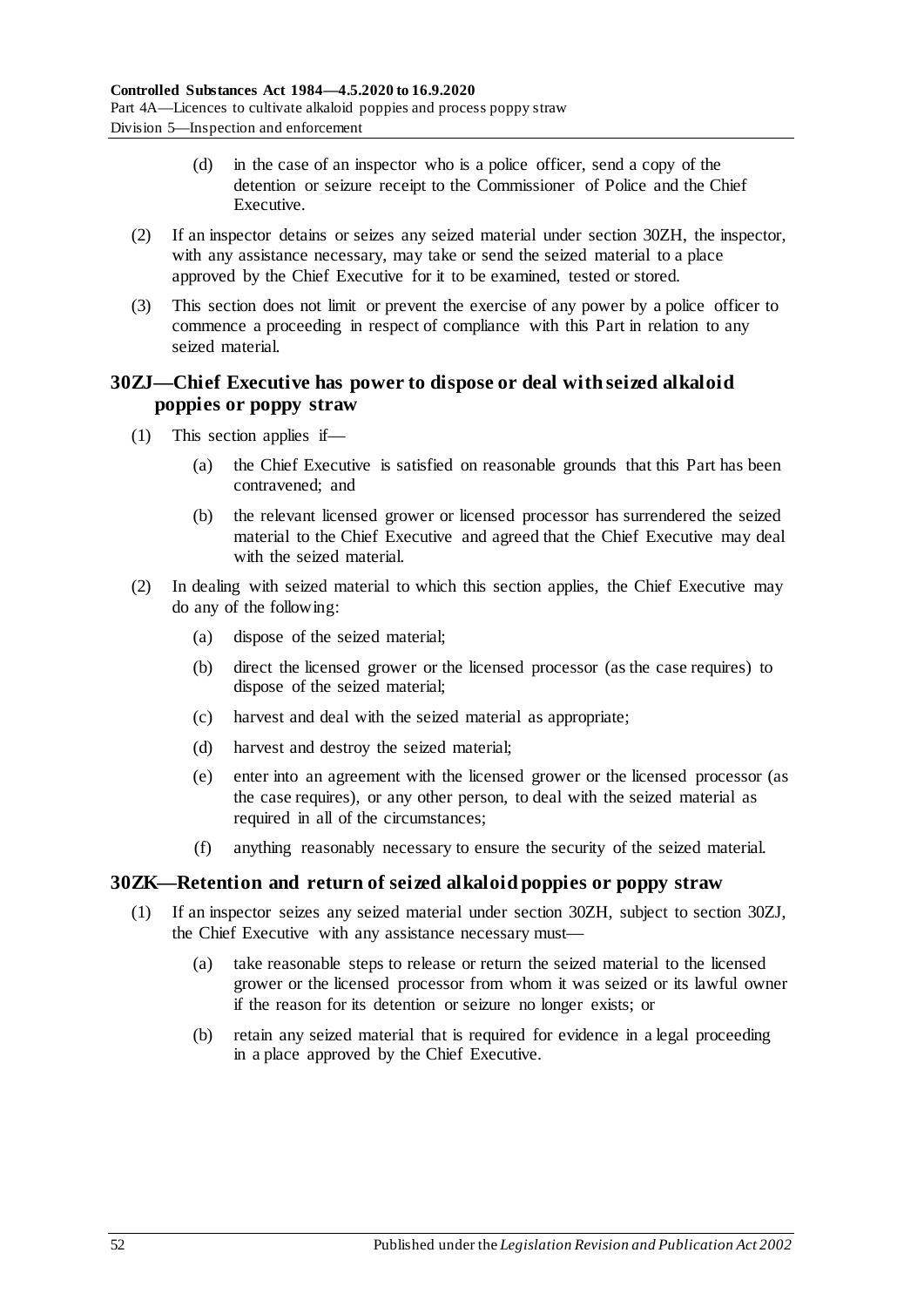- (2) If the seized material has not been returned to the licensed grower or the licensed processor from whom it was seized or its lawful owner within 3 months after it was seized, the Chief Executive must take reasonable steps to return it to that licensed grower or licensed processor or lawful owner (as the case requires) unless—
	- (a) proceedings for the purpose for which the seized material was retained have commenced within that 3 month period and those proceedings (including any appeal) have not been completed; or
	- (b) the Magistrates Court makes an order under [section](#page-52-0) 30ZL extending the period during which the seized material may be retained.

## <span id="page-52-1"></span><span id="page-52-0"></span>**30ZL—Magistrates Court may extend 3 month period**

- (1) The Chief Executive may apply to the Magistrates Court for an extension (not exceeding 3 months) of the period during which the seized material may be retained—
	- (a) within 3 months after the seized material is seized under [section](#page-50-2) 30ZH; or
	- (b) if an extension has been granted under this section, before the end of the period of the extension.
- (2) The Magistrates Court may make an order extending the period that the seized material is to be retained if satisfied that—
	- (a) the making of the order is in the interests of justice; and
	- (b) the total period of retention does not exceed 12 months; and
	- (c) retention of the seized material is necessary for the purposes of an investigation into whether a contravention of this Part has occurred.
- (3) At least 7 days prior to the hearing of an application under [subsection](#page-52-1) (1), the Chief Executive must give notice of the application to the licensed grower or the licensed processor, as the case requires, from whom the alkaloid poppies, poppy straw or material derived from alkaloid poppies or poppy straw were seized or its lawful owner described in the application.

# **30ZM—Forfeiture, harvest and destruction of alkaloid poppies or poppy straw**

- (1) The Chief Executive may apply to the Magistrates Court for a harvest and destruction order if—
	- (a) a licence holder has contravened the Act; and
	- (b) the Chief Executive has cancelled the relevant licence.
- (2) The Magistrates Court may make an order that the seized material of the licensed grower or the licensed processor, as the case requires, be forfeited to the Crown and be dealt with in accordance with a harvest and destruction order made under [subsection](#page-52-2) (3) if satisfied that—
	- (a) the relevant seized material poses a risk to public health and safety; and
	- (b) in all the circumstances it is appropriate to make a harvest and destruction order in regards to the relevant seized material.
- <span id="page-52-2"></span>(3) The Magistrates Court may make any of the following harvest and destruction orders (as the case requires):
	- (a) an order that the relevant seized material be harvested;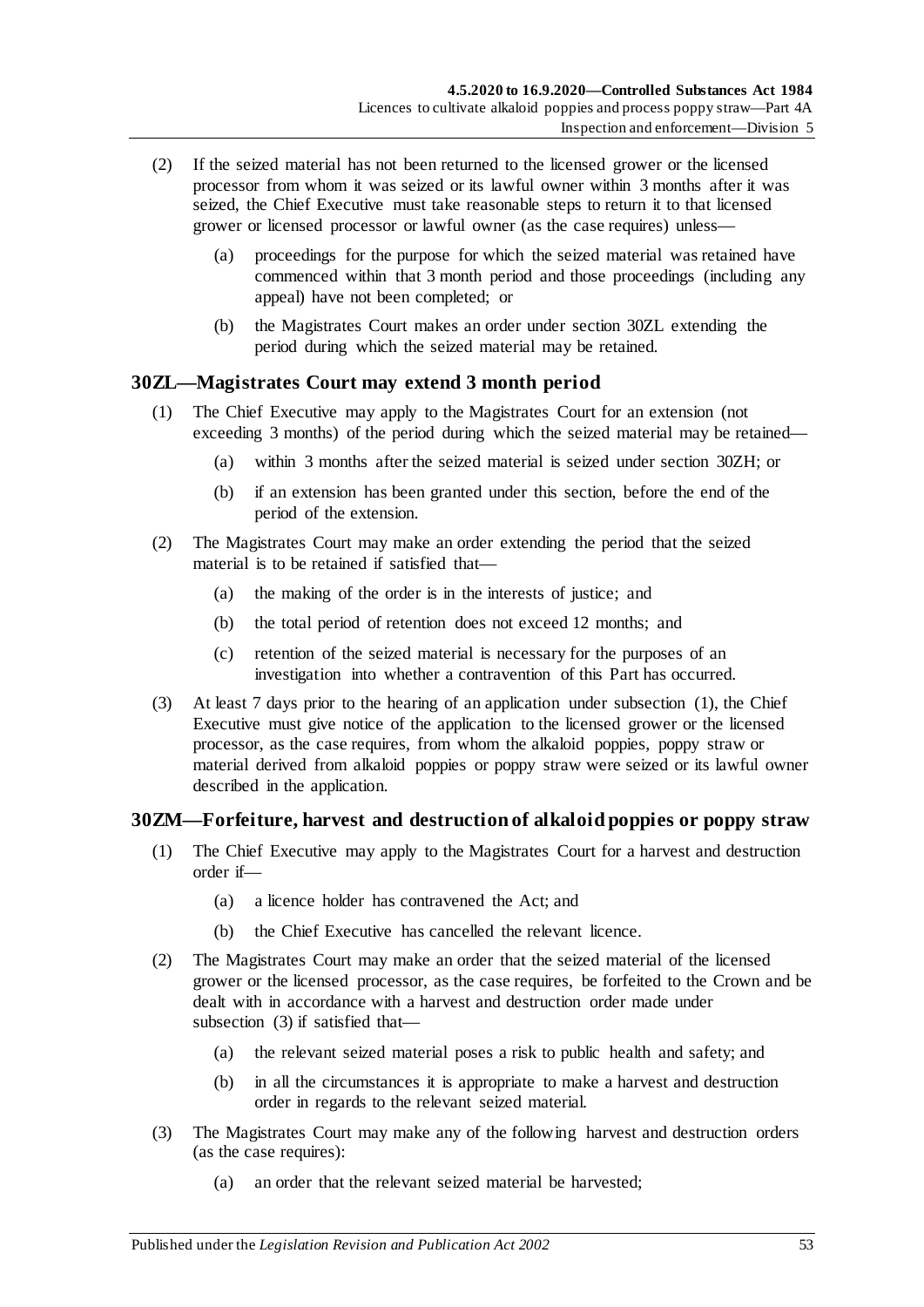- (b) an order that the relevant seized material be destroyed;
- (c) an order that the relevant seized material be harvested and destroyed.
- (4) The Magistrates Court may—
	- (a) give any direction necessary to enable the Chief Executive to carry out the harvest and destruction order; and
	- (b) authorise the Chief Executive to give any appropriate direction to harvest or destroy the seized material (as the case requires) to which the order relates.

# **30ZN—Recovery of costs**

If the Chief Executive incurs any costs in carrying out a harvest and destruction order the Chief Executive may recover those costs in any court of competent jurisdiction as a debt due to the Crown.

### <span id="page-53-0"></span>**30ZO—Inspector may access ratepayer information**

- (1) For the purposes of exercising a power under this Part, an inspector may require a person having custody of any records relating to ratepayers (within the meaning of the *[Local Government Act](http://www.legislation.sa.gov.au/index.aspx?action=legref&type=act&legtitle=Local%20Government%20Act%201999) 1999*) to provide the inspector with—
	- (a) the name and address or other contact details of a ratepayer—
		- (i) who is a licensed grower or a licensed processor; or
		- (ii) who is an applicant for a poppy cultivation licence or a poppy processing licence; or
	- (b) the address or description of any land in respect of which the ratepayer is liable to pay rates and charges under the *[Local Government Act](http://www.legislation.sa.gov.au/index.aspx?action=legref&type=act&legtitle=Local%20Government%20Act%201999) 1999* if the ratepayer—
		- (i) is a licensed grower or a licensed processor; or
		- (ii) is an applicant for a licence under this Part.
- (2) An inspector may make a record of any information provided to the inspector under [subsection](#page-53-0) (1).
- (3) An inspector must not be charged a fee for anything done, or required to be done, by the inspector under this section.

#### **30ZP—Protection against self-incrimination**

It is a reasonable excuse for a natural person to refuse or fail to give information or do any other thing that the person is required to do by or under this Part, if the giving of the information or the doing of that thing would tend to incriminate the person.

#### <span id="page-53-1"></span>**30ZQ—Power to issue expiation notices**

An inspector may give an expiation notice (under the *[Expiation of Offences Act](http://www.legislation.sa.gov.au/index.aspx?action=legref&type=act&legtitle=Expiation%20of%20Offences%20Act%201996) 1996*) to a person who the inspector has reason to believe has committed a prescribed offence.

#### **30ZR—Expiation fee**

The regulations may prescribe the expiation fees for prescribed offences referred to in [section](#page-53-1) 30ZQ.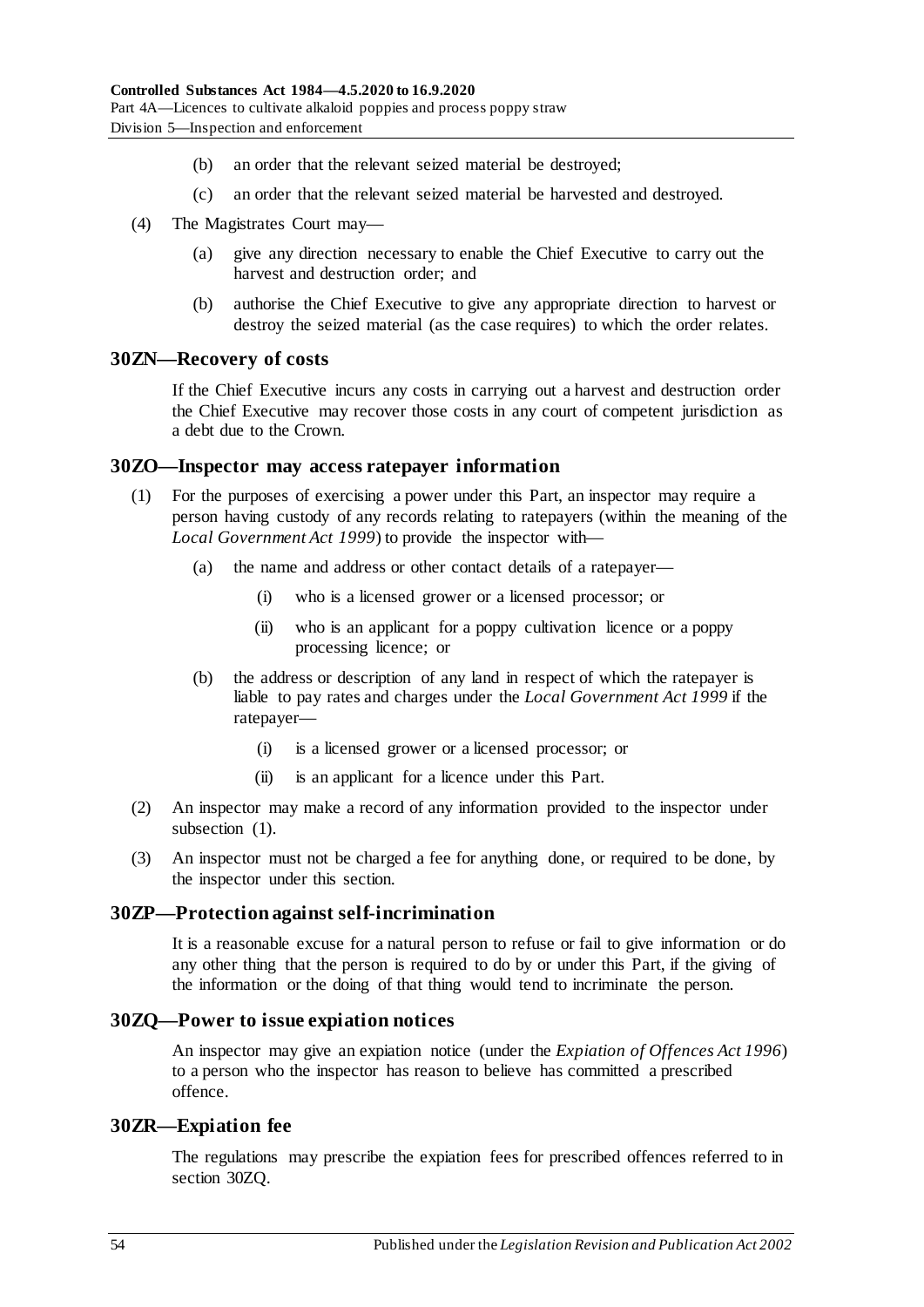# **Division 6—Offences**

## **30ZS—Offence to fail to report the amendment or cancellation of a contract**

A licensed grower who holds a poppy cultivation licence under [section](#page-36-0) 30D(1) must report to the Chief Executive within 3 business days any amendment to a contract registered in the alkaloid poppy register that does 1 or more of the following:

- (a) amends the duration of the contract;
- (b) amends the maximum quantity of alkaloid poppies that may be cultivated under the contract;
- (c) amends the date the contract expires;
- (d) cancels the contract.

Maximum penalty: \$15 000.

### **30ZT—Offence to fail to report amendment or cancellation**

A licensed processor must inform the Chief Executive within 10 business days if a Commonwealth licence to manufacture or a Commonwealth licence to export required for the current poppy processing licence held by the licensed processor is amended or cancelled.

Maximum penalty: \$15 000.

## **30ZU—Offence to fail to report on any change of details of the licensed grower or the licensed processor**

<span id="page-54-1"></span>(1) A licensed grower or a licensed processor must report any specified information referred to in [subsection](#page-54-0) (2) in respect of a poppy cultivation licence or a poppy processing licence to the Chief Executive within 7 business days.

Maximum penalty: \$15 000.

- <span id="page-54-0"></span>(2) For the purposes of [subsection](#page-54-1) (1), specified information is—
	- (a) any change to the details of the licensed grower or the licensed processor that appears on the poppy cultivation licence or the poppy processing licence; or
	- (b) any associate other than those provided to the Chief Executive in the application for a poppy cultivation licence or a poppy processing licence; or
	- (c) the signing of a personal insolvency agreement or any declaration of bankruptcy that applies to the licensed grower or the licensed processor; or
	- (d) any offence that the licensed grower or the licensed processor has been found guilty of by a court in South Australia or elsewhere, after the date of the application for the poppy cultivation licence or the poppy processing licence (as the case requires) was sent to the Chief Executive; or
	- (e) any serious offence that an associate of the licensed grower or the licensed processor has been found guilty of by a court in South Australia or elsewhere, after the date of the application for the poppy cultivation licence or the poppy processing licence (as the case requires) was sent to the Chief Executive; or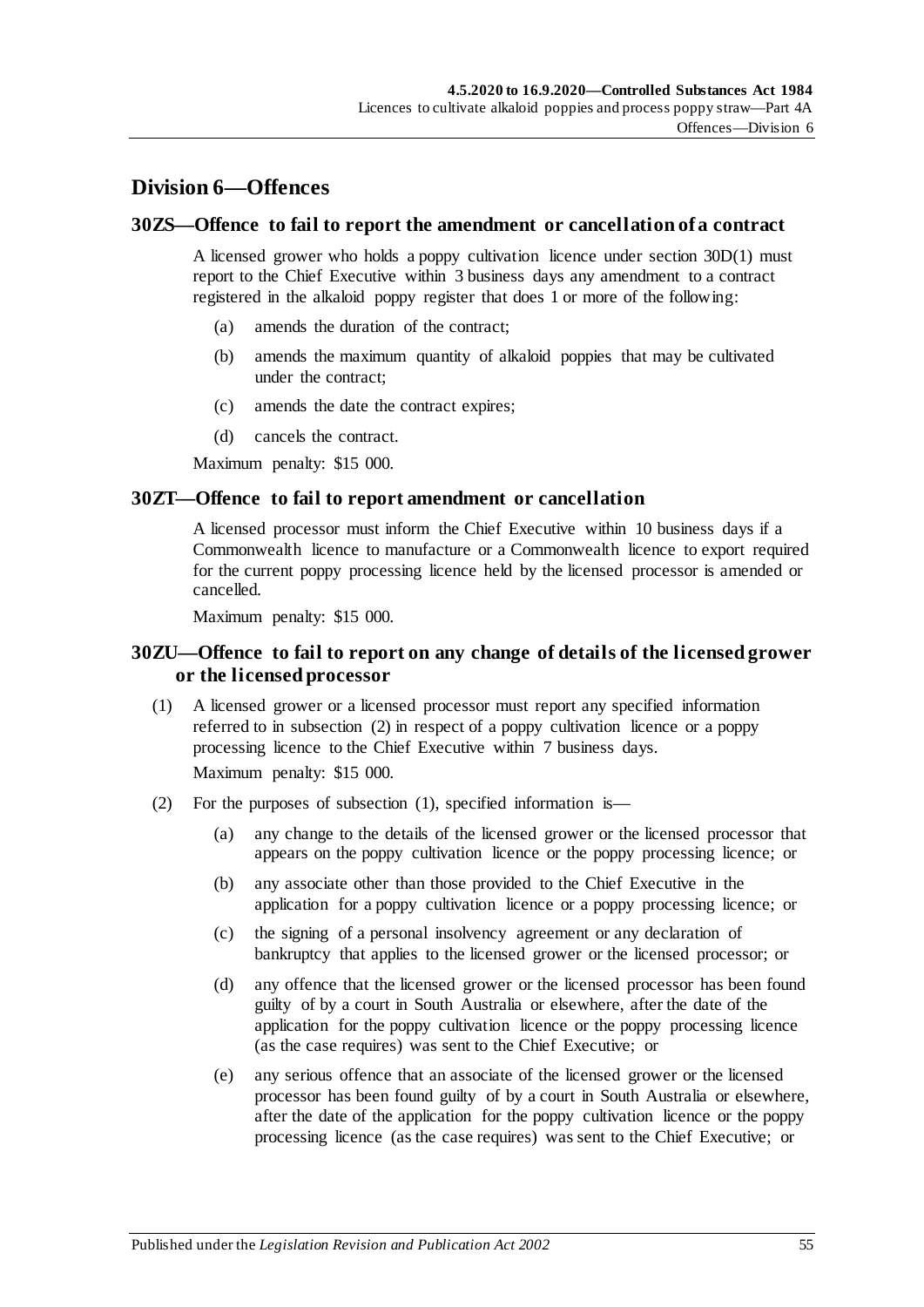- (f) any information that the name of an associate of a licensed grower or a licensed processor provided to the Chief Executive by the licensed grower or the licensed processor, in a successful application under this Part, has been changed; or
- (g) the entering by a licensed grower or a licensed processor that is not a natural person into voluntary administration, liquidation or receivership.

## **30ZV—Offence to fail to surrender licence on suspension or cancellation**

Within 14 days of the suspension or cancellation of a poppy cultivation licence or a poppy processing licence under [section](#page-46-5) 30Y, a person must surrender to the Chief Executive—

- (a) the relevant licence; and
- (b) any related document issued to the person.

Maximum penalty: \$5 000.

## **30ZW—Offence to contravene a licence**

(1) A licensed grower must not contravene a prescribed minor term, condition, limitation or restriction to which the poppy cultivation licence is subject.

Maximum penalty: \$5 000.

(2) A licensed grower must not contravene the terms, conditions, limitations or restrictions to which the poppy cultivation licence is subject which is not a prescribed minor term, condition, limitation or restriction.

Maximum penalty: \$15 000 or imprisonment for 12 months, or both.

- (3) A licensed processor must not contravene a prescribed minor term, condition, limitation or restriction to which the poppy processing licence is subject. Maximum penalty: \$5 000.
- (4) A licensed processor must not contravene the terms, conditions, limitations or restrictions to which the poppy processing licence is subject which is not a prescribed minor term, condition, limitation or restriction.

Maximum penalty: \$15 000 or imprisonment for 12 months, or both.

## **30ZX—Offence to fail to prohibit access to premises**

- (1) A licensed grower must not permit any other person to enter the area of land where alkaloid poppies are being cultivated unless that other person is—
	- (a) an employee of the licensed grower who is employed to undertake an activity authorised under the poppy cultivation licence; or
	- (b) a licensed processor; or
	- (c) a party to a contract registered in the alkaloid poppy register with the relevant licensed grower or an employee of the relevant licensed processor.

Maximum penalty: \$15 000.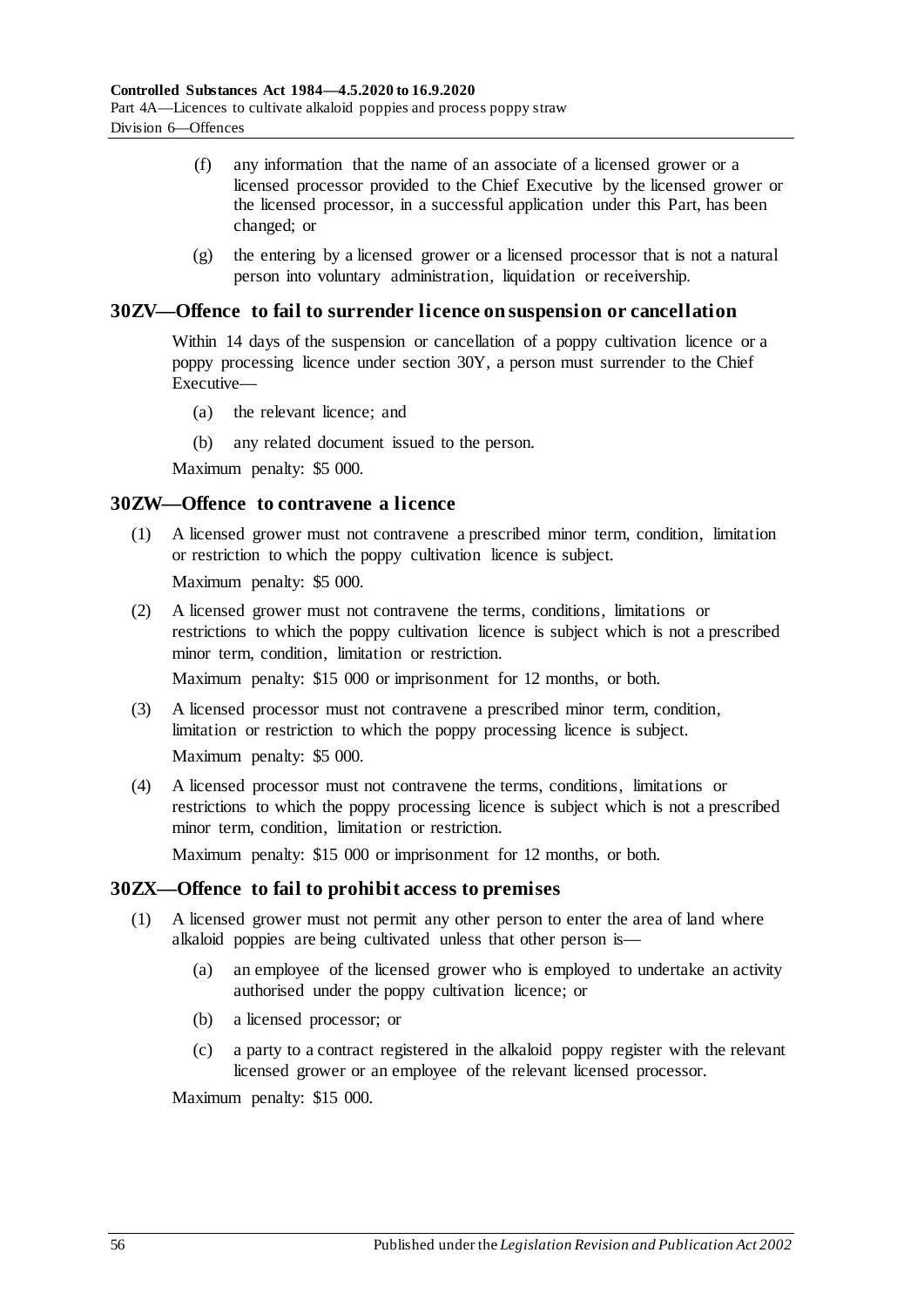- (2) A licensed processor must not permit any other person to enter the specified premises unless that other person is an employee of the licensed processor who is employed—
	- (a) to carry out an activity in the business conducted by a licensed processor under the poppy processing licence; or
	- (b) to undertake an activity authorised under the poppy processing licence.

Maximum penalty: \$15 000.

- (3) A licensed grower must not permit any other person to enter the area of land where alkaloid poppies are being cultivated unless that other person is accompanied at all times—
	- (a) by the licensed grower; or
	- (b) by an employee of the licensed grower who is employed to undertake an activity authorised under the poppy cultivation licence; or
	- (c) by an inspector.

Maximum penalty: \$15 000.

- (4) A licensed processor must not permit any other person to enter the specified premises unless the other person is accompanied at all times—
	- (a) by the licensed processor; or
	- (b) by an employee of the licensed processor who is employed to undertake an activity authorised under the poppy processing licence; or
	- (c) by an inspector.

Maximum penalty: \$15 000.

# **30ZY—Offence to fail to carry and produce identification certificate**

(1) An employee of a licensed grower or a licensed processor who has been issued with an employee identification certificate must carry the certificate with him or her during the performance of any activity authorised under the relevant licence.

Maximum penalty: \$10 000.

(2) An employee of a licensed grower or a licensed processor must produce his or her employee identification certificate on the request of an inspector. Maximum penalty: \$10 000.

# **30ZZ—Offence to employ disqualified persons under licence**

- (1) A licensed grower must not employ a disqualified person in the business conducted under the poppy cultivation licence. Maximum penalty: \$10 000.
- (2) A licensed processor must not employ a disqualified person in the business conducted under the poppy processing licence.

Maximum penalty: \$10 000.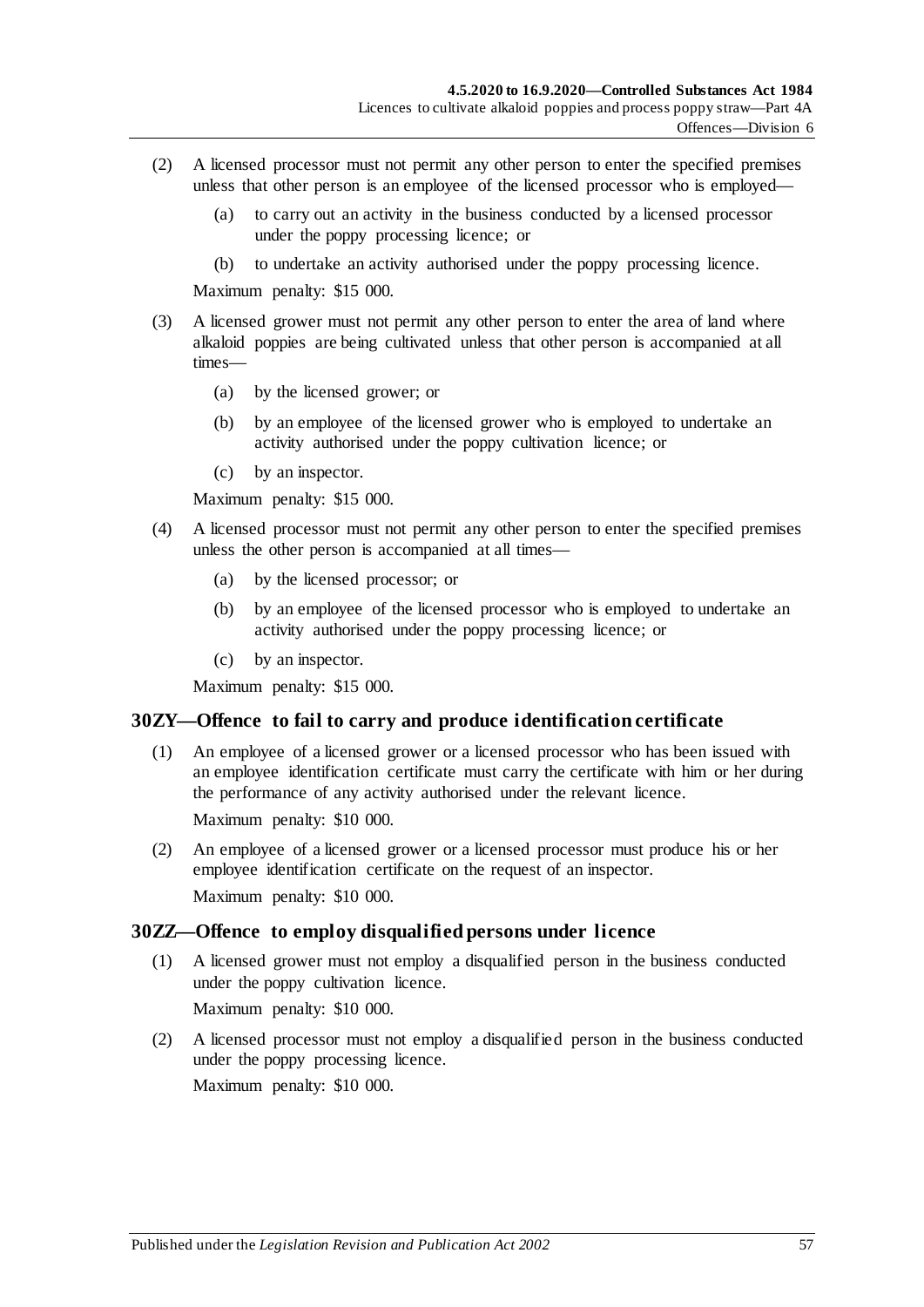# **30ZZA—Offence for disqualified person to be employed by licensed grower or licensed processor**

- (1) A disqualified person must not accept employment to carry out activities in the business conducted by a licensed grower under a poppy cultivation licence. Maximum penalty: \$10 000.
- (2) A disqualified person must not accept employment to carry out activities in the business conducted by a licensed processor under a poppy processing licence. Maximum penalty: \$10 000.

## <span id="page-57-0"></span>**30ZZB—Employee must comply with terms and conditions of licence**

(1) A licensed grower must take reasonable steps to prevent an employee of the licensed grower contravening the terms, conditions, limitations or restrictions of the poppy cultivation licence and the applicable requirements of this Part in carrying out an activity authorised by the licence.

Maximum penalty: \$10 000.

<span id="page-57-2"></span>(2) A licensed processor must take reasonable steps to prevent an employee of the licensed processor contravening the terms, conditions, limitations or restrictions of the licence and the applicable requirements of this Part in carrying out an activity authorised by the licence.

Maximum penalty: \$10 000.

<span id="page-57-1"></span>(3) A licensed grower must take reasonable steps to provide each employee of the licensed grower carrying out an activity authorised under the poppy cultivation licence with sufficient and appropriate information, instruction, training and supervision to be able to carry out that activity in accordance with the licence.

Maximum penalty: \$10 000.

- <span id="page-57-3"></span>(4) A licensed processor must take reasonable steps to provide each employee of the licensed processor carrying out an activity authorised under the poppy processing licence with sufficient and appropriate information, instruction, training and supervision to be able to carry out that activity in accordance with the licence. Maximum penalty: \$10 000.
- (5) An employee must cooperate with the licensed grower in relation to any direction given, or action taken, by the licensed grower or by any person authorised by the licensed grower, in order to comply with [subsection](#page-57-0) (1) or [\(3\).](#page-57-1)

Maximum penalty: \$10 000.

(6) An employee must cooperate with the licensed processor in relation to any direction given, or action taken, by the licensed processor or by any person authorised by the licensed processor, in order to comply with [subsection](#page-57-2) (2) or [\(4\).](#page-57-3)

Maximum penalty: \$10 000.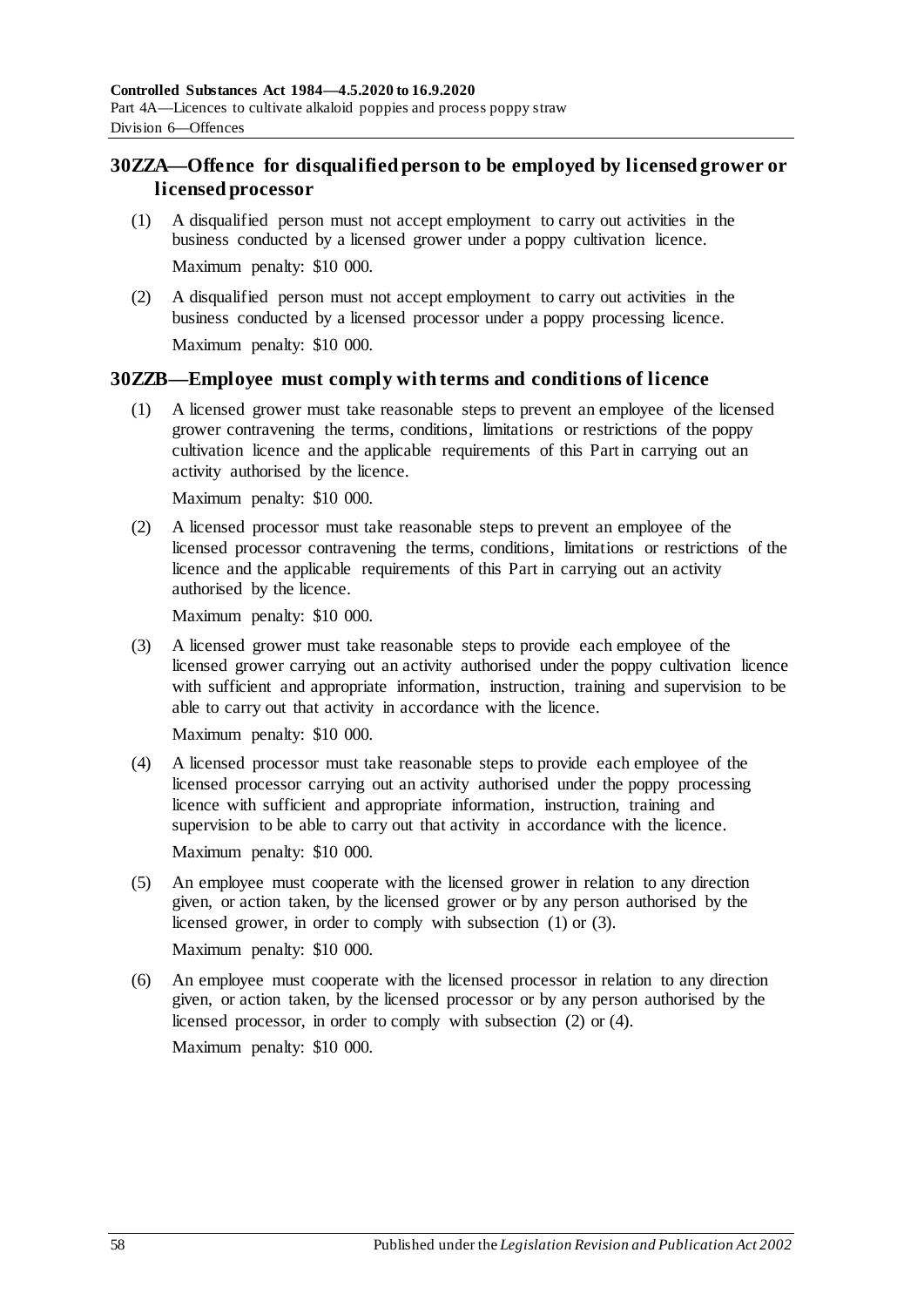# **30ZZC—Criminal liability of licensed grower or licensed processor—failure to exercise due diligence**

- <span id="page-58-0"></span>(1) If an employee of a licensed grower or a licensed processor commits an offence against this Part, the relevant licensed grower or licensed processor also commits an offence against this Part, if the licensed grower or the licensed processor failed to exercise due diligence to prevent the commission of the offence by the employee.
- (2) A licensed grower or a licensed processor referred to in [subsection](#page-58-0) (1) is liable to a penalty not exceeding the maximum penalty that applies to the offence against this Part committed by the employee.
- (3) In determining whether a licensed grower or a licensed processor failed to exercise due diligence, a court may have regard to—
	- (a) whether or not the licensed grower or the licensed processor permitted or authorised the act or omission of the employee in the course of his or her employment that constituted the offence against this Part; and
	- (b) what steps the licensed grower or the licensed processor took, or could reasonably have taken, to prevent the commission of the offence by the employee.
- (4) Without limiting any other defence available to a licensed grower or a licensed processor, the relevant licensed grower or licensed processor may rely on a defence that would be available to the employee of the licensed grower or the licensed processor if (as the case requires)—
	- (a) the employee were charged with the offence with which the licensed grower or the licensed processor is charged; and
	- (b) in doing so, the licensed grower or the licensed processor bears the same burden of proof that the employee would bear.
- (5) A licensed grower or a licensed processor may commit an offence against this Part whether or not the employee of the licensed grower or the licensed processor, as the case requires, has been prosecuted for, or found guilty of, an offence against this Part.

# **30ZZD—Offence to fail to provide an identification certificate for employees**

(1) A licensed grower must issue to each employee authorised in respect of the poppy cultivation licence an employee identification certificate that contains the information required under [section](#page-39-2) 30J(2).

Maximum penalty: \$10 000.

(2) A licensed processor must issue to each employee authorised in respect of the poppy processing licence an employee identification certificate that contains the information required under [section](#page-44-2) 30T(2).

Maximum penalty: \$10 000.

## **30ZZE—Offence to hinder or obstruct inspector**

(1) A person must not, without reasonable excuse, hinder or obstruct an inspector in the exercise of a power under this Part.

Maximum penalty: \$15 000.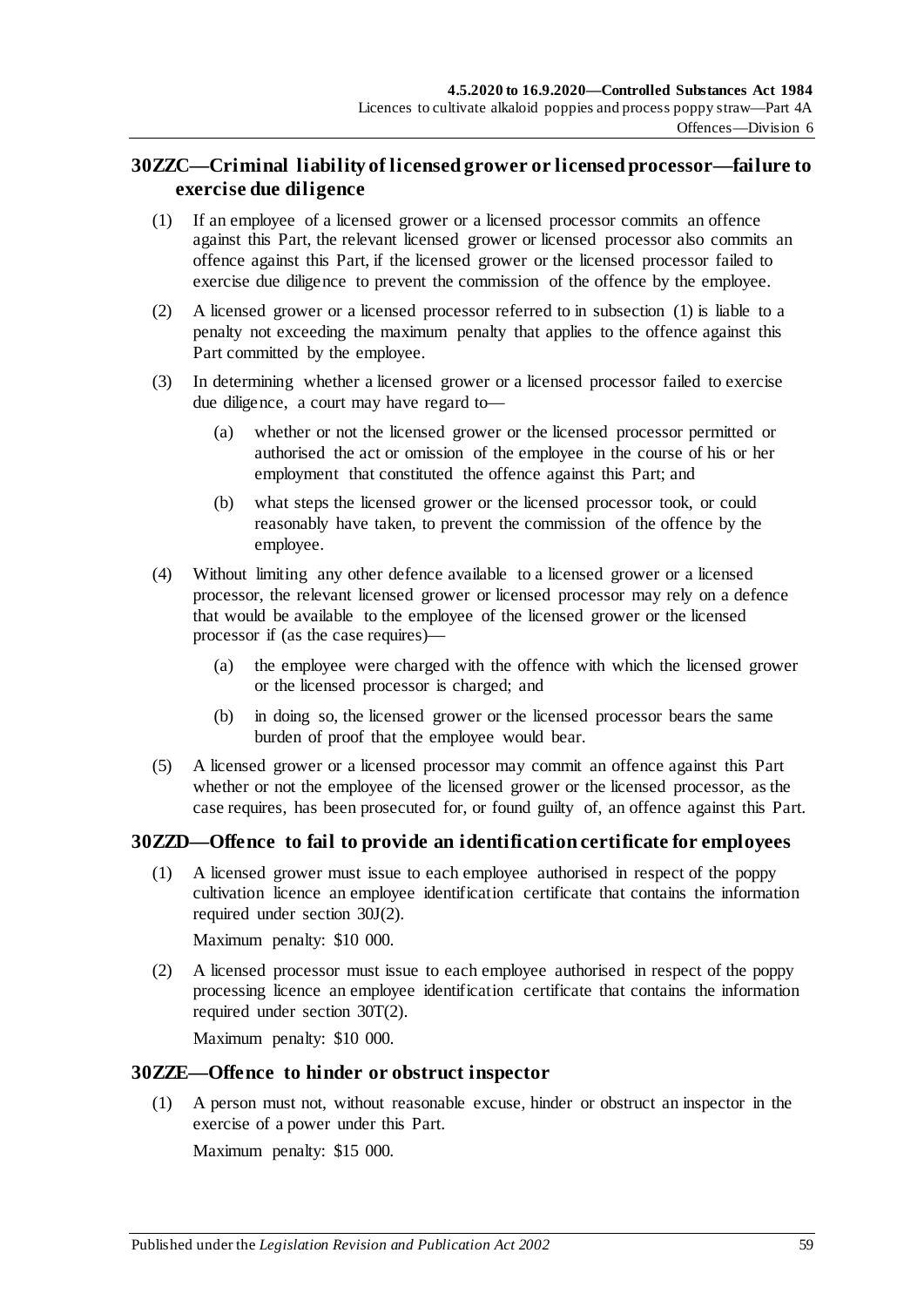(2) A person must not, without reasonable excuse, fail to comply with any direction, requirement or order of an inspector under this Part. Maximum penalty: \$15 000.

## **30ZZF—Offence to remove detained or seized alkaloid poppies or poppy straw**

A person must not, while a detention or seizure notice remains in effect, remove the whole or any part of an alkaloid poppy, poppy straw or material derived from an alkaloid poppy or poppy straw to which the notice relates, without the authorisation of the Chief Executive or an inspector.

Maximum penalty: \$15 000.

# **Division 7—Alkaloid poppy register**

## **30ZZG—Alkaloid poppy register**

- (1) The Chief Executive must establish and maintain the alkaloid poppy register.
- (2) The alkaloid poppy register is to contain the following information in respect of each registrable contract:
	- (a) the name of each party to the contract;
	- (b) the location of the specified premises;
	- (c) the date the contract was entered into by the parties;
	- (d) any other relevant information provided by an applicant or licensed grower or licensed processor to an inspector or the Chief Executive;
	- (e) the details of the relevant poppy cultivation licence or poppy processing licence;
	- (f) any relevant information collected or received by an inspector to determine the compliance of a licensed grower or a licensed processor with this Part;
	- (g) any other prescribed information.

## <span id="page-59-0"></span>**30ZZH—Request to register a contract**

- (1) The Chief Executive, if requested to do so by a licensed grower, may register a contract between the licensed grower and a licensed processor in the alkaloid poppy register if the contract—
	- (a) is a valid contract; and
	- (b) includes details of the specified premises and area of land where it is proposed to cultivate alkaloid poppies; and
	- (c) specifies the period of the contract; and
	- (d) includes any other prescribed particulars (if any).
- <span id="page-59-2"></span><span id="page-59-1"></span>(2) If a licensed grower makes a request under [subsection](#page-59-0) (1), the Chief Executive must, within 7 days-
	- (a) register the contract; or
	- (b) refuse to register the contract.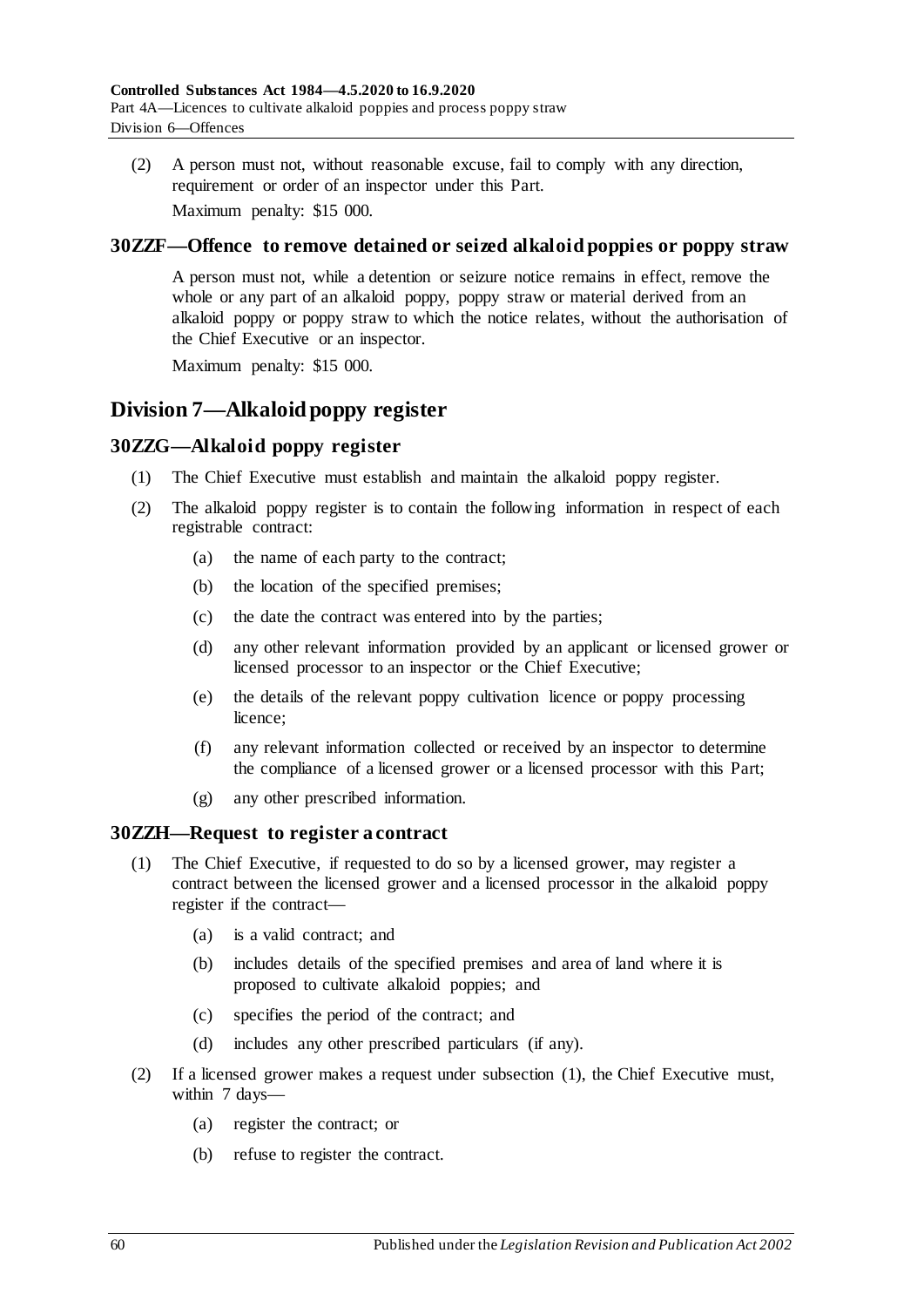- (3) On making a decision under [subsection](#page-59-1) (2) the Chief Executive must—
	- (a) notify the licensed grower and the licensed processor who are the parties to the contract of that decision; and
	- (b) provide reasons for the decision if the decision was a refusal under [subsection](#page-59-2)  $(2)(b)$ .

#### **30ZZI—Access to the alkaloid poppy register restricted**

- (1) The Chief Executive must ensure that the alkaloid poppy register, or any part of the alkaloid poppy register, is only accessed by a prescribed person, or class of prescribed person, who is authorised to do so by the Chief Executive.
- (2) The Chief Executive must ensure that personal information in the alkaloid poppy register is only disclosed in accordance with this Act.

## **30ZZJ—Person with access to alkaloid poppy register not to disclose personal information from it**

- (1) Unless a disclosure is authorised under this section, a person authorised to have access to the alkaloid poppy register or any part of the alkaloid poppy register must not disclose to any person the following information in the alkaloid poppy register:
	- (a) any personal information;
	- (b) the location of specified premises;
	- (c) commercial in confidence information.

Maximum penalty: \$15 000 or imprisonment for 12 months, or both.

- (2) The Chief Executive or a person authorised to have access to the alkaloid poppy register or any part of the alkaloid poppy register may disclose personal information in the alkaloid poppy register to a Department or public statutory authority—
	- (a) for the purpose of law enforcement; or
	- (b) as required by or under any Act or law; or
	- (c) if the Chief Executive or a person authorised to have access to the alkaloid poppy register believes on reasonable grounds that to do so is necessary to enable the proper administration of the Act.

#### **30ZZK—Delegation**

- (1) The Chief Executive may, by instrument in writing, delegate a power or function under this Part—
	- (a) to a particular person; or
	- (b) to the person for the time being performing particular duties or holding or acting in a specified position.
- (2) A power or function delegated under this section may, if the instrument of delegation so provides, be further delegated.
- (3) A delegation—
	- (a) may be absolute or conditional; and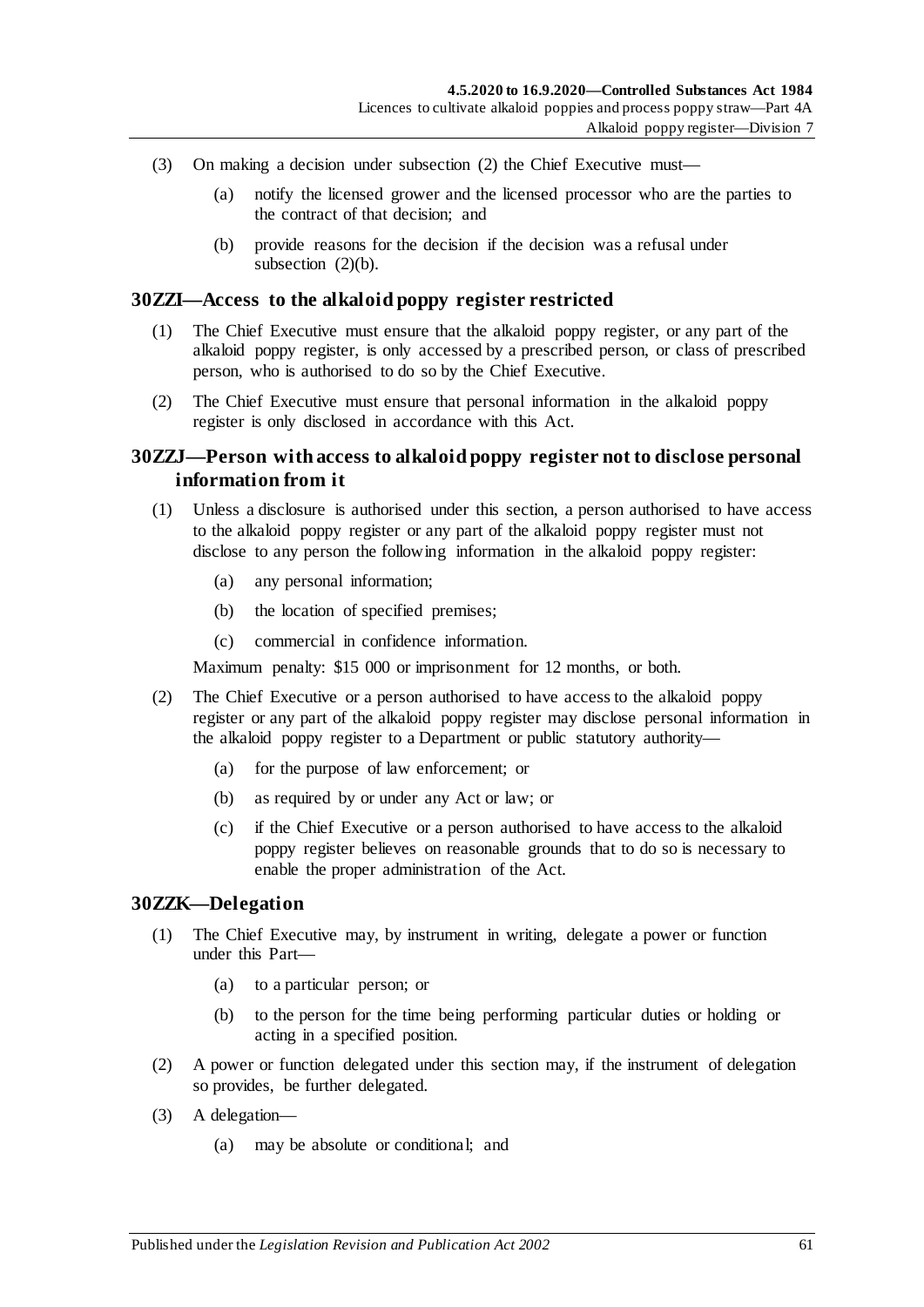- (b) does not derogate from the power of the delegator to act personally in a matter; and
- (c) is revocable at will.

# **Division 8—Review**

## **30ZZL—Review by Tribunal**

- (1) A person may apply to the Tribunal under section 34 of the *[South Australian Civil and](http://www.legislation.sa.gov.au/index.aspx?action=legref&type=act&legtitle=South%20Australian%20Civil%20and%20Administrative%20Tribunal%20Act%202013)  [Administrative Tribunal Act](http://www.legislation.sa.gov.au/index.aspx?action=legref&type=act&legtitle=South%20Australian%20Civil%20and%20Administrative%20Tribunal%20Act%202013) 2013* for review of a decision of the Chief Executive—
	- (a) to refuse to issue a poppy cultivation licence or a poppy processing licence to that person; or
	- (b) to refuse to renew a poppy cultivation licence or a poppy processing licence held by that person; or
	- (c) to refuse to register a contract between a licensed grower and a licensed processor in the alkaloid poppy register; or
	- (d) to suspend, cancel or amend a poppy cultivation licence or a poppy processing licence held by that person.
- (2) Subject to [subsection](#page-61-0) (3), an application for review must be made within 1 month of the making of the relevant decision of the Chief Executive.
- <span id="page-61-0"></span>(3) If the reasons of the Chief Executive are not given in writing at the time of making the decision and the person (within 1 month of the making of the decision) requires the Chief Executive to state the reasons in writing, the time for commencing proceedings before the Tribunal runs from the time at which the person receives the written statement of those reasons.

# **Division 9—Miscellaneous**

## **30ZZM—Criminal intelligence**

- (1) Information that is classified by the Commissioner of Police as criminal intelligence for the purposes of this Part may not be disclosed to any person other than the Chief Executive, the Minister, the Tribunal, a court or a person to whom the Commissioner of Police authorises its disclosure.
- (2) If the Commissioner of Police—
	- (a) opposes the issuing or renewal of a poppy cultivation licence or a poppy processing licence; or
	- (b) requests the suspension or cancellation of a poppy cultivation licence or a poppy processing licence,

on the basis of information that is classified by the Commissioner of Police as criminal intelligence, the Chief Executive is not (despite any other provision of this Part) required to provide any grounds or reasons for a decision to refuse to issue or renew the licence or to suspend or cancel the licence (as the case may be) other than that the decision was made in the public interest.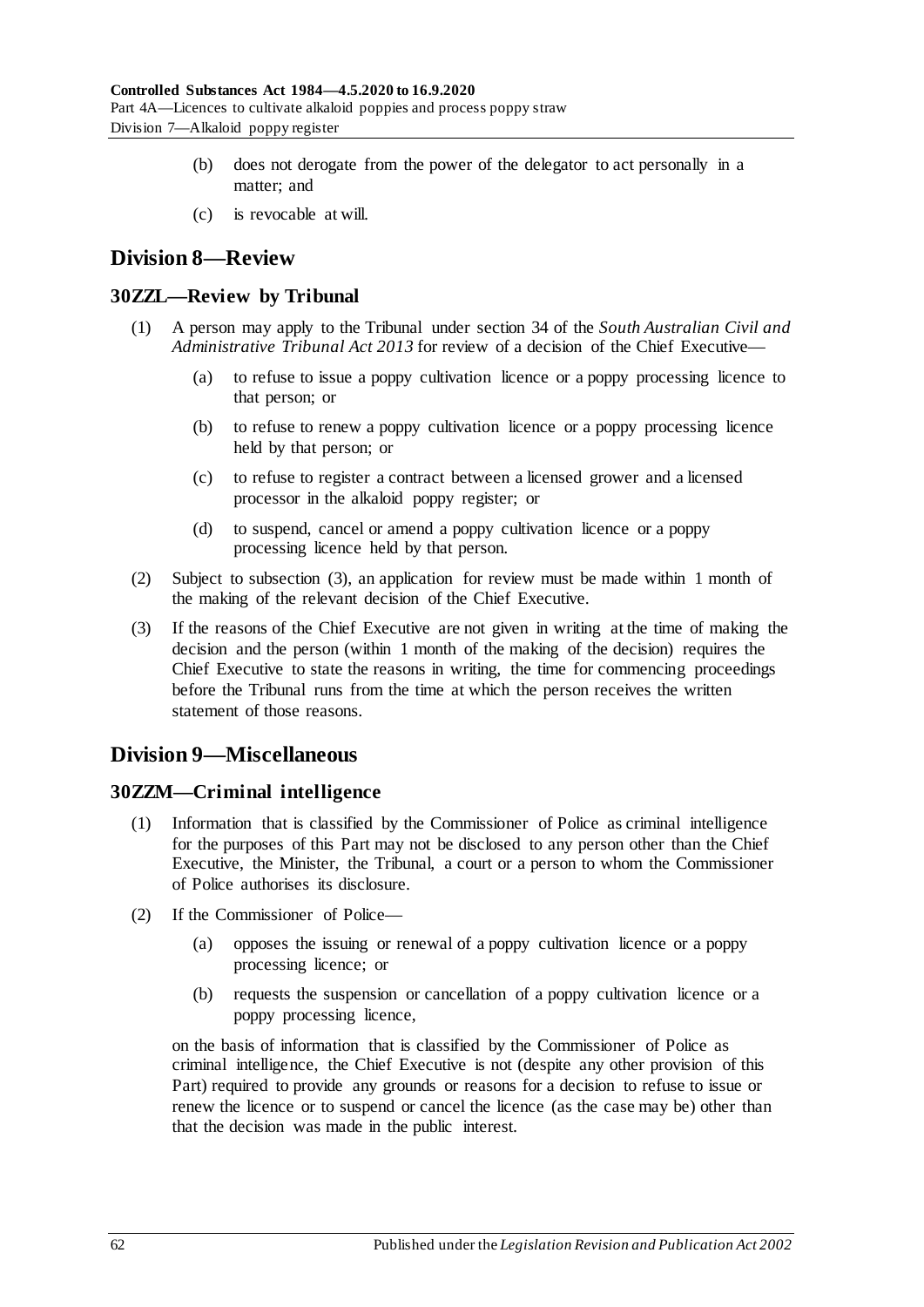- (3) In any proceedings under this Part, the Tribunal or a court—
	- (a) must, on the application of the Commissioner of Police, take steps to maintain the confidentiality of information classified by the Commissioner of Police as criminal intelligence, including steps to receive evidence and hear argument about the information in private in the absence of the parties to the proceedings and their representatives; and
	- (b) may take evidence consisting of or relating to information so classified by the Commissioner of Police by way of affidavit of a police officer of or above the rank of superintendent.
- (4) The Commissioner of Police may not delegate the function of classifying information as criminal intelligence for the purposes of this Part except to a Deputy Commissioner or Assistant Commissioner of Police.

## **30ZZN—Regulations**

- (1) Without limiting section 63, the Governor may make regulations for or with respect to the following:
	- (a) the cultivation of alkaloid poppies;
	- (b) the processing of poppy straw;
	- (c) classes of persons that are disqualified persons;
	- (d) prescribing fees or levies to recover any compliance or administrative costs;
	- (e) prescribing terms, conditions, limitations and restrictions to which licences issued under this Part will be subject;
	- (f) particulars to be included in any application for the issue, renewal or amendment of a poppy cultivation licence or a poppy processing licence;
	- (g) restricting, limiting or prohibiting premises, vehicles or machines used or intended to be used in connection with the cultivation and destruction of alkaloid poppies or the processing or destruction of poppy straw;
	- (h) limiting or prohibiting transport of poppy straw, including in relation to specific geographical areas or regions in South Australia;
	- (i) the distance required to separate alkaloid poppies and poppy straw at a specified premises from any other place;
	- (j) matters to be considered by the Chief Executive in relation to the suitability of specified premises for the cultivation of alkaloid poppies or processing of poppy straw;
	- (k) fencing of specified premises and standard of fencing required to separate alkaloid poppies and poppy straw from a public place or any other premises;
	- (l) requirements of signage at specified premises and information to be displayed at a specified premises, or on equipment or vehicles used for or in connection with the growing or harvesting of alkaloid poppies or the processing of poppy straw;
	- (m) the manner in which searches, detentions and seizures under this Part are to be carried out;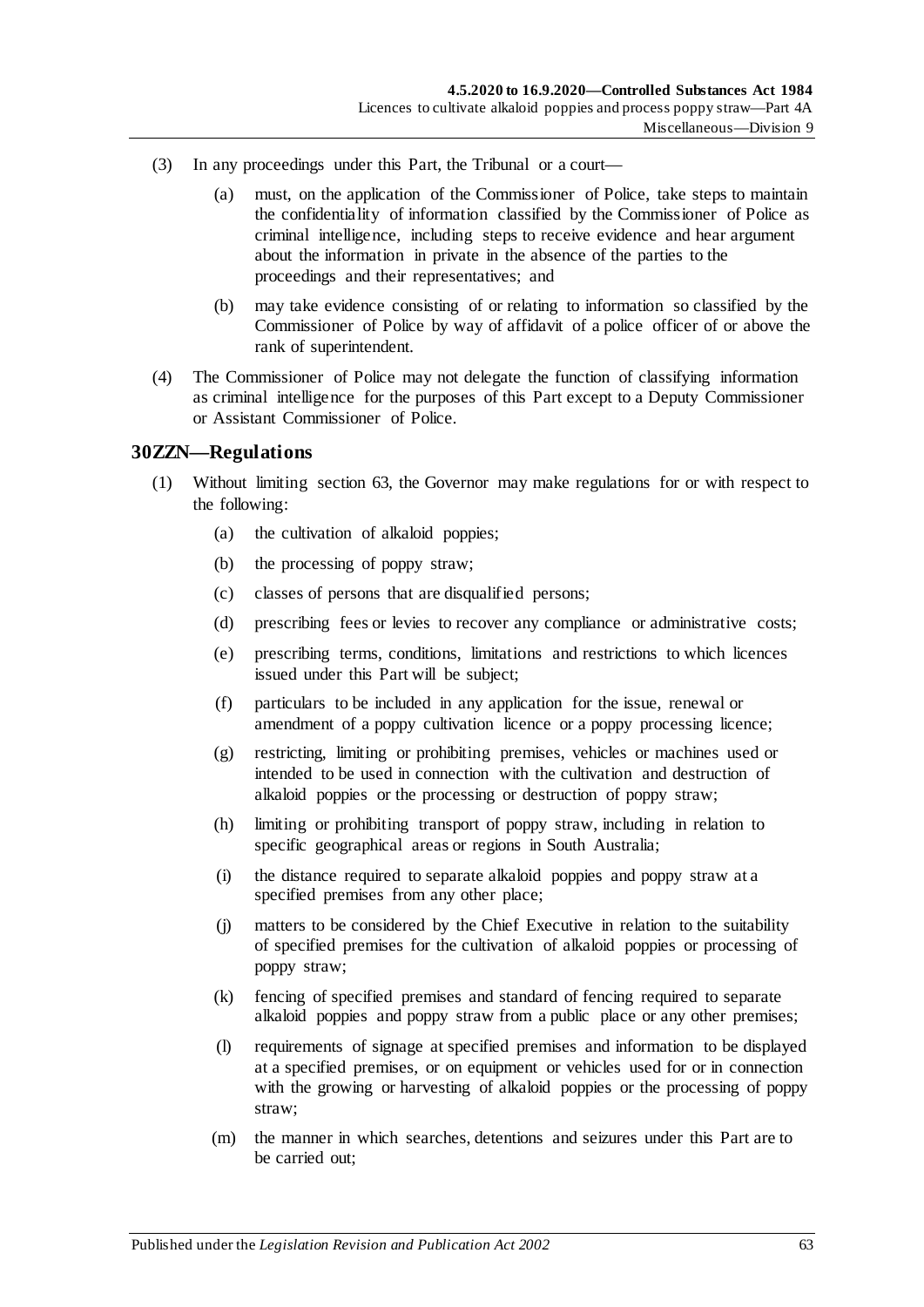- (n) records to be kept in relation to alkaloid poppy cultivation or poppy straw processing;
- (o) prescribing a penalty of not more than \$15 000 for any contravention of or failure to comply with the regulations made under this Part.
- (2) Regulations made for the purposes of this Part may—
	- (a) be of general or limited application;
	- (b) differ according to differences in time, place or circumstances;
	- (c) apply to different classes of person and licences;
	- (d) provide for different fees for different activities or classes of activity or different cases or classes of cases;
	- (e) provide for waiver or reduction of fees;
	- (f) in the case of applications for the issue or renewal of licences, specify fees that reflect the cost of administration of, and the provision of, inspection services in connection with this Part;
	- (g) confer powers or discretions or impose duties on the Chief Executive or an inspector;
	- (h) exempt specified persons or things or classes of person or classes of thing from complying with all or any of the regulations—
		- (i) whether unconditionally or on specified conditions; and
		- (ii) either wholly or to such an extent as is specified; and
		- (iii) leave any matter to be required to be undertaken in a manner approved by the Chief Executive.

# **Part 5—Offences relating to controlled drugs, precursors and plants**

# **Division 1—Preliminary**

# <span id="page-63-0"></span>**31—Application of Part**

- (1) This Part does not apply to—
	- (a) the manufacture, sale or supply of a poison, or the sale or supply of equipment for use in connection with the consumption or administration of a poison, by a pharmacist if the pharmacist is acting in the ordinary course of the pharmacist's profession; or
	- (ab) the sale by retail of a poison, or of equipment for use in connection with the consumption or administration of a poison, by a registered health practitioner if the practitioner is acting in the ordinary course of the practitioner's profession and—
		- (i) the practitioner is a dentist, medical practitioner or nurse practitioner; or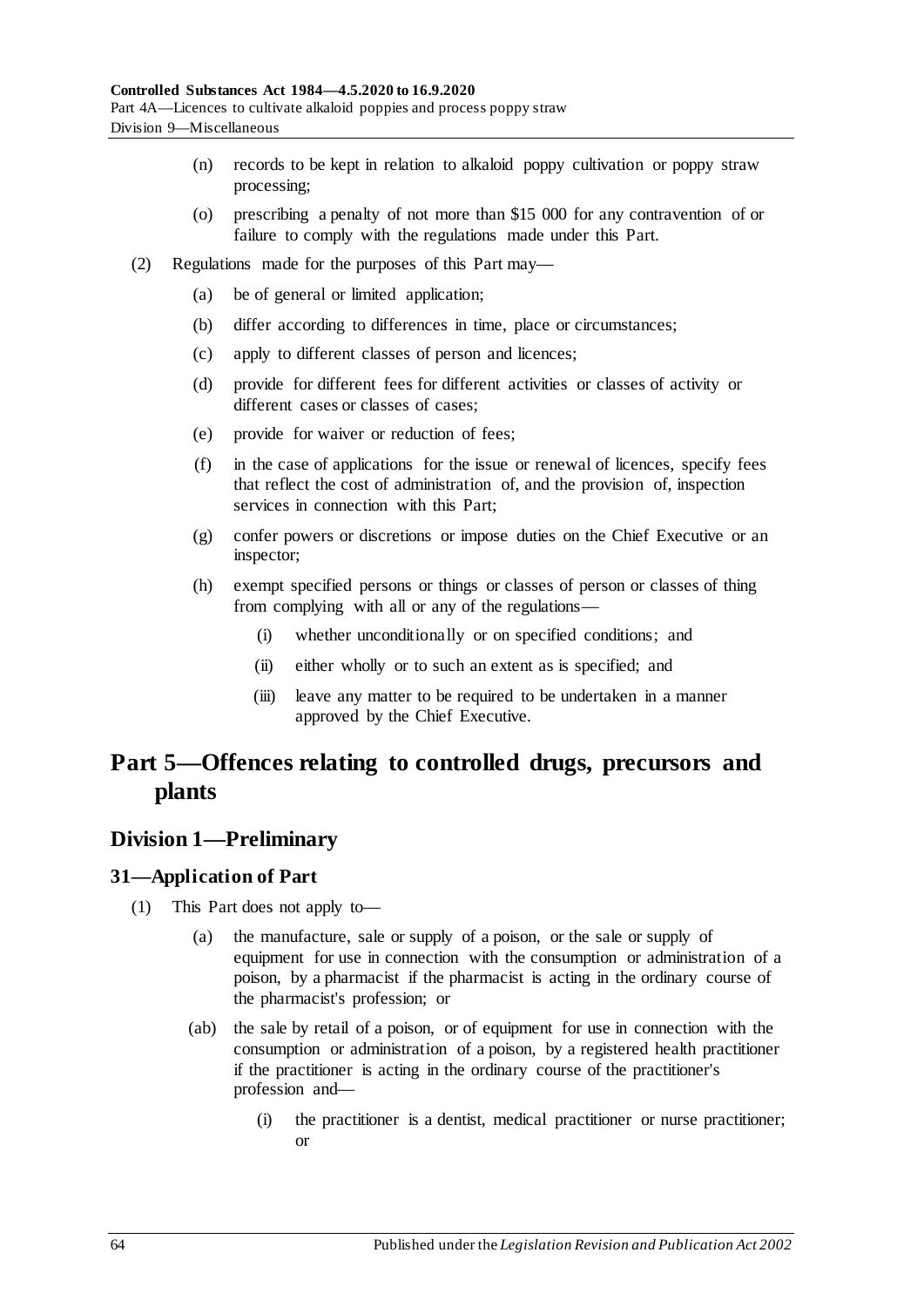- (ii) the practitioner's registration is endorsed under section 94 of the *Health Practitioner Regulation National Law* as being qualified to sell a scheduled medicine or class of scheduled medicines and the poison is a scheduled medicine or of a class of scheduled medicines specified in the endorsement; or
- (iii) the practitioner is authorised to sell the poison by the regulations; or
- (ac) the supply of a poison, or of equipment for use in connection with the consumption or administration of a poison, by a registered health practitioner if the practitioner is acting in the ordinary course of the practitioner's profession and—
	- (i) the practitioner is a dentist, medical practitioner, nurse or midwife; or
	- (ii) the practitioner's registration is endorsed under section 94 of the *Health Practitioner Regulation National Law* as being qualified to supply a scheduled medicine or class of scheduled medicines and the poison is a scheduled medicine or of a class of scheduled medicines specified in the endorsement; or
	- (iii) the practitioner is authorised to supply the poison by the regulations; or
- (ad) the administration of a poison by a registered health practitioner if the practitioner is acting in the ordinary course of the practitioner's profession and—
	- (i) the practitioner is a dentist, medical practitioner, nurse or midwife; or
	- (ii) the practitioner's registration is endorsed under section 94 of the *Health Practitioner Regulation National Law* as being qualified to administer a scheduled medicine or class of scheduled medicines and the poison is a scheduled medicine or of a class of scheduled medicines specified in the endorsement; or
	- (iii) the practitioner is authorised to administer the poison by the regulations; or
- (ae) the manufacture, sale, supply or administration of a poison, or the sale or supply of equipment for use in connection with the consumption or administration of a poison, by a veterinary surgeon if the veterinary surgeon is acting in the ordinary course of the veterinary surgeon's profession; or
- (af) the possession of a poison or equipment if that possession is incidental to an activity described in a preceding paragraph; or
- (ag) the cultivation or sale of a plant, the manufacture, sale, supply, administration or possession of a substance or the sale, supply or possession of equipment by a person who is acting in accordance with a licence or permit issued under this Act; or
- (ah) the cultivation, processing, possession, sale or supply of a plant, or the sale, supply or possession of a substance by a person who is acting in accordance with the *[Industrial Hemp Act](http://www.legislation.sa.gov.au/index.aspx?action=legref&type=act&legtitle=Industrial%20Hemp%20Act%202017) 2017*; or
- (ai) the possession of industrial hemp that is cultivated or supplied pursuant to a licence under the *[Industrial Hemp Act](http://www.legislation.sa.gov.au/index.aspx?action=legref&type=act&legtitle=Industrial%20Hemp%20Act%202017) 2017*; or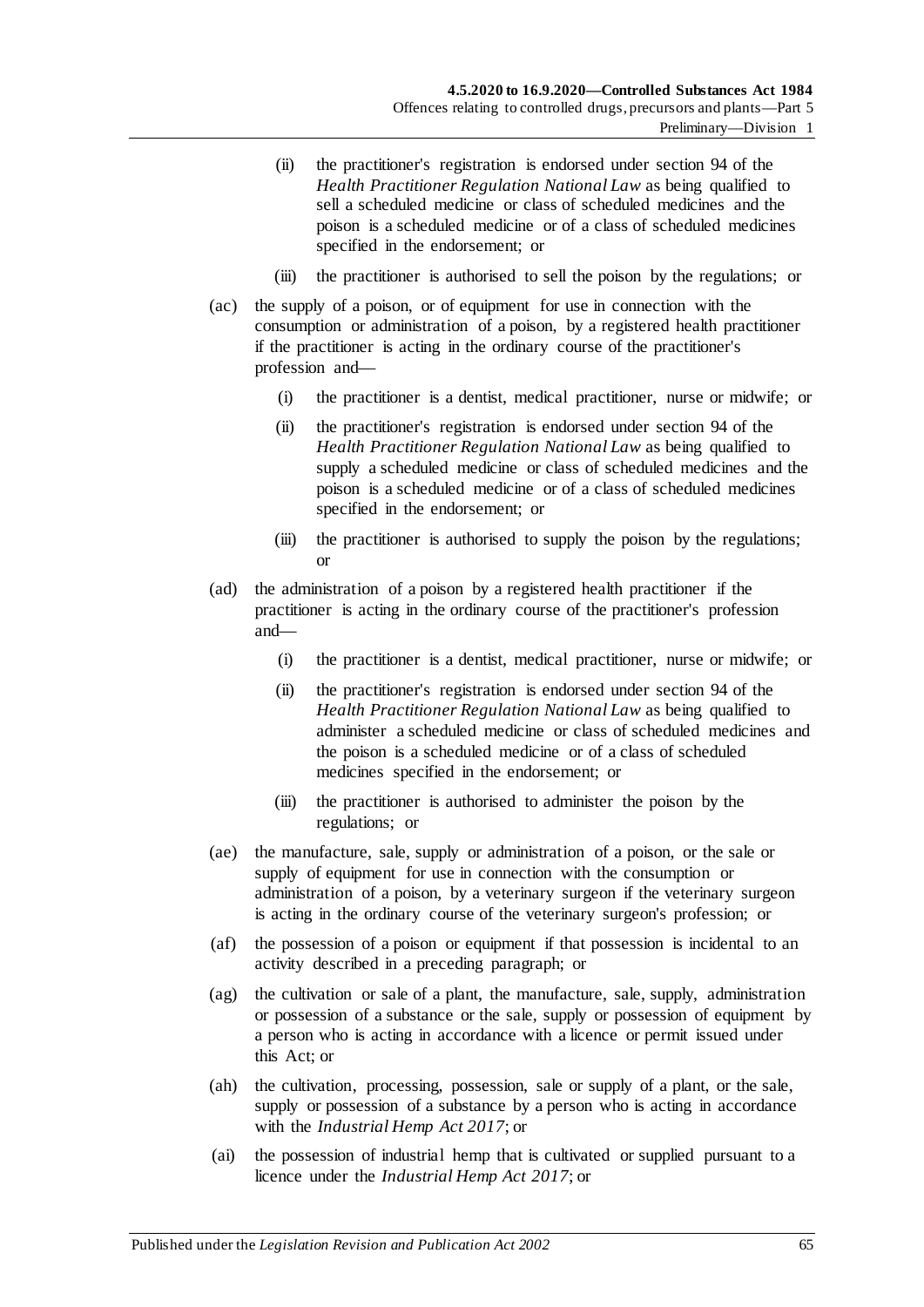- <span id="page-65-1"></span><span id="page-65-0"></span>(b) the possession of a relevant controlled drug, or of equipment for use in connection with the consumption or administration of a relevant controlled drug, by—
	- (i) a person—
		- (A) for whom the drug has been lawfully prescribed; or
		- (B) to whom the drug has been lawfully supplied for the purpose of consumption or administration by the person; or
	- (ii) a person—
		- (A) being the owner of an animal for whom the drug has been lawfully prescribed; or
		- (B) to whom the drug has been lawfully supplied for the purpose of consumption by or administration to an animal owned by the person; or
	- (iii) a person acting on behalf of a person referred to in [subparagraph](#page-65-0) (i) or  $(ii)$ ; or
- (c) the administration or supply, or the giving of permission for the administration or supply, of a relevant controlled drug to a person—
	- (i) for whom the drug has been lawfully prescribed; or
	- (ii) to whom the drug has been lawfully supplied for the purpose of consumption or administration by the person; or
- (d) the consumption or administration of a relevant controlled drug by a person—
	- (i) for whom the drug has been lawfully prescribed; or
	- (ii) to whom the drug has been lawfully supplied for the purpose of consumption or administration by the person.
- (2) In proceedings for an offence against this Part[, subsection](#page-63-0) (1) is to be treated as providing exceptions, and no proof will be required in relation to any exception by the prosecution but the application of an exception will be a matter for proof by the defendant.
- (3) In this section—

*industrial hemp* has the same meaning as in the *[Industrial Hemp Act](http://www.legislation.sa.gov.au/index.aspx?action=legref&type=act&legtitle=Industrial%20Hemp%20Act%202017) 2017*;

*relevant controlled drug* means a controlled drug other than a controlled drug of a kind excluded from this definition by regulation.

# **Division 2—Commercial offences**

# **Subdivision 1—Trafficking in controlled drugs**

# <span id="page-65-2"></span>**32—Trafficking**

(1) A person who traffics in a large commercial quantity of a controlled drug is guilty of an offence.

Maximum penalty: \$1 000 000 or imprisonment for life, or both.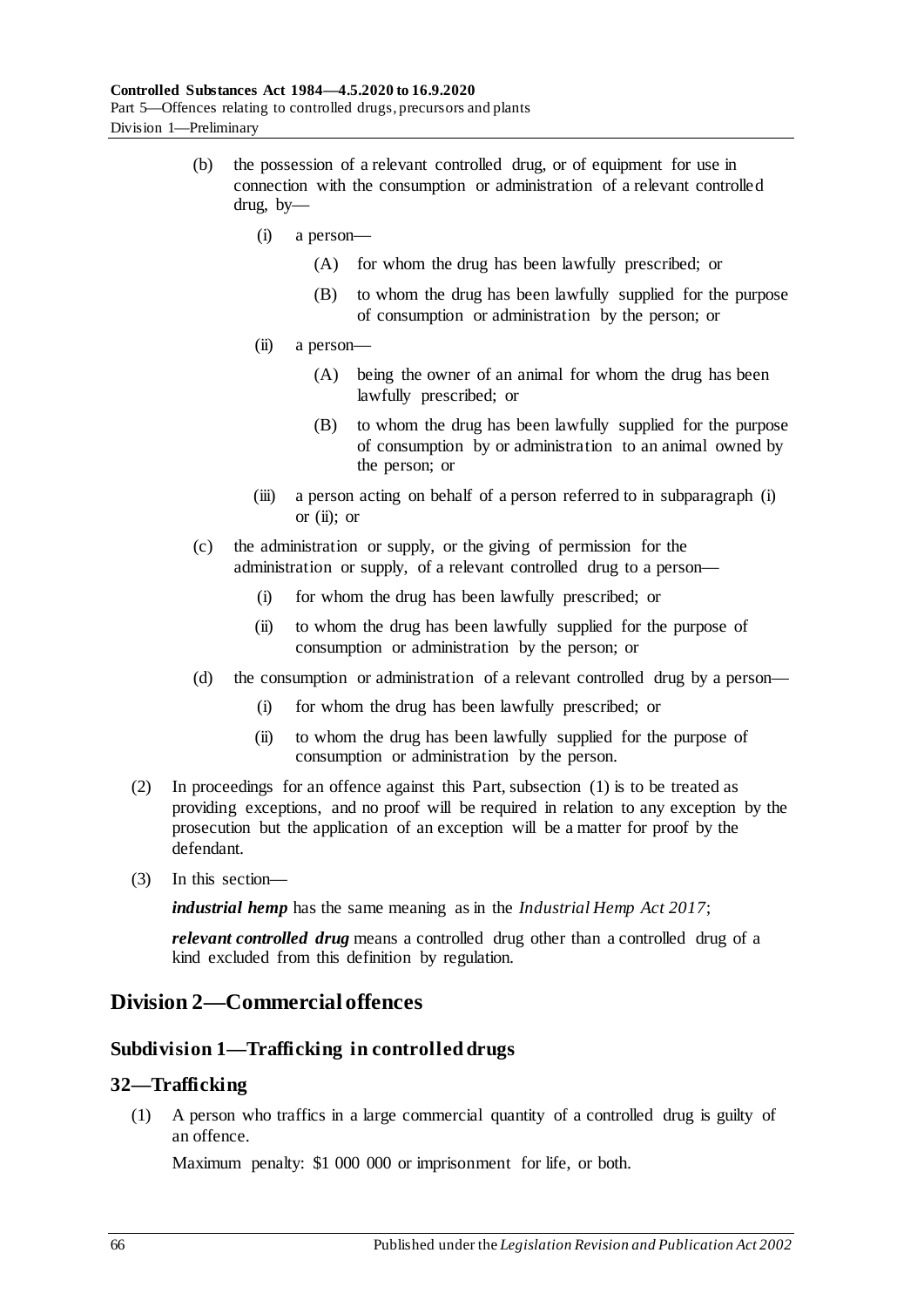<span id="page-66-1"></span>(2) A person who traffics in a commercial quantity of a controlled drug is guilty of an offence.

Maximum penalty:

- (a) for a basic offence—
	- (i) if the offender is a serious drug offender—\$500 000 or imprisonment for life, or both; or
	- (ii) in any other case—\$200 000 or imprisonment for 25 years, or both;
- (b) for an aggravated offence—\$500 000 or imprisonment for life, or both.
- <span id="page-66-2"></span>(2a) A person who, in a prescribed area, traffics in a controlled drug is guilty of an offence. Maximum penalty:
	- (a) for a basic offence—
		- (i) if the offender is a serious drug offender—\$200 000 or imprisonment for 25 years, or both; or
		- (ii) in any other case—\$75 000 or imprisonment for 15 years, or both;
	- (b) for an aggravated offence—\$200 000 or imprisonment for 25 years, or both.
- <span id="page-66-0"></span>(3) A person who traffics in a controlled drug is guilty of an offence.

- (a) for a basic offence—
	- (i) if the offender is a serious drug offender—\$75 000 or imprisonment for 15 years, or both; or
	- (ii) in any other case—\$50 000 or imprisonment for 10 years, or both;
- (b) for an aggravated offence—\$75 000 or imprisonment for 15 years, or both.
- (4) An offence against [subsection](#page-66-0) (3) involving cannabis, cannabis resin or cannabis oil (and not involving any other controlled drug) must be prosecuted, and dealt with by the Magistrates Court, as a summary offence but if the Court determines that a person found guilty of such an offence should be sentenced to a term of imprisonment exceeding 5 years, the Court must commit the person to the District Court for sentence.
- (5) If, in any proceedings for an offence against [subsection](#page-65-2)  $(1)$ ,  $(2)$ ,  $(2a)$  or  $(3)$  it is proved that the defendant had possession of a trafficable quantity of a controlled drug, it is presumed, in the absence of proof to the contrary—
	- (a) in a case where it is alleged that the defendant was taking part in the process of sale of the drug, that the defendant—
		- (i) was acting for the purpose of sale of the drug; and
		- (ii) had the relevant belief concerning the sale of the drug necessary to constitute the offence; or
	- (b) in any other case—that the defendant had the relevant intention concerning the sale of the drug necessary to constitute the offence.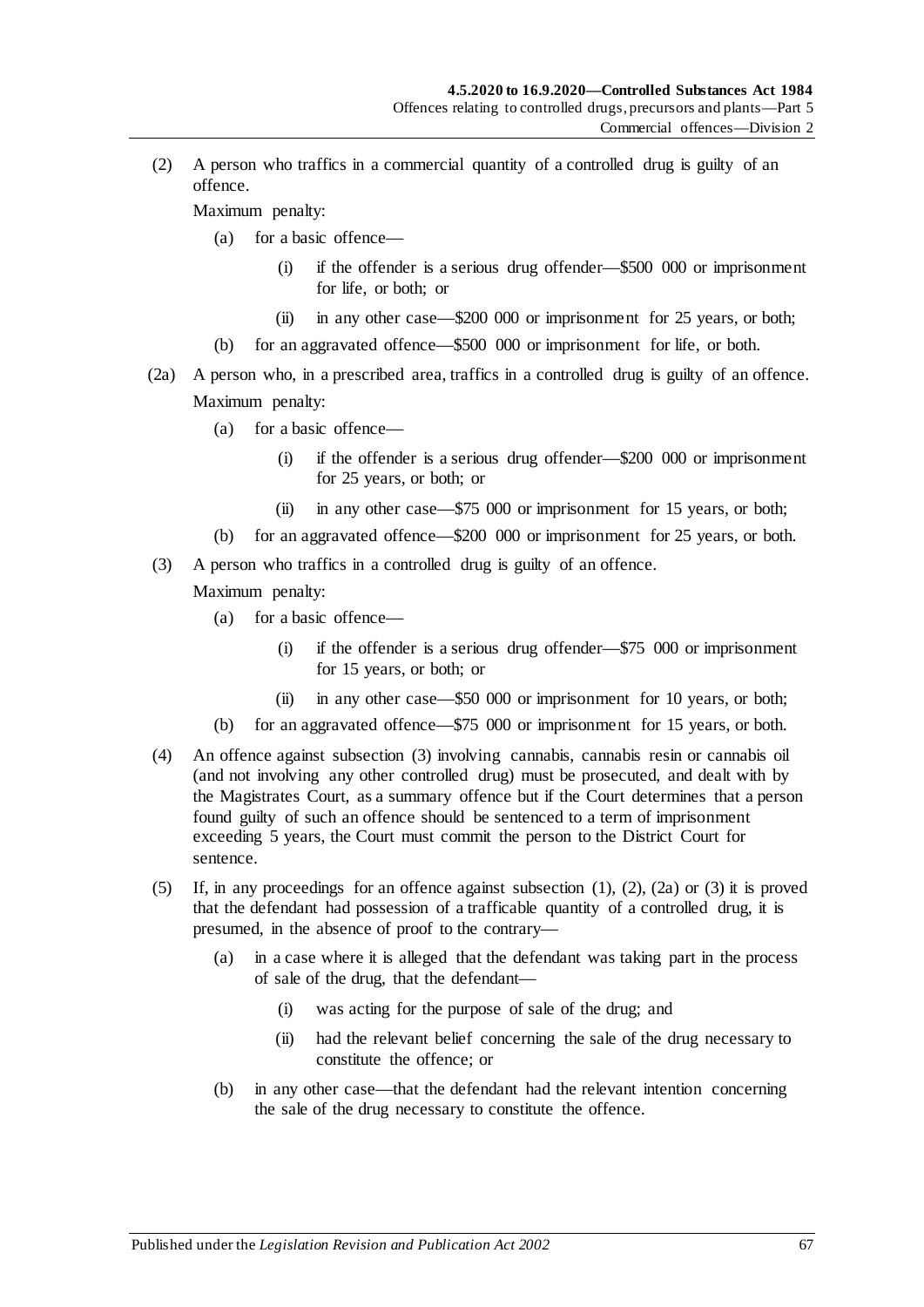(6) In this section—

*prescribed area* means—

- (a) prescribed licensed premises or an area being used in connection with prescribed licensed premises; or
- (b) premises at which members of the public are gathered for a public entertainment or an area being used in connection with such premises;

#### **Example—**

Areas *being used in connection with* premises would include—

- (a) a car parking area specifically provided for the use of patrons of the premises;
- (b) an area in which people are queuing to enter the premises.

#### *prescribed licensed premises* means—

- (a) premises in respect of which 1 of the following classes of licence is in force under the *[Liquor Licensing Act](http://www.legislation.sa.gov.au/index.aspx?action=legref&type=act&legtitle=Liquor%20Licensing%20Act%201997) 1997*:
	- (i) a general and hotel licence;
	- (ii) an on premises licence;
	- (iii) a club licence;
	- (iv) a restaurant and catering licence;
	- (vi) a licence of a class prescribed by regulation;
- (b) the premises defined in the casino licence, within the meaning of the *[Casino](http://www.legislation.sa.gov.au/index.aspx?action=legref&type=act&legtitle=Casino%20Act%201997)  Act [1997](http://www.legislation.sa.gov.au/index.aspx?action=legref&type=act&legtitle=Casino%20Act%201997)*, as the premises to which the licence relates;
- (c) premises subject to a licence prescribed by regulation;

*public entertainment* means a dance, performance, exhibition or event that is calculated to attract and entertain members of the public, whether admission is open, procured by the payment of money or restricted to members of a club or a class of persons with some other qualification or characteristic.

## **Subdivision 2—Manufacture of controlled drugs**

## <span id="page-67-0"></span>**33—Manufacture of controlled drugs for sale**

(1) A person who manufactures a large commercial quantity of a controlled drug intending to sell any of it or believing that another person intends to sell any of it is guilty of an offence.

Maximum penalty: \$1 000 000 or imprisonment for life, or both.

<span id="page-67-1"></span>(2) A person who manufactures a commercial quantity of a controlled drug intending to sell any of it or believing that another person intends to sell any of it is guilty of an offence.

- (a) for a basic offence—
	- (i) if the offender is a serious drug offender—\$500 000 or imprisonment for life, or both; or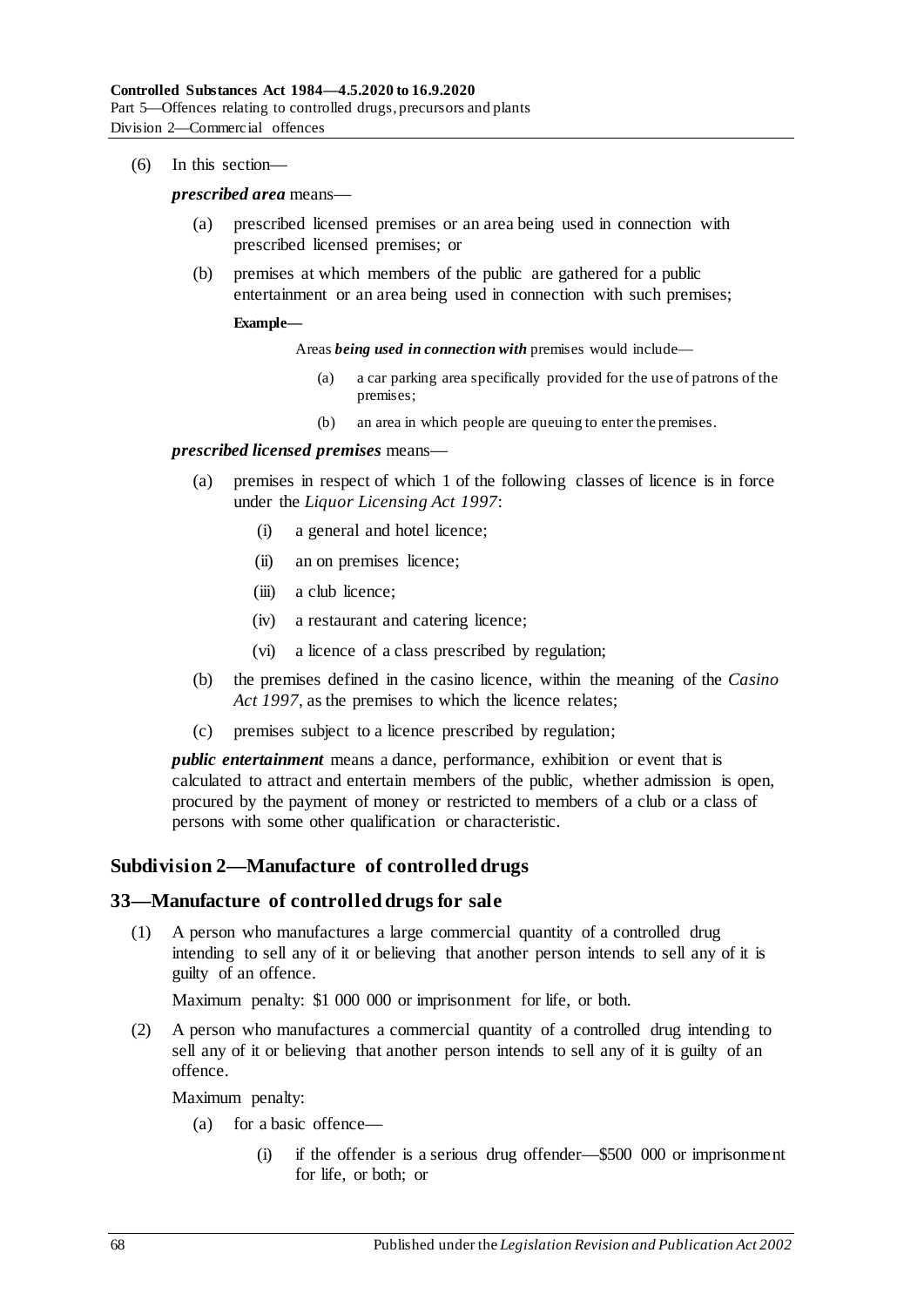- (ii) in any other case—\$200 000 or imprisonment for 25 years, or both;
- (b) for an aggravated offence—\$500 000 or imprisonment for life, or both.
- <span id="page-68-0"></span>(3) A person who manufactures a controlled drug intending to sell any of it or believing that another person intends to sell any of it is guilty of an offence.

Maximum penalty:

- (a) for a basic offence—
	- (i) if the offender is a serious drug offender—\$75 000 or imprisonment for 15 years, or both; or
	- (ii) in any other case—\$50 000 or imprisonment for 10 years, or both;
- (b) for an aggravated offence—\$75 000 or imprisonment for 15 years, or both.
- $(4)$  If
	- (a) in any proceedings for an offence against [subsection](#page-67-0)  $(1)$ ,  $(2)$  or  $(3)$  it is proved that the defendant manufactured a trafficable quantity of a controlled drug; or
	- (b) in any proceedings for an offence of attempting or conspiring to commit an offence against [subsection](#page-67-0)  $(1)$ ,  $(2)$  or  $(3)$  it is proved that the defendant attempted or conspired (as the case may require) to manufacture a trafficable quantity of a controlled drug,

it is presumed, in the absence of proof to the contrary, that the defendant had the relevant intention or belief concerning the sale of the drug necessary to constitute the offence.

#### **33A—Sale, manufacture etc of controlled precursor**

- (1) A person who—
	- (a) sells a large commercial quantity of a controlled precursor; or
	- (b) has possession of a large commercial quantity of a controlled precursor intending to sell it,

believing that the person to whom it is, or is to be, sold or another person intends to use any of it to unlawfully manufacture a controlled drug is guilty of an offence.

- (a) for a basic offence—
	- (i) if the offender is a serious drug offender—\$500 000 or imprisonment for life, or both; or
	- (ii) in any other case—\$200 000 or imprisonment for 25 years, or both;
- (b) for an aggravated offence—\$500 000 or imprisonment for life, or both.
- (2) A person who—
	- (a) sells a commercial quantity of a controlled precursor; or
	- (b) has possession of a commercial quantity of a controlled precursor intending to sell it,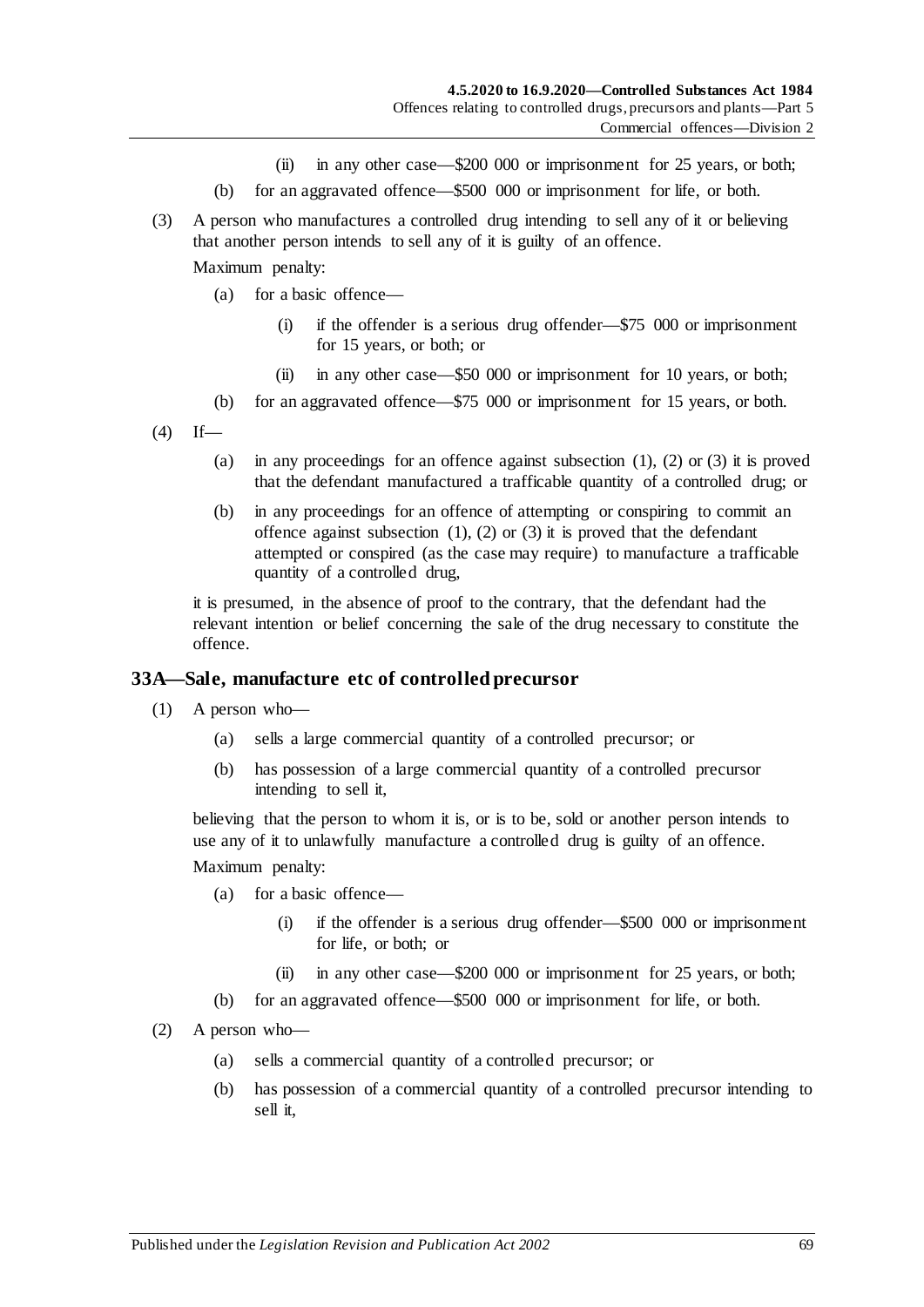believing that the person to whom it is, or is to be, sold or another person intends to use any of it to unlawfully manufacture a controlled drug is guilty of an offence.

Maximum penalty:

- (a) for a basic offence—
	- (i) if the offender is a serious drug offender—\$200 000 or imprisonment for 25 years, or both; or
	- (ii) in any other case—\$75 000 or imprisonment for 15 years, or both;
- (b) for an aggravated offence—\$200 000 or imprisonment for 25 years, or both.
- (3) A person who—
	- (a) sells a controlled precursor; or
	- (b) has possession of a controlled precursor intending to sell it,

believing that the person to whom it is, or is to be, sold or another person intends to use any of it to unlawfully manufacture a controlled drug is guilty of an offence.

#### Maximum penalty:

- (a) for a basic offence—
	- (i) if the offender is a serious drug offender—\$75 000 or imprisonment for 15 years, or both; or
	- (ii) in any other case—\$50 000 or imprisonment for 10 years, or both;
- (b) for an aggravated offence—\$75 000 or imprisonment for 15 years, or both.
- (4) A person who manufactures a controlled precursor—
	- (a) intending to unlawfully manufacture a controlled drug; and
	- (b) intending to sell any of the drug so manufactured or believing that another person intends to sell any of it,
	- is guilty of an offence.

Maximum penalty:

- (a) for a basic offence—
	- (i) if the offender is a serious drug offender—\$75 000 or imprisonment for 15 years, or both; or
	- (ii) in any other case—\$50 000 or imprisonment for 10 years, or both;
- (b) for an aggravated offence—\$75 000 or imprisonment for 15 years, or both.
- (5) A person who manufactures a controlled precursor—
	- (a) intending to sell any of the precursor to another person; and
	- (b) believing that that person, or another person, intends to use the controlled precursor to unlawfully manufacture a controlled drug,

is guilty of an offence.

Maximum penalty:

(a) for a basic offence—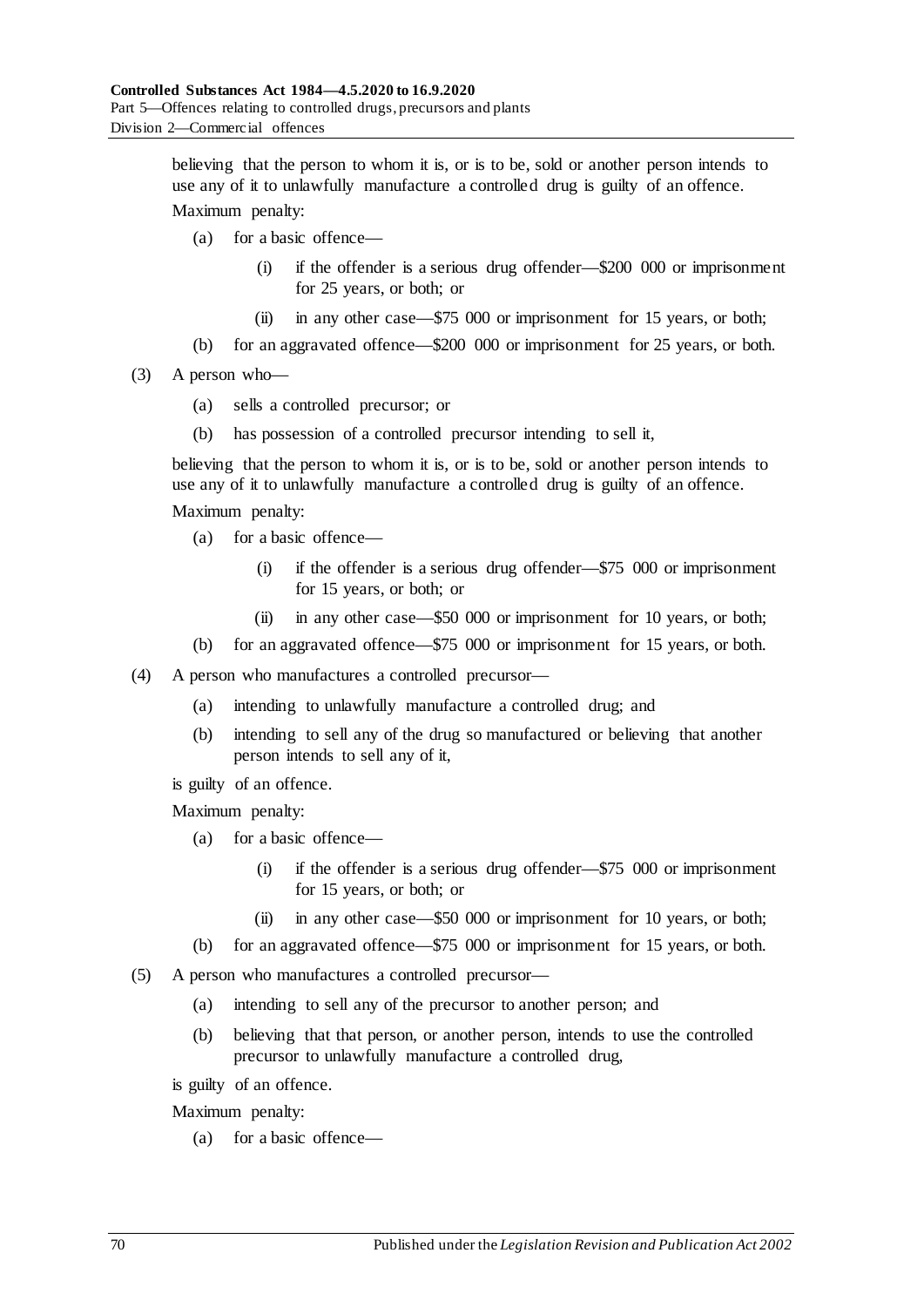- (i) if the offender is a serious drug offender—\$75 000 or imprisonment for 15 years, or both; or
- (ii) in any other case—\$50 000 or imprisonment for 10 years, or both;
- (b) for an aggravated offence—\$75 000 or imprisonment for 15 years, or both.

## **Subdivision 3—Cultivation and sale of controlled plants**

### <span id="page-70-1"></span>**33B—Cultivation of controlled plants for sale**

(1) A person who cultivates a large commercial quantity of a controlled plant intending to sell any of them or their products or believing that another person intends to sell any of them or their products is guilty of an offence.

Maximum penalty: \$1 000 000 or imprisonment for life, or both.

<span id="page-70-2"></span>(2) A person who cultivates a commercial quantity of a controlled plant intending to sell any of them or their products or believing that another person intends to sell any of them or their products is guilty of an offence.

Maximum penalty:

- (a) for a basic offence—
	- (i) if the offender is a serious drug offender—\$500 000 or imprisonment for life, or both; or
	- (ii) in any other case—\$200 000 or imprisonment for 25 years, or both;
- (b) for an aggravated offence—\$500 000 or imprisonment for life, or both.
- <span id="page-70-0"></span>(3) A person who cultivates a controlled plant intending to sell it or any of its products or believing that another person intends to sell it or any of its products is guilty of an offence.

- (a) for a basic offence—
	- (i) if the offender is a serious drug offender—\$75 000 or imprisonment for 15 years, or both; or
	- (ii) in any other case—\$50 000 or imprisonment for 10 years, or both;
- (b) for an aggravated offence—\$75 000 or imprisonment for 15 years, or both.
- (4) An offence against [subsection](#page-70-0) (3) involving a cannabis plant (and not involving any other controlled plant) must be prosecuted, and dealt with by the Magistrates Court, as a summary offence but if the Court determines that a person found guilty of such an offence should be sentenced to a term of imprisonment exceeding 5 years, the Court must commit the person to the District Court for sentence.
- (5) If, in any proceedings for an offence against [subsection](#page-70-1) (1), [\(2\)](#page-70-2) or [\(3\),](#page-70-0) it is proved that the defendant cultivated a trafficable quantity of a controlled plant, it is presumed, in the absence of proof to the contrary, that the defendant had the relevant intention or belief concerning the sale of the plants or their products necessary to constitute the offence.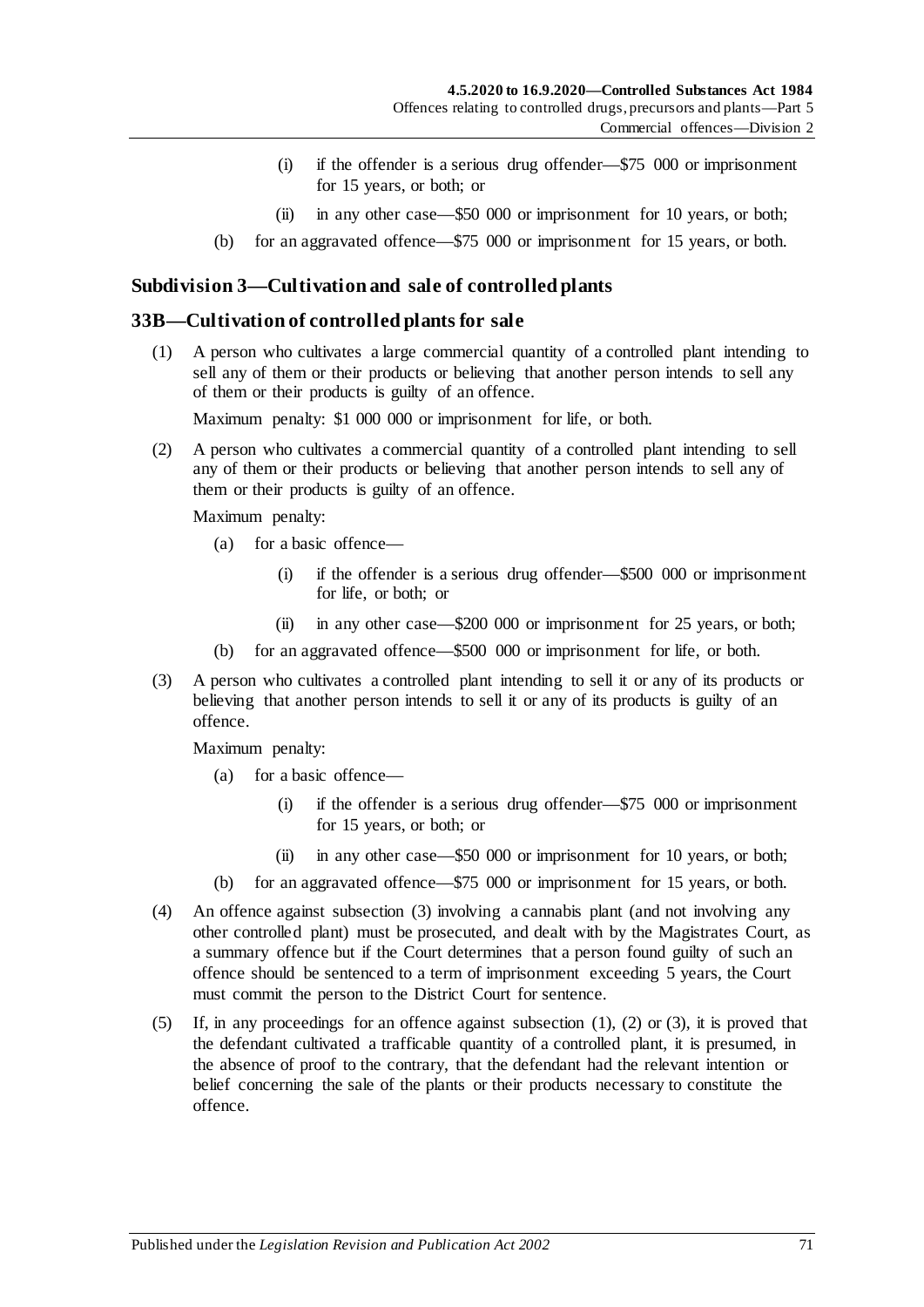## <span id="page-71-1"></span>**33C—Sale of controlled plants**

- (1) A person who—
	- (a) sells a large commercial quantity of a controlled plant; or
	- (b) has possession of a large commercial quantity of a controlled plant intending to sell any of them or their products,

is guilty of an offence.

Maximum penalty: \$1 000 000 or imprisonment for life, or both.

- <span id="page-71-2"></span>(2) A person who—
	- (a) sells a commercial quantity of a controlled plant; or
	- (b) has possession of a commercial quantity of a controlled plant intending to sell any of them or their products,

is guilty of an offence.

Maximum penalty:

- (a) for a basic offence—
	- (i) if the offender is a serious drug offender—\$500 000 or imprisonment for life, or both; or
	- (ii) in any other case—\$200 000 or imprisonment for 25 years, or both;
- (b) for an aggravated offence—\$500 000 or imprisonment for life, or both.
- <span id="page-71-0"></span>(3) A person who—
	- (a) sells a controlled plant; or
	- (b) has possession of a controlled plant intending to sell it or its products,

is guilty of an offence.

- (a) for a basic offence—
	- (i) if the offender is a serious drug offender—\$75 000 or imprisonment for 15 years, or both; or
	- (ii) in any other case—\$50 000 or imprisonment for 10 years, or both;
- (b) for an aggravated offence—\$75 000 or imprisonment for 15 years, or both.
- (4) An offence against [subsection](#page-71-0) (3) involving a cannabis plant (and not involving any other controlled plant) must be prosecuted, and dealt with by the Magistrates Court, as a summary offence but if the Court determines that a person found guilty of such an offence should be sentenced to a term of imprisonment exceeding 5 years, the Court must commit the person to the District Court for sentence.
- (5) If, in any proceedings for an offence against [subsection](#page-71-1) (1), [\(2\)](#page-71-2) or [\(3\)](#page-71-0) it is proved that the defendant had possession of a trafficable quantity of a controlled plant, it is presumed, in the absence of proof to the contrary, that the defendant had the relevant intention concerning the sale of the plants or their products necessary to constitute the offence.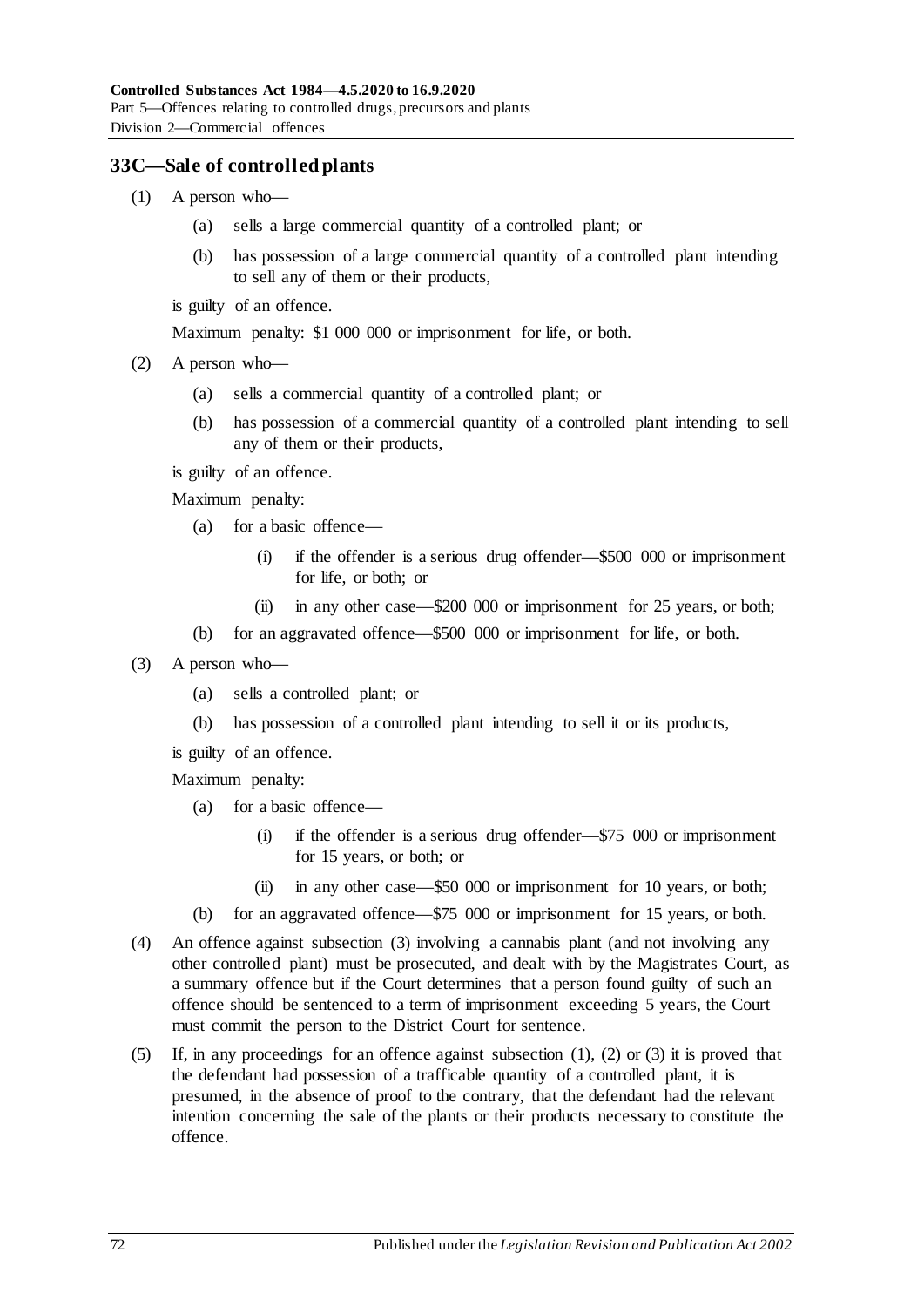#### <span id="page-72-0"></span>**Subdivision 4—Sale of equipment etc**

#### **33D—Sale of equipment**

A person who—

- (a) sells a piece of equipment for use in connection with the smoking, consumption or administration of a controlled drug, or the preparation of such a drug for smoking, consumption or administration; or
- (b) has possession of a piece of equipment, intending to sell it for such use,
- is guilty of an offence.

Maximum penalty:

- (a) for a basic offence—
	- (i) if the offender is a serious drug offender—\$20 000 or imprisonment for 5 years, or both; or
	- (ii) in any other case—\$15 000 or imprisonment for 3 years, or both;
- (b) for an aggravated offence—\$20 000 or imprisonment for 5 years, or both.

#### **33DA—Sale of instructions**

- (1) A person who, without reasonable excuse (proof of which lies on the person)—
	- (a) sells a document containing instructions for the manufacture of a controlled drug or the cultivation of a controlled plant; or
	- (b) has possession of a document containing instructions for the manufacture of a controlled drug or the cultivation of a controlled plant, intending to sell it,
	- is guilty of an offence.

Maximum penalty:

- (a) for a basic offence—
	- (i) if the offender is a serious drug offender—\$20 000 or imprisonment for 5 years, or both; or
	- (ii) in any other case—\$15 000 or imprisonment for 3 years, or both;
- (b) for an aggravated offence—\$20 000 or imprisonment for 5 years, or both.
- (2) In this section—

*document* includes any record of information whether in documentary, magnetic, electronic or other form.

## <span id="page-72-1"></span>**Division 3—Offences involving children and school zones**

#### **33E—Application of Division**

- (1) A person is not guilty of an offence against this Division if, at the time of the offence, the person was a child.
- (2) Subject to [subsection](#page-73-0) (3), a person may be guilty of an offence against this Division involving another person who was a child whether or not the person knew that the other person was a child.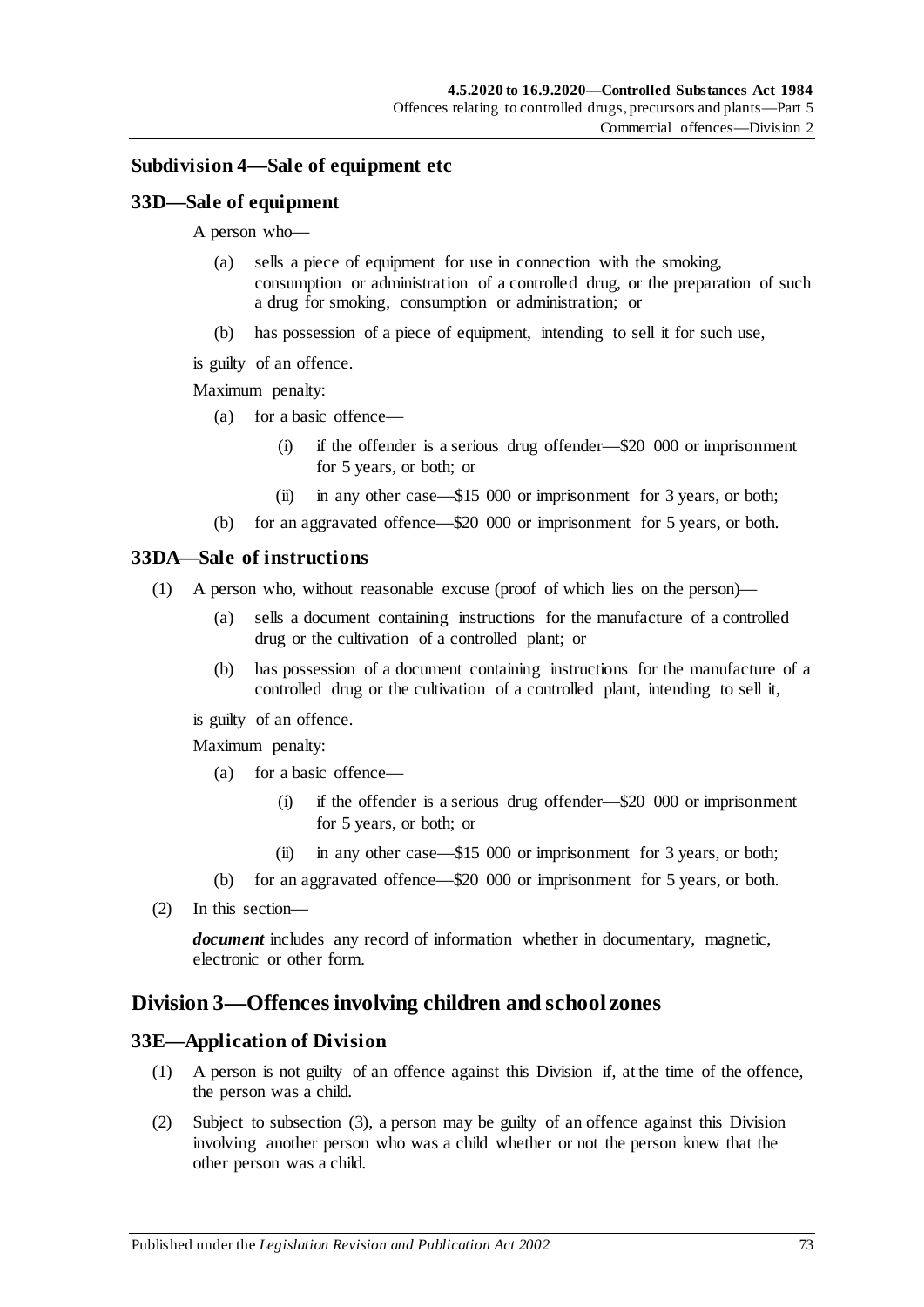<span id="page-73-0"></span>(3) However, it is a defence to a charge of an offence against this Division involving another who was a child if it is proved that the defendant believed on reasonable grounds that the other person had attained 18 years of age.

## <span id="page-73-1"></span>**33F—Sale, supply or administration of controlled drug to child**

A person who—

- (a) sells, supplies or administers a controlled drug to a child; or
- (b) has possession of a controlled drug intending to sell, supply or administer the drug to a child,

is guilty of an offence.

Maximum penalty: \$1 000 000 or imprisonment for life, or both.

#### **33G—Sale, supply or administration of controlled drug in school zone**

- (1) A person who—
	- (a) sells, supplies or administers a controlled drug to another person in a school zone; or
	- (b) has possession, in a school zone, of a controlled drug intending to sell, supply or administer the drug to another person,

is guilty of an offence.

Maximum penalty: \$1 000 000 or imprisonment for life, or both.

(2) If, in any proceedings for an offence against this section it is proved that the defendant had possession of a trafficable quantity of a controlled drug, it is presumed, in the absence of proof to the contrary that the defendant had the relevant intention concerning the sale or supply of the drug necessary to constitute the offence.

## **33GA—Sale of equipment to child for use in connection with consumption of controlled drugs**

A person who—

- (a) sells a piece of equipment to a child for use in connection with the smoking, consumption or administration of a controlled drug, or the preparation of such a drug for smoking, consumption or administration; or
- (b) has possession of a piece of equipment, intending to sell it to a child for such use,

is guilty of an offence.

- (a) for a basic offence—
	- (i) if the offender is a serious drug offender—\$30 000 or imprisonment for 7 years, or both; or
	- (ii) in any other case—\$20 000 or imprisonment for 5 years, or both;
- (b) for an aggravated offence—\$30 000 or imprisonment for 7 years, or both.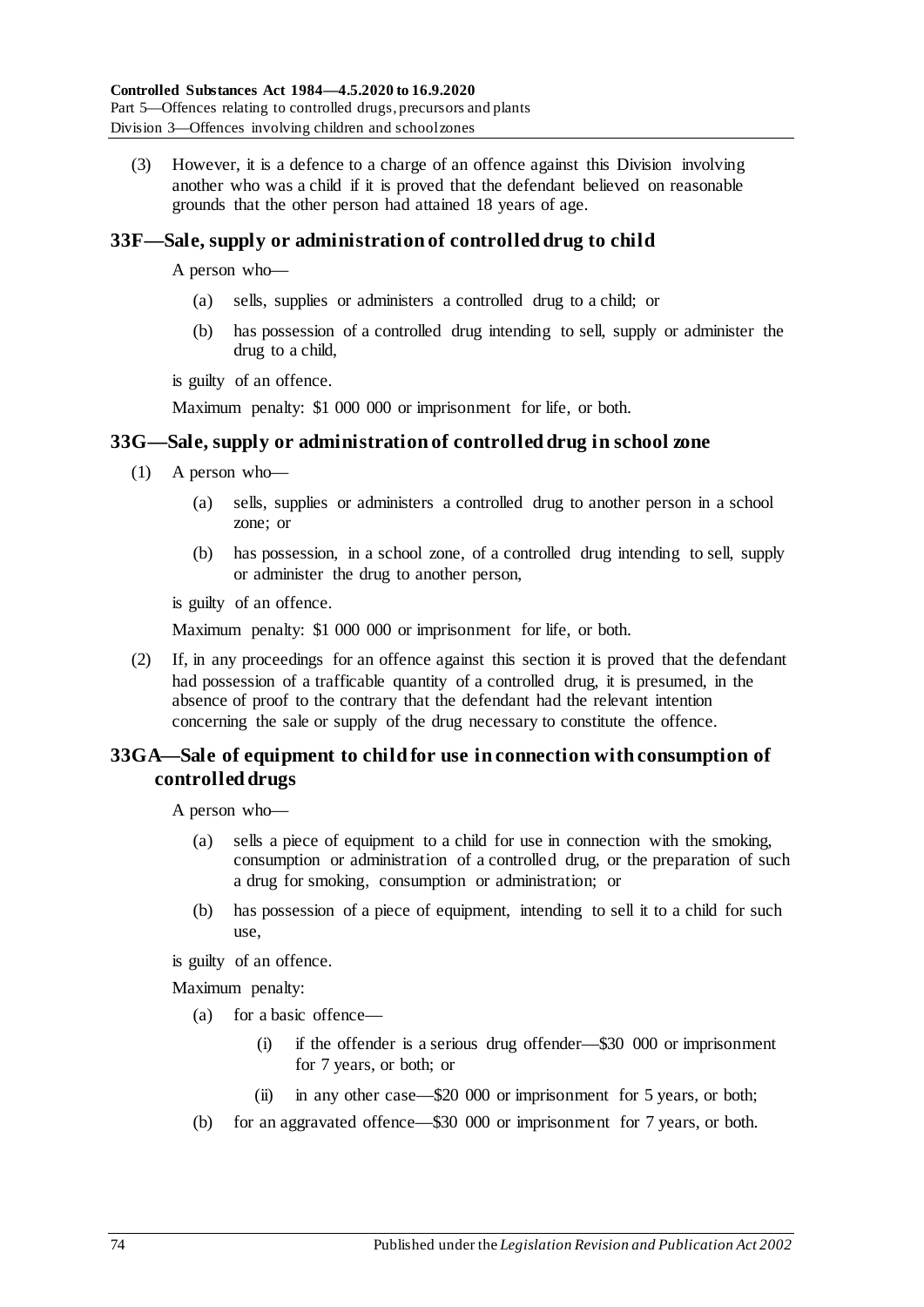#### **33GB—Sale of instructions to a child**

- (1) A person who, without reasonable excuse (proof of which lies on the person)—
	- (a) sells to a child a document containing instructions for the manufacture of a controlled drug or the cultivation of a controlled plant; or
	- (b) has possession of a document containing instructions for the manufacture of a controlled drug or the cultivation of a controlled plant, intending to sell it to a child,
	- is guilty of an offence.

Maximum penalty:

- (a) for a basic offence—
	- (i) if the offender is a serious drug offender—\$30 000 or imprisonment for 7 years, or both; or
	- (ii) in any other case—\$20 000 or imprisonment for 5 years, or both;
- (b) for an aggravated offence—\$30 000 or imprisonment for 7 years, or both.
- (2) In this section—

*document* includes any record of information whether in documentary, magnetic, electronic or other form.

#### <span id="page-74-2"></span>**33H—Procuring child to commit offence**

A person who procures a child to commit an offence against this Part is guilty of an offence.

Maximum penalty: \$1 000 000 or imprisonment for life, or both.

## <span id="page-74-0"></span>**Division 4—Other offences**

#### <span id="page-74-3"></span>**33I—Supply or administration of controlled drug**

- (1) A person who—
	- (a) supplies or administers a controlled drug (other than cannabis, cannabis resin or cannabis oil) to another person; or
	- (b) has possession of a controlled drug (other than cannabis, cannabis resin or cannabis oil) intending to supply or administer the drug to another person,

is guilty of an offence.

- (a) for a basic offence—
	- (i) if the offender is a serious drug offender—\$75 000 or imprisonment for 15 years, or both; or
	- (ii) in any other case—\$50 000 or imprisonment for 10 years, or both;
- (b) for an aggravated offence—\$75 000 or imprisonment for 15 years, or both.
- <span id="page-74-1"></span>(2) A person who—
	- (a) supplies or administers cannabis, cannabis resin or cannabis oil to another person; or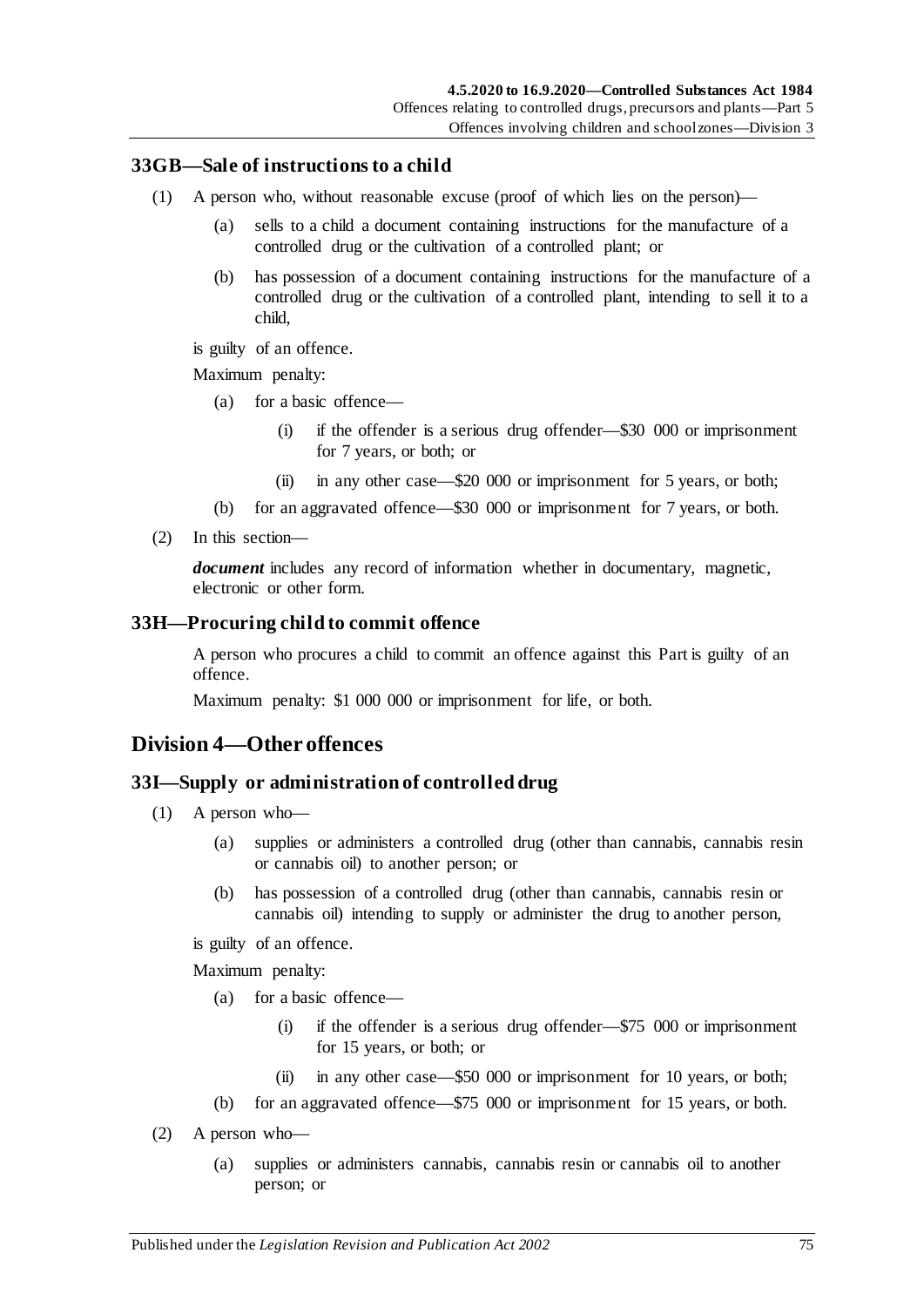(b) has possession of cannabis, cannabis resin or cannabis oil intending to supply or administer the cannabis, cannabis resin or cannabis oil to another person,

is guilty of an offence.

Maximum penalty: \$15 000 or imprisonment for 3 years, or both.

#### **33J—Manufacture of controlled drugs**

(1) A person who manufactures a controlled drug is guilty of an offence.

Maximum penalty:

- (a) for a basic offence—
	- (i) if the offender is a serious drug offender—\$75 000 or imprisonment for 15 years, or both; or
	- (ii) in any other case—\$30 000 or imprisonment for 7 years, or both;
- (b) for an aggravated offence—\$75 000 or imprisonment for 15 years, or both.
- (2) A person who has possession of—
	- (a) a controlled precursor; or
	- (b) any prescribed equipment,

intending to use it to manufacture a controlled drug is guilty of an offence.

Maximum penalty:

- (a) for a basic offence—
	- (i) if the offender is a serious drug offender—\$30 000 or imprisonment for 7 years, or both; or
	- (ii) in any other case—\$20 000 or imprisonment for 5 years, or both;
- (b) for an aggravated offence—\$30 000 or imprisonment for 7 years, or both.

#### <span id="page-75-0"></span>**33K—Cultivation of controlled plants**

- (1) A person who—
	- (a) cultivates a controlled plant (other than a cannabis plant); or
	- (ab) cultivates a cannabis plant by artificially enhanced cultivation; or
	- (b) cultivates more than the prescribed number of cannabis plants; or
	- (c) cultivates a cannabis plant intending to supply the plant or to supply or administer any product of the plant to another person,

is guilty of an offence.

- (a) for a basic offence—
	- (i) if the offender is a serious drug offender—\$5 000 or imprisonment for 5 years, or both; or
	- (ii) in any other case—\$2 000 or imprisonment for 2 years, or both;
- (b) for an aggravated offence—\$5 000 or imprisonment for 5 years, or both.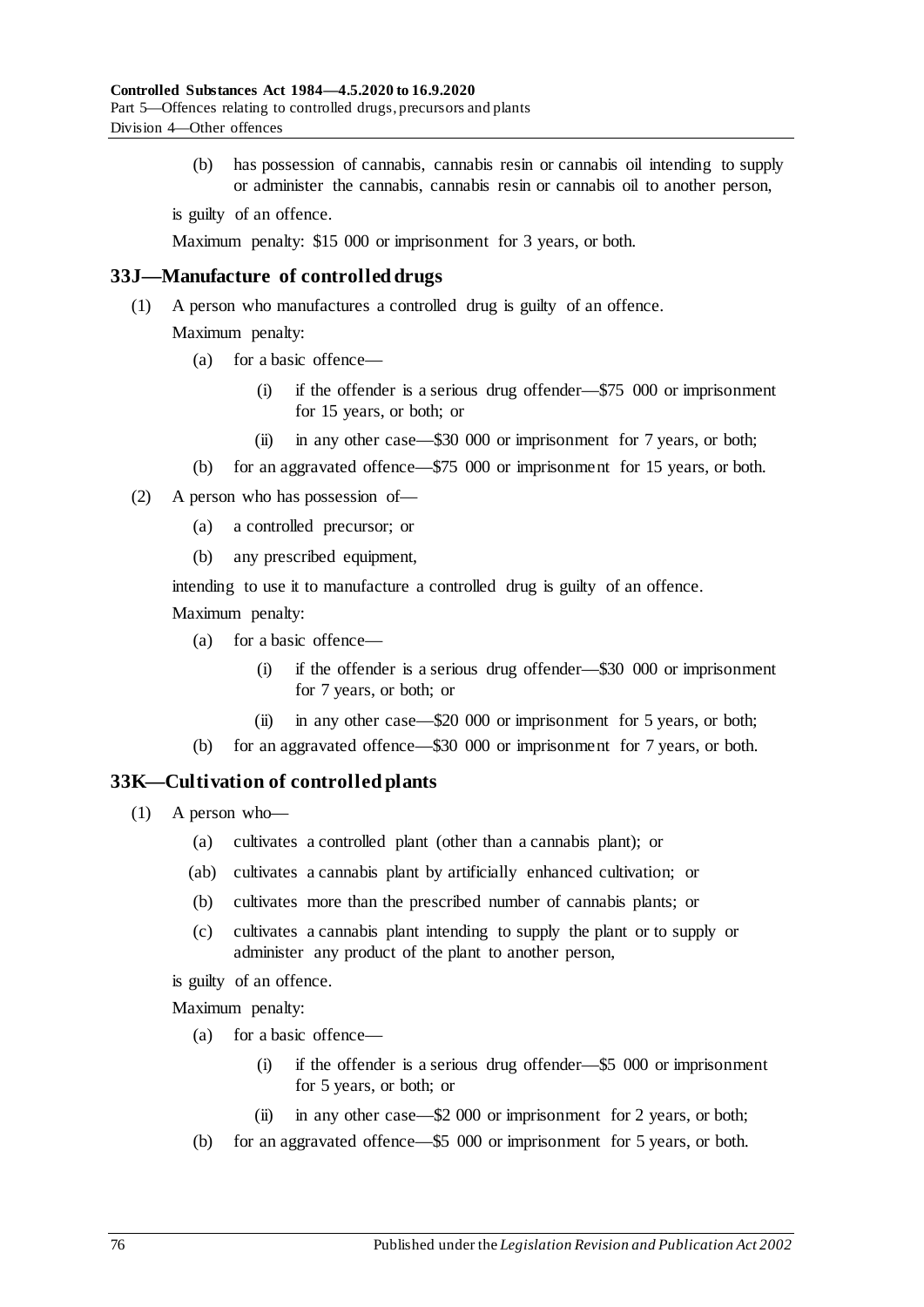<span id="page-76-0"></span>(2) A person who cultivates not more than the prescribed number of cannabis plants is guilty of an offence.

Maximum penalty: \$2 000 or imprisonment for 2 years, or both.

(3) A court sentencing a person for an offence against [subsection](#page-76-0) (2) that is a simple cannabis offence (within the meaning of [section](#page-90-0) 45A) must not impose any sentence of imprisonment in relation to the offence.

#### <span id="page-76-1"></span>**33L—Possession or consumption of controlled drug etc**

- (1) A person who—
	- (a) has possession of a controlled drug (other than an interim controlled drug, cannabis, cannabis resin or cannabis oil); or
	- (b) smokes, consumes or administers to himself or herself, or permits another person to administer to him or her, a controlled drug (other than an interim controlled drug, cannabis, cannabis resin or cannabis oil); or
	- (c) has possession of any piece of equipment for use in connection with the smoking, consumption or administration of a controlled drug (other than an interim controlled drug, cannabis, cannabis resin or cannabis oil), or the preparation of such a drug for smoking, consumption or administration,

is guilty of an offence.

Maximum penalty: \$2 000 or imprisonment for 2 years, or both.

- <span id="page-76-4"></span><span id="page-76-3"></span><span id="page-76-2"></span>(2) A person who—
	- (a) has possession of any cannabis, cannabis resin or cannabis oil; or
	- (b) smokes or consumes any cannabis, cannabis resin or cannabis oil; or
	- (c) has possession of any piece of equipment for use in connection with the smoking or consumption of cannabis, cannabis resin or cannabis oil, or the preparation of cannabis, cannabis resin or cannabis oil for smoking or consumption,

is guilty of an offence.

Maximum penalty: \$2 000.

#### <span id="page-76-5"></span>**33LA—Possession or supply of prescribed equipment**

A person who, without reasonable excuse (proof of which lies on the person)—

- (a) has possession of any prescribed equipment; or
- (b) supplies to another person any prescribed equipment; or
- (c) has possession of any prescribed equipment intending to supply it to another person,

is guilty of an offence.

- (a) for a basic offence—
	- (i) if the offender is a serious drug offender—\$20 000 or imprisonment for 5 years, or both; or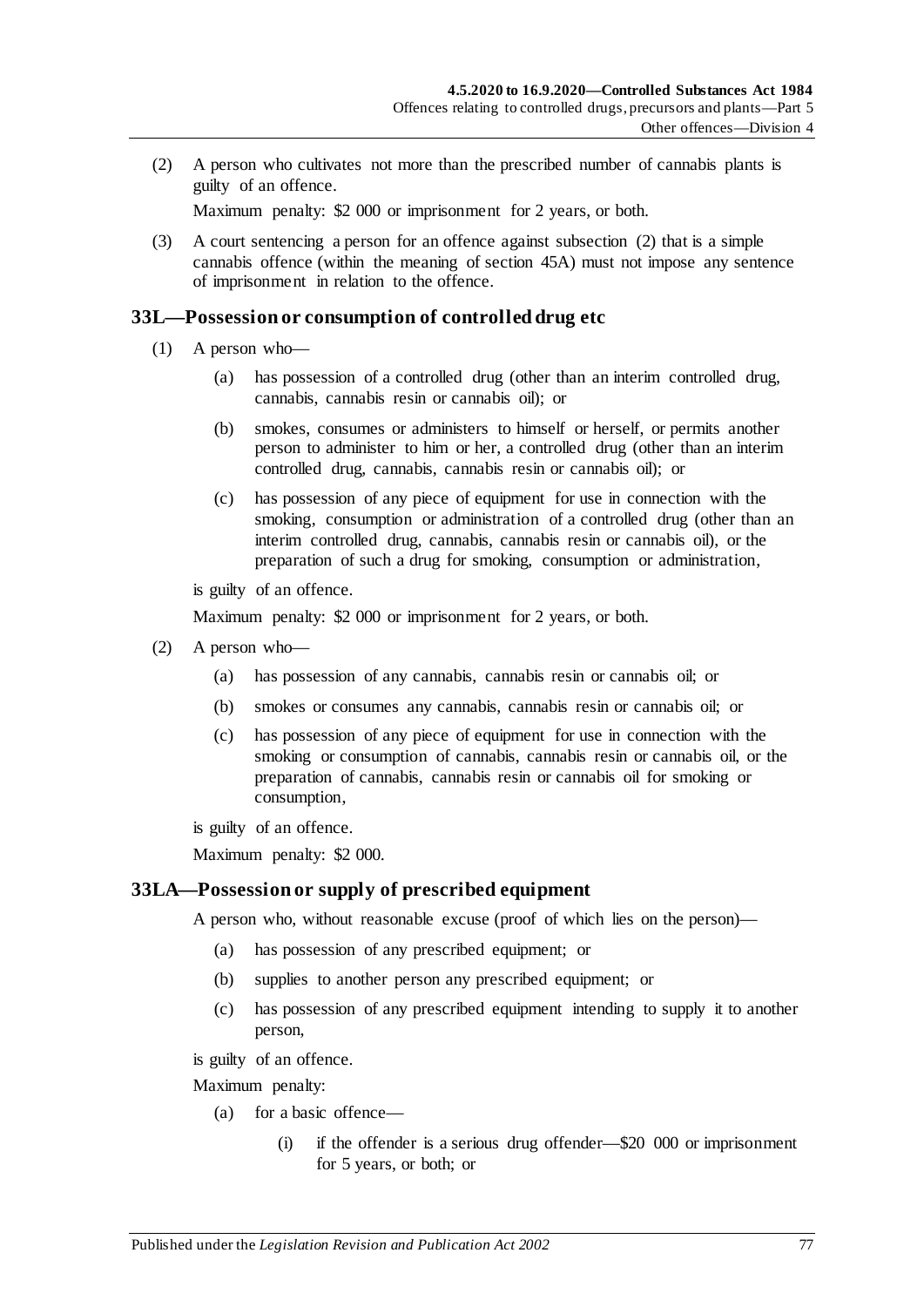- (ii) in any other case—\$10 000 or imprisonment for 2 years, or both;
- (b) for an aggravated offence—\$20 000 or imprisonment for 5 years, or both.

#### **33LAB—Possession or supply of instructions**

- (1) A person who, without reasonable excuse (proof of which lies on the person)—
	- (a) has possession of a document containing instructions for the manufacture of a controlled drug or the cultivation of a controlled plant; or
	- (b) supplies to another person a document containing instructions for the manufacture of a controlled drug or the cultivation of a controlled plant; or
	- (c) has possession of a document containing instructions for the manufacture of a controlled drug or the cultivation of a controlled plant intending to supply it to another person,

is guilty of an offence.

Maximum penalty:

- (a) for a basic offence—
	- (i) if the offender is a serious drug offender—\$20 000 or imprisonment for 5 years, or both; or
	- (ii) in any other case—\$10 000 or imprisonment for 2 years, or both;
- (b) for an aggravated offence—\$20 000 or imprisonment for 5 years, or both.
- (2) In this section—

*document* includes any record of information whether in documentary, magnetic, electronic or other form.

#### <span id="page-77-0"></span>**33LB—Possession or supply of prescribed quantity of controlled precursor**

- (1) A person who, without reasonable excuse (proof of which lies on the person)—
	- (a) has possession of a prescribed quantity of a controlled precursor; or
	- (b) supplies to another person a prescribed quantity of a controlled precursor; or
	- (c) has possession of a prescribed quantity of a controlled precursor intending to supply it to another person,

is guilty of an offence.

- (a) for a basic offence—
	- (i) if the offender is a serious drug offender—\$20 000 or imprisonment for 5 years, or both; or
	- (ii) in any other case—\$15 000 or imprisonment for 3 years, or both;
- (b) for an aggravated offence—\$20 000 or imprisonment for 5 years, or both.
- (2) A person who, without reasonable excuse (proof of which lies on the person)—
	- $(a)$
- (i) has possession of a prescribed quantity of a controlled precursor; or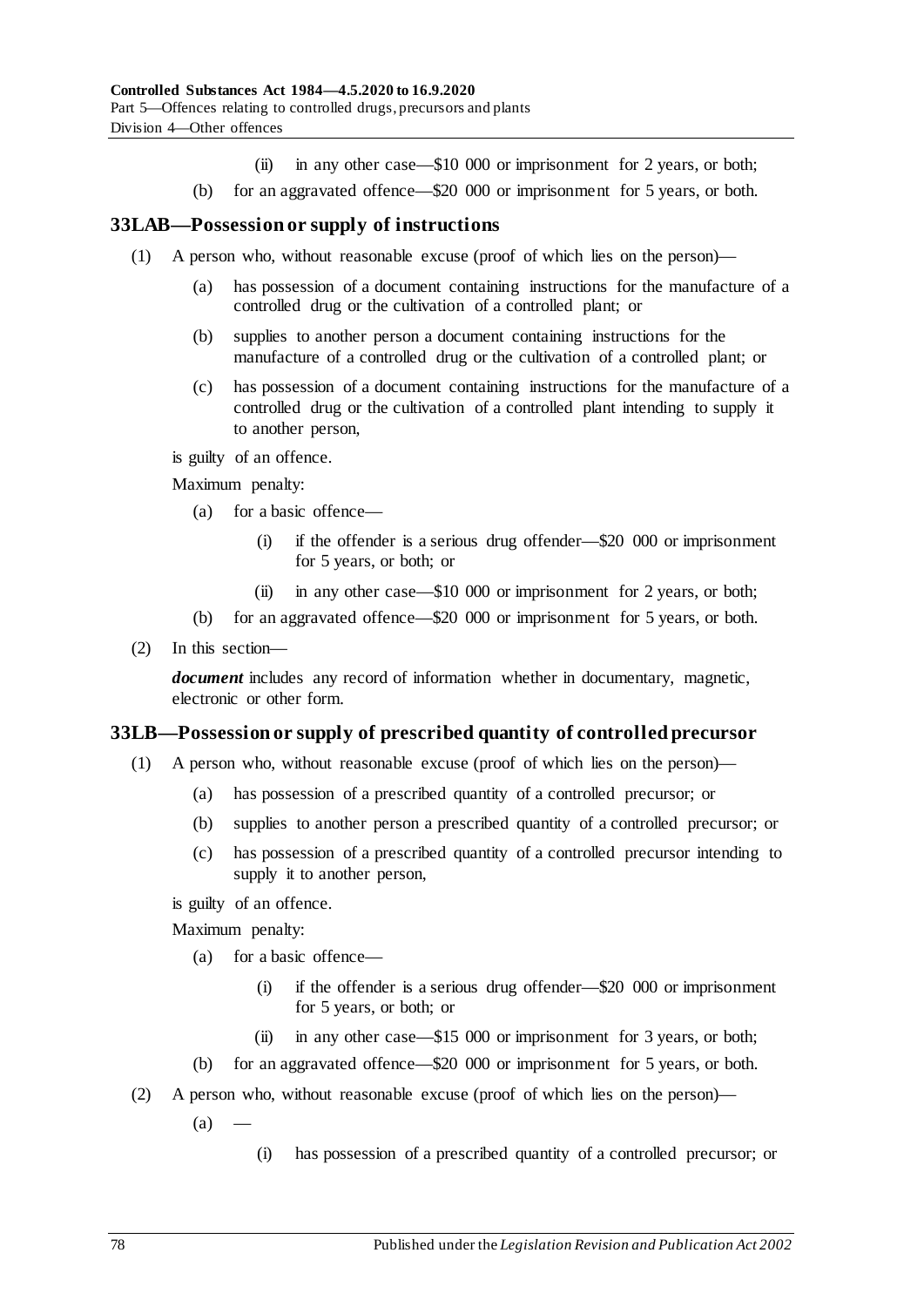- (ii) supplies to another person a prescribed quantity of a controlled precursor; or
- (iii) has possession of a prescribed quantity of a controlled precursor intending to supply it to another person; and
- $(b)$ 
	- (i) has possession of a prescribed quantity of another kind of controlled precursor or any prescribed equipment; or
	- (ii) supplies to another person a prescribed quantity of another kind of controlled precursor or any prescribed equipment; or
	- (iii) has possession of a prescribed quantity of another kind of controlled precursor or any prescribed equipment intending to supply it to another person,

is guilty of an offence.

Maximum penalty:

- (a) for a basic offence—
	- (i) if the offender is a serious drug offender—\$30 000 or imprisonment for 7 years, or both; or
	- (ii) in any other case—\$20 000 or imprisonment for 5 years, or both;
- (b) for an aggravated offence—\$30 000 or imprisonment for 7 years, or both.
- (5) In this section—

*prescribed quantity* of a controlled precursor means—

- (a) in relation to a controlled precursor contained in a mixture—
	- (i) a quantity of the precursor that equals or exceeds the amount prescribed for the purposes of this section for the precursor in its pure form; or
	- (ii) a quantity of the mixture that equals or exceeds the amount prescribed for the purposes of this section for a mixture containing the precursor; or
- (b) in relation to a controlled precursor that is not contained in a mixture—a quantity of the precursor that equals or exceeds the amount prescribed for the purposes of this section for the precursor in its pure form.

## <span id="page-78-0"></span>**Division 4A—Offences relating to controlled drug alternatives**

#### **33LC—Interpretation**

(1) In this Division—

*manufacture*, in relation to a substance, means—

- (a) undertake any process by which the substance is extracted, produced or refined; or
- (b) take part in the process of manufacture of the substance.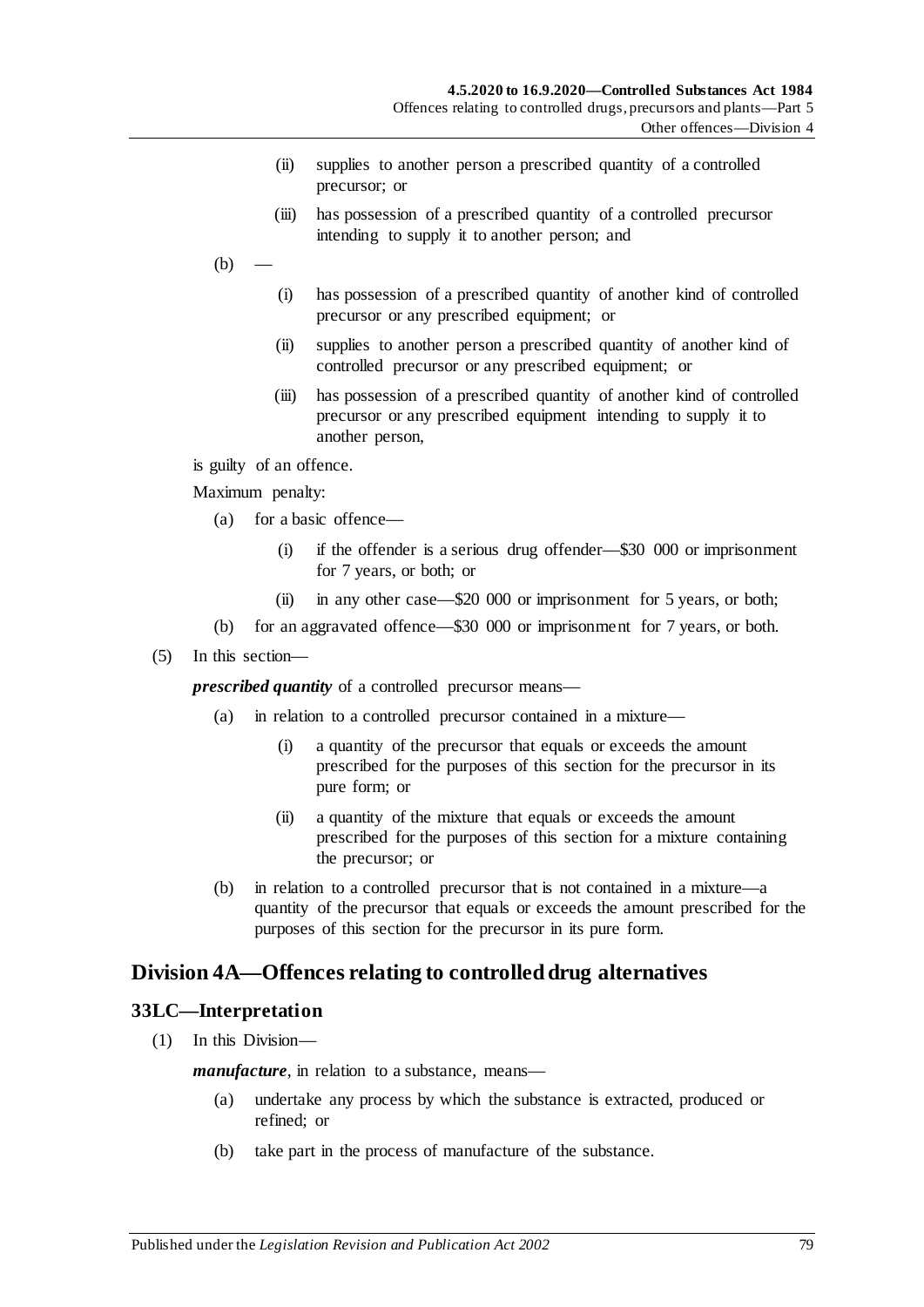- (2) For the purposes of this Division, a person takes part in the process of manufacture of a substance if the person directs, takes or participates in any step, or causes any step to be taken, in the process of manufacture of the substance.
- (3) For the purposes of this Division, a step in the process of manufacture of a substance includes, without limitation, any of the following when done for the purpose of manufacture of the substance:
	- (a) acquiring equipment, substances or materials;
	- (b) storing equipment, substances or materials;
	- (c) carrying, transporting, loading or unloading equipment, substances or materials;
	- (d) guarding or concealing equipment, substances or materials;
	- (e) providing or arranging finance (including finance for the acquisition of equipment, substances or materials);
	- (f) providing or allowing the use of premises or jointly occupying premises.
- (4) A court may be satisfied that a person has committed an offence against this Division in relation to a substance despite any usage instruction concerning the substance (given in any manner, way, medium or form) that indicates that it is not a controlled drug or a legal alternative to a controlled drug or that it is not intended for human consumption.

#### <span id="page-79-2"></span>**33LD—Intentional manufacture of controlled drug alternative**

A person who manufactures a substance intending that the substance—

- (a) will have pharmacological effects similar to those of a controlled drug; or
- (b) will be a legal alternative to a controlled drug,

is guilty of an offence.

Maximum penalty:

- (a) for a basic offence—
	- (i) if the offender is a serious drug offender—\$30 000 or imprisonment for 7 years, or both; or
	- (ii) in any other case—\$20 000 or imprisonment for 5 years, or both;
- (b) for an aggravated offence—\$30 000 or imprisonment for 7 years, or both.

#### <span id="page-79-1"></span><span id="page-79-0"></span>**33LE—Promoting controlled drug alternative**

- (1) A person who promotes a substance—
	- (a) as having pharmacological effects similar to those of a controlled drug; or
	- (b) as being a legal alternative to a controlled drug; or
	- (c) in a way that is intended, or likely, to cause a person to believe that the substance—
		- (i) is a controlled drug; or
		- (ii) has pharmacological effects similar to those of a controlled drug; or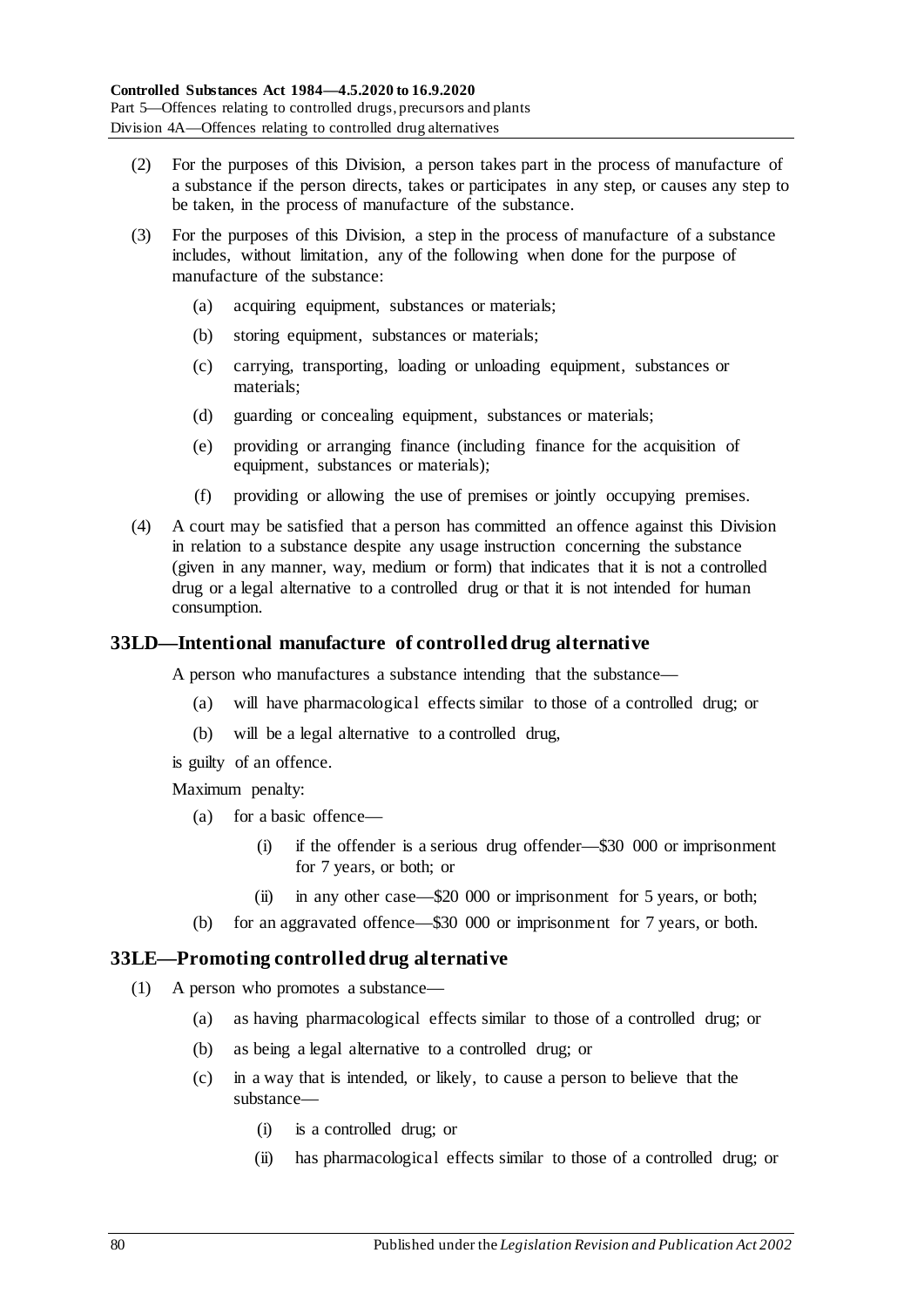(iii) is a legal alternative to a controlled drug,

is guilty of an offence.

Maximum penalty:

- (a) for a basic offence—
	- (i) if the offender is a serious drug offender—\$20 000 or imprisonment for 5 years, or both; or
	- (ii) in any other case—\$10 000 or imprisonment for 2 years, or both;
- (b) for an aggravated offence—\$20 000 or imprisonment for 5 years, or both.
- (2) In proceedings for an offence against [subsection](#page-79-0) (1), the prosecution need not prove that the defendant promoted the substance—
	- (a) as having pharmacological effects similar to those of a particular controlled drug; or
	- (b) as being a legal alternative to a particular controlled drug; or
	- (c) in a way that is intended, or likely, to cause a person to believe that the substance—
		- (i) is a particular controlled drug; or
		- (ii) has pharmacological effects similar to those of a particular controlled drug; or
		- (iii) is a legal alternative to a particular controlled drug.
- (3) For the purposes of [subsection](#page-79-0) (1), a person *promotes* a substance if the person takes any action that is designed to publicise or promote the substance, whether visual or auditory means are employed and whether the substance is directly depicted or referred to or symbolism of some kind is employed, and includes taking any other action of a kind prescribed by regulation for the purposes of this subsection.

#### **33LF—Manufacturing, packaging, selling or supplying substance promoted as controlled drug alternative**

- <span id="page-80-0"></span>(1) If a police officer reasonably suspects that a person intends to manufacture, package, sell or supply a substance that is being, or is to be, promoted in a manner prohibited under [section](#page-79-1) 33LE, the officer may give the person a notice (containing any particulars prescribed by the regulations) warning the person that if he or she manufactures, packages, sells or supplies the substance he or she will be guilty of an offence.
- <span id="page-80-1"></span>(2) A notice given to a person under [subsection](#page-80-0) (1) may be revoked at any time by further notice given to the person by a police officer (and must be so revoked if a police officer is satisfied that the substance to which the notices relates is not being, and is not to be, promoted in a manner prohibited under [section](#page-79-1) 33LE).
- (3) A person who has been given a notice under [subsection](#page-80-0) (1) and who subsequently manufactures, sells or supplies the substance specified in the notice is guilty of an offence.

Maximum penalty:

(a) for a basic offence—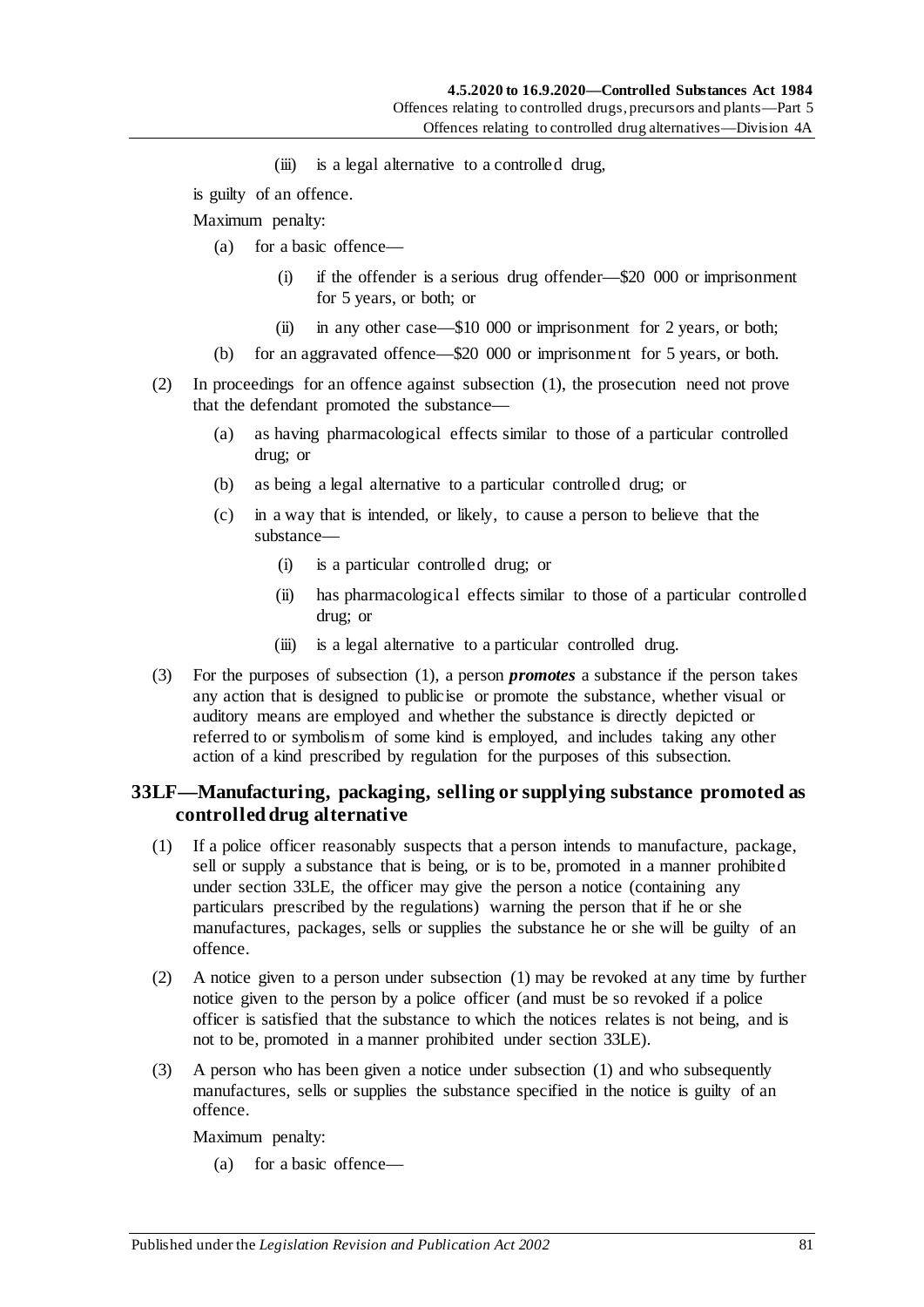- (i) if the offender is a serious drug offender—\$30 000 or imprisonment for 7 years, or both; or
- (ii) in any other case—\$20 000 or imprisonment for 5 years, or both;
- (b) for an aggravated offence—\$30 000 or imprisonment for 7 years, or both.
- (4) A notice to be given to a person under this section—
	- (a) in the case of a notice under [subsection](#page-80-0) (1)—must be served on the person personally; or
	- (b) in the case of a notice under [subsection](#page-80-1) (2)—may be served personally or by post.

## **Division 5—General provisions relating to offences**

#### **33M—Interpretation**

In this Division—

*controlled substance* means a controlled drug, controlled precursor or controlled plant.

#### **33N—Aggregation of offences**

- $(1)$  If—
	- (a) a person has committed offences against this Part in relation to different batches of controlled substances (whether or not controlled substances of the same kind); and
	- (b) the offences were committed by the person on the same occasion or within 7 days of each other or in the course of an organised commercial activity relating to controlled substances carried on by the person,

the person may be charged with a single offence against this Part in respect of all of the different batches of controlled substances and, subject to [section](#page-82-0) 33O, the quantity of controlled substances concerned for the purposes of that offence is the total quantity of the controlled substances in the different batches.

- (2) If the prosecution seeks to rely on this section to charge a person with a single offence in respect of different batches of controlled substances—
	- (a) the fact that the prosecution intends to do so must be set out in the charge; and
	- (b) the charge must contain adequate particulars of the defendant's conduct in relation to each of the batches or in relation to the total quantity of the controlled substances in the different batches; and
	- (c) it is not necessary for the prosecution to specify, if the charge relates to conduct of the defendant on different occasions, the exact dates of each occasion or to specify the exact quantity of each batch.
- (3) The presumption under [section](#page-66-0) 32(5), [33\(4\)](#page-68-0) or [33B\(5\)](#page-70-0) may only apply in a case where the prosecution seeks to rely on this section if—
	- (a) the charge relates to conduct of the defendant on the same occasion; or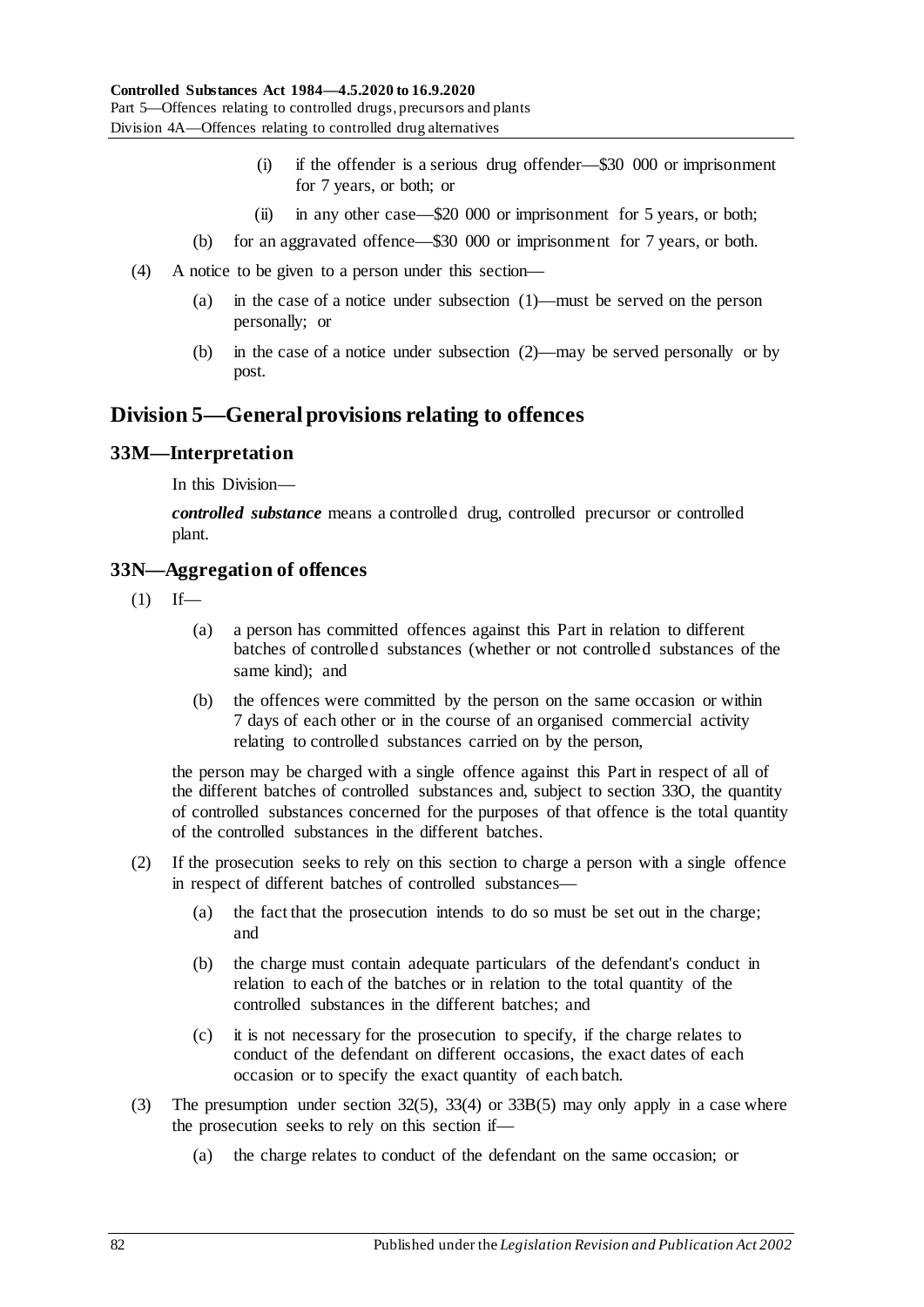- (b) the charge relates to conduct of the defendant on different occasions within 7 days of each other and on at least one occasion involved a trafficable quantity of a controlled substance.
- (4) Nothing in this section prevents a person being charged with separate offences in respect of different batches of controlled substances.
- (5) However, if a person has been convicted or acquitted of a single offence against this Part in respect of different batches of controlled substances, the person may not be charged with a separate offence in respect of any of the batches.
- (6) A person may not be charged with a single offence against this Part in respect of different batches of controlled substances if the person has been convicted or acquitted of a separate offence in respect of any of the batches.

## <span id="page-82-0"></span>**33O—Offences involving more than one kind of substance**

- (1) If a person is charged with a single offence against this Part and the charge relates to more than one kind of controlled substance, the quantity of the controlled substances for the purposes of the charge is to be determined as follows:
	- (a) the quantity is a trafficable quantity if the sum of the fractions obtained by dividing the actual quantity of each kind of controlled substance by the quantity prescribed in relation to that kind of controlled substance (in its pure form) for the purposes of the definition of *trafficable quantity* in [section](#page-5-0) 4 is equal to or greater than 1;
	- (b) the quantity is a commercial quantity if the sum of the fractions obtained by dividing the actual quantity of each kind of controlled substance by the quantity prescribed in relation to that kind of controlled substance (in its pure form) for the purposes of the definition of *commercial quantity* in [section](#page-5-0) 4 is equal to or greater than 1;
	- (c) the quantity is a large commercial quantity if the sum of the fractions obtained by dividing the actual quantity of each kind of controlled substance by the quantity prescribed in relation to that kind of controlled substance (in its pure form) for the purposes of the definition of *large commercial quantity* in [section](#page-5-0) 4 is equal to or greater than 1.
- (2) If there is no quantity prescribed in relation to a particular kind of controlled substance in its pure form for the purposes of the relevant definition, the quantity of that controlled substance must be disregarded for the purposes of a calculation under this section.

#### **33OA—Basis for determining quantity of controlled substance**

- (1) If, for the purposes of the definition of *trafficable quantity*, *commercial quantity* or *large commercial quantity* in [section](#page-5-1) 4(1) or the definition of *prescribed quantity* in [section](#page-77-0) 33LB, the regulations prescribe more than 1 of the following in relation to a particular controlled drug or controlled precursor:
	- (a) an amount for the drug or precursor in its pure form;
	- (b) an amount for a mixture containing the drug or precursor;
	- (c) a number of discrete dosage units for a mixture containing the drug or precursor,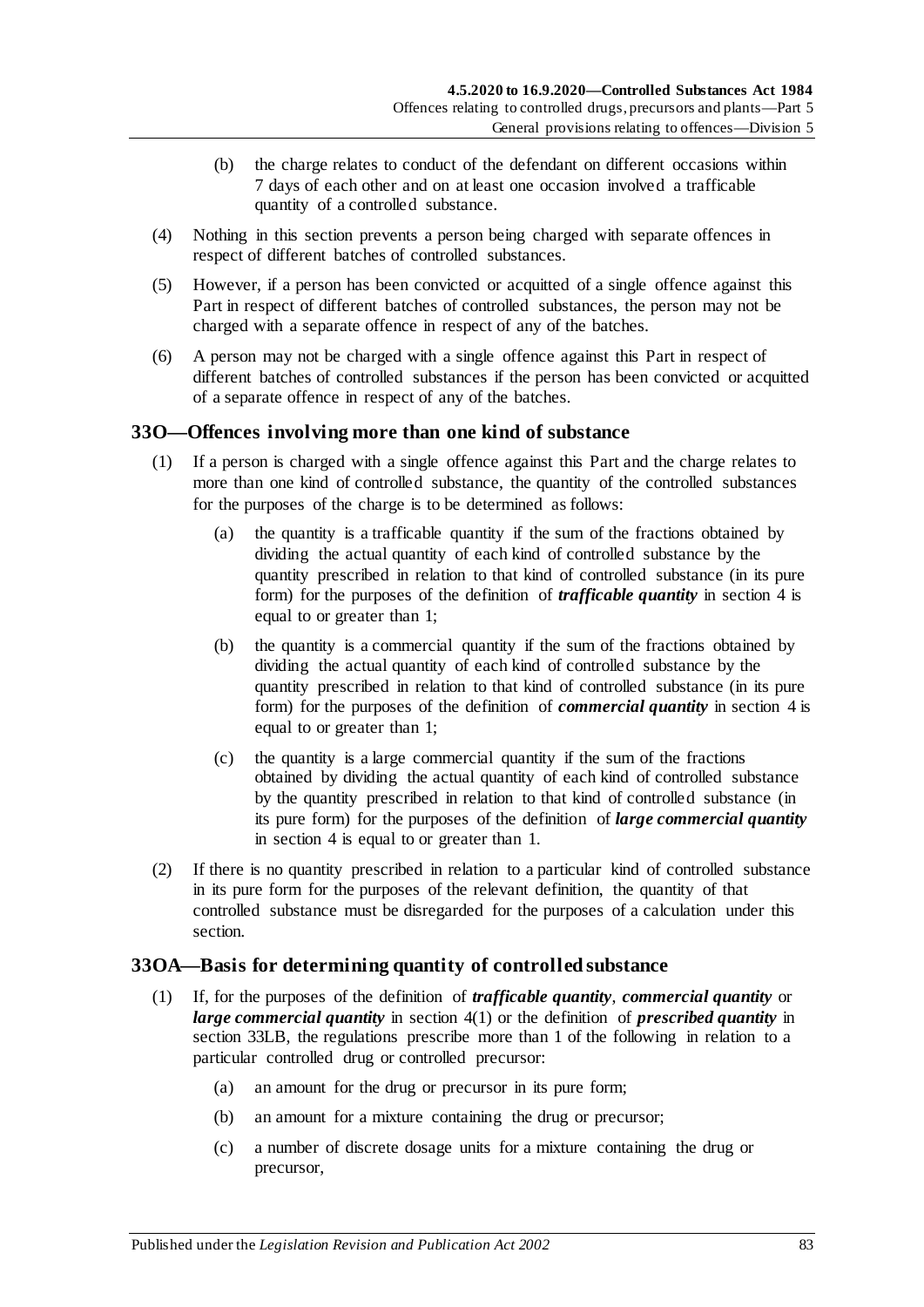then, in proceedings for an offence against this Part involving that drug or precursor contained in a mixture, the question of whether or not the quantity of the drug or precursor the subject of the proceedings was a trafficable quantity, commercial quantity, large commercial quantity or prescribed quantity will be determined by reference to—

- (d) if the charge alleges a particular quantity of the drug or precursor in its pure form—the prescribed amount for the drug or precursor in its pure form; or
- (e) if the charge alleges a particular quantity of the mixture containing the drug or precursor—the prescribed amount for a mixture containing the drug or precursor; or
- (f) if the charge alleges a particular number of discrete dosage units of the mixture containing the drug or precursor—the prescribed number of discrete dosage units for a mixture containing the drug or precursor.
- (2) If, for the purposes of the definition of *trafficable quantity*, *commercial quantity* or *large commercial quantity* in [section](#page-5-1) 4(1), the regulations prescribe both a number of a particular controlled plant and a weight of that plant, then, in proceedings for an offence against this Part involving that plant, the question of whether or not the quantity of the plant the subject of the proceedings was a trafficable quantity, commercial quantity or large commercial quantity will be determined by reference to—
	- (a) if the charge alleges a particular number of the plant—the prescribed number for the plant; or
	- (b) if the charge alleges a particular weight of the plant—the prescribed weight for the plant.

## **33P—Knowledge or recklessness with respect to identity or quantity**

- (1) In any proceedings against a person for an offence against this Part relating to a controlled substance, the prosecution must establish that the person knew, or was reckless with respect to, the fact that the substance was or was to be a controlled substance.
- (2) The prosecution need not establish that the person knew, or was reckless with respect to, the particular identity of the controlled substance.

#### **33Q—Alternative conviction—mistake as to identity of controlled substance**

- (1) If, in any proceedings against a person for an offence against this Part relating to a particular quantity of a controlled substance—
	- (a) the court is satisfied that, at the time of the conduct constituting the offence, the person was under a mistaken belief about the identity of the controlled substance; and
	- (b) the person would have been guilty of another equivalent or lesser offence against this Part if his or her mistaken belief had been correct,

the court may find the person not guilty of the offence charged but guilty of the other equivalent or lesser offence (and the person is liable to be punished accordingly).

(2) The burden of proving a mistaken belief as to the identity of a controlled substance lies on the defendant.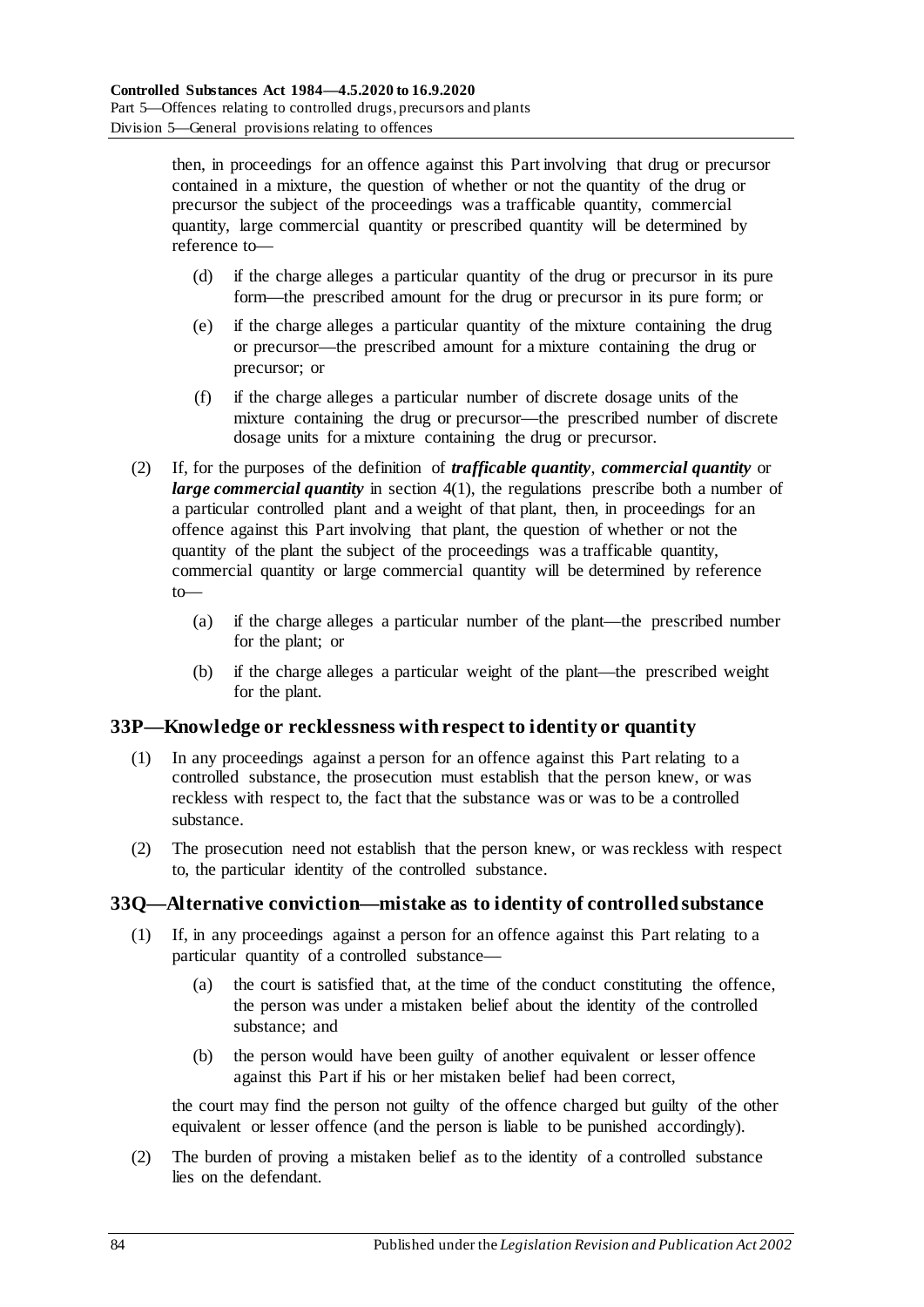(3) For the purposes of this section, an equivalent or lesser offence is an offence for which the maximum penalty is the same as or less than the maximum penalty for the offence charged.

#### **33R—Alternative verdicts**

- (1) If, in any proceedings against a person for an offence against this Part, the court is not satisfied that the person committed the offence but is satisfied that the person committed another equivalent or lesser offence against this Part, the court may find the person not guilty of the offence charged but guilty of the other equivalent or lesser offence (and the person is liable to be punished accordingly).
- (2) For the purposes of this section, an equivalent or lesser offence is an offence for which the maximum penalty is the same as or less than the maximum penalty for the offence charged.

#### **33S—No accessorial liability for certain offences**

Section 267 of the *[Criminal Law Consolidation Act](http://www.legislation.sa.gov.au/index.aspx?action=legref&type=act&legtitle=Criminal%20Law%20Consolidation%20Act%201935) 1935* does not apply—

- (a) in relation to an offence against [section](#page-65-0) 32, [33,](#page-67-0) [33B](#page-70-1) or [33LD;](#page-79-2) or
- (b) in circumstances prescribed by regulation.

#### **33T—Power of court to prohibit certain activities**

- (1) A court may, on the application of a police officer, make an order under this section in relation to a person if satisfied that—
	- (a) the person has been convicted of 1 or more offences against this Part committed in the course of carrying on a business; and
	- (b) the making of the order is reasonably necessary to ensure that the person does not engage in further conduct constituting an offence against this Part.
- (2) An order under this section may prohibit a person from—
	- (a) engaging in specified conduct; or
	- (b) carrying on a specified business or a specified kind of business,

at specified premises or in specified circumstances.

- (3) A court making an order under this section may make any ancillary orders that the court considers appropriate.
- (4) A court may, by subsequent order, vary or revoke an order made by the court under this section.

## **Division 6—Procedure in relation to simple possession offences**

#### **34—Application of Division**

- (1) This Division does not apply in relation to—
	- (a) a child who is alleged to have committed a simple possession offence; or
	- (b) a person who is alleged to have committed a simple possession offence and is charged with a serious drug offence arising out of the same circumstances; or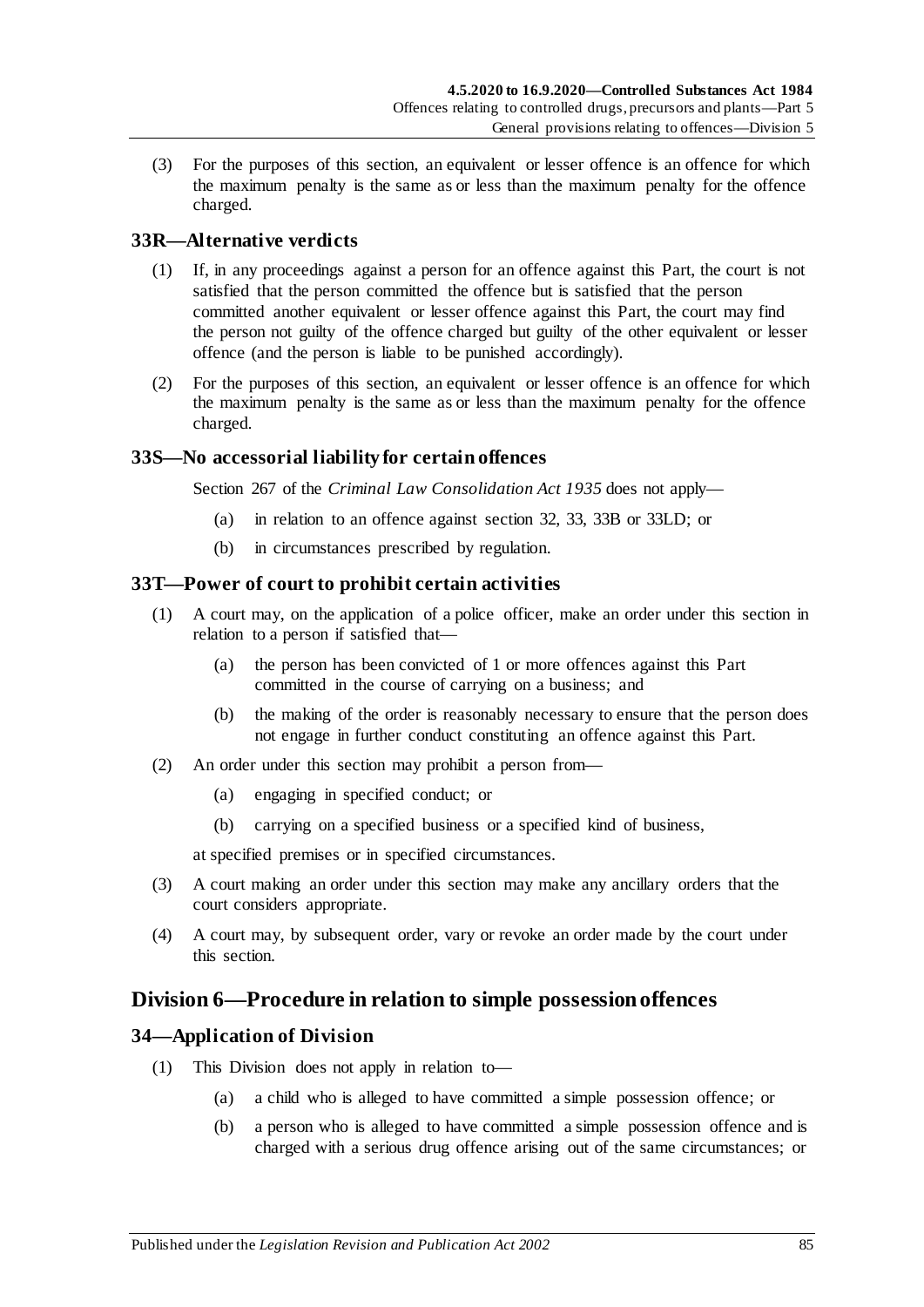- (c) a person who is alleged to have committed a simple possession offence but who has, in the 4 years preceding the date of the alleged simple possession offence, been referred to a nominated assessment service under this Division on 2 or more occasions (with each referral being in respect of a separate alleged simple possession offence).
- (2) In this section—

*serious drug offence* means an offence against [Division 2](#page-65-1) (other than [Subdivision 4\)](#page-72-0), [Division 3,](#page-72-1) [Division 4](#page-74-0) (other than [section](#page-74-1) 33I(2), [33K](#page-75-0) or [33L\)](#page-76-1) or [Division 4A](#page-78-0) of this Part.

#### <span id="page-85-0"></span>**35—Accreditation of drug assessment and treatment services**

- (1) The Minister may, by instrument in writing, accredit such suitably qualified persons or bodies as drug assessment services or drug treatment services as are necessary for the purposes of this Division.
- (2) Without limiting [subsection](#page-85-0) (1), the Minister may establish panels of persons with a view to the accreditation of such a panel as a drug assessment service under that subsection.
- (3) The Minister may, in an instrument of accreditation, impose conditions on the accreditation.
- (4) The Minister may, by notice in writing to an accredited drug assessment service or drug treatment service—
	- (a) vary or revoke any of the conditions imposed on the accreditation or impose further conditions; or
	- (b) revoke the accreditation.

#### **36—Referral for assessment**

- (1) If a person is alleged to have committed a simple possession offence, a police officer must refer the person to a nominated assessment service and give the person a notice that sets out particulars of the date, place and time at which the person must attend the service.
- (2) A copy of the referral notice must be forwarded to the nominated assessment service.
- (3) A referral under this section operates as a stay of proceedings (if any) for the alleged offence.

#### **37—Assessment of referred person**

- (1) On a person being referred to an assessment service under this Division, the service must proceed to carry out and complete its assessment as expeditiously as reasonably practicable.
- (2) For the purposes of carrying out the assessment, the service may, by notice in writing given personally or by post, require the person to—
	- (a) give written consent to—
		- (i) the release of the person's medical and other treatment records to the service and to any drug treatment service that is to provide treatment to the person pursuant to an undertaking under this Division;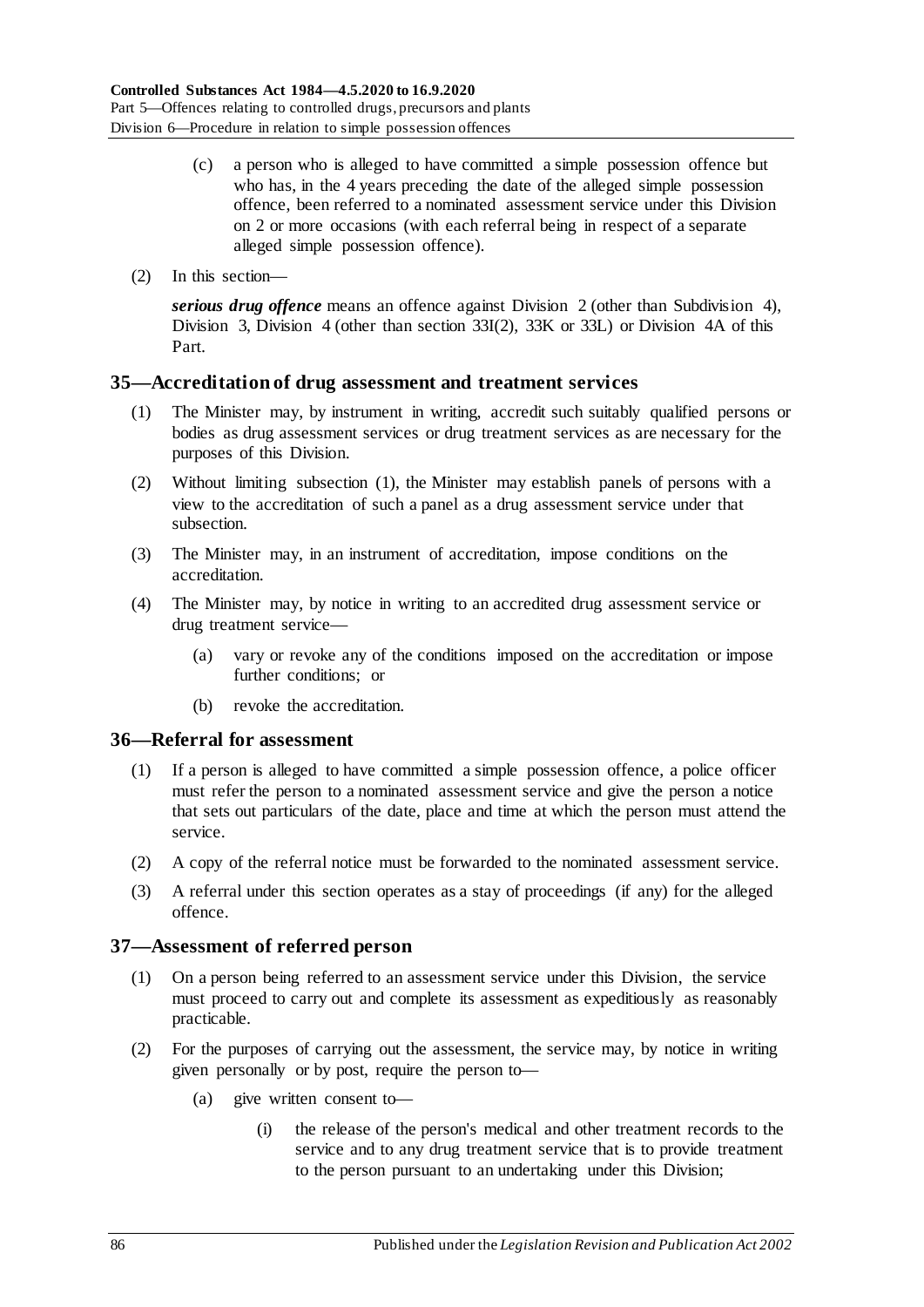- (ii) the release to the service of—
	- (A) records held by or on behalf of an assessment service or any agency or instrumentality of the Crown relating to previous assessments of, or undertakings entered into by, the person under this Division; and
	- (B) the person's criminal record (ie, record of any convictions recorded against the person); or
- (b) attend the service for such further number of interviews as the service thinks fit; or
- (c) submit to an examination, by the service or by any other person, to determine whether the person is experiencing physical, psychological or social problems connected with the misuse of drugs and, if so, the treatment (if any) appropriate for the person.
- <span id="page-86-0"></span>(3) The assessment service must, by notice in writing to the person given personally or by post, terminate the person's referral to the service—
	- (a) if the person fails, without reasonable excuse, to attend the service in accordance with the referral notice or with any other notice requiring the person to attend; or
	- (b) if at any time during the assessment it becomes apparent to the service that—
		- (i) it would not in the circumstances be appropriate to require the person to enter into an undertaking under this Division; or
		- (ii) the person does not admit to the allegation (but the service is not required to ascertain this); or
		- (iii) the person does not want the service to deal with the matter,

and may, in the same manner, terminate the referral—

- (c) if the person hinders, or does not cooperate with, the service in carrying out the assessment; or
- (d) if the person, without reasonable excuse, refuses or fails to comply with a requirement under this Division to give written consent to the release of records or to submit to an examination; or
- (e) if the person refuses to comply with a requirement to enter into an undertaking under this Division or, without reasonable excuse, contravenes or fails to comply with an undertaking entered into under this Division.
- (4) A notice under [subsection](#page-86-0) (3) must set out a short statement of the service's reasons for the termination.
- (5) The service must give a copy of the notice of termination to the Commissioner of Police.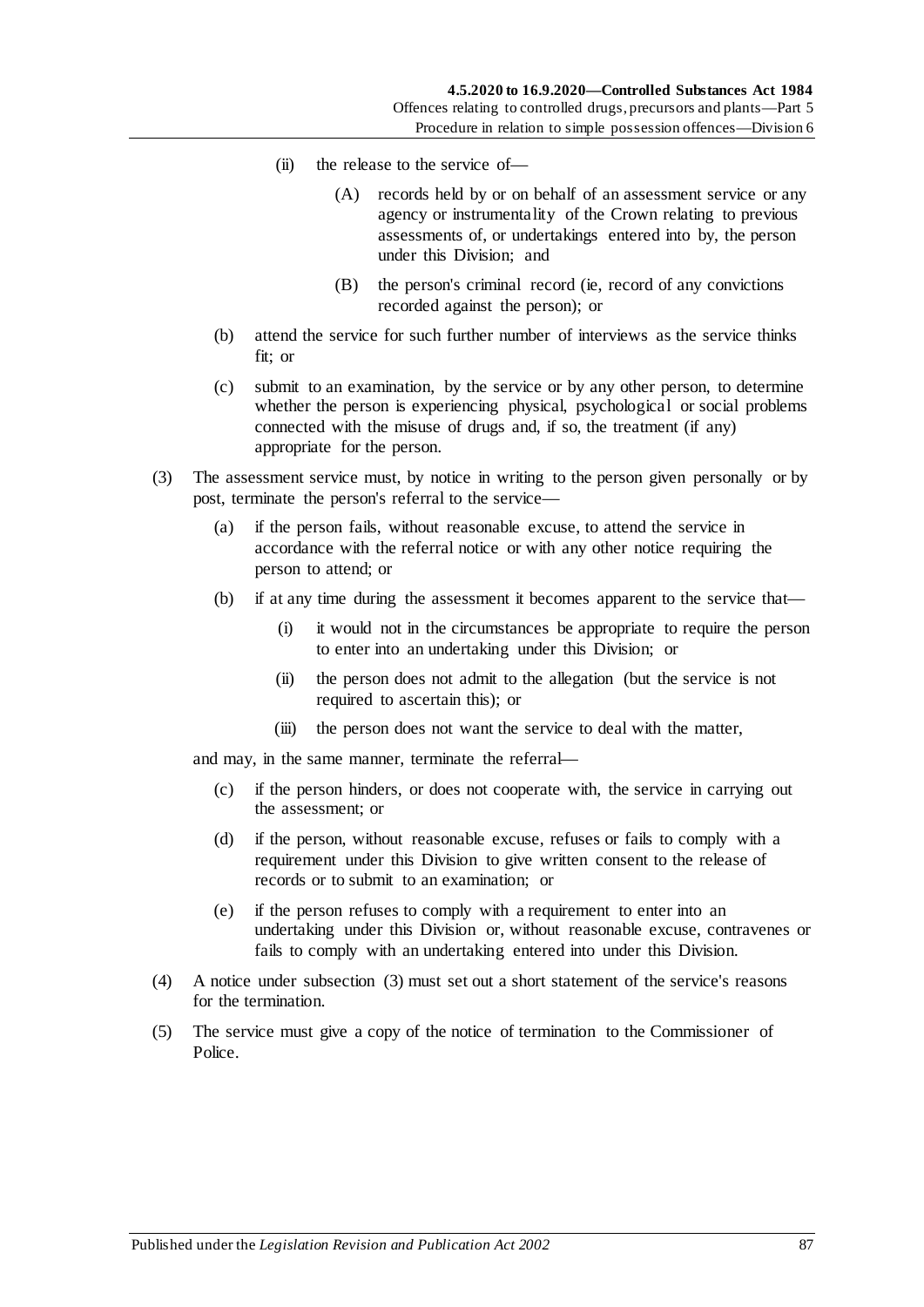#### **38—Undertakings**

- (1) An assessment service may, on the completion of an assessment under this Division, require the person alleged to have committed the offence to enter into a written undertaking relating to—
	- (a) the treatment that the person will undertake; or
	- (b) participation by the person in a programme of an educative, preventive or rehabilitative nature; or
	- (c) any other matters that will, in the opinion of the service, assist the person to overcome any personal problems that may tend to lead, or that may have led, to the misuse of drugs.
- (2) The undertaking can only require the person to undergo treatment with a drug treatment service that is accredited under this Division.
- (3) If the person enters into the undertaking—
	- (a) the person must be given a copy of the undertaking; and
	- (b) any complaint laid against the person for the alleged simple possession offence must be withdrawn; and
	- (c) the person must, if remanded in custody for the alleged simple possession offence but not otherwise subject to detention, be released from detention or, if on bail for the offence, the bail agreement must be discharged.
- (4) The undertaking will be effective for a period, not exceeding 6 months, determined by the service and specified in the undertaking.
- (5) The service may, at the request or with the consent of the person bound by the undertaking, vary the terms of the undertaking, but not so that the total period of the undertaking exceeds 6 months.
- (6) The service must notify the Commissioner of Police that the person has entered into an undertaking, of any extension to the period of the undertaking and, if it occurs, of the expiry of the undertaking.

#### **39—Release from custody for the purposes of assessment or undertaking**

If a person who is in custody has been given a notice under this Division requiring the person to attend an assessment service or any other place, or has entered into an undertaking under this Division requiring the person to attend at any place, the manager of the place in which the person is being detained must cause the person to be brought to the service or other place as required by the notice or undertaking.

#### **40—Prosecution of simple possession offences**

- (1) A prosecution for a simple possession offence alleged to have been committed by a person cannot proceed unless the person has been referred to an assessment service under this Division and the referral has been terminated by the service.
- (2) The fact that a person alleged to have committed a simple possession offence participates in an assessment or enters into an undertaking under this Division does not constitute an admission of guilt, and will not be regarded as evidence tending to establish guilt, in relation to the alleged offence.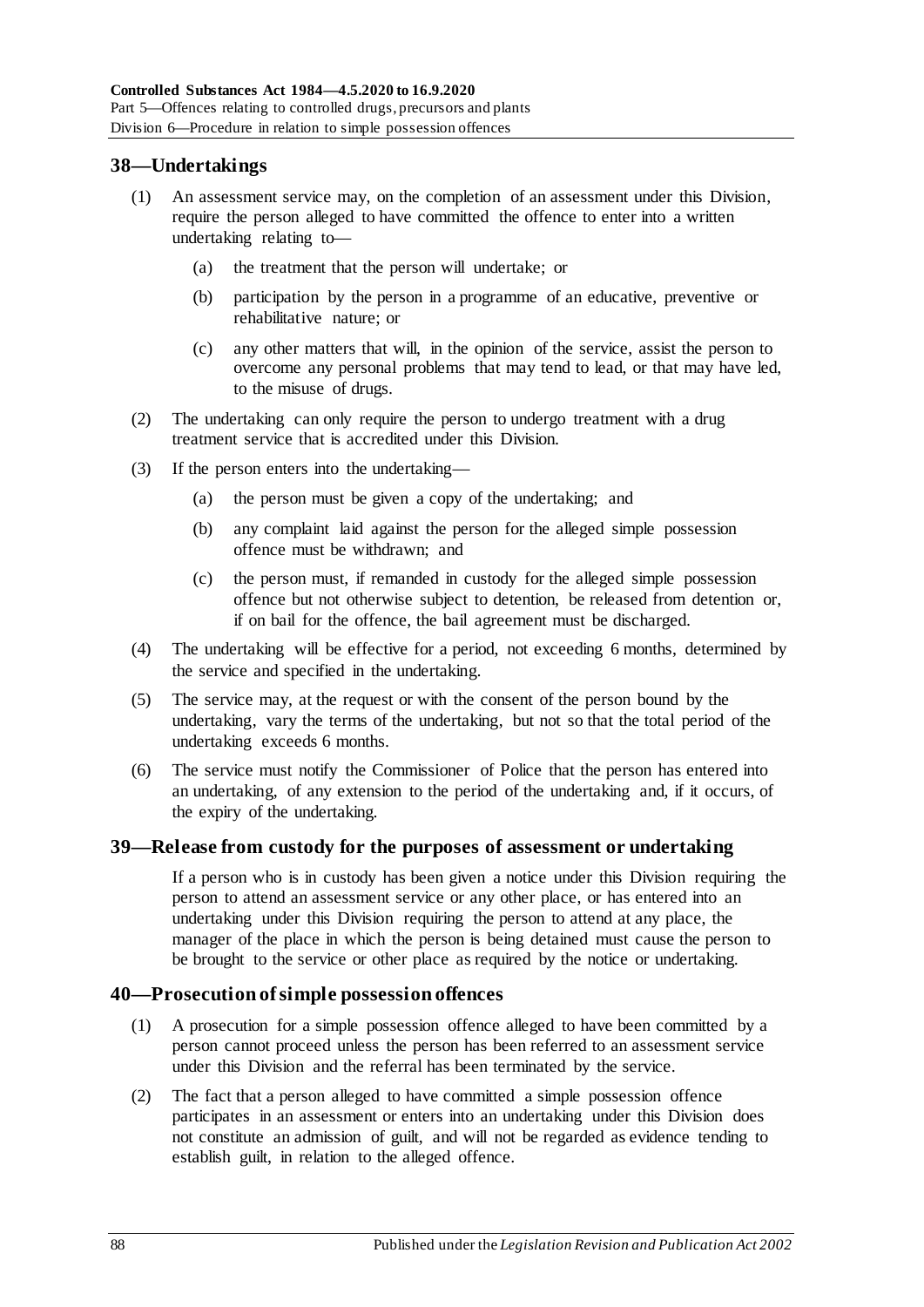- (3) If the referral of a person is terminated under this Division, evidence—
	- (a) of anything said or done by the person in the course of being assessed or carrying out an undertaking; or
	- (b) of the reasons for the termination,

is not admissible in any proceedings against the person for the alleged offence.

(4) On the expiry of an undertaking under this Division, the person who entered into it is immune from prosecution for the alleged offence to which the undertaking related.

#### **40A—Confidentiality**

A person who is, or has been, engaged in duties related to the administration of this Division must not disclose information relating to a person referred for assessment under this Division, being information obtained in the course of those duties, unless the disclosure is made—

- (a) in the administration of this Division; or
- (b) as authorised or required by law; or
- (c) with the consent of the person to whom the information relates.

Maximum penalty: \$10 000.

## **Part 6—Offences, penalties etc**

#### **43—Aggravated offences**

- <span id="page-88-0"></span>(1) An aggravated offence is an offence committed in circumstances where—
	- (a) the offender committed the offence for the benefit of a criminal organisation, or 2 or more members of a criminal organisation, or at the direction of, or in association with, a criminal organisation; or
	- (b) in the course of, or in connection with, the offence the offender identified himself or herself in some way as belonging to, or otherwise being associated with, a criminal organisation (whether or not the offender did in fact belong to, or was in fact associated with, the organisation).
- <span id="page-88-1"></span>(2) For the purposes of [subsection](#page-88-0)  $(1)(b)$ , a person will be taken to have identified himself or herself as belonging to, or as being associated with, a criminal organisation if the person displayed (whether on an article of clothing, as a tattoo or otherwise) the insignia of the criminal organisation unless the person proves that he or she did not display the insignia knowingly or recklessly.
- (3) [Subsection](#page-88-1) (2) does not limit the ways in which a person may identify himself or herself as belonging to, or being associated with, a criminal organisation.
- (4) If a person is charged with an aggravated offence, the circumstances alleged to aggravate the offence must be stated in the instrument of charge.
- (5) In this section—

*criminal organisation* has the same meaning as in Part 3B of the *[Criminal Law](http://www.legislation.sa.gov.au/index.aspx?action=legref&type=act&legtitle=Criminal%20Law%20Consolidation%20Act%201935)  [Consolidation Act](http://www.legislation.sa.gov.au/index.aspx?action=legref&type=act&legtitle=Criminal%20Law%20Consolidation%20Act%201935) 1935*.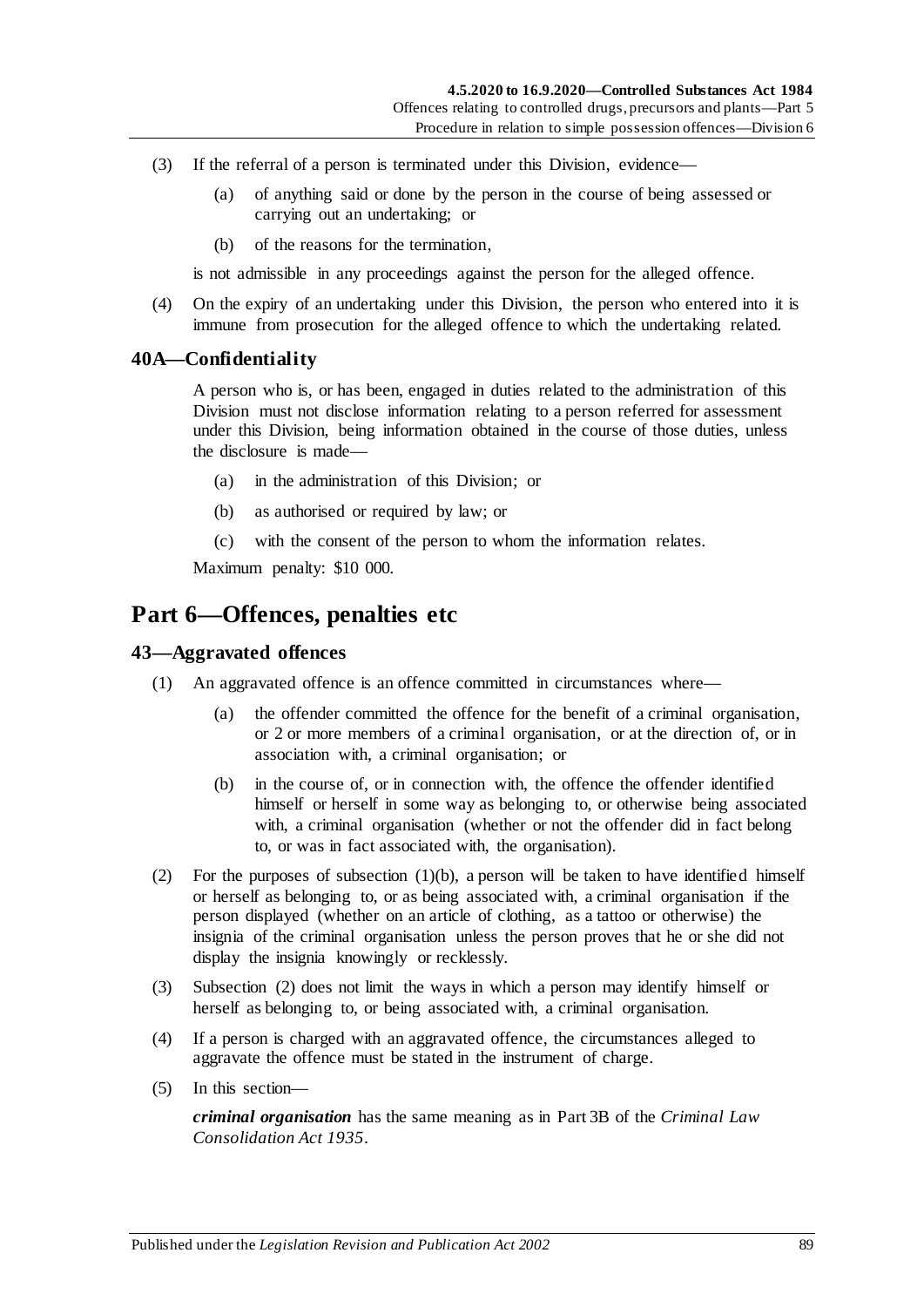(6) This section does not prevent a court from taking into account, in the usual way, the circumstances of and surrounding the commission of an offence for the purpose of determining sentence.

#### **Examples—**

- 1 A person is charged with a basic offence and the court finds that the offence was committed in circumstances that would have justified a charge of the offence in its aggravated form. In this case, the court may, in sentencing, take into account the circumstances of aggravation for the purpose of determining penalty but must (of course) fix a penalty within the limits appropriate to the basic offence.
- 2 A person is charged with an aggravated offence and the court finds a number (but not all) of the circumstances alleged in the instrument of charge to aggravate the offence have been established. In this case, the court may, in sentencing, take into account the established circumstances of and surrounding the aggravated offence (whether alleged in the instrument of charge or not) but must not (of course) take account of circumstances alleged in the instrument of charge that were not established.

#### **44—Matters to be considered when court fixes penalty**

- (1) In determining the penalty to be imposed on a person convicted of an indictable or minor indictable offence against this Act, the court must take into consideration—
	- (a) subject to [subsection](#page-89-0) (2), the nature of the substance or goods involved in the commission of the offence; and
	- (b) the quantity of the substance or goods involved in the commission of the offence; and
	- (c) the personal circumstances of the convicted person (being a natural person), including the circumstances relating to the person's use (if at all) of any controlled drug; and
	- (d) in the case of an offence against [Part 5 Division 2](#page-65-1) or [3—](#page-72-1)
		- (i) the commercial or other motives of the convicted person in committing the offence; and
		- (ii) the financial gain that is likely to have accrued to the convicted person as a result of the commission of the offence (but this is not to be taken into consideration if that financial gain is the subject of an application under the *[Criminal Assets Confiscation Act](http://www.legislation.sa.gov.au/index.aspx?action=legref&type=act&legtitle=Criminal%20Assets%20Confiscation%20Act%202005) 2005*); and
	- (daa) in the case of an offence against section 33—whether a child was present at any stage when the offence occurred; and
	- (da) in the case of an offence against [section](#page-73-1) 33F, [33H](#page-74-2) or [33I—](#page-74-3)whether the offence occurred within a school zone or at or near any prescribed place; and
	- (e) any other relevant factor.
- <span id="page-89-0"></span>(2) In determining the penalty to be imposed in respect of a summary or indictable offence against [Part 5](#page-63-0) involving a controlled drug (other than cannabis, cannabis resin or cannabis oil), the degree of physical or other harm generally associated with the consumption of that particular type of controlled drug, as compared with other types of controlled drugs, is not a relevant consideration and the court must determine the penalty on the basis that controlled drugs are all categorised equally as very harmful.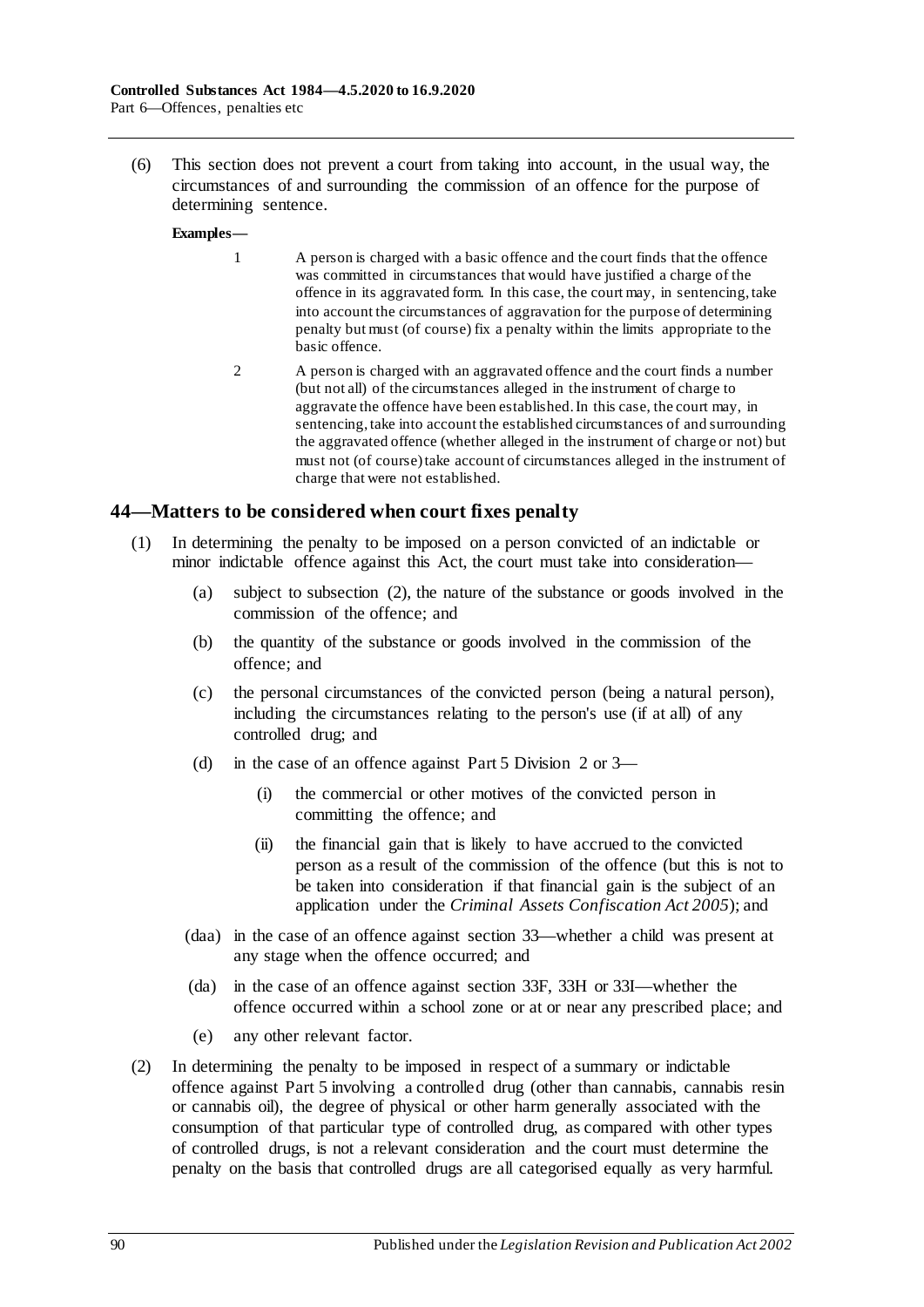- (3) If a person is convicted by a court of an indictable offence against this Act and an offence against section 32 of the *[Criminal Law Consolidation Act](http://www.legislation.sa.gov.au/index.aspx?action=legref&type=act&legtitle=Criminal%20Law%20Consolidation%20Act%201935) 1935* constituted of having the custody or control of a firearm or imitation firearm for the purpose of—
	- (a) using, or causing or permitting another person to use, the firearm in the course of committing the indictable offence against this Act; or
	- (b) carrying, or causing or permitting another person to carry, the firearm when committing the indictable offence against this Act,

the court must make any sentences of imprisonment imposed for the 2 offences cumulative unless the court is satisfied that special reasons exist for not doing so.

#### <span id="page-90-0"></span>**45A—Expiation of simple cannabis offences**

- (1) A prosecution for a simple cannabis offence cannot be commenced except by—
	- (a) the Director of Public Prosecutions; or
	- (b) a police officer; or
	- (c) a person authorised in writing by the Director of Public Prosecutions to commence the prosecution.
- <span id="page-90-1"></span>(2) Subject to this section, if a person (not being a child) is alleged to have committed a simple cannabis offence, then before a prosecution is commenced, an expiation notice must be given to the alleged offender under the *[Expiation of Offences Act](http://www.legislation.sa.gov.au/index.aspx?action=legref&type=act&legtitle=Expiation%20of%20Offences%20Act%201996) 1996*.
- (3) Expiation fees (which may vary according to any factor) may be fixed by regulation for the purposes of this section.
- (7) Non-compliance with [subsection](#page-90-1) (2) does not invalidate a prosecution.
- (8) For the purposes of this section—

*simple cannabis offence* means—

- (a) an offence against [section](#page-76-0) 33K(2) involving the cultivation (not being artificially enhanced cultivation) of cannabis plants other than an offence involving the cultivation of a number of cannabis plants in excess of the number prescribed by regulation for the purposes of this paragraph; or
- (b) an offence against section [33L\(2\)\(a\)](#page-76-2) other than an offence involving the possession of quantities of cannabis, cannabis resin or cannabis oil in excess of the quantity prescribed by regulation for the purposes of this paragraph; or
- (c) an offence against section [33L\(2\)\(b\)](#page-76-3) other than an offence alleged to have been committed in—
	- (i) a public place; or
	- (ii) a place of a kind prescribed by regulation; or
- (d) an offence against section  $33L(2)(c)$ .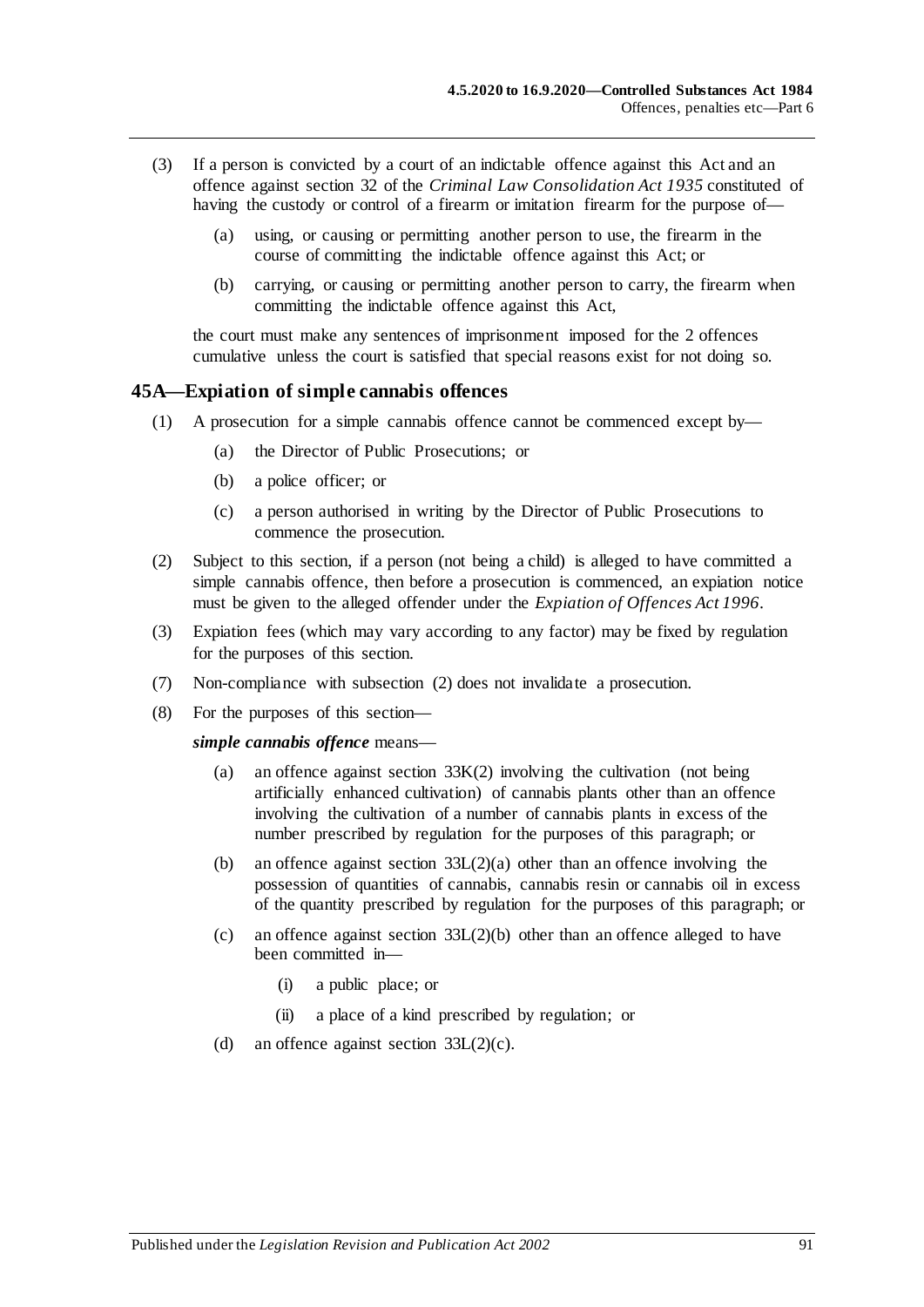# **Part 7—Search, seizure, forfeiture and analysis**

#### **49—Application of Part**

This Part does not apply in relation to Part 4A.

**Note—**

See Part 4A Division 5.

#### **50—Authorised officers**

- <span id="page-91-0"></span>(1) The following persons are authorised officers for the purposes of this Act:
	- (a) a police officer; and
	- (b) any other person appointed by the Minister, by instrument in writing, to be an authorised officer for the purposes of this Act.
- (2) The Minister must provide an authorised officer appointed under [subsection](#page-91-0) (1)(b) with a certificate of identification.
- (3) An authorised officer appointed under [subsection](#page-91-0) (1)(b) must, on demand by a person in relation to whom the officer is exercising any powers under this Act, produce the certificate of identification for the inspection of that person.

#### **51—Analysts**

- (1) Subject to [subsection](#page-91-1) (2), the Governor may appoint such number of persons to be analysts as the Governor thinks necessary or desirable for the purposes of this Act.
- <span id="page-91-1"></span>(2) No person who has a direct or indirect interest in the manufacture, production, sale or supply of any substance or device to which this Act applies may be appointed as an analyst.

#### <span id="page-91-4"></span>**52—Power to search, seize etc**

- <span id="page-91-3"></span><span id="page-91-2"></span>(1) Subject to this section, an authorised officer may—
	- (a) enter at any time any premises for the purposes of ascertaining whether the provisions of this Act, or of a licence, authority or permit granted under this Act, are being complied with or have been contravened; and
	- (b) if reasonably necessary for that purpose, break into or open any part of the premises, or anything in or on the premises; and
	- (c) for the purposes o[f paragraph](#page-91-2) (a) or [\(b\),](#page-91-3) require the driver of any vehicle, the master of any vessel or the pilot of any aircraft to stop that vehicle, vessel or aircraft.
- (2) While an authorised officer is in or on any premises pursuant to this section, the officer may—
	- (a) inspect or search the premises or any equipment or other thing on the premises;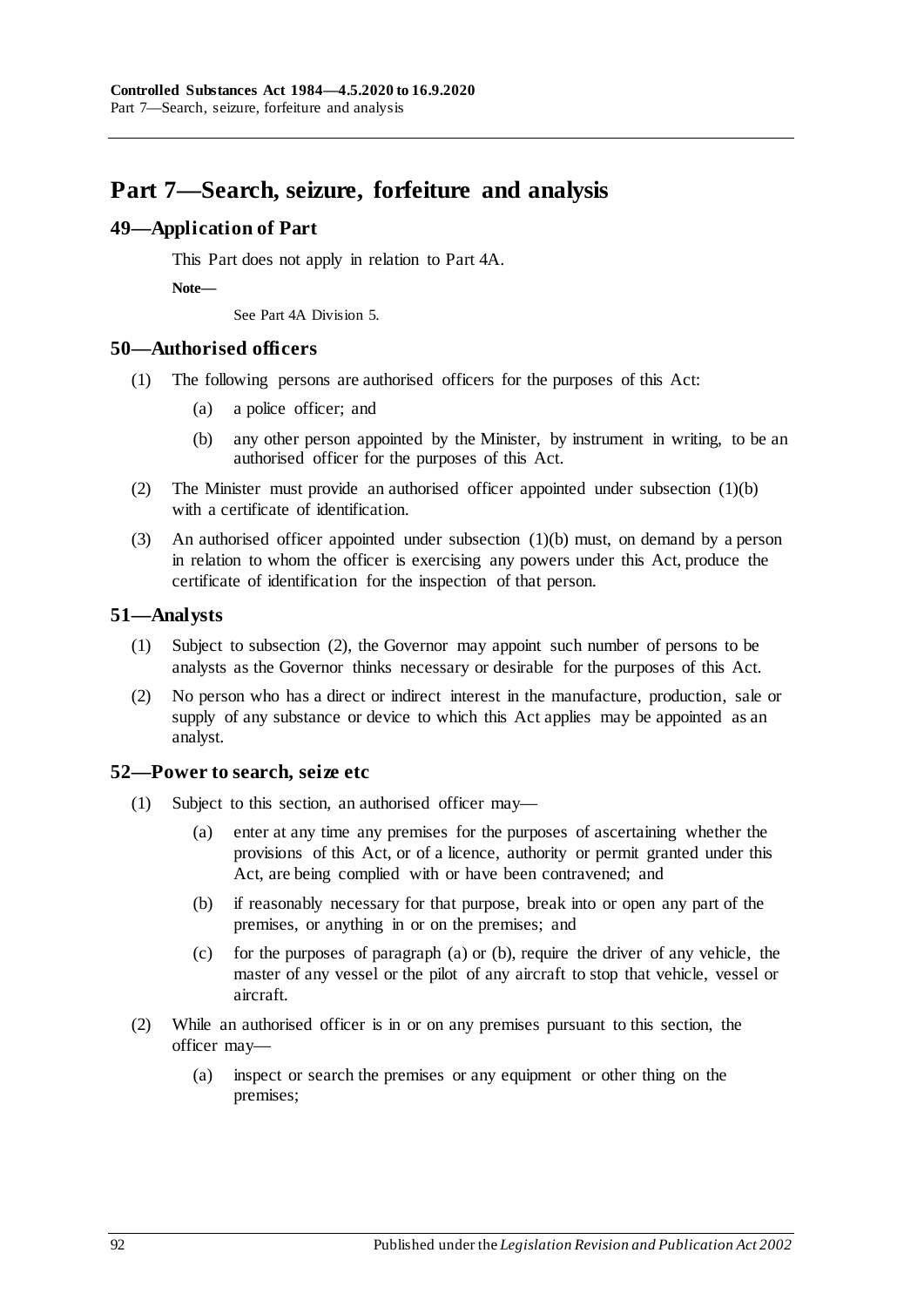- (b) require any person to produce any books, papers or documents (including a written record that reproduces, in an understandable form, information stored by computer, microfilm or other process) or any substance, equipment or device;
- (c) examine any books, papers or documents (including a written record that reproduces, in an understandable form, information stored by computer, microfilm or other process) and take extracts from any of them or make copies of any of them;
- (d) examine any substance, equipment or device;
- (e) take and remove from the premises samples of any substance or goods;
- (f) carry out any tests;
- (g) take any photographs or films or make any audio or audiovisual record;
- (h) require the holder of a licence, authority or permit under this Act to produce that licence, authority or permit for inspection;
- (i) if the officer suspects on reasonable grounds that an offence against this Act has been committed, seize and remove from the premises anything that the officer has reasonable cause to suspect affords evidence of the offence;
- (j) give such directions as are reasonably necessary for, or incidental to, the effective exercise of the officer's powers under this Act.
- (3) The powers conferred by [subsection](#page-91-3) (1)(b) may only be exercised by an authorised officer who is a police officer.
- <span id="page-92-0"></span>(4) An authorised officer must not exercise the powers conferred by [subsection](#page-91-2) (1)(a) and [\(b\)](#page-91-3) except on the authority of a warrant issued by a senior police officer, magistrate or justice, unless the powers are being exercised in relation to—
	- (a) premises that are used by a registered health practitioner or veterinary surgeon in the ordinary course of his or her profession; or
	- (b) premises that are used in the course of an activity in respect of which a licence, authority or permit has been granted under this Act; or
	- (c) premises that are used for a non-residential purpose and in which the authorised officer reasonably suspects poisons, medicines, medical devices or volatile solvents are being stored, used or sold,

provided that the powers are exercised during ordinary business hours.

- (5) A senior police officer, magistrate or justice must not issue a warrant under [subsection](#page-92-0) (4) unless satisfied, on information given on oath—
	- (a) that there are reasonable grounds for suspecting that an offence against this Act has been, is being, or is about to be, committed; and
	- (b) that a warrant is reasonably required in the circumstances.
- (6) An authorised officer who is a police officer may search any person whom the officer reasonably suspects has in his or her possession any substance or equipment in contravention of this Act.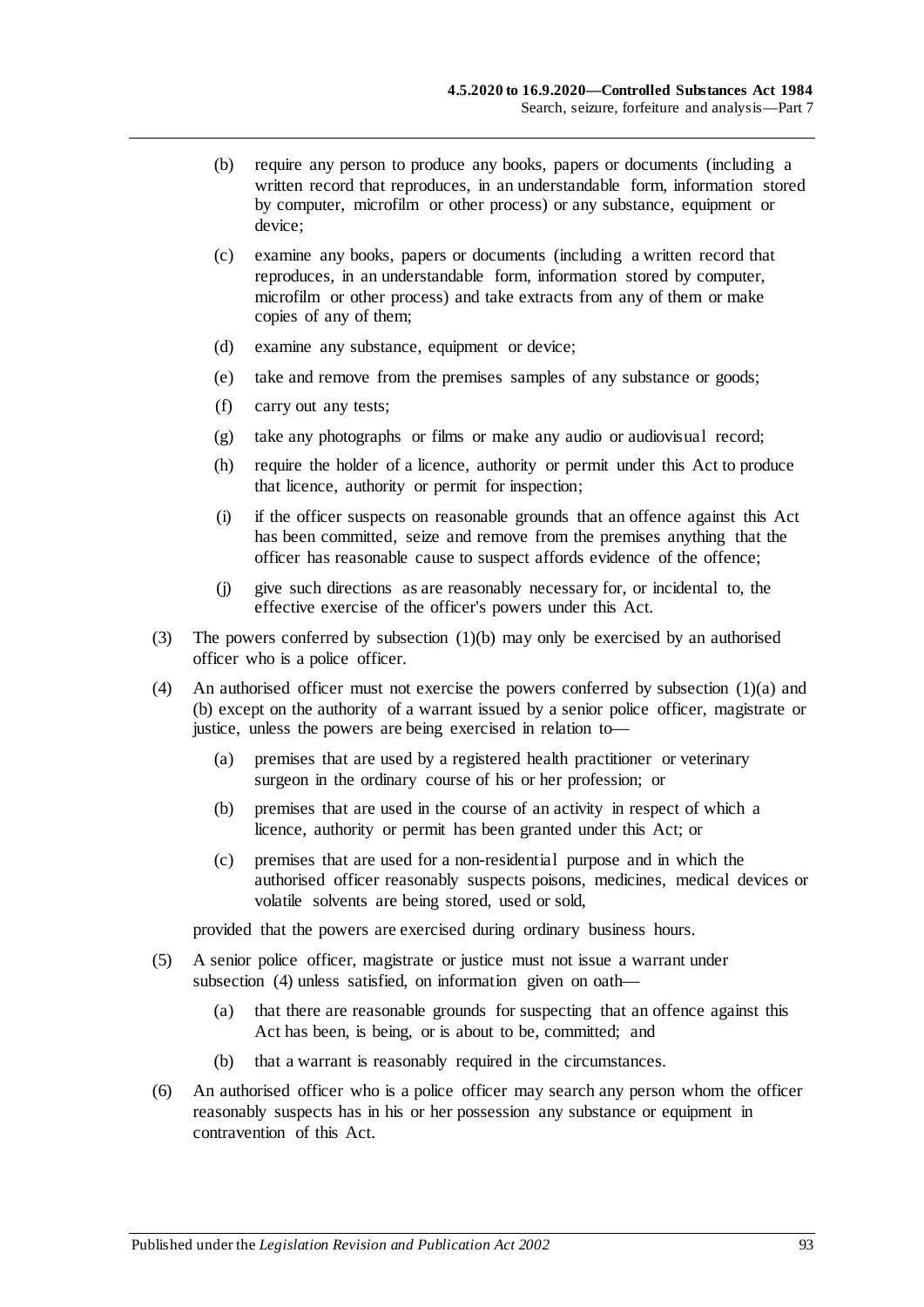- (9) If an authorised officer who is a police officer reasonably suspects that any substance or equipment that would afford evidence of an offence against this Act is in any vehicle, vessel or aircraft, the officer may—
	- (a) require the driver of the vehicle, the master of the vessel or the pilot of the aircraft to stop the vehicle, vessel or aircraft; and
	- (b) detain and search the vehicle, vessel or aircraft; and
	- (c) seize and remove from the vehicle, vessel or aircraft anything that the officer reasonably suspects would afford evidence of an offence against this Act.
- (10) Nothing in this section derogates from the power of a police officer to do anything authorised under [section](#page-93-0) 52A or [52B.](#page-94-0)
- (11) A police officer may, in exercising powers pursuant to a warrant issued under [subsection](#page-92-0) (4) or any other powers under this section, use a drug detection dog or an electronic drug detection system.

#### <span id="page-93-0"></span>**52A—General drug detection powers**

- (1) A police officer may carry out general drug detection in relation to—
	- (a) any property in an area to which this section applies; and
	- (b) any person who is in, or is apparently attempting to enter or to leave, an area to which this section applies; and
	- (c) any property in the possession of such a person.
- (2) This section applies to the following areas:
	- (a) licensed premises or a carparking area specifically provided for the use of patrons of any licensed premises;
	- (b) a public venue or a carparking area specifically provided for the use of patrons of any public venue;
	- (c) a public passenger carrier or any place at which public passenger carriers may take up, or set down, passengers;
	- (d) a public place in relation to which the exercise of powers under this section is authorised in accordance with [subsection](#page-93-1) (3).
- <span id="page-93-1"></span>(3) A senior police officer may authorise the exercise of powers under this section in relation to a public place.
- (4) An authorisation granted by a senior police officer under [subsection](#page-93-1) (3)—
	- (a) must be granted in accordance with any guidelines issued by the Commissioner in relation to such authorisations; and
	- (b) must define the public place to which the authorisation relates; and
	- (c) may be subject to conditions specified by the officer granting the authorisation; and
	- (d) operates for an initial period (not exceeding 14 days) specified by the officer granting the authorisation; and
	- (e) may be renewed from time to time by a senior police officer for a further period (not exceeding 14 days).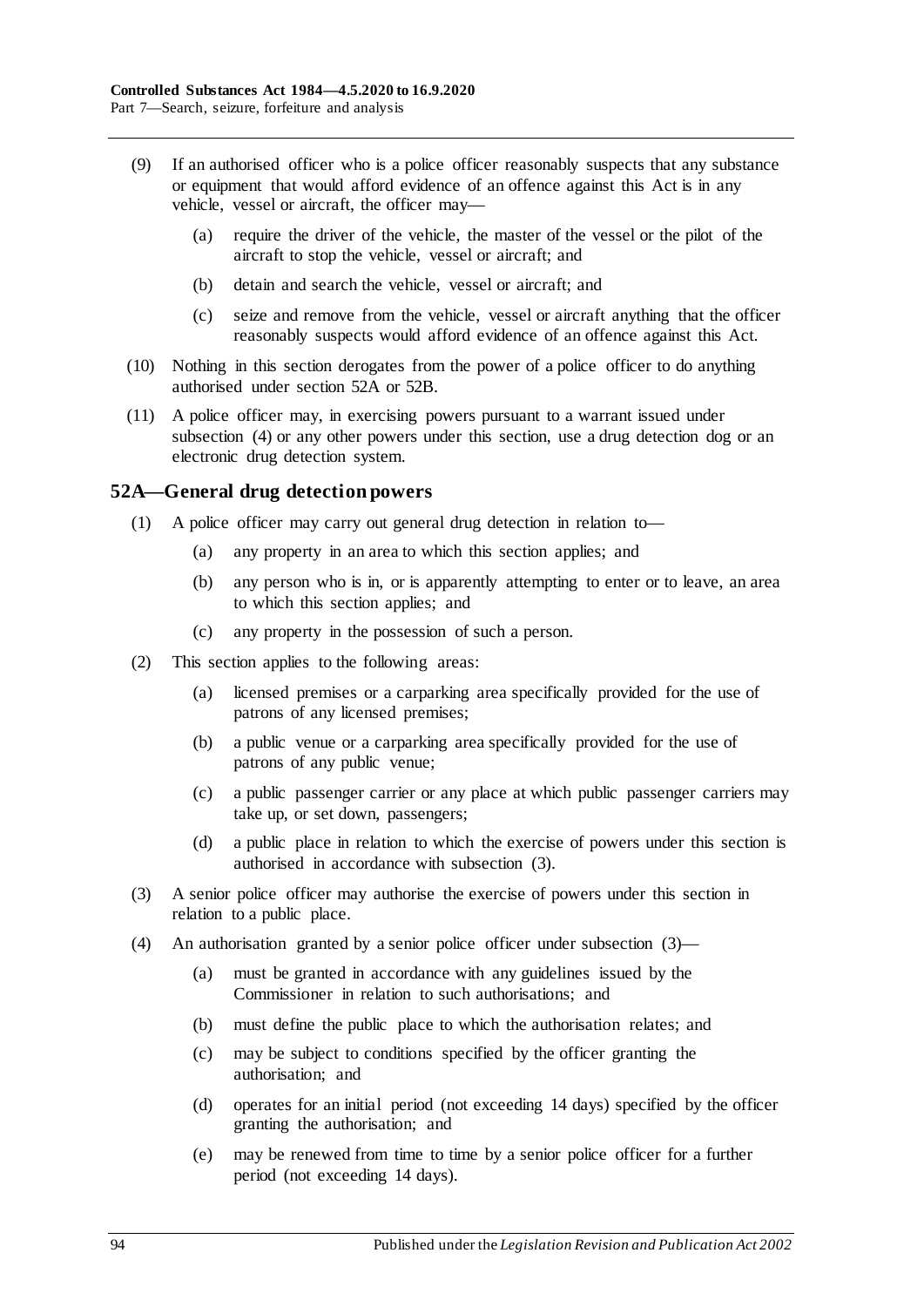- (5) An authorisation granted under [subsection](#page-93-1) (3) may be varied or revoked by a senior police officer at any time.
- (6) A police officer exercising powers under this section may—
	- (a) enter and remain in any premises or place necessary for the purpose of exercising those powers; and
	- (b) give such directions as are reasonably necessary for, or incidental to, the effective exercise of those powers.
- (7) A police officer may only detain a person, by directions given under this section, for so long as is reasonably necessary to carry out general drug detection in relation to the person and any property in the possession of the person.
- (8) In this section—

*licensed premises* means—

- (a) licensed premises within the meaning of the *[Liquor Licensing Act](http://www.legislation.sa.gov.au/index.aspx?action=legref&type=act&legtitle=Liquor%20Licensing%20Act%201997) 1997*, other than premises in respect of which only a restaurant licence or residential licence is in force; and
- (b) the premises defined in the casino licence, within the meaning of the *[Casino](http://www.legislation.sa.gov.au/index.aspx?action=legref&type=act&legtitle=Casino%20Act%201997)  Act [1997](http://www.legislation.sa.gov.au/index.aspx?action=legref&type=act&legtitle=Casino%20Act%201997)*, as the premises to which the licence relates;

*public passenger carrier* means a bus, tram, train, vessel or aircraft used for the purpose of carrying passengers for hire or reward;

*public place* includes—

- (a) a place to which free access is permitted to the public, with the express or tacit consent of the owner or occupier of that place; and
- (b) a place to which the public are admitted on payment of money, the test of admittance being the payment of money only; and
- (c) a road, street, footway, court, alley or thoroughfare which the public are allowed to use, notwithstanding that that road, street, footway, court, alley or thoroughfare is on private property;

*public venue* means a place where members of the public are gathered for an entertainment or an event or activity of any kind, whether admission is open, procured by the payment of money or restricted to members of a club or a class of persons with some other qualification or characteristic, but does not include a church or place of public worship.

#### <span id="page-94-1"></span><span id="page-94-0"></span>**52B—Special powers relating to drug transit routes**

- (1) A senior police officer may, if he or she reasonably suspects that an area is being, or is likely to be, used for the transport of controlled drugs, controlled precursors or controlled plants in contravention of this Act, authorise the exercise of powers under this section in relation to the area.
- (2) An authorisation granted by a senior police officer under [subsection](#page-94-1) (1)—
	- (a) must be granted in accordance with any guidelines issued by the Commissioner in relation to such authorisations; and
	- (b) must define the area to which the authorisation relates; and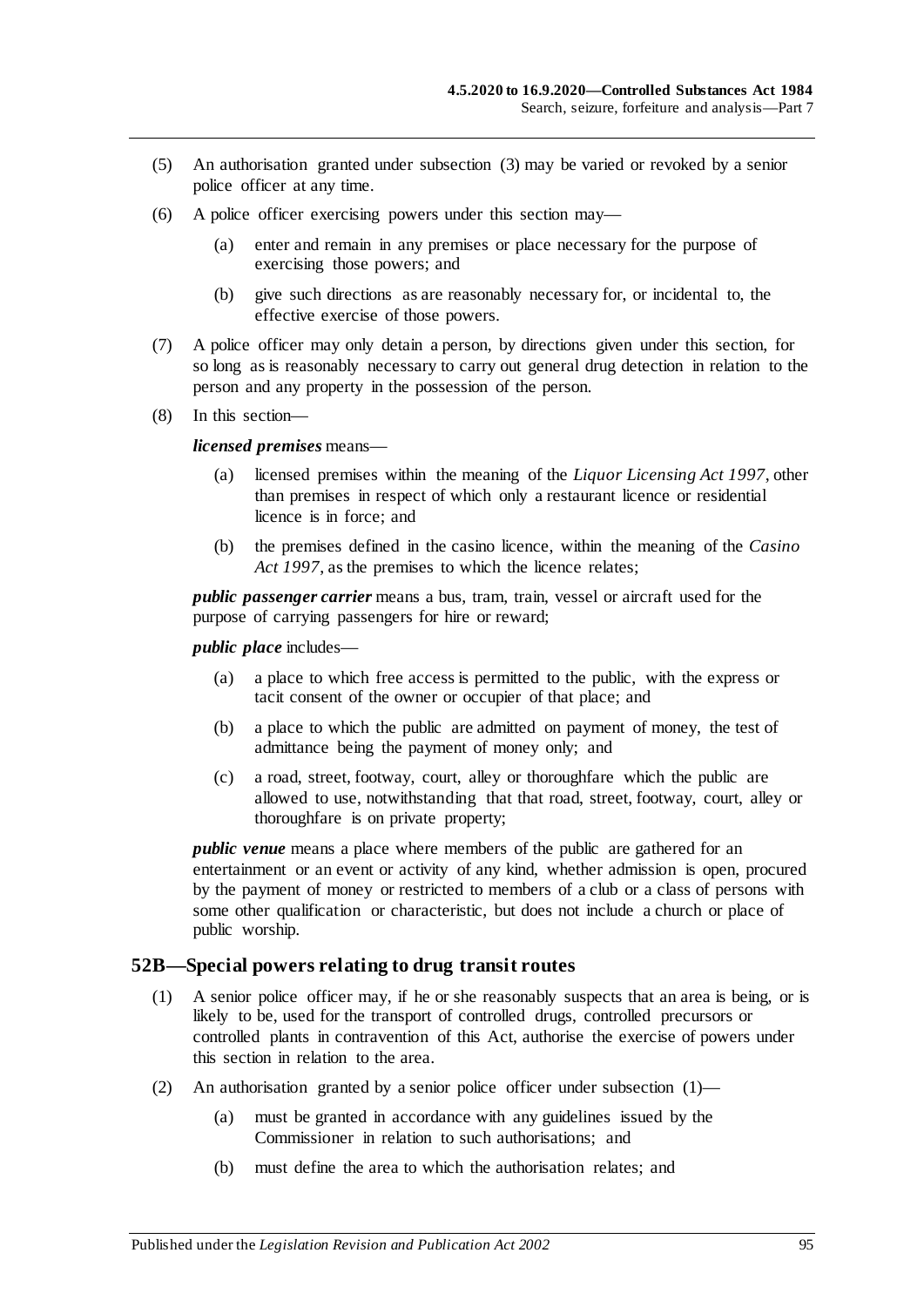- (c) may be subject to conditions specified by the officer granting the authorisation; and
- (d) operates for an initial period (not exceeding 14 days) specified by the officer granting the authorisation; and
- (e) may be renewed from time to time by a senior police officer for a further period (not exceeding 14 days).
- (3) An authorisation granted under [subsection](#page-94-1) (1) may be varied or revoked by a senior police officer at any time.
- (4) An area may only be subject to an authorisation under this section if—
	- (a) the whole of the area is situated more than 30 kilometres from the General Post Office at Adelaide; and
	- (b) the total size of the area is not more than 5 square kilometres.
- (5) If the exercise of powers under this section in relation to an area is authorised, a police officer may—
	- (a) require the driver of a vehicle within the area to stop the vehicle (whether at a drug detection point established in accordance with [subsection](#page-95-0) (7) or at any other location); and
	- (b) detain the vehicle and carry out general drug detection in relation to the vehicle and any persons or property in or on the vehicle; and
	- (c) allow a drug detection dog to enter any part of the vehicle not designed for the purpose of carrying passengers while the vehicle is moving; and
	- (d) direct a person to open any part of the vehicle and give such other directions as are reasonably necessary for, or incidental to, the effective exercise of powers under this section.
- (6) A police officer may only detain a person who is in a vehicle, by directions given under this section, for so long as is reasonably necessary to carry out general drug detection in relation to the vehicle and any persons or property in the vehicle.
- <span id="page-95-0"></span>(7) A drug detection point may be established by police officers at any time on or in the vicinity of any road within an area in relation to which the exercise of powers under this section is authorised for the purpose of exercising those powers in relation to persons driving motor vehicles on the road.
- (8) A drug detection point must be established in such a way, and consist of such facilities and warning and other devices, as the Commissioner of Police considers necessary in order to enable vehicles to be stopped in a safe and orderly manner.
- (9) The Commissioner of Police must—
	- (a) establish procedures to be followed by police officers in the exercise of powers under this section, being procedures designed to prevent as far as reasonably practicable any undue delay or inconvenience to persons being subjected to the powers; and
	- (b) establish procedures to ensure that the exercise of powers under this section is not authorised in relation to more than 3 areas at any one time.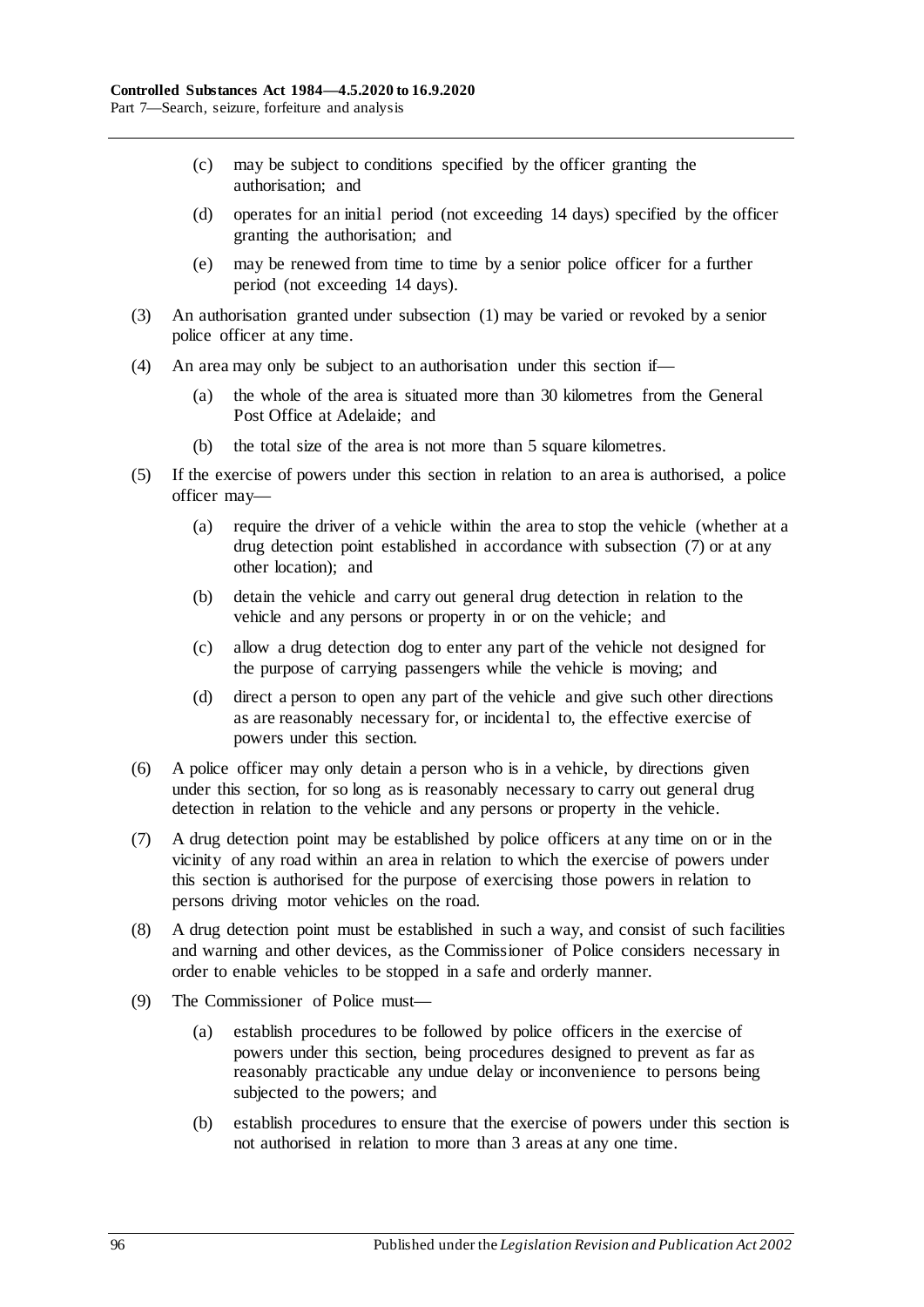#### **52C—Report to Minister on issue of authorisations**

- (1) The Commissioner of Police must, on or before 30 September in each year (other than the calendar year in which this section comes into operation), provide a report to the Attorney-General specifying the following information in relation to the financial year ending on the preceding 30 June:
	- (a) the number of authorisations granted by senior police officers under [sections](#page-93-0) 52A and [52B](#page-94-0) during that financial year;
	- (b) the public places or areas in relation to which those authorisations were granted;
	- (c) the periods during which the authorisations applied;
	- (d) the number of occasions on which a drug detection dog or electronic drug detection system indicated detection of the presence of a controlled drug, controlled precursor or controlled plant in the course of the exercise of powers under [sections](#page-93-0) 52A and [52B.](#page-94-0)
- (2) The Attorney-General must, within 12 sitting days after receipt of a report under this section, cause copies of the report to be laid before each House of Parliament.

#### **52D—General provisions relating to exercise of powers**

- (1) Nothing in this Part derogates from the power of a police officer to do anything pursuant to a general search warrant issued under the *[Summary Offences Act](http://www.legislation.sa.gov.au/index.aspx?action=legref&type=act&legtitle=Summary%20Offences%20Act%201953) 1953*.
- (2) An authorised officer may, in exercising powers under this Part, be assisted by such persons as the authorised officer considers necessary or desirable in the circumstances.
- (3) A person must not—
	- (a) hinder or obstruct an authorised officer, or a person accompanying an authorised officer, in the exercise of the powers conferred by this Part; or
	- (b) refuse or fail to comply with a requirement made of the person, or a direction given to the person, pursuant to [section](#page-91-4) 52, [52A](#page-93-0) or [52B.](#page-94-0)

Maximum penalty: \$10 000 or imprisonment for 2 years.

- (4) In any proceedings, an apparently genuine document purporting to be a certificate signed by the Commissioner of Police (or a delegate of the Commissioner of Police), and certifying that—
	- (a) a particular public place was subject to an authorisation properly granted by a senior police officer in accordance with [section](#page-93-1) 52A(3) during a period specified in the certificate; or
	- (b) a particular area was subject to an authorisation properly granted by a senior police officer in accordance with [section](#page-94-1) 52B(1) during a period specified in the certificate; or
	- (c) a dog used during a specified period to carry out general drug detection within a specified area, or at a specified place, was a drug detection dog; or
	- (d) a device or system used during a specified period to carry out general drug detection within a specified area, or at a specified place, was an electronic drug detection system,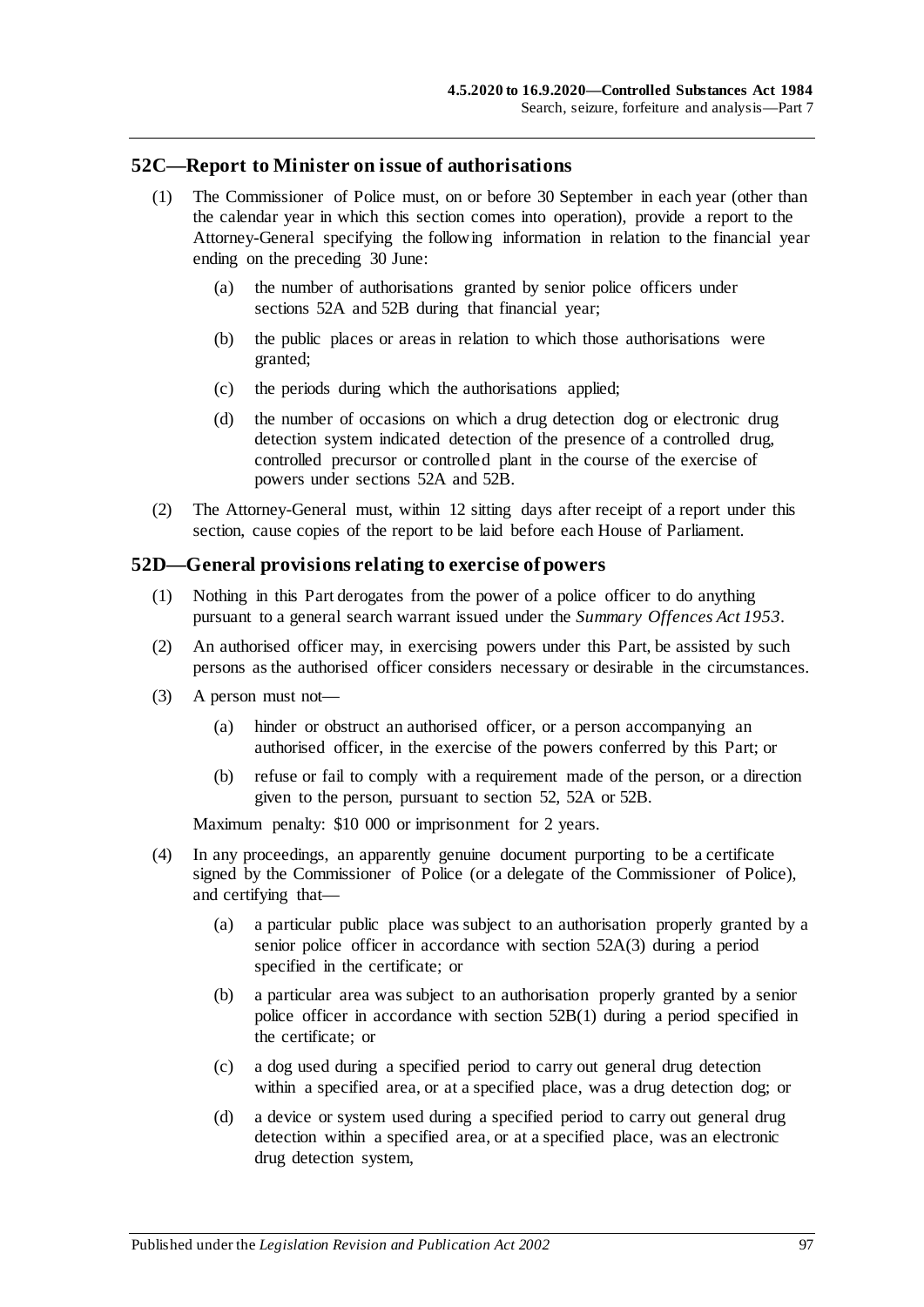constitutes proof, in the absence of proof to the contrary, of the matters so certified.

- (5) For the avoidance of doubt, an indication—
	- (a) by a drug detection dog that the dog has detected the presence of a controlled drug, controlled precursor or controlled plant; or
	- (b) by an electronic drug detection system that the system has detected the presence of a controlled drug, controlled precursor or controlled plant,

constitutes reasonable grounds to suspect that a controlled drug, controlled precursor or controlled plant is present.

#### **52E—Seized property and forfeiture**

- (1) Subject to this section, seized property must be held pending proceedings for an offence against this Act relating to the property.
- <span id="page-97-0"></span>(2) If seized property—
	- (a) is a controlled drug, controlled plant, controlled precursor or a poison; or
	- (b) is, in the opinion of the Commissioner of Police, likely to constitute a danger if stored pending proceedings for an offence against this Act relating to the property,

the Commissioner of Police may direct that the property be destroyed, whether or not a person has been or is to be charged with an offence in relation to it.

- (3) Property referred to in [subsection](#page-97-0) (2) may be destroyed at the place at which it was seized or at any other suitable place.
- (4) If a charge is laid, or is to be laid, for an offence in relation to property referred to in [subsection](#page-97-0) (2)—
	- (a) samples of the property that provide a true representation of the nature of the property must be taken and kept for evidentiary purposes; and
	- (b) the defendant is entitled to have a portion of the sample analysed by an analyst (see [section](#page-98-0) 53); and
	- (c) the defendant must be given written notice of that entitlement.
- (5) Possession of samples taken under this section must remain at all times within the control of the Commissioner of Police or his or her nominee.
- (6) The regulations may make provision relating to the taking of samples of seized property and analysis of those samples.
- (6a) If a person is convicted of an offence in relation to property destroyed in accordance with [subsection](#page-97-0) (2), the court may order the convicted person to pay the reasonable costs of destruction to the Commissioner of Police.
- <span id="page-97-1"></span>(7) If the Magistrates Court on application by an authorised officer, or any court hearing proceedings under this Act, finds that seized property—
	- (a) was the subject of an offence against this Act; or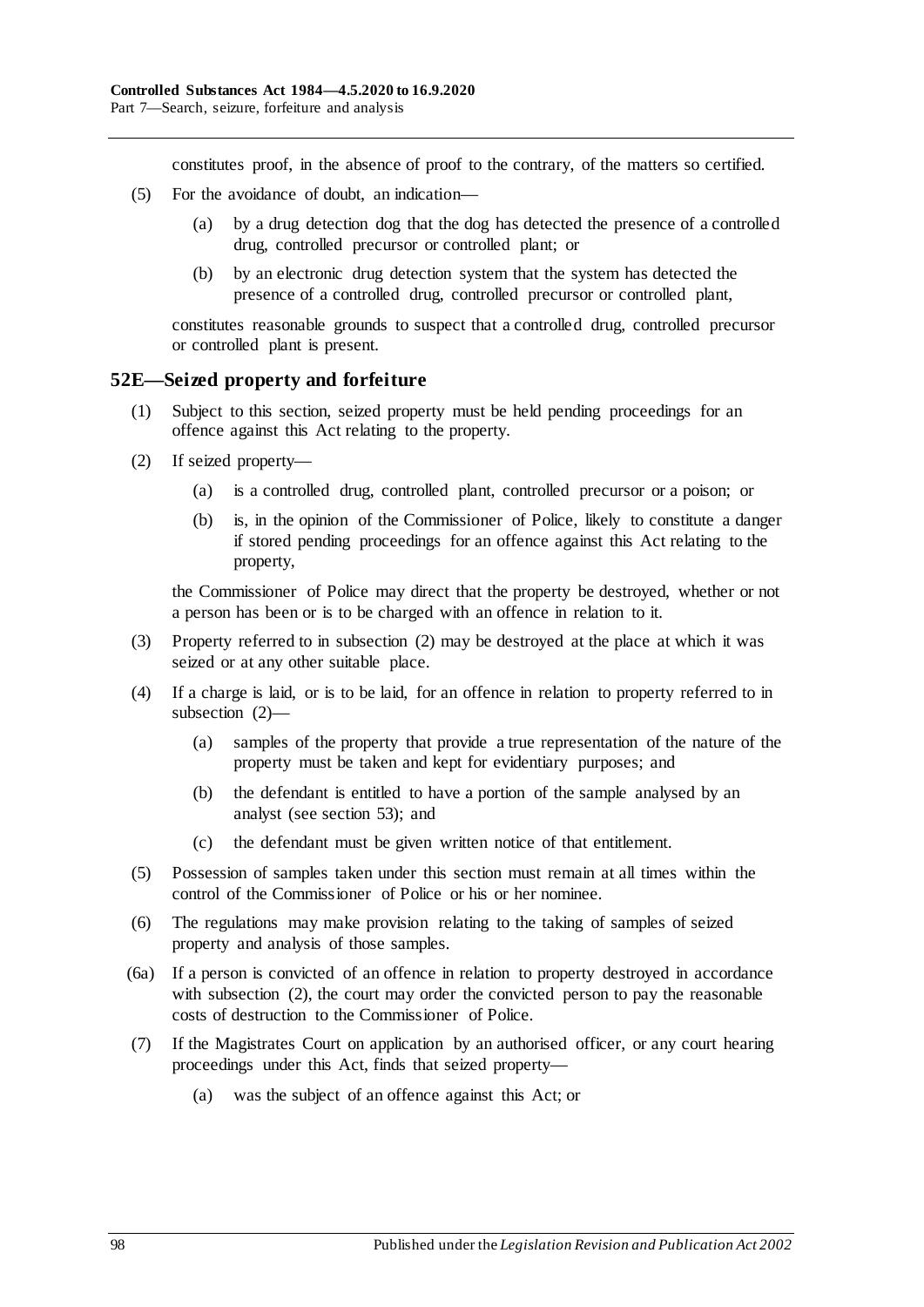(b) consists of equipment, devices, substances, documents or records acquired, used or intended for use for, or in connection with, the manufacture, or the smoking, consumption or administration, of a controlled drug or the cultivation of a controlled plant,

the court may, by order, forfeit the property to the Crown.

- (8) Property that is the subject of an order for forfeiture under this section may be sold, destroyed or otherwise disposed of as the Commissioner of Police directs.
- <span id="page-98-3"></span>(9) Subject to [subsections](#page-98-1) (10) and [\(11\),](#page-98-2) if seized property has not been forfeited to the Crown in proceedings under this Act commenced within the prescribed period after its seizure, a person from whose lawful possession the property was seized, or a person with legal title to it, is entitled to recover from the Commissioner of Police (if necessary, by action in a court of competent jurisdiction) the property itself, or if it has been damaged or destroyed or has deteriorated, compensation of an amount equal to its market value at the time of its seizure.
- <span id="page-98-1"></span>(10) [Subsection](#page-98-3) (9) does not apply to property that has been destroyed under [subsection](#page-97-0) (2) if the property—
	- (a) was the subject of an offence against this Act; or
	- (b) consists of equipment, devices, substances, documents or records acquired, used or intended for use for, or in connection with, the manufacture, or the smoking, consumption or administration, of a controlled drug or the cultivation of a controlled plant.
- <span id="page-98-2"></span>(11) Despite [subsection](#page-98-3) (9), a court hearing proceedings under that subsection in relation to property that has not been destroyed under [subsection](#page-97-0) (2) may, if it thinks fit, make an order under [subsection](#page-97-1) (7) for forfeiture of the property to the Crown.
- (12) Nothing in this section affects the operation of the *[Criminal Assets Confiscation](http://www.legislation.sa.gov.au/index.aspx?action=legref&type=act&legtitle=Criminal%20Assets%20Confiscation%20Act%202005)  Act [2005](http://www.legislation.sa.gov.au/index.aspx?action=legref&type=act&legtitle=Criminal%20Assets%20Confiscation%20Act%202005)*.
- (13) In this section—

*prescribed period* means two years or such longer period as the Magistrates Court may, on application by an authorised officer, allow;

*seized property* means anything—

- (a) seized under this Act; or
- (b) seized otherwise than under this Act that is evidence of an offence against this Act.

#### <span id="page-98-0"></span>**53—Analysis**

- (1) An authorised officer may cause any substance seized or taken pursuant to this Part to be analysed by, or under the supervision of, an analyst.
- (1a) An analysis under this section may include a determination as to the weight, amount or quantity of any substance (and such determination must comply with any requirements prescribed by regulation).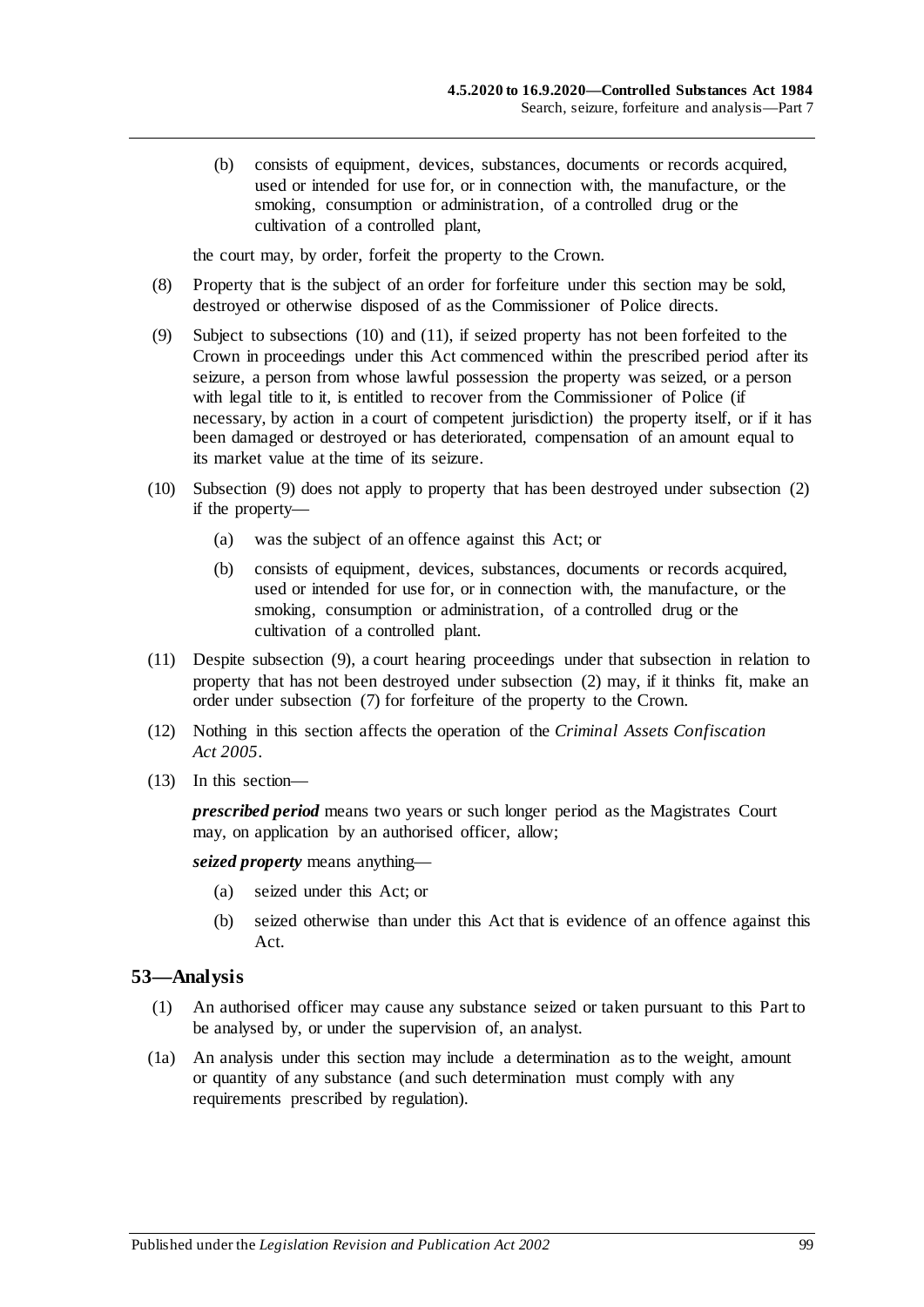- <span id="page-99-0"></span>(2) Any person may, for the purposes of ascertaining whether a substance is, or is not, a particular poison, prescription drug, drug of dependence, controlled drug, controlled precursor, controlled plant or medicine, or for any other evidentiary purpose, cause the substance to be analysed by, or under the supervision of, an analyst.
- (3) A person who initiates an analysis pursuant to [subsection](#page-99-0) (2) must do so in the prescribed manner and on payment of the prescribed fee.
- (4) An analyst must, on the completion of an analysis pursuant to this section, certify in the prescribed form the results of the analysis, and—
	- (a) in the case of an analysis initiated by an authorised officer who is a police officer—must forward the certificate to the Commissioner of Police; or
	- (b) in the case of an analysis initiated by any other authorised officer—must forward the certificate to the Department; or
	- (c) in any other case—must forward the certificate to the person who initiated the analysis.

## **Part 8—Miscellaneous**

#### **55—Licences, authorities and permits**

- (1) The Minister may, in the Minister's absolute discretion, grant or refuse a licence, authority or permit for the purposes of this Act.
- (2) The Minister may grant a licence, authority or permit subject to such conditions as the Minister thinks fit and specifies in the licence, authority or permit and may at any time, by notice in writing given personally or by post to the holder, vary or revoke a condition, or attach a further condition, to the licence, authority or permit.
- (2a) If a person who holds a licence, authority or permit contravenes or fails to comply with a condition of that licence, authority or permit, the holder is guilty of an offence. Maximum penalty: \$5 000.
- (2b) The Minister may fix fees payable in respect of a licence, authority or permit (including application fees, fees for grant and renewal and periodic fees) and may waive or reduce a fee payable if the Minister considers it appropriate to do so.
- (3) On the expiry of the term of a licence granted under this Act, the Minister must, if application for renewal has been made in the due manner and the appropriate fee paid, renew the licence for a further term.
- <span id="page-99-1"></span>(4) The Minister may, by notice in writing given personally or by post to the holder of a licence, authority or permit granted under this Act, suspend or revoke the licence, authority or permit if—
	- (a) the holder obtained it improperly; or
	- (b) the holder is found guilty of an offence against this Act; or
	- (c) the holder has, in the opinion of the Minister, contravened or failed to comply with a condition of the licence, authority or permit.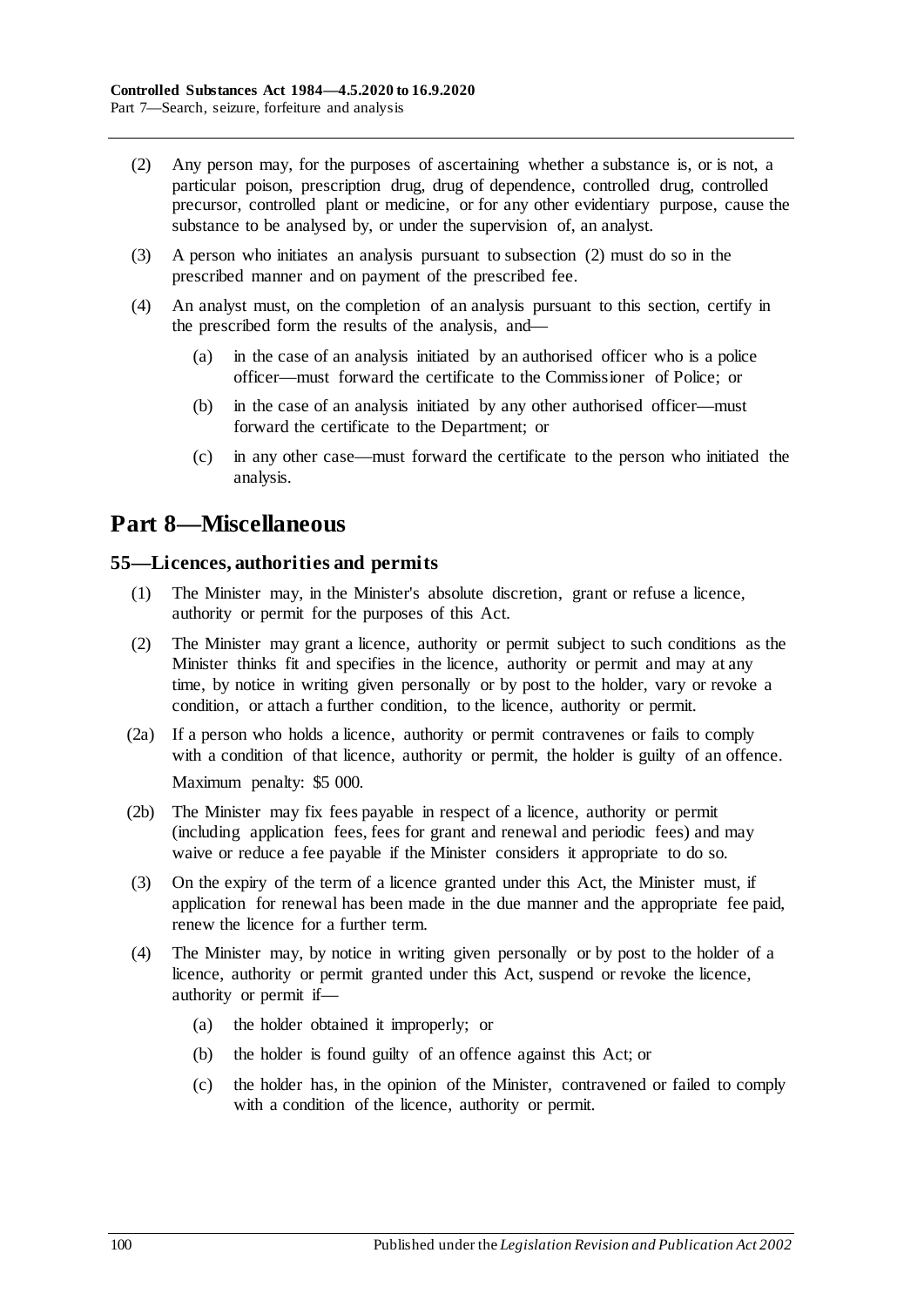- (5) If the Minister makes a decision under [subsection](#page-99-1)  $(4)(c)$  to suspend or revoke a person's licence, authority or permit, the person may seek a review of the decision by the Tribunal under section 34 of the *[South Australian Civil and Administrative](http://www.legislation.sa.gov.au/index.aspx?action=legref&type=act&legtitle=South%20Australian%20Civil%20and%20Administrative%20Tribunal%20Act%202013)  [Tribunal Act](http://www.legislation.sa.gov.au/index.aspx?action=legref&type=act&legtitle=South%20Australian%20Civil%20and%20Administrative%20Tribunal%20Act%202013) 2013*.
- (6) Subject to subsection (8), an application for a review must be made within 1 month of the suspension or revocation.
- (7) The Minister must, if required by the person applying for a review, state in writing the reasons for the suspension or revocation.
- (8) If the reasons of the Minister are not given in writing at the time of making the decision that is to be the subject of a review and the person seeking the review, within 1 month of the making of the decision, requires the Minister's reasons in writing, the time for applying for a review runs from the time when the person receives the written statement of those reasons.
- (9) This section does not apply in relation to a licence under Part 4A.

#### **56—Permits for research etc**

- (1) The Minister may issue a permit authorising, subject to such conditions as may be specified in the permit, the person named in the permit to manufacture, cultivate, sell, supply, administer or have in his or her possession a substance or medical device for the purposes of analysis, research, instruction or training.
- (2) Despite any other provision of this Act, the holder of a permit issued under this section is not guilty of an offence against this Act in respect of anything done pursuant to and in accordance with the permit.

#### <span id="page-100-0"></span>**57—Power of Minister to prohibit certain activities**

- (1) If a person—
	- (a) has been convicted of an offence against this Act; or
	- (b) has, in the opinion of the Minister, contravened or failed to comply with a condition of a licence, authority or permit granted under this Act; or
	- (c) has, in the opinion of the Minister, prescribed, sold, supplied or administered a prescription drug in an irresponsible manner,

the Minister may, by order, prohibit the person from manufacturing, producing, packaging, selling, supplying, prescribing, administering, using or having possession of any substance or device specified in the order.

- <span id="page-100-1"></span>(2) The Minister may, by subsequent order, revoke an order under [subsection](#page-100-0) (1).
- (3) The Minister must publish an order made under [subsection](#page-100-0) (1) or [\(2\)](#page-100-1) in the Gazette and must cause a copy of the order to be served personally or by post on the person to whom it applies.
- (4) A person must not contravene an order made under this section. Maximum penalty: \$10 000 or imprisonment for 2 years.
- (5) If the Minister decides to make an order under [subsection](#page-100-0) (1), a person to whom the order applies may seek a review of the Minister's decision by the Tribunal under section 34 of the *[South Australian Civil and Administrative Tribunal Act](http://www.legislation.sa.gov.au/index.aspx?action=legref&type=act&legtitle=South%20Australian%20Civil%20and%20Administrative%20Tribunal%20Act%202013) 2013*.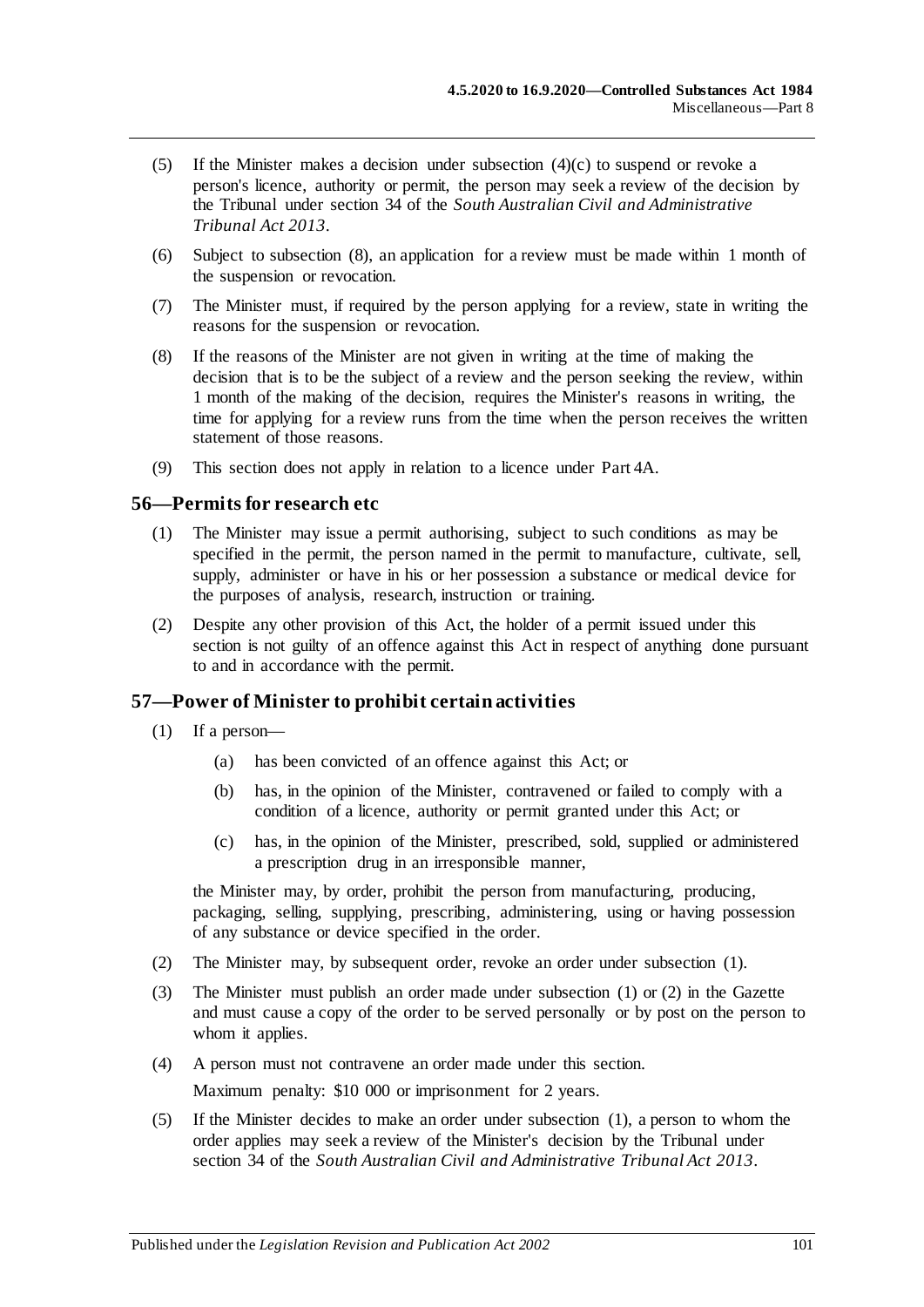- (6) Subject to subsection (8), an application for a review must be made within 1 month after the applicant receives notice of the relevant order.
- (7) The Minister must, if required by the person applying for a review, state in writing the reasons for the order.
- (8) If the reasons of the Minister are not given in writing at the time of making the decision that is to be the subject of a review and the person seeking the review, within 1 month of the making of the decision, requires the Minister's reasons in writing, the time for applying for a review runs from the time when the person receives the written statement of those reasons.

#### <span id="page-101-0"></span>**57A—Warnings**

- (1) Subject to this section, if the Minister is satisfied that—
	- (a) a substance or device might be dangerous to persons consuming or using the substance or device (whether because of a failure to comply with a requirement under this Act or otherwise); or
	- (b) an advertisement or other published material relating to a substance or device contains instructions or other material that might be dangerous to persons consuming or using the substance or device,

the Minister may take such action as the Minister thinks fit to warn the public against the risks or potential risks.

- (2) The Minister may only take action under this section—
	- (a) in relation to a substance, if the substance is a poison or medicine or is a substance that the Minister is satisfied has the potential to be harmful to humans or is or may be used, or is designed to be used, as a medicine; or
	- (b) in relation to a device, if the device is a medical device or is a device that the Minister is satisfied is or may be used, or is designed to be used, as a medical device.
- (3) For the purpose of [subsection](#page-101-0) (1), the Minister may publish the trade name or description of a substance or device and may identify manufacturers, sellers, suppliers or importers of the substance or device.

## <span id="page-101-1"></span>**58—Publication of information**

- (1) If the Minister believes on reasonable grounds that a person has a history of consuming poisons or medicines in a quantity or manner that presents a risk to the person's health or has obtained or attempted to obtain a poison, medicine or medical device by false pretences or other unlawful means or for an unlawful purpose, the Minister may, for the purpose of preventing or restricting the supply of such a substance or device to that person, publish information relating to that person to all or any of the following classes of persons:
	- (a) persons concerned in the management of hospitals or nursing homes who are responsible for the supply of such substances or devices to patients attending the hospitals or nursing homes; and
	- (b) registered health practitioners; and
	- (c) veterinary surgeons; and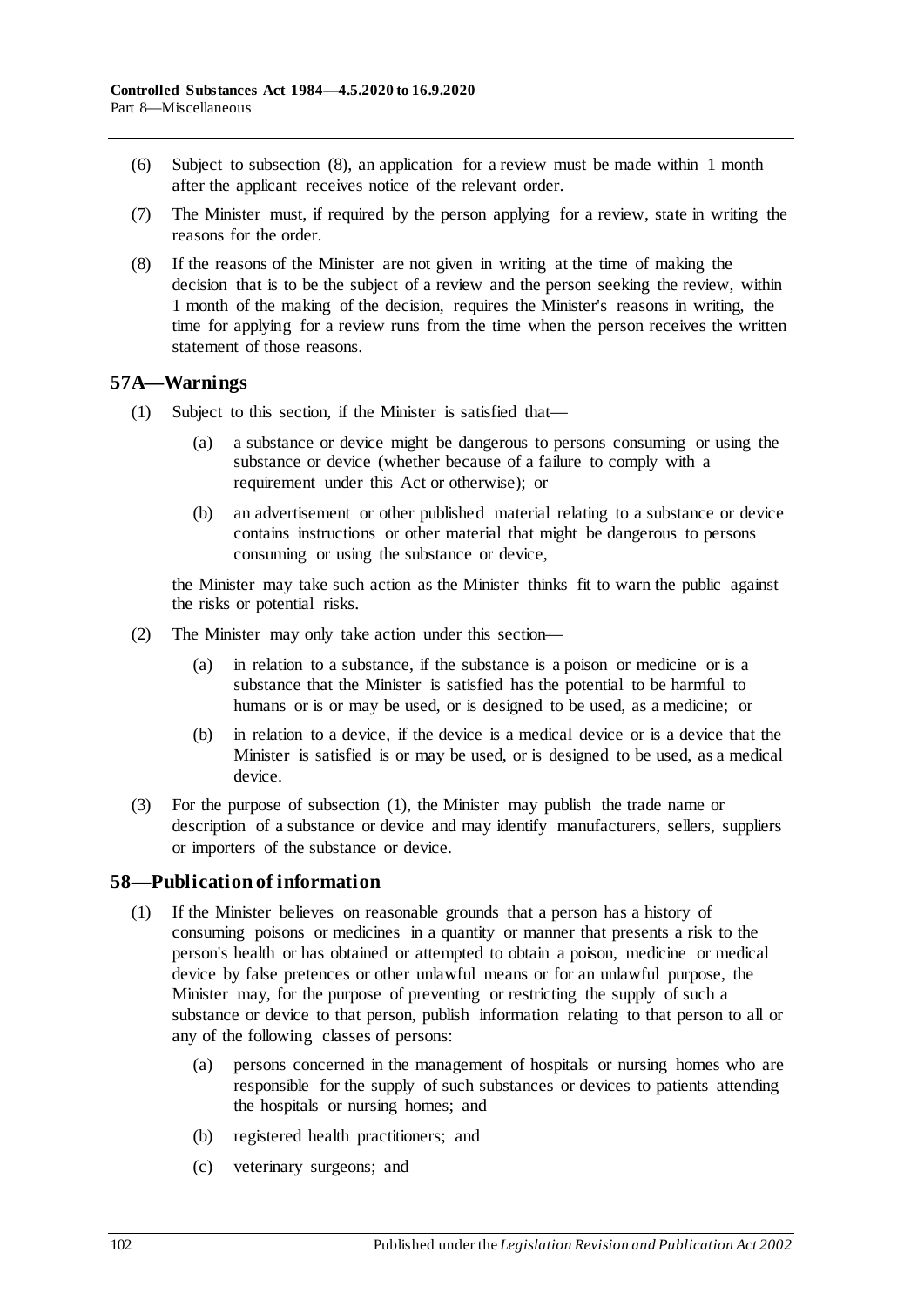- (f) any other prescribed class of persons, being persons who deal in or supply such substances or devices in the ordinary course of their business or profession.
- (1a) The Minister may publish information to a class of persons referred to in [subsection](#page-101-1) (1)—
	- (a) by publishing the information to a professional association prescribed by regulation whose members belong to that class of persons; or
	- (b) in any other manner the Minister thinks fit.
- (2) Information published under this section is privileged unless it is proved that it was done with malice.
- (3) A person to whom information was published under this section must not communicate that information to any other person except so far as it may be necessary to do so in order to achieve the purpose of the publication.

#### **60—Minister may require certain information to be given**

- (1) For the purpose of ascertaining—
	- (a) whether any substance or device is, or ought to be, one to which this Act applies; or
	- (b) whether any requirements under this Act relating to a substance or device are appropriate and effective,

the Minister may, by notice in writing given personally or by post to a person who manufactures, produces, packs, sells, supplies, imports or advertises a substance or device, require that person to furnish to the Minister such information relating to the substance or device as may be specified in the notice.

- (2) If the Minister has reasonable cause to believe that there is extensive misuse of a prescription drug or a volatile solvent in a particular area, the Minister may, by notice in writing given personally or by post to a registered health practitioner, veterinary surgeon or supplier practising or operating in, or in the vicinity of, that area, require him or her to furnish to the Minister such particulars as may be specified relating to—
	- (a) in the case of a registered health practitioner (other than a pharmacist) or veterinary surgeon—the quantities in which and the number and frequency of occasions on which a prescription drug specified in the notice was prescribed, supplied or administered by him or her;
	- (b) in the case of a pharmacist or supplier—the quantities in which and the number and frequency of occasions on which a prescription drug or volatile solvent specified in the notice was supplied by him or her.
- (3) A notice under this section may require any such information or particulars to be furnished in such manner and within such period, being not less than 14 days, as may be specified in the notice.
- (4) A person to whom a notice under this section has been given must not fail to comply with the notice. Maximum penalty: \$5 000.

Published under the *Legislation Revision and Publication Act 2002* 103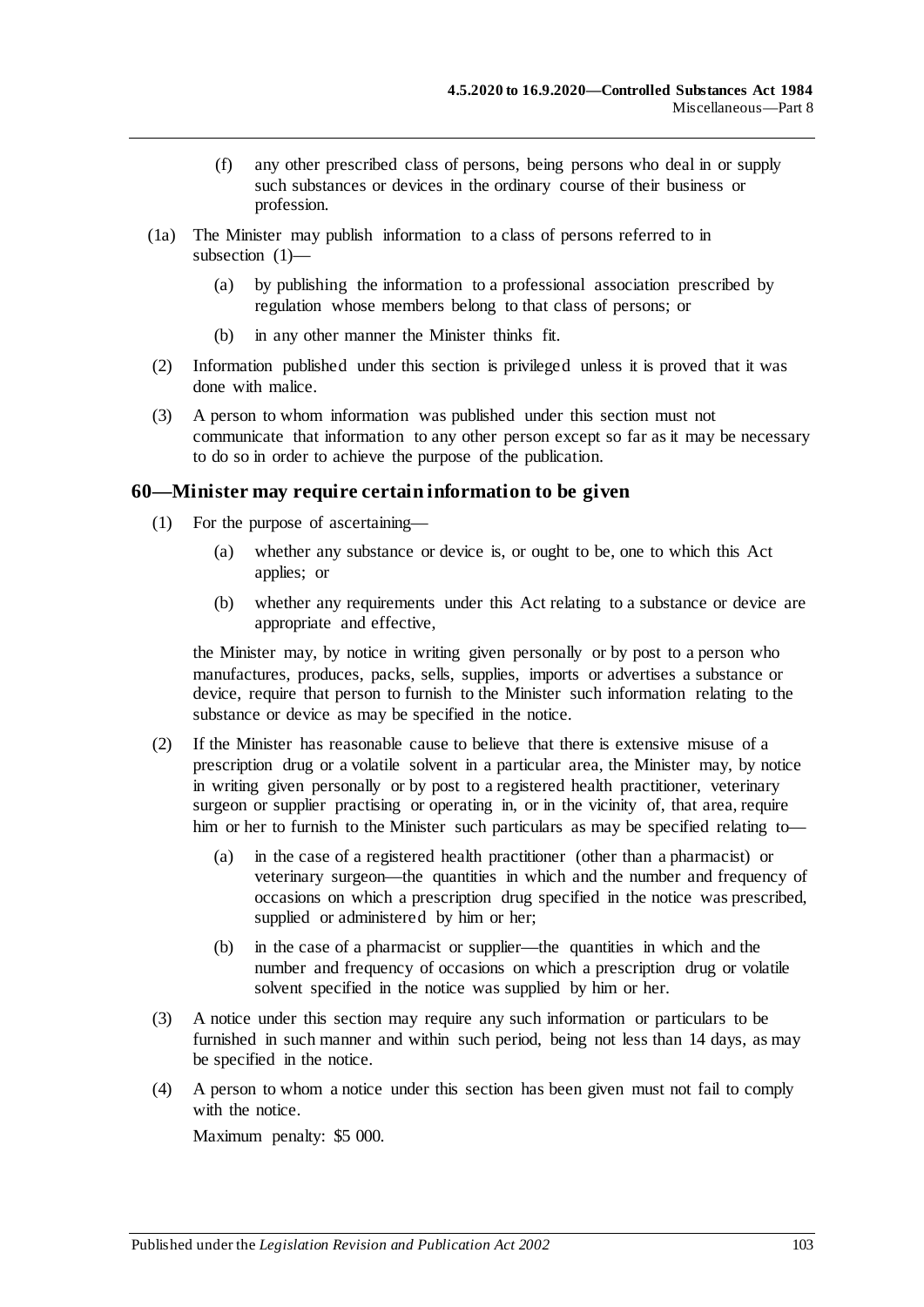#### **60A—Confidentiality**

- <span id="page-103-0"></span>(1) A person must not divulge—
	- (a) information relating to trade processes; or
	- (b) medical records or details of medical treatment of a person,

obtained (whether by that person or some other person) in the administration or enforcement of this Act except—

- (c) in connection with the administration or enforcement of this Act; or
- (d) as authorised or required by law; or
- (e) with the consent of the person from whom the information was obtained or to whom the information relates; or
- (f) for the purpose of any legal proceedings arising out of the administration or enforcement of this Act; or
- (g) to a law enforcement, prosecution or health authority of another jurisdiction as may be reasonably required for the purpose of the administration or enforcement of a law of that jurisdiction.

Maximum penalty: \$10 000

(2) [Subsection](#page-103-0) (1)(b) does not prevent the disclosure of statistical or other information that could not reasonably be expected to lead to the identification of any person to whom it relates.

#### **60B—False or misleading information**

A person must not make a statement that is false or misleading in a material particular (whether by reason of the inclusion or omission of any particular) in any information provided, or record kept, under this Act.

Maximum penalty: \$5 000.

#### **61—Evidentiary provisions**

- (1) In any proceedings for an offence against this Act, an apparently genuine document purporting to be signed by the Minister and to certify that a person named in the certificate did, or did not, hold a licence, authority or permit under this Act on a specified day will, in the absence of proof to the contrary, be proof of the matters so certified.
- (2) In any proceedings for an offence against this Act, an apparently genuine document purporting to be signed by an analyst and to certify that an analysis of a substance referred to in the certificate was carried out by, or under the supervision of, the analyst will, in the absence of proof to the contrary, be proof of any facts stated in the certificate—
	- (a) tending to identify the substance analysed or tending to identify the substance analysed as an analogue of another substance for the purposes of this Act; and
	- (ab) as to the weight, amount or quantity of the substance analysed; and
	- (b) relating to the nature and results of the analysis.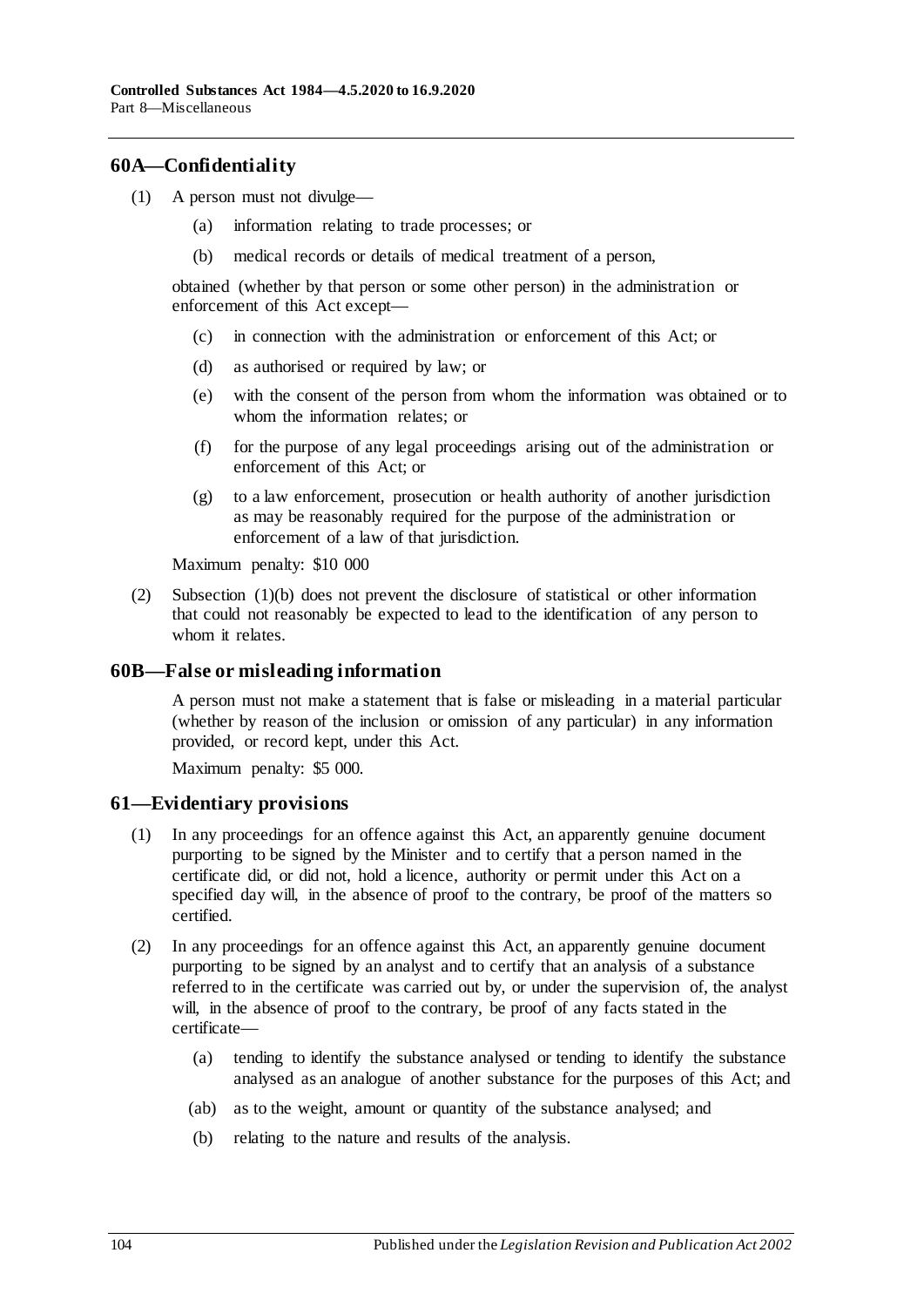- (2a) In any proceedings for an offence against this Act, an apparently genuine document purporting to be a certificate issued under a corresponding law and to certify that an analysis of a substance referred to in the certificate was carried out in accordance with the corresponding law will, in the absence of proof to the contrary, be proof of any facts stated in the certificate—
	- (a) tending to identify the substance analysed or tending to identify the substance analysed as an analogue of another substance for the purposes of this Act; and
	- (ab) as to the weight, amount or quantity of the substance analysed; and
	- (b) relating to the nature and results of the analysis.
- (3) In any proceedings for an offence against this Act, an apparently genuine document purporting to be signed by the Minister and to certify that a person named in the certificate is an authorised officer, or an analyst, as the case may be, will, in the absence of proof to the contrary, be proof of the matter certified.
- (4) In this section—

*corresponding law* means a law of the Commonwealth, another State, or a Territory that is prescribed by regulation for the purposes of this definition.

#### **62A—Delegation**

- (1) The Minister may delegate a power or function vested in or conferred on the Minister by or under this Act—
	- (a) to a particular person or body; or
	- (b) to the person for the time being holding or acting in a particular office or position.
- (2) A power or function delegated under this section may, if the instrument of delegation so provides, be further delegated.
- (3) A delegation—
	- (a) may be absolute or conditional; and
	- (b) does not derogate from the power of the delegator to act in a matter; and
	- (c) is revocable at will by the delegator.

#### <span id="page-104-0"></span>**63—Regulations**

- (1) The Governor may make such regulations as are contemplated by, or as are necessary or expedient for the purposes of, this Act.
- (2) The Minister must consult with the Advisory Council in relation to any regulation proposed to be made under this Act (other than a regulation proposed to be made under [Part 4A](#page-31-0) or [section](#page-76-5) 33LA).
- (3) No regulation may be made prescribing an amount relating to a controlled drug, controlled precursor or controlled plant for the purposes of [Part 5](#page-63-0) or [section](#page-90-0) 45A except on the recommendation of the Advisory Council.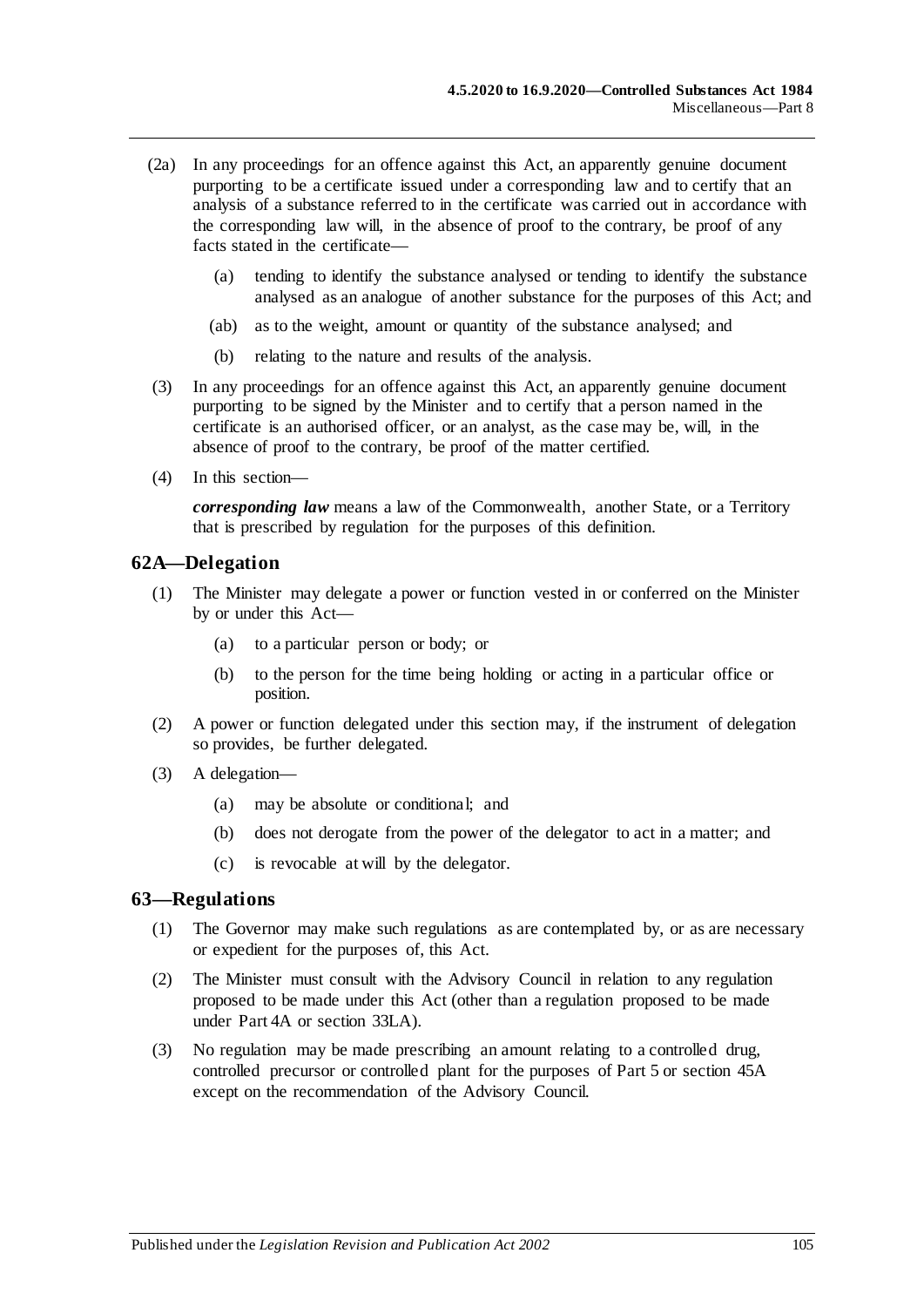- (4) Without limiting the generality of [subsection](#page-104-0) (1), the regulations may—
	- (a) regulate, restrict or prohibit the manufacture, production, packaging, sale (whether by wholesale or retail), supply, prescribing, administration, possession, use, handling, labelling, storing, transporting, disposal or advertising of any poison, controlled precursor, medicine, medical device or volatile solvent;
	- (b) prescribe standards, or provide for the prescription by a person, a committee of persons or an authority, of standards, with which any poison, controlled precursor, medicine or medical device must conform;
	- (ba) regulate the installation, sale, supply or operation of an automatic vending machine for the sale or supply of a poison, medicine or medical device (in circumstances in which that is not prohibited);
	- (c) prescribe the form of any notice, application, certificate, warrant or other document to be given, made or granted under this Act;
	- (d) prescribe fees in respect of anything to be done under this Act, and provide for the remission of fees in specified circumstances;
	- (e) provide for or regulate the classes, application for, grant, term, refusal, renewal, suspension or revocation of licences and permits under this Act by a person, a committee of persons or an authority;
	- (f) require any specified person, or persons of a specified class, to keep records or provide information in relation to any poison, controlled drug, controlled precursor, controlled plant, medicine, medical device or volatile solvent;
	- (g) provide for and regulate the inspection, examination, testing or analysis of any substance or goods;
	- (h) exempt, conditionally or unconditionally, any person, substance or medical device from any provision of this Act or the applied provisions, or provide for all or any of those exemptions to be given by a person or committee of persons or an authority;
	- (i) prescribe penalties, not exceeding \$5 000, for breach of, or non-compliance with, any regulation.
- (5) The regulations may refer to or, by reference, incorporate (with or without modifications) any code, standard, pharmacopoeia or other document published inside or outside of this State, either as in force at the time the regulations are made or as in force from time to time.
- (5a) If a code, standard, pharmacopoeia or other document is referred to or incorporated in the regulations (or in a code, standard, pharmacopoeia or other document referred to or incorporated in the regulations)—
	- (a) a copy of the code, standard, pharmacopoeia or other document must be kept available for inspection by members of the public, without charge and during normal office hours, at an office or offices specified in the regulations; and
	- (b) evidence of the contents of the code, standard, pharmacopoeia or other document may be given in any legal proceedings by production of a document apparently certified by the Minister to be a true copy of the code, standard, pharmacopoeia or other document.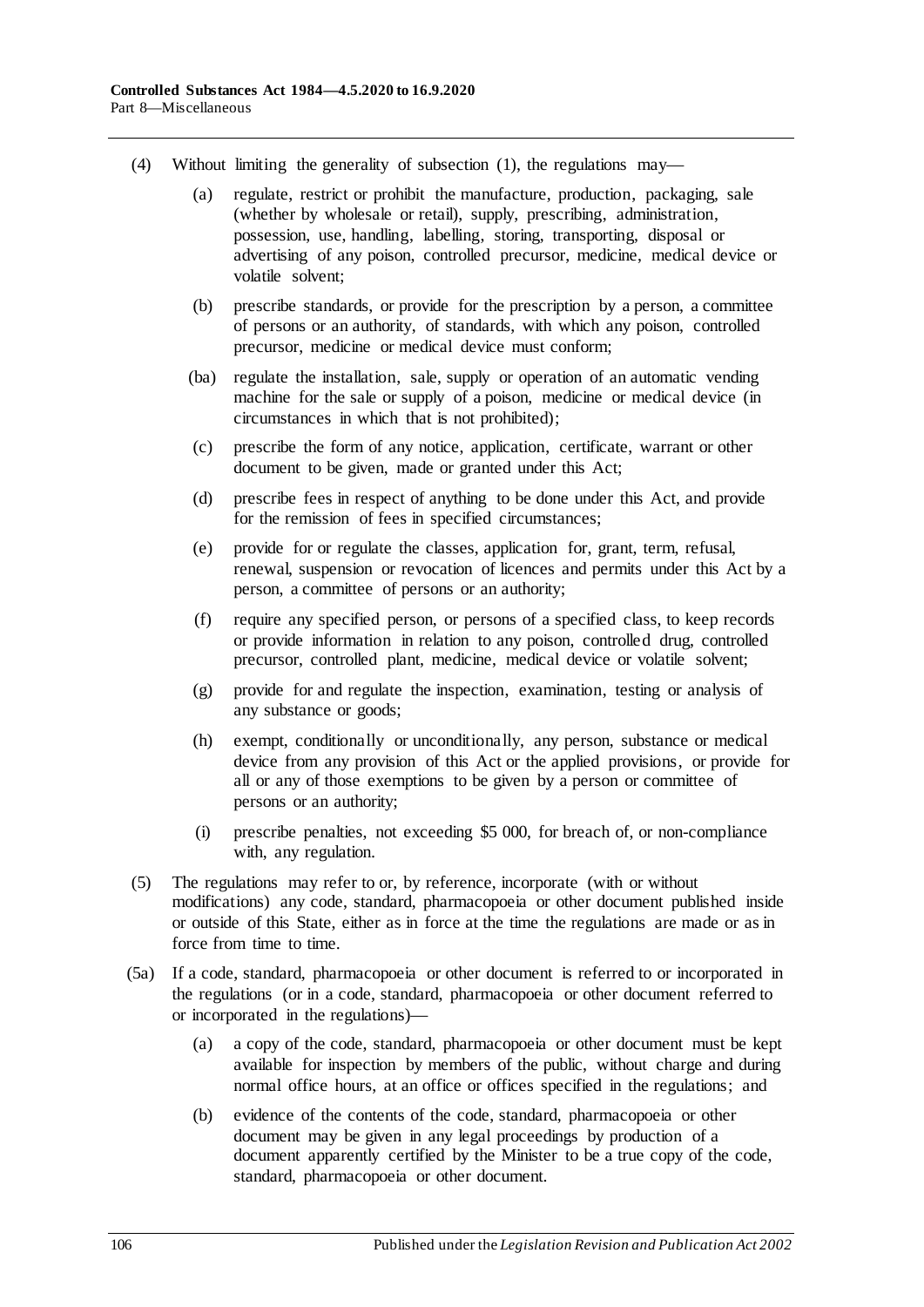- (6) Any regulation under this Act may be of general or limited application according to—
	- (a) the classes of persons or things; or
	- (b) the circumstances; or
	- (c) any other specified factor,

to which the regulation is expressed to apply.

(7) The regulations may provide that a matter or thing in respect of which regulations may be made is to be determined according to the discretion of the Minister.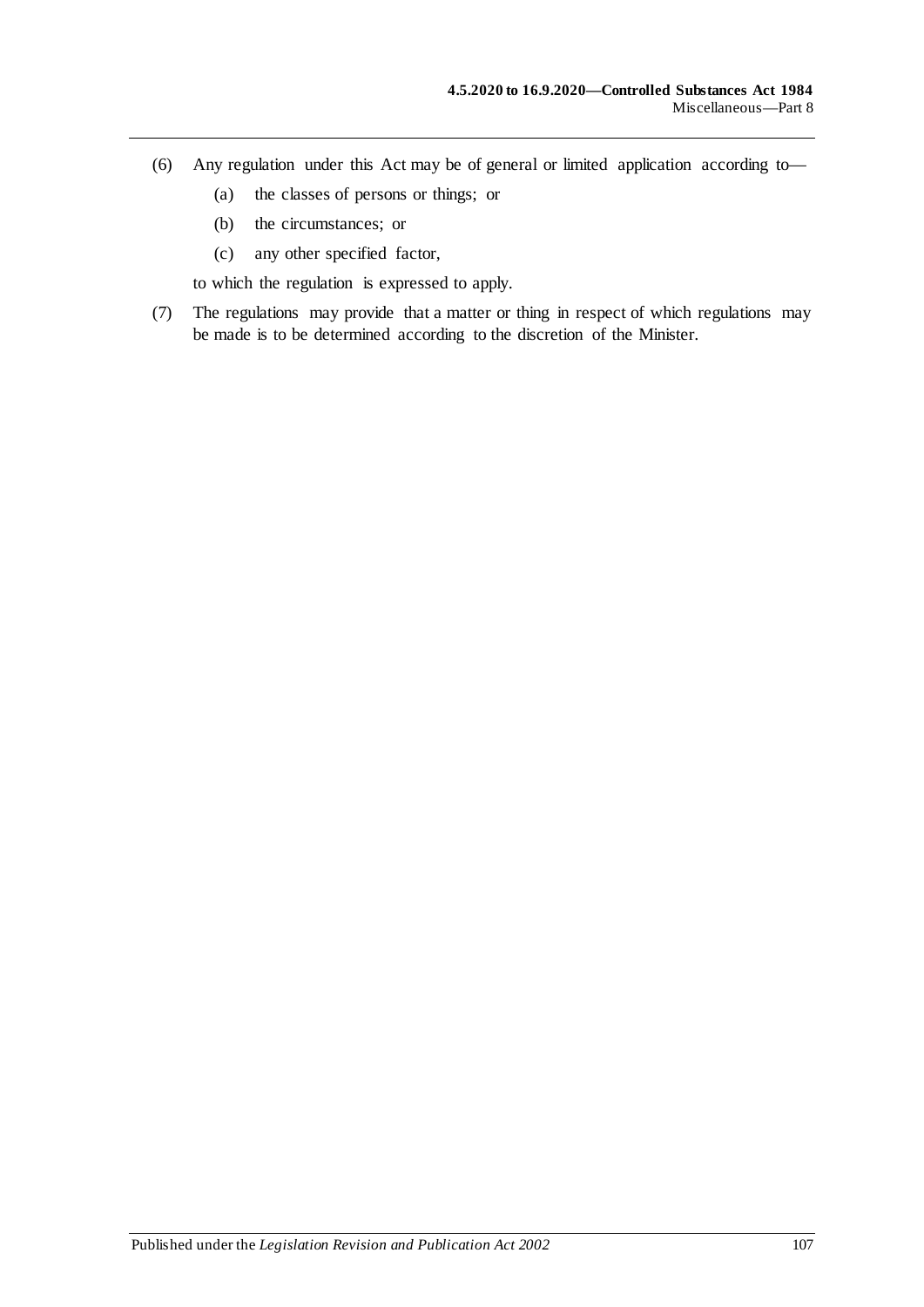# **Legislative history**

## **Notes**

- Amendments of this version that are uncommenced are not incorporated into the text.
- Please note—References in the legislation to other legislation or instruments or to titles of bodies or offices are not automatically updated as part of the program for the revision and publication of legislation and therefore may be obsolete.
- Earlier versions of this Act (historical versions) are listed at the end of the legislative history.
- For further information relating to the Act and subordinate legislation made under the Act see the Index of South Australian Statutes or www.legislation.sa.gov.au.

# **Principal Act and amendments**

New entries appear in bold.

| Year | N <sub>o</sub> | Title                                                                              | Assent     | Commencement                                                                                                                                                                                                                                                                                                                                                           |
|------|----------------|------------------------------------------------------------------------------------|------------|------------------------------------------------------------------------------------------------------------------------------------------------------------------------------------------------------------------------------------------------------------------------------------------------------------------------------------------------------------------------|
| 1984 | 52             | Controlled Substances Act 1984                                                     | 24.5.1984  | 9.5.1985 (Gazette 9.5.1985 p1399)<br>except s 19-3.3.1986 (Gazette<br>27.2.1986 p421) and except<br>s 22-1.7.1988 (Gazette 19.5.1988<br>p1246) and except s 21-9.2.1989<br>(Gazette 9.2.1989 $p354$ ) and except<br>ss 12(7), 13-18 & 23-29-4.1.1996<br>(Gazette 4.1.1996 $p2$ ) and except<br>ss $3(1)$ , $12(5)$ , $(6)$ & $20-1.7.2011$<br>(Gazette 9.6.2011 p2544) |
| 1986 | 17             | Crimes (Confiscation of Profits)<br>Act 1986                                       | 20.3.1986  | 1.3.1987 (Gazette 19.2.1987 p381)                                                                                                                                                                                                                                                                                                                                      |
| 1986 | 43             | Statutes Amendment (Analysts)<br>Act 1986                                          | 4.9.1986   | 16.10.1986 (Gazette 16.10.1986 p1373)                                                                                                                                                                                                                                                                                                                                  |
| 1986 | 64             | Controlled Substances Act<br>Amendment Act 1986                                    | 6.11.1986  | 20.11.1986 (Gazette 20.11.1986 p1638)<br>except s 8-30.4.1987 (Gazette<br>30.4.1987 p1133) and except<br>s 7-29.3.1990 (Gazette 29.3.1990<br>p884)                                                                                                                                                                                                                     |
| 1990 | 28             | Controlled Substances Act<br>Amendment Act 1990                                    | 26.4.1990  | 26.4.1990                                                                                                                                                                                                                                                                                                                                                              |
| 1990 | 29             | Controlled Substances Act<br>Amendment Act (No. 2) 1990                            | 26.4.1990  | 26.9.1991 (Gazette 26.9.1991 p890)                                                                                                                                                                                                                                                                                                                                     |
| 1991 | 13             | Pharmacists Act 1991                                                               | 4.4.1991   | 21.11.1991 (Gazette 21.11.1991 p1328)                                                                                                                                                                                                                                                                                                                                  |
| 1991 | 49             | Director of Public Prosecutions<br>Act 1991                                        | 21.11.1991 | 6.7.1992 (Gazette 25.6.1992 p1869)                                                                                                                                                                                                                                                                                                                                     |
| 1991 | 69             | Statutes Repeal and Amendment<br>(Courts) Act 1991                                 | 12.12.1991 | 6.7.1992 (Gazette 2.7.1992 p209)                                                                                                                                                                                                                                                                                                                                       |
| 1992 | 44             | <b>Controlled Substances</b><br>(Classification of Offences)<br>Amendment Act 1992 | 10.9.1992  | 6.7.1992: $s$ 2                                                                                                                                                                                                                                                                                                                                                        |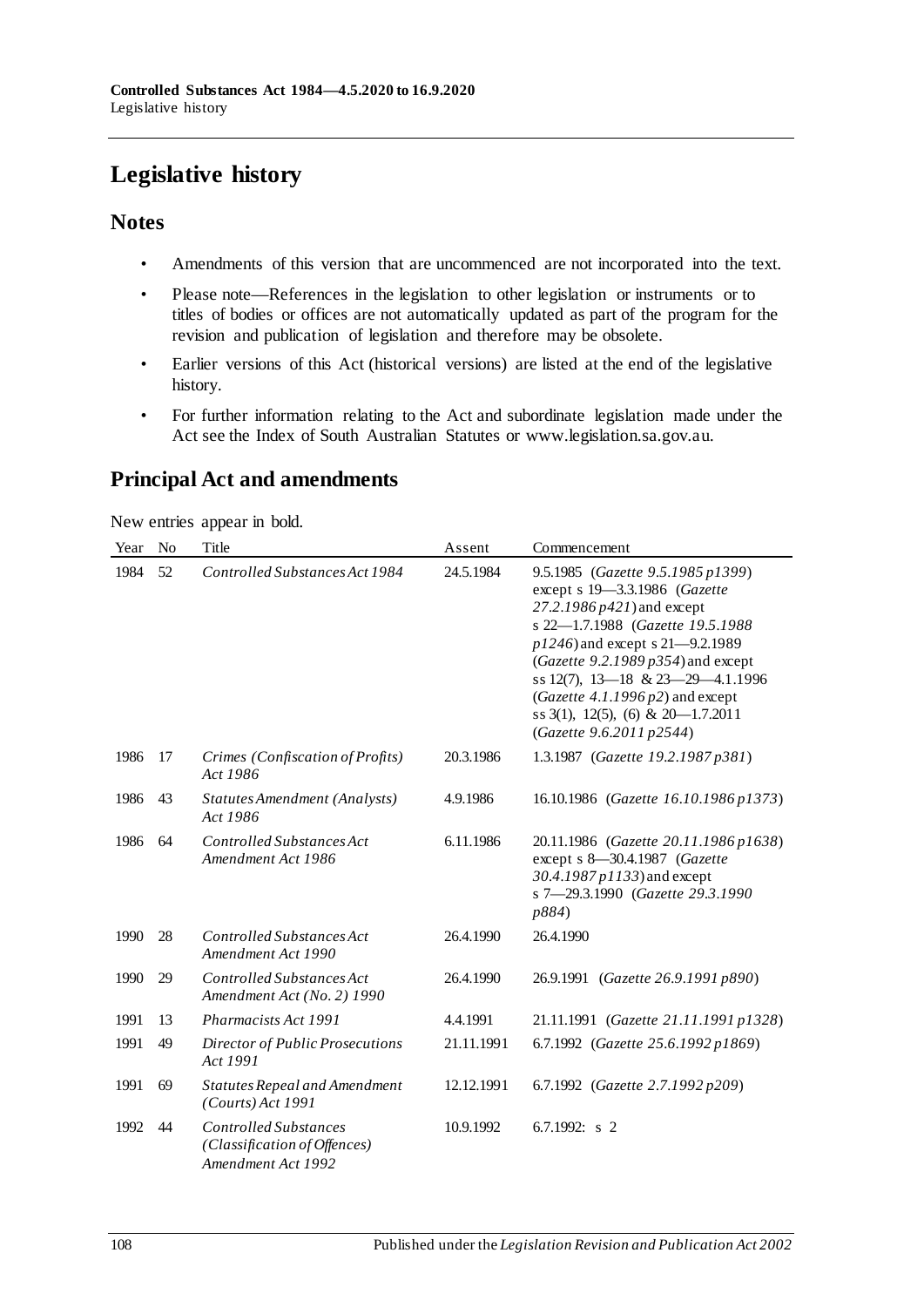| 1994 | 27 | Controlled Substances (Destruction<br>of Cannabis) Amendment Act 1994                              | 26.5.1994  | 13.10.1994 (Gazette 13.10.1994 p944)                                                                                                                                                                                                |
|------|----|----------------------------------------------------------------------------------------------------|------------|-------------------------------------------------------------------------------------------------------------------------------------------------------------------------------------------------------------------------------------|
| 1995 | 98 | Controlled Substances (General<br>Offences-Poisons) Amendment<br>Act 1995                          | 14.12.1995 | 4.1.1996 (Gazette 4.1.1996 p2)                                                                                                                                                                                                      |
| 1996 | 34 | Statutes Amendment and Repeal<br>(Common Expiation Scheme)<br>Act 1996                             | 2.5.1996   | Sch (cl 12)-3.2.1997 (Gazette<br>19.12.1996 p1923)                                                                                                                                                                                  |
| 1999 | 59 | <b>Controlled Substances</b><br>(Miscellaneous) Amendment<br>Act 1999                              | 19.8.1999  | 19.8.1999                                                                                                                                                                                                                           |
| 2000 | 34 | South Australian Health Commission 6.7.2000<br>(Administrative Arrangements)<br>Amendment Act 2000 |            | Sch 1 (cl 4)-6.7.2000 (Gazette<br>6.7.2000 p5                                                                                                                                                                                       |
| 2000 | 87 | Controlled Substances (Drug<br>Offence Diversion) Amendment<br>Act 2000                            | 14.12.2000 | 1.10.2001 (Gazette 27.9.2001 p4295)                                                                                                                                                                                                 |
| 2002 | 47 | Controlled Substances (Cannabis)<br>Amendment Act 2002                                             | 12.12.2002 | 1.2.2003 (Gazette 16.1.2003 p180)                                                                                                                                                                                                   |
| 2004 | 48 | Controlled Substances (Repeal of<br><b>Sunset Provision</b> ) Amendment Act<br>2004                | 16.12.2004 | $30.9.2004$ : s 2                                                                                                                                                                                                                   |
| 2005 | 19 | Criminal Assets Confiscation Act<br>2005                                                           | 9.6.2005   | Sch 1 (cll 2-4)-2.4.2006 (Gazette<br>16.2.2006 p578)                                                                                                                                                                                |
| 2005 | 80 | Controlled Substances (Serious Drug 8.12.2005<br>Offences) Amendment Act 2005                      |            | Pt 2 (ss 4(2), (4), 5, 6, 12, 18, 19(2), 21,<br>23-28)-12.1.2006 (Gazette 12.1.2006<br>$p43$ ; ss 4(1), (3), (5)—(12), 7—11,<br>$13-17$ , 19(1), (3), (4), 20, 22, 29, 30 &<br>Sch 1 (cl 6)-3.12.2007 (Gazette<br>22.11.2007 p4294) |
| 2007 | 35 | Statutes Amendment (Petroleum<br>Products) Act 2007                                                | 20.9.2007  | Pt 2 (s 4)-1.7.2008 (Gazette 13.3.2008)<br>p1006                                                                                                                                                                                    |
| 2007 | 50 | Controlled Substances (Possession<br>of Prescribed Equipment)<br>Amendment Act 2007                | 29.11.2007 | 26.9.2008 (Gazette 25.9.2008 p4575)<br>except s 4-19.10.2008 (Gazette<br>16.10.2008 p4834)                                                                                                                                          |
| 2008 | 3  | Health Care Act 2008                                                                               | 13.3.2008  | Sch 4 (cl 4)-1.7.2008 (Gazette<br>26.6.2008 p2563)                                                                                                                                                                                  |
| 2008 | 11 | Summary Offences (Drug<br>Paraphernalia) Amendment Act<br>2008                                     | 8.5.2008   | Sch 1 (cll 1 & 2)-8.6.2008 (Gazette<br>$5.6.2008\,p1872$                                                                                                                                                                            |
| 2008 | 32 | Controlled Substances (Controlled<br>Drugs, Precursors and Cannabis)<br>Amendment Act 2008         | 31.7.2008  | 10.9.2009 (Gazette 10.9.2009 p4410)                                                                                                                                                                                                 |
| 2008 | 33 | Controlled Substances (Drug<br>Detection Powers) Amendment Act<br>2008                             | 31.7.2008  | Pt 2 (ss $4-8$ )-23.10.2008 (Gazette<br>23.10.2008 p4931)                                                                                                                                                                           |
| 2009 | 84 | Statutes Amendment (Public Sector<br>Consequential Amendments) Act<br>2009                         | 10.12.2009 | Pt 37 (ss 68 & 69)-1.2.2010 (Gazette<br>28.1.2010 p320)                                                                                                                                                                             |
| 2010 | 5  | <b>Health Practitioner Regulation</b><br>National Law (South Australia) Act<br>2010                | 1.7.2010   | Sch 1 (cl 6)-1.7.2010 (Gazette<br>1.7.2010p3338                                                                                                                                                                                     |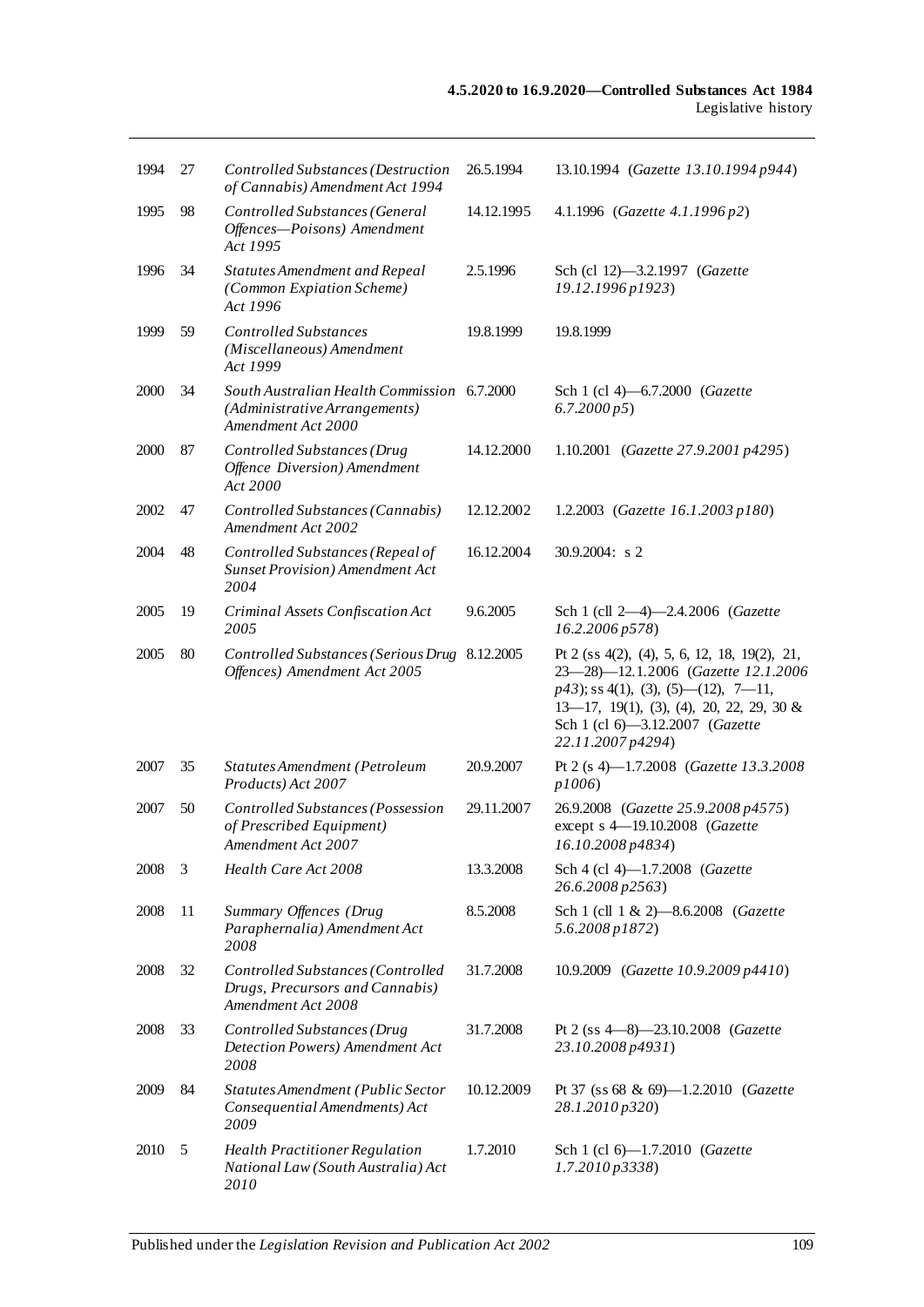| 2010    | -17   | <b>Controlled Substances</b><br>(Miscellaneous) Amendment Act<br>2010                                                                                  | 14.10.2010 | 28.11.2010 (Gazette 25.11.2010 p5401)                                                   |
|---------|-------|--------------------------------------------------------------------------------------------------------------------------------------------------------|------------|-----------------------------------------------------------------------------------------|
| 2011    | 3     | Controlled Substances (Therapeutic<br>Goods and Other Matters)<br>Amendment Act 2011                                                                   | 3.3.2011   | 9.6.2011 except ss 4 - 26, 28 - 32 &<br>Sch 1-1.7.2011 (Gazette 9.6.2011<br>$p \, 2544$ |
| 2011    | 25    | Controlled Substances (Offences<br>Relating to Instructions) Amendment<br>Act 2011                                                                     | 21.7.2011  | 28.8.2011 (Gazette 18.8.2011 p3490)                                                     |
| 2011    | 36    | Statutes Amendment (Directors'<br>Liability) Act 2011                                                                                                  | 22.9.2011  | Pt 8 (s 10)-1.1.2012 (Gazette<br>15.12.2011 p4988)                                      |
| 2012    | 12    | Statutes Amendment (Serious and<br>Organised Crime) Act 2012                                                                                           | 10.5.2012  | Pt 4 (ss 17-25)-17.6.2012 (Gazette<br>14.6.2012 p2756)                                  |
| 2012    | 43    | <b>Statutes Amendment (Courts</b><br>Efficiency Reforms) Act 2012                                                                                      | 22.11.2012 | Pt 3 (ss 6-9)-1.7.2013 (Gazette<br>$16.5.2013$ $p1541$ )                                |
| 2013    | 84    | Controlled Substances (Offences)<br>Amendment Act 2013                                                                                                 | 5.12.2013  | 16.2.2014 (Gazette 23.1.2014 p343)                                                      |
| 2015    | 38    | Controlled Substances (Simple<br>Possession Offences) Amendment<br>Act 2015                                                                            | 26.11.2015 | 29.2.2016 (Gazette 4.2.2016 p365)                                                       |
| 2015    | 42    | Controlled Substances (Poppy<br>Cultivation) Amendment Act 2015                                                                                        | 3.12.2015  | 16.9.2016 (Gazette 1.9.2016 p3625)                                                      |
| 2016    | 52    | <b>Controlled Substances</b><br>(Miscellaneous) Amendment Act<br>2016                                                                                  | 10.11.2016 | 1.4.2017 (Gazette 16.2.2017 p549)                                                       |
| 2017    | 15    | Industrial Hemp Act 2017                                                                                                                               | 16.5.2017  | Sch 1-12.11.2017 (Gazette 31.10.2017<br>p4467)                                          |
| 2017    | 49    | Liquor Licensing (Liquor Review)<br>Amendment Act 2017                                                                                                 | 28.11.2017 | Sch 1 (cl 1)-18.11.2019 (Gazette<br>7.11.2019 p3759)                                    |
| 2018    | 32    | Statutes Amendment (Drug Offences)<br>Act 2018                                                                                                         | 22.11.2018 | Pt 2 (ss 4 to 25)-1.4.2019 (Gazette<br>7.2.2019 p415)                                   |
| 2018    | (229) | <b>Health Practitioner Regulation</b><br>National Law (South Australia)<br>(Amendment of Law) (No 3)<br>Regulations 2018 (Gazette<br>29.11.2018 p4077) |            | Sch 1 (cl 2)-1.12.2018: r 2                                                             |
| 2019 14 |       | <b>Statutes Amendment (SACAT)</b><br>Act 2019                                                                                                          | 11.7.2019  | Pt 7 (ss 51 to 56)-4.5.2020 (Gazette<br>27.2.2020 p442)                                 |
| 2019    | 34    | Controlled Substances (Youth<br>Treatment Orders) Amendment<br>Act 2019                                                                                | 21.11.2019 | uncommenced                                                                             |

# **Provisions amended**

New entries appear in bold.

Entries that relate to provisions that have been deleted appear in italics.

| Provision  | How varied                      | Commencement |
|------------|---------------------------------|--------------|
| Long title | amended by $59/1999$ s 13 (Sch) | 19.8.1999    |
|            | amended by $3/2011$ s 4         | 1.7.2011     |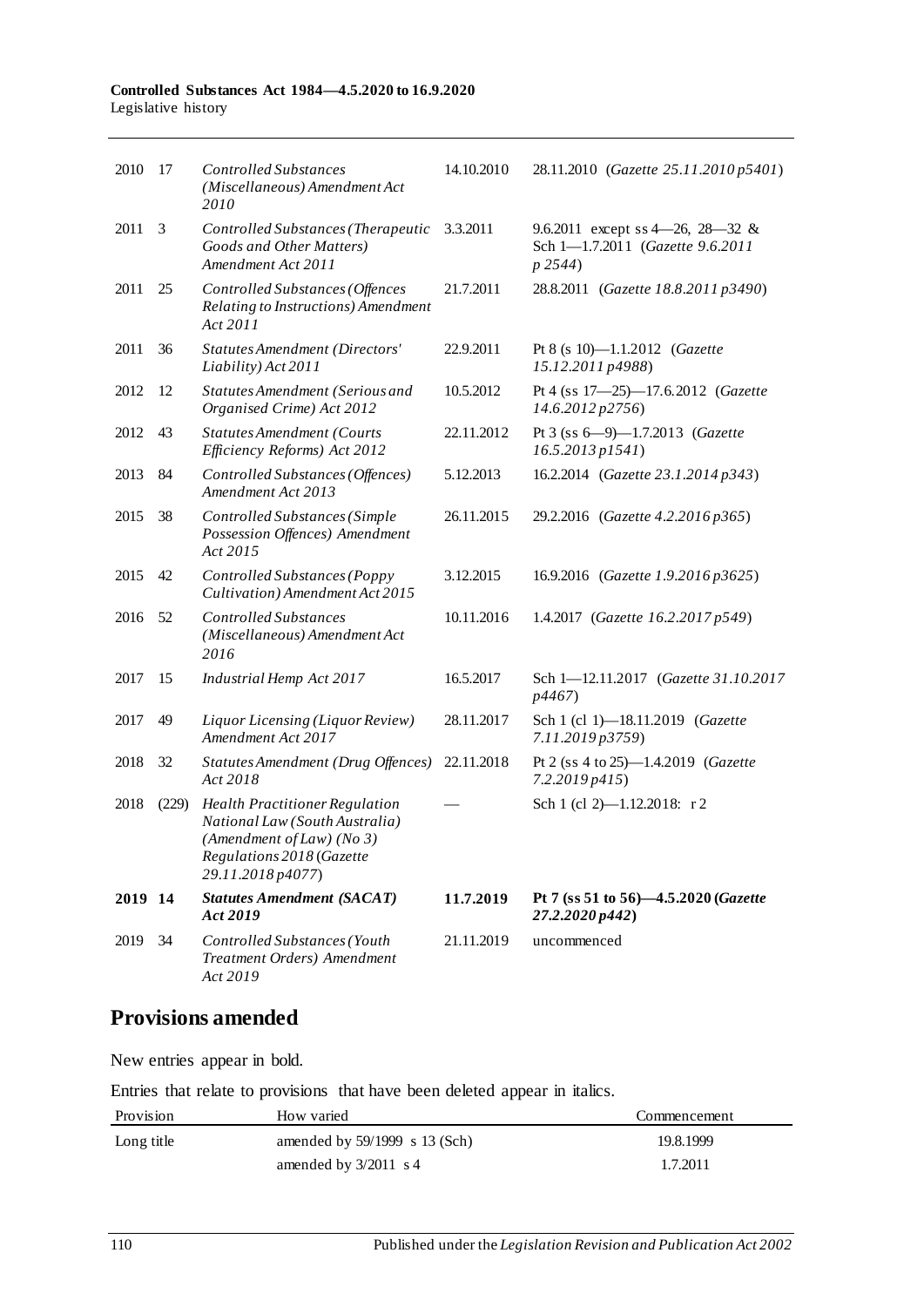|      |                                           | amended under Legislation Revision and<br>Publication Act 2002           | 28.8.2011                       |
|------|-------------------------------------------|--------------------------------------------------------------------------|---------------------------------|
| Pt 1 |                                           |                                                                          |                                 |
|      | s <sub>2</sub>                            | deleted by 59/1999 s 13 (Sch)                                            | 19.8.1999                       |
|      | s 3 before omission                       |                                                                          |                                 |
|      | $s \frac{3}{2}$                           | deleted by 59/1999 s 13 (Sch)                                            | 19.8.1999                       |
|      | s <sub>3</sub>                            | omitted under Legislation Revision and<br>Publication Act 2002           | 28.8.2011                       |
|      | s <sub>4</sub>                            |                                                                          |                                 |
|      | s(4(1))                                   | s 4 redesignated as $s(1)$ by $64/1986$ s $3(b)$                         | 20.11.1986                      |
|      | <b>Advisory Council</b>                   | the Advisory Council amended to read<br>Advisory Council by 3/2011 Sch 1 | 1.7.2011                        |
|      | aggravated<br>offence                     | inserted by $12/2012$ s $17(1)$                                          | 17.6.2012                       |
|      | analyst                                   | substituted by $43/1986$ s $5(a)$                                        | 16.10.1986                      |
|      | applied provisions                        | inserted by $3/2011$ s $5(1)$                                            | 1.7.2011                        |
|      | artificially<br>enhanced<br>cultivation   | inserted by $32/2008$ s 4(1)                                             | 10.9.2009                       |
|      | assessment panel                          | deleted by $87/2000 s3$                                                  | 1.10.2001                       |
|      |                                           | assessment service inserted by 87/2000 s 3                               | 1.10.2001                       |
|      |                                           | amended by 34/2019 s 4(1)                                                | uncommenced-not<br>incorporated |
|      | authorised officer                        | substituted by $32/2008$ s $4(2)$                                        | 10.9.2009                       |
|      | basic offence                             | inserted by 12/2012 s 17(2)                                              | 17.6.2012                       |
|      | botanist                                  | deleted by $43/1986 s 5(b)$                                              | 16.10.1986                      |
|      | cannabis                                  | substituted by $29/1990$ s 3(a)                                          | 26.9.1991                       |
|      | cannabis oil                              | substituted by $29/1990$ s 3(a)                                          | 26.9.1991                       |
|      | cannabis resin                            | substituted by $29/1990$ s 3(a)                                          | 26.9.1991                       |
|      | child                                     | substituted by $29/1990$ s $3(b)$                                        | 26.9.1991                       |
|      | commercial<br>quantity                    | inserted by $80/2005$ s $4(1)$                                           | 3.12.2007                       |
|      |                                           | amended by 32/2008 s 4(3)                                                | 10.9.2009                       |
|      | Commonwealth<br>Act                       | inserted by $3/2011$ s $5(2)$                                            | 1.7.2011                        |
|      | Commonwealth<br>Minister                  | inserted by $3/2011$ s $5(2)$                                            | 1.7.2011                        |
|      | Commonwealth<br>Secretary                 | inserted by $3/2011$ s $5(2)$                                            | 1.7.2011                        |
|      | Commonwealth<br>therapeutic goods<br>laws | inserted by $3/2011$ s $5(2)$                                            | 1.7.2011                        |
|      | controlled drug                           | inserted by $80/2005$ s $4(1)$                                           | 3.12.2007                       |
|      |                                           | amended by 84/2013 s 4(1)                                                | 16.2.2014                       |
|      | controlled plant                          | inserted by $80/2005$ s $4(1)$                                           | 3.12.2007                       |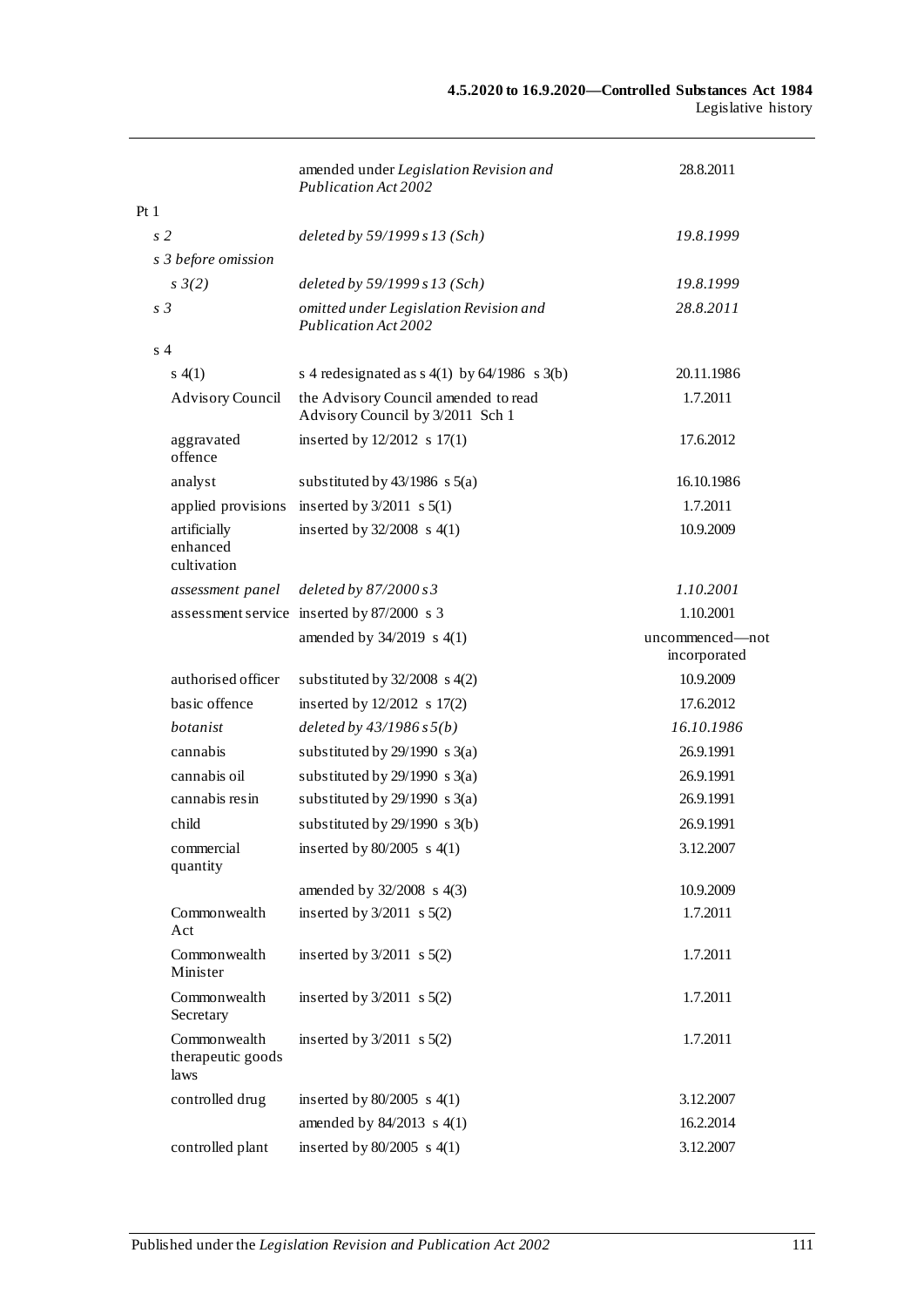| controlled<br>precursor             | inserted by $80/2005$ s 4(1)                                 | 3.12.2007  |
|-------------------------------------|--------------------------------------------------------------|------------|
| cultivate                           | inserted by $80/2005$ s $4(1)$                               | 3.12.2007  |
| dentist                             | amended by 59/1999 s 13 (Sch)                                | 19.8.1999  |
|                                     | amended by $80/2005$ s $4(2)$                                | 12.1.2006  |
|                                     | substituted by $5/2010$ Sch 1 cl $6(1)$                      | 1.7.2010   |
| Department                          | the Department inserted by 34/2000 Sch 1<br>cl $4(a)$        | 6.7.2000   |
|                                     | the Department amended to read Department<br>by 3/2011 Sch 1 | 1.7.2011   |
| discrete dosage<br>unit             | inserted by $32/2008$ s 4(4)                                 | 10.9.2009  |
|                                     | substituted by 17/2010 s 4                                   | 28.11.2010 |
|                                     | drug detection dog inserted by $33/2008$ s 4(1)              | 23.10.2008 |
| electronic drug<br>detection system | inserted by $33/2008$ s 4(2)                                 | 23.10.2008 |
| general drug<br>detection           | inserted by $33/2008$ s $4(2)$                               | 23.10.2008 |
| the Health<br>Commission            | deleted by 3/2008 Sch 4 cl 4                                 | 1.7.2008   |
| interim controlled<br>drug          | inserted by $84/2013$ s $4(2)$                               | 16.2.2014  |
| large commercial<br>quantity        | inserted by $80/2005$ s $4(3)$                               | 3.12.2007  |
|                                     | amended by 32/2008 s 4(5)                                    | 10.9.2009  |
| manufacture                         | inserted by $80/2005$ s $4(3)$                               | 3.12.2007  |
| medical device                      | inserted by $3/2011$ s $5(3)$                                | 1.7.2011   |
| medical<br>practitioner             | amended by 59/1999 s 13 (Sch)                                | 19.8.1999  |
|                                     | substituted by $5/2010$ Sch 1 cl $6(2)$                      | 1.7.2010   |
| medicine                            | inserted by $3/2011$ s $5(4)$                                | 1.7.2011   |
| midwife                             | inserted by $3/2011$ s $5(4)$                                | 1.7.2011   |
|                                     | amended by 229/2018 Sch 1 cl 2(1)                            | 1.12.2018  |
| nurse                               | amended by $64/1986$ s $3(a)$                                | 20.11.1986 |
|                                     | amended by $80/2005$ s $4(4)$                                | 12.1.2006  |
|                                     | substituted by $5/2010$ Sch 1 cl $6(3)$                      | 1.7.2010   |
|                                     | amended by 229/2018 Sch 1 cl 2(2)                            | 1.12.2018  |
| nurse practitioner                  | inserted by $3/2011$ s $5(5)$                                | 1.7.2011   |
| pharmacist                          | substituted by 13/1991 (Sch 2)                               | 21.11.1991 |
|                                     | substituted by 5/2010 Sch 1 cl 6(4)                          | 1.7.2010   |
| plant                               | deleted by $29/1990 s3(c)$                                   | 26.9.1991  |
| possession                          | substituted by $80/2005$ s $4(5)$                            | 3.12.2007  |
| produce                             | deleted by $80/2005 s4(6)$                                   | 3.12.2007  |
| product                             | inserted by $80/2005$ s $4(6)$                               | 3.12.2007  |
| prohibited<br>substance             | deleted by $80/2005 s4(7)$                                   | 3.12.2007  |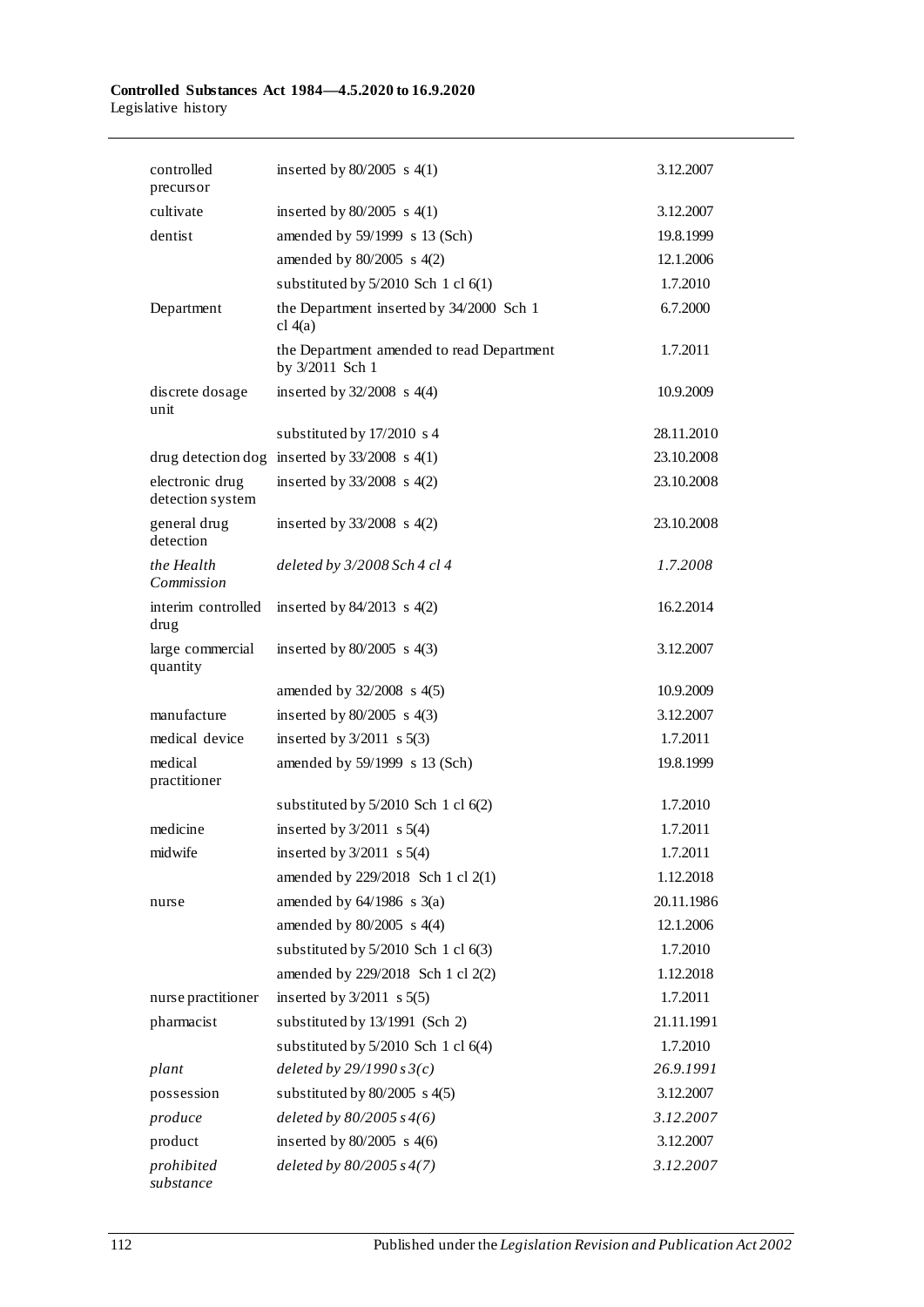|                | registered health<br>practitioner | inserted by $3/2011$ s $5(6)$                    | 1.7.2011                        |
|----------------|-----------------------------------|--------------------------------------------------|---------------------------------|
|                | related person or<br>body         | deleted by $17/1986$ s $13$ (Sch)                | 1.3.1987                        |
|                | school zone                       | inserted by $29/1990$ s $3(d)$                   | 26.9.1991                       |
|                | sell                              | substituted by $80/2005$ s $4(8)$                | 3.12.2007                       |
|                | senior police<br>officer          | inserted by $33/2008$ s $4(3)$                   | 23.10.2008                      |
|                |                                   | amended by 3/2011 Sch 1                          | 1.7.2011                        |
|                | simple possession<br>offence      | substituted by $80/2005$ s $4(9)$                | 3.12.2007                       |
|                | supply                            | substituted by $80/2005$ s $4(10)$               | 3.12.2007                       |
|                |                                   | therapeutic device deleted by $3/2011 s 5(7)$    | 1.7.2011                        |
|                | therapeutic<br>substance          | deleted by $3/2011 s 5(7)$                       | 1.7.2011                        |
|                | traffic                           | inserted by $80/2005$ s $4(11)$                  | 3.12.2007                       |
|                | trafficable<br>quantity           | inserted by $80/2005$ s $4(11)$                  | 3.12.2007                       |
|                |                                   | amended by $32/2008$ s 4(6)                      | 10.9.2009                       |
|                | treatment service                 | inserted by $34/2019$ s $4(2)$                   | uncommenced—not<br>incorporated |
|                | <b>Tribunal</b>                   | inserted by 14/2019 s 51                         | 4.5.2020                        |
|                |                                   | veterinary surgeon amended by 59/1999 s 13 (Sch) | 19.8.1999                       |
|                |                                   | amended by 3/2011 Sch 1                          | 1.7.2011                        |
|                | s(4(2)                            | inserted by $64/1986$ s $3(b)$                   | 20.11.1986                      |
|                | s(4(3))                           | inserted by $64/1986$ s $3(b)$                   | 20.11.1986                      |
|                |                                   | substituted by $80/2005$ s $4(12)$               | 3.12.2007                       |
|                | $s(4)$ (4) (7)                    | inserted by $80/2005$ s $4(12)$                  | 3.12.2007                       |
|                | s(4(7a))                          | inserted by $32/2018$ s 4                        | 1.4.2019                        |
|                | s(4(8)                            | inserted by $80/2005$ s $4(12)$                  | 3.12.2007                       |
| s 5            |                                   |                                                  |                                 |
| $\overline{c}$ | s $5(2)$ and $(3)$                | amended by 59/1999 s 13 (Sch)                    | 19.8.1999                       |
| s <sub>6</sub> |                                   |                                                  |                                 |
|                | s(6(1))                           | substituted by 59/1999 s 13 (Sch)                | 19.8.1999                       |
|                | s(6(2)                            | amended by 59/1999 s 13 (Sch)                    | 19.8.1999                       |
|                |                                   | amended by 34/2000 Sch 1 cl 4(b)                 | 6.7.2000                        |
|                |                                   | amended by 80/2005 s 5(1), (2)                   | 12.1.2006                       |
|                |                                   | amended by 32/2008 s 5                           | 10.9.2009                       |
|                |                                   | amended by 3/2011 Sch 1                          | 1.7.2011                        |
|                | s(4)                              | amended by 59/1999 s 13 (Sch)                    | 19.8.1999                       |
|                |                                   | amended by 3/2011 Sch 1                          | 1.7.2011                        |
| s 7            |                                   |                                                  |                                 |
|                | 57(1)                             | amended by 59/1999 s 13 (Sch)                    | 19.8.1999                       |
|                |                                   | amended by 3/2011 Sch 1                          | 1.7.2011                        |

 $Pt$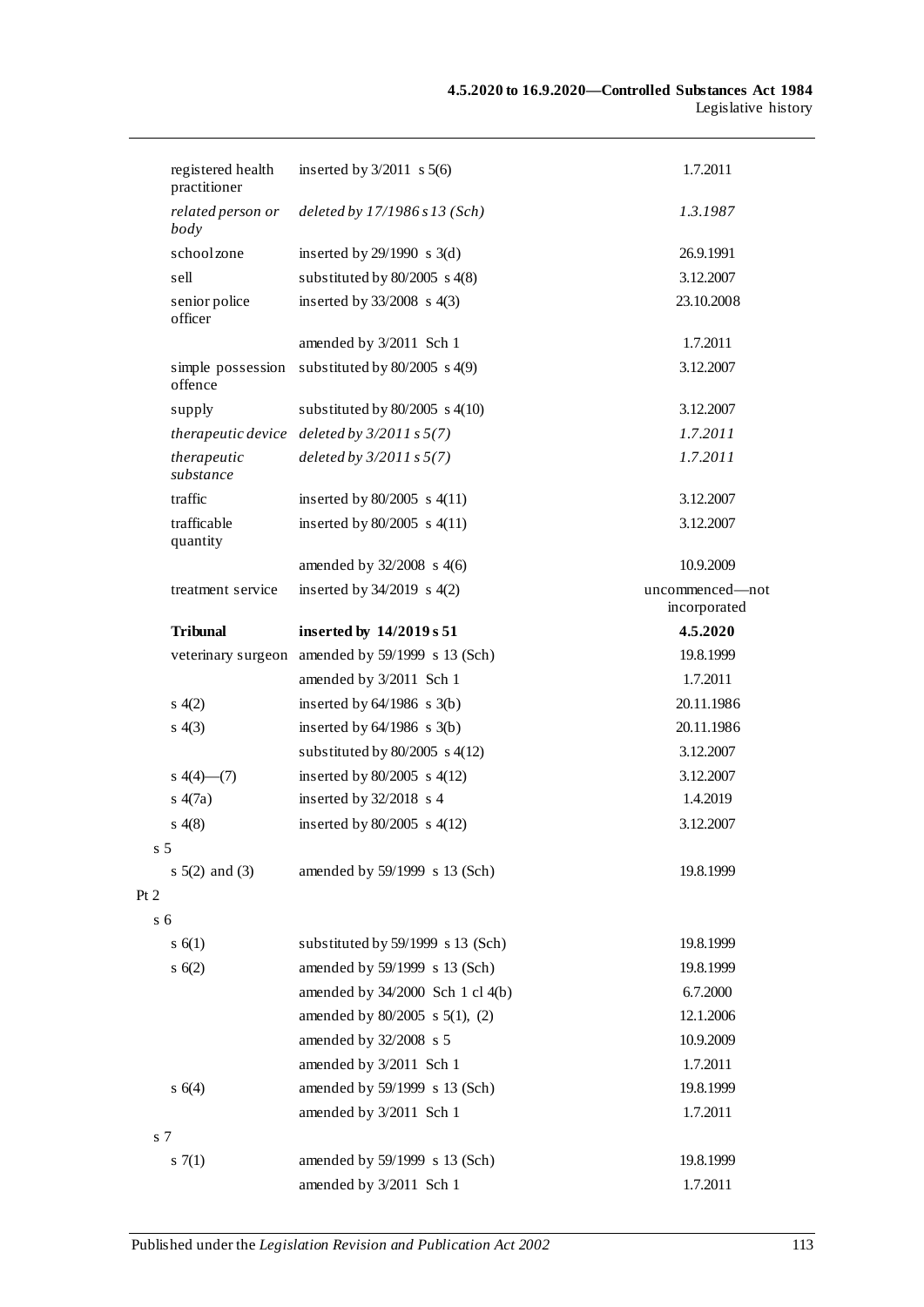| s $7(2)$ and $(3)$    | amended by 59/1999 s 13 (Sch)                                                                         | 19.8.1999 |
|-----------------------|-------------------------------------------------------------------------------------------------------|-----------|
| 57(4)                 | amended by 59/1999 s 13 (Sch)                                                                         | 19.8.1999 |
|                       | amended by 3/2011 Sch 1                                                                               | 1.7.2011  |
| ss 8 and 9            | amended by 59/1999 s 13 (Sch)                                                                         | 19.8.1999 |
| s 10                  |                                                                                                       |           |
| 10(1)                 | substituted by 59/1999 s 13 (Sch)                                                                     | 19.8.1999 |
| 10(2)                 | amended by 59/1999 s 13 (Sch)                                                                         | 19.8.1999 |
| 10(3)                 | amended by 59/1999 s 13 (Sch)                                                                         | 19.8.1999 |
|                       | amended by 80/2005 s 6                                                                                | 12.1.2006 |
| s $10(4)$ —(6)        | amended by 59/1999 s 13 (Sch)                                                                         | 19.8.1999 |
| s 10A                 | inserted by $84/2009$ s 68                                                                            | 1.2.2010  |
| s 11                  |                                                                                                       |           |
| s 11(3)               | amended by 59/1999 s 13 (Sch)                                                                         | 19.8.1999 |
|                       | amended by 3/2011 Sch 1                                                                               | 1.7.2011  |
| s $11(5)$ —(7)        | amended by 59/1999 s 13 (Sch)                                                                         | 19.8.1999 |
| Pt 2A                 | inserted by $3/2011$ s 6                                                                              | 1.7.2011  |
| s 11A                 |                                                                                                       |           |
| $s$ 11A(3)            | amended by 14/2019 s 52                                                                               | 4.5.2020  |
| s 11L                 | substituted by 14/2019 s 53                                                                           | 4.5.2020  |
| Pt <sub>3</sub>       |                                                                                                       |           |
| s 12                  |                                                                                                       |           |
| s $12(1)$ and (3)     | amended by 59/1999 s 13 (Sch)                                                                         | 19.8.1999 |
| 12(4)                 | amended by 59/1999 s 13 (Sch)                                                                         | 19.8.1999 |
|                       | amended by 80/2005 s 7(1)                                                                             | 3.12.2007 |
| s $12(4a)$ and $(4b)$ | inserted by $80/2005$ s $7(2)$                                                                        | 3.12.2007 |
| s $12(5)$ and (6)     | amended by $59/1999 s 13$ (Sch) but deleted by<br>3/2011 s 7(1) immediately following<br>commencement | 1.7.2011  |
| $s\ 12(7)$            | amended by 59/1999 s 13 (Sch)                                                                         | 19.8.1999 |
| 12(8)                 | amended by 3/2011 s 7(2)                                                                              | 1.7.2011  |
| s 12A                 | inserted by 84/2013 s 5                                                                               | 16.2.2014 |
| Pt 4                  |                                                                                                       |           |
| s 13                  |                                                                                                       |           |
| s 13(1)               | amended by 98/1995 s 3                                                                                | 4.1.1996  |
|                       | amended by 59/1999 s 13 (Sch)                                                                         | 19.8.1999 |
|                       | amended by $34/2000$ Sch 1 cl $4(c)$                                                                  | 6.7.2000  |
|                       | amended by 80/2005 s 8(1)                                                                             | 3.12.2007 |
|                       | amended by $3/2011$ s $8(1)$ , (2)                                                                    | 1.7.2011  |
| $s \ 13(2)$           | amended by $3/2011$ s $8(3)$                                                                          | 1.7.2011  |
| $s \ 13(3)$           | inserted by 59/1999 s 2                                                                               | 19.8.1999 |
| $s \ 13(4)$           | inserted by $80/2005$ s $8(2)$                                                                        | 3.12.2007 |
| s 14                  |                                                                                                       |           |
| s 14(1)               | amended by 98/1995 s 4                                                                                | 4.1.1996  |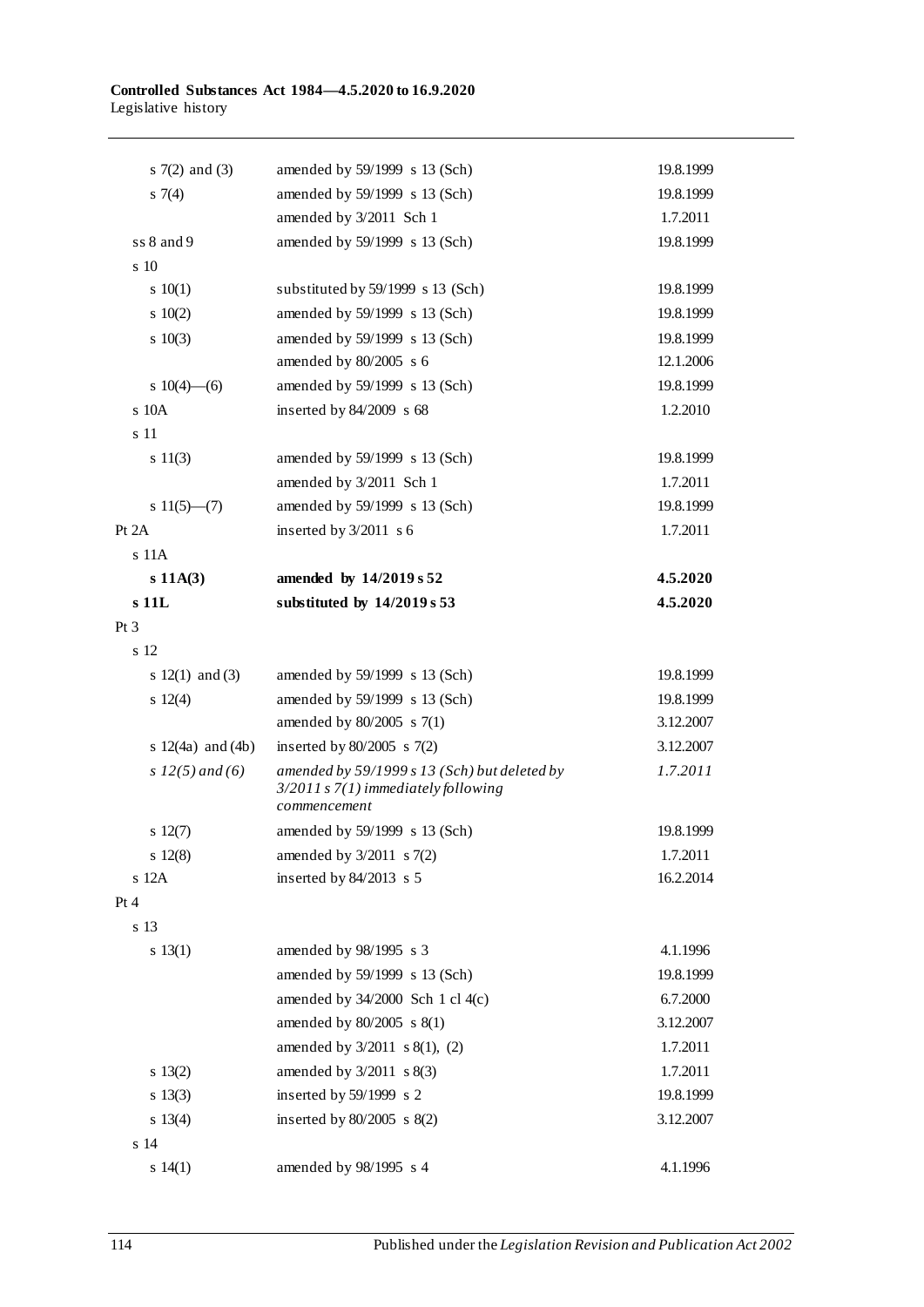|                   | amended by 59/1999 s 13 (Sch)        | 19.8.1999 |
|-------------------|--------------------------------------|-----------|
|                   | amended by 34/2000 Sch 1 cl 4(d)     | 6.7.2000  |
|                   | amended by $3/2011$ s $9(1)$         | 1.7.2011  |
| 14(2)             | amended by $3/2011$ s $9(2)$         | 1.7.2011  |
| $s\ 14(3)$        | inserted by 59/1999 s 3              | 19.8.1999 |
| s <sub>15</sub>   |                                      |           |
| s 15(1)           | amended by 98/1995 s 5               | 4.1.1996  |
|                   | amended by 59/1999 s 13 (Sch)        | 19.8.1999 |
|                   | amended by 34/2000 Sch 1 cl 4(e)     | 6.7.2000  |
|                   | amended by $3/2011$ s $10(1)$ , (2)  | 1.7.2011  |
| $s \ 15(2)$       | amended by 3/2011 s 10(3)            | 1.7.2011  |
| $s \ 15(3)$       | inserted by 59/1999 s 4              | 19.8.1999 |
| s <sub>16</sub>   |                                      |           |
| s $16(1)$ and (2) | amended by 98/1995 s 6               | 4.1.1996  |
|                   | amended by 59/1999 s 13 (Sch)        | 19.8.1999 |
| $s \ 16(3)$       | amended by 98/1995 s 6               | 4.1.1996  |
|                   | amended by 59/1999 s 13 (Sch)        | 19.8.1999 |
|                   | amended by 3/2011 Sch 1              | 1.7.2011  |
| $s \ 16(4)$       | amended by 98/1995 s 6               | 4.1.1996  |
|                   | amended by 59/1999 s 13 (Sch)        | 19.8.1999 |
|                   | substituted by 52/2016 s 4           | 1.4.2017  |
| s 17              | amended by 98/1995 s 7               | 4.1.1996  |
|                   | amended by 59/1999 s 13 (Sch)        | 19.8.1999 |
| s 17A             | inserted by 32/2008 s 6              | 10.9.2009 |
| s 17B             | inserted by $32/2008$ s 6            | 10.9.2009 |
| s 17B(5)          | amended by 3/2011 s 11               | 1.7.2011  |
| s 17C             | inserted by $32/2008$ s 6            | 10.9.2009 |
| 17C(3)            | amended by 3/2011 s 12               | 1.7.2011  |
| s 18              | substituted by 98/1995 s 8           | 4.1.1996  |
| s 18(1)           | amended by 59/1999 s 13 (Sch)        | 19.8.1999 |
|                   | amended by $34/2000$ Sch 1 cl $4(f)$ | 6.7.2000  |
|                   | substituted by $3/2011$ s $13(1)$    | 1.7.2011  |
| s $18(1a)$ (1c)   | inserted by $3/2011$ s $13(1)$       | 1.7.2011  |
| s 18(1d)          | inserted by $3/2011$ s $13(1)$       | 1.7.2011  |
|                   | amended by 52/2016 s 5               | 1.4.2017  |
| $s$ 18(1e)        | inserted by $3/2011$ s $13(1)$       | 1.7.2011  |
| $s \ 18(2)$       | amended by 59/1999 s 13 (Sch)        | 19.8.1999 |
|                   | substituted by $3/2011$ s $13(1)$    | 1.7.2011  |
| $s \ 18(3)$       | amended by 59/1999 s 13 (Sch)        | 19.8.1999 |
|                   | amended by $34/2000$ Sch 1 cl $4(g)$ | 6.7.2000  |
|                   | amended by 80/2005 s 9               | 3.12.2007 |
| $s \ 18(4)$       | inserted by $59/1999$ s 5            | 19.8.1999 |
| s 18(5)           | inserted by 3/2011 s 13(2)           | 1.7.2011  |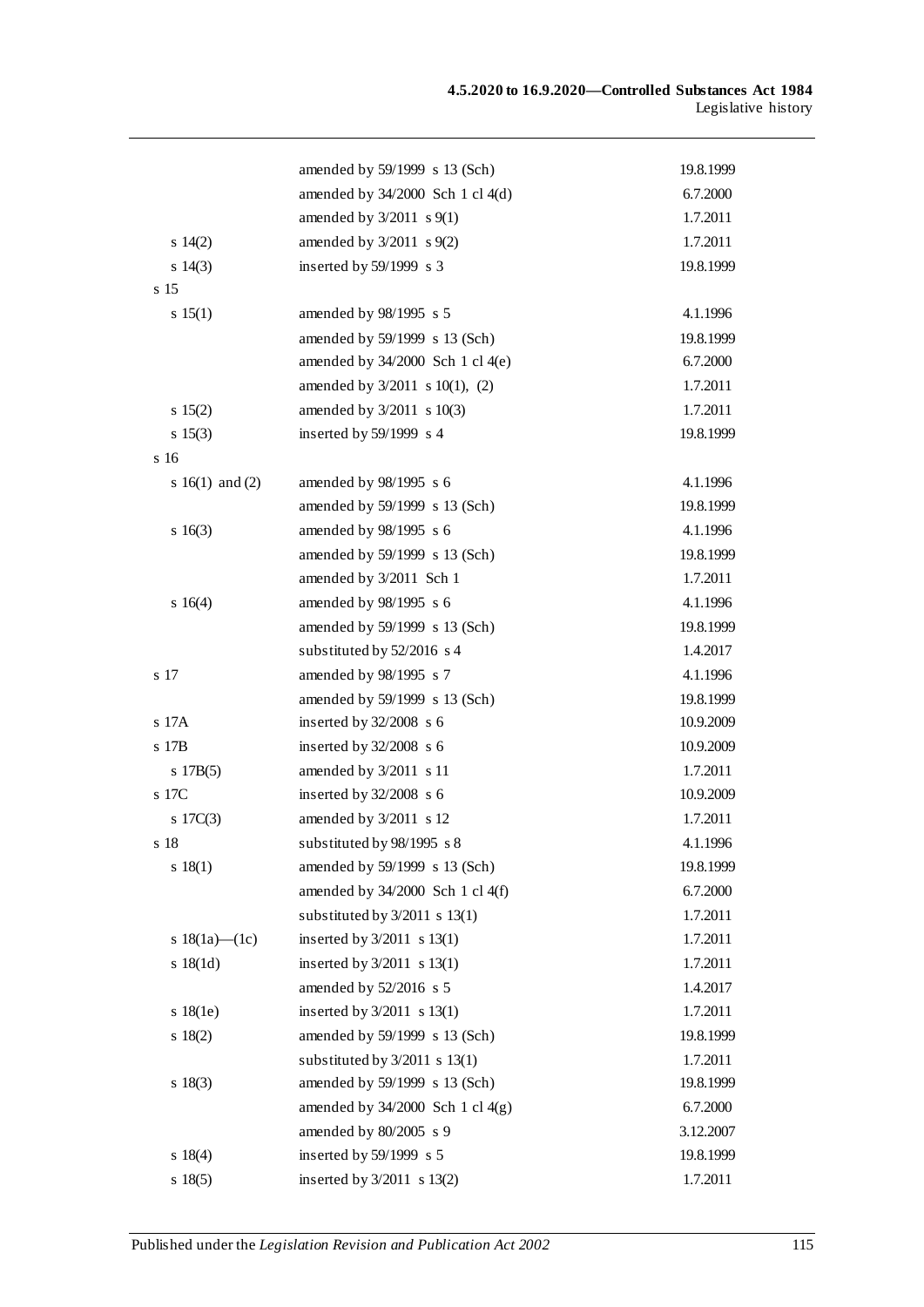| s 18A             | inserted by $80/2005$ s 10                  | 3.12.2007 |
|-------------------|---------------------------------------------|-----------|
| $s$ 18A $(a1)$    | inserted by $3/2011$ s $14(1)$              | 1.7.2011  |
| s 18A(1)          | amended by 3/2011 s 14(2)-(4)               | 1.7.2011  |
| s 18A(2)          | amended by 3/2011 s 14(5)                   | 1.7.2011  |
| s 18A(3)          | amended by 3/2011 s 14(6)                   | 1.7.2011  |
| s $18A(4)$        | amended by 3/2011 s 14(7)                   | 1.7.2011  |
| s 18A(5)          | amended by 3/2011 s 14(8)                   | 1.7.2011  |
| s 18A(6)          | amended by 32/2008 s 7(1)                   | 10.9.2009 |
|                   | amended by 3/2011 s 14(9)                   | 1.7.2011  |
| s 18A(8)          | substituted by $32/2008$ s $7(2)$           | 10.9.2009 |
| s 19              |                                             |           |
| 19(1)             | s 19 amended by 98/1995 s 9                 | 4.1.1996  |
|                   | s 19 amended by 59/1999 s 13 (Sch)          | 19.8.1999 |
|                   | s 19 redesignated as s 19(1) by 35/2007 s 4 | 1.7.2008  |
| s $19(2)$ —(6)    | inserted by $35/2007$ s 4                   | 1.7.2008  |
| s 20              |                                             |           |
| $\frac{20(1)}{2}$ | amended by 98/1995 s 10                     |           |
|                   | amended by 59/1999 s 13 (Sch)               |           |
|                   | amended by 80/2005 s 11(1), (2)             |           |
|                   | amended by 3/2011 s 15(1)                   | 1.7.2011  |
| $\, 20(2)$        | substituted by $80/2005$ s 11(3)            |           |
|                   | amended by $3/2011$ s 15(1), (2)            | 1.7.2011  |
| s 21              |                                             |           |
| $s \; 21(1)$      | amended by 59/1999 s 13 (Sch)               | 19.8.1999 |
|                   | amended by 80/2005 s 12(1), (2)             | 12.1.2006 |
| $s \ 21(2)$       | amended by 98/1995 s 11                     | 4.1.1996  |
|                   | amended by 59/1999 s 13 (Sch)               | 19.8.1999 |
| $s \; 21(4)$      | amended by 59/1999 s 13 (Sch)               | 19.8.1999 |
|                   | amended by 3/2011 Sch 1                     | 1.7.2011  |
| s 22              |                                             |           |
| $\frac{22(1)}{2}$ | amended by 98/1995 s 12                     | 4.1.1996  |
|                   | amended by 59/1999 s 13 (Sch)               | 19.8.1999 |
|                   | amended by $34/2000$ Sch 1 cl 4(h)          | 6.7.2000  |
| s 23              |                                             |           |
| $s \; 23(1)$      | amended by 98/1995 s 13                     | 4.1.1996  |
|                   | amended by 59/1999 s 13 (Sch)               | 19.8.1999 |
|                   | amended by 3/2011 s 16                      | 1.7.2011  |
| $s \; 23(2)$      | amended by 59/1999 s 13 (Sch)               | 19.8.1999 |
| s 24              | substituted by 98/1995 s 14                 | 4.1.1996  |
|                   | amended by 59/1999 s 13 (Sch)               | 19.8.1999 |
|                   | amended by 3/2011 s 17                      | 1.7.2011  |
| s 25              | amended by 98/1995 s 15                     | 4.1.1996  |
|                   | amended by 59/1999 s 13 (Sch)               | 19.8.1999 |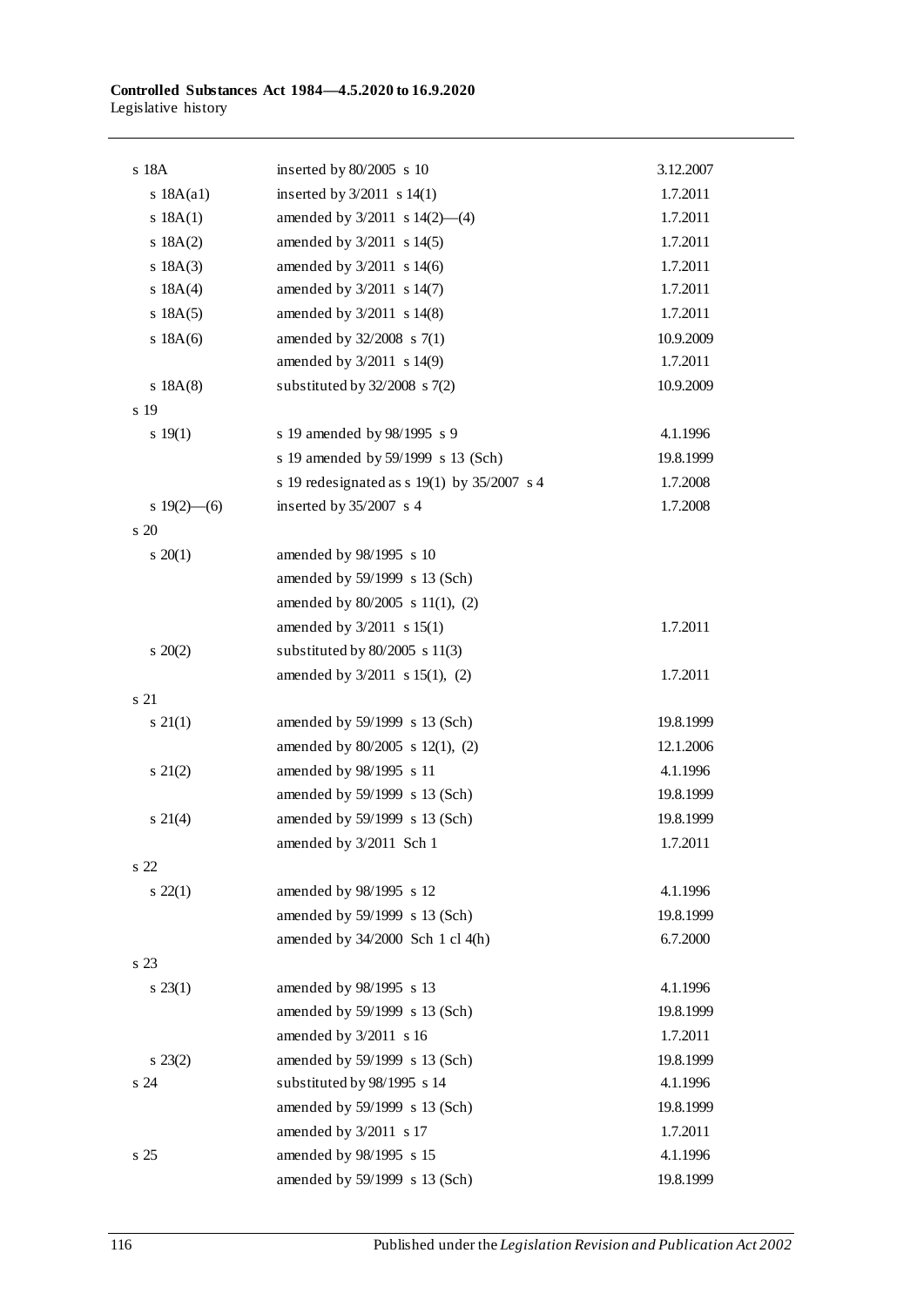|                                              | amended by 3/2011 s 18               | 1.7.2011   |
|----------------------------------------------|--------------------------------------|------------|
| s 26                                         | amended by 98/1995 s 16              | 4.1.1996   |
|                                              | amended by 59/1999 s 13 (Sch)        | 19.8.1999  |
|                                              | amended by 3/2011 s 19               | 1.7.2011   |
| s 27                                         | substituted by 98/1995 s 17          | 4.1.1996   |
|                                              | amended by 59/1999 s 13 (Sch)        | 19.8.1999  |
|                                              | amended by 3/2011 s 20               | 1.7.2011   |
| s 28                                         |                                      |            |
| $s \; 28(1)$                                 | amended by 98/1995 s 18              | 4.1.1996   |
|                                              | amended by 59/1999 s 13 (Sch)        | 19.8.1999  |
|                                              | amended by $3/2011$ s $21(1)$        | 1.7.2011   |
| $s \ 28(2)$                                  | amended by 3/2011 s 21(2)            | 1.7.2011   |
| s 29                                         | amended by 98/1995 s 19              | 4.1.1996   |
|                                              | amended by 59/1999 s 13 (Sch)        | 19.8.1999  |
|                                              | amended by $3/2011$ s 22             | 1.7.2011   |
| s <sub>30</sub>                              |                                      |            |
| $s \ 30(1)$                                  | amended by $98/1995$ s $20(a)$       | 4.1.1996   |
|                                              | amended by 59/1999 s 13 (Sch)        | 19.8.1999  |
| $s \ 30(2)$                                  | amended by 98/1995 s 20(b)           | 4.1.1996   |
|                                              | amended by 59/1999 s 13 (Sch)        | 19.8.1999  |
| s $30(2a)$                                   | inserted by $98/1995$ s $20(c)$      | 4.1.1996   |
|                                              | amended by 59/1999 s 13 (Sch)        | 19.8.1999  |
| $s \ 30(3)$                                  | amended by 59/1999 s 13 (Sch)        | 19.8.1999  |
| Pt 4A                                        | inserted by $42/2015$ s 4            | 16.9.2016  |
| Pt 5                                         |                                      |            |
| heading                                      | substituted by 80/2005 s 13          | 3.12.2007  |
| Pt 5 Div 1 before<br>substitution by 80/2005 |                                      |            |
| s <sub>31</sub>                              |                                      |            |
| s3I(1)                                       | amended by 59/1999 s 13 (Sch)        | 19.8.1999  |
| $s \frac{3}{2}$ (2)                          | amended by 64/1986 s 4               | 20.11.1986 |
|                                              | amended by 59/1999 s 13 (Sch)        | 19.8.1999  |
| $s \frac{3}{3}$ (3)                          | amended by 59/1999 s 13 (Sch)        | 19.8.1999  |
|                                              | amended by 34/2000 Sch 1 cl 4(i)     | 6.7.2000   |
| $s \, 3I(4)$                                 | amended by 59/1999 s 13 (Sch)        | 19.8.1999  |
| $s \, 31(5)$                                 | inserted by 59/1999 s 6              | 19.8.1999  |
| s 32                                         |                                      |            |
| $s\,32(1)$                                   | amended by 59/1999 s 13 (Sch)        | 19.8.1999  |
| s32(2)                                       | amended by 59/1999 s 13 (Sch)        | 19.8.1999  |
|                                              | amended by $34/2000$ Sch 1 cl $4(j)$ | 6.7.2000   |
| s $32(3)$ and (4)                            | amended by 59/1999 s 13 (Sch)        | 19.8.1999  |
| $s\,32(5)$                                   | amended by 64/1986 s 5               | 20.11.1986 |
|                                              | amended by $29/1990 s 4(a)$          | 26.9.1991  |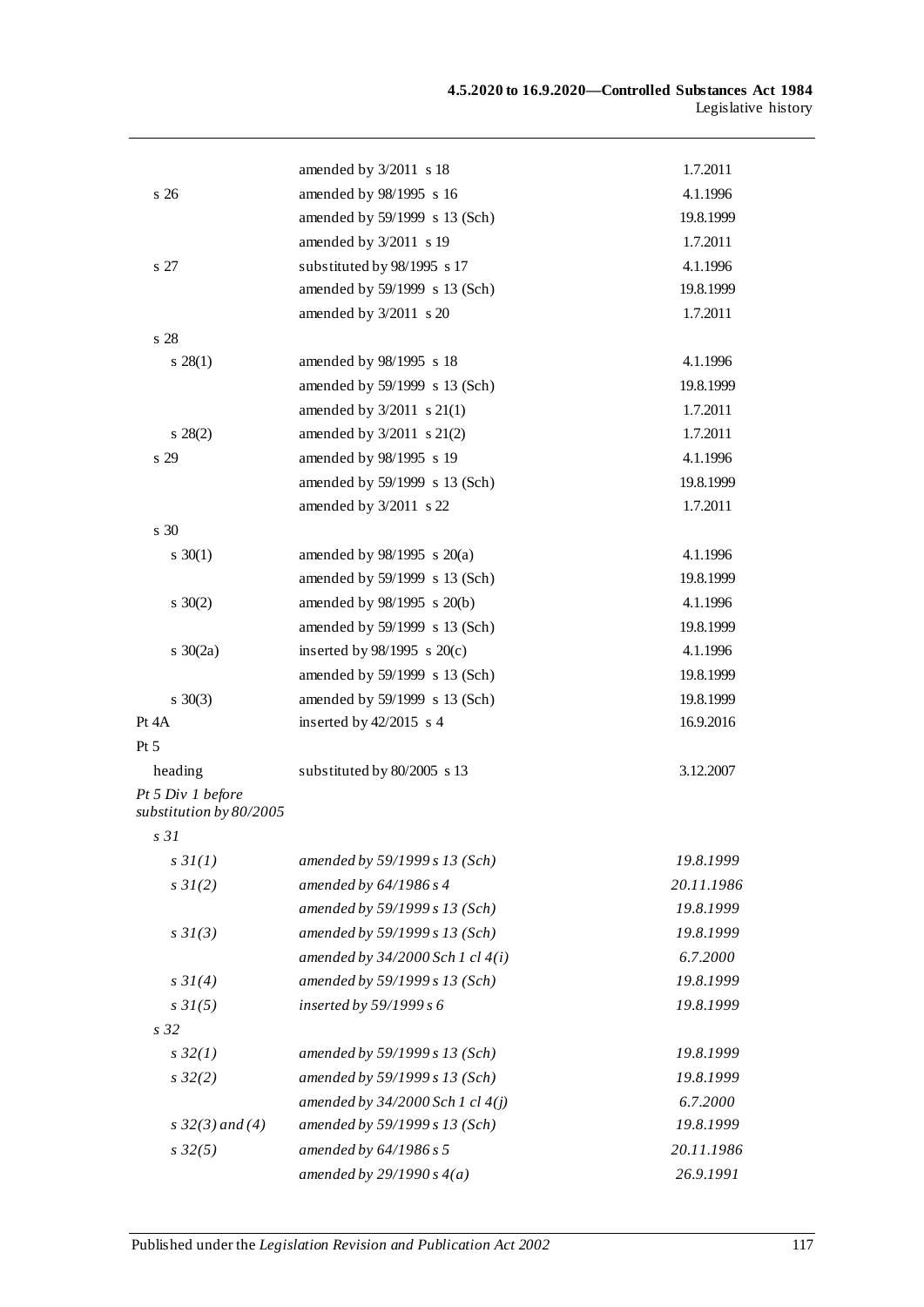|                     | amended by $69/1991 s 16(a)$ , (b)         | 6.7.1992   |
|---------------------|--------------------------------------------|------------|
|                     | amended by $44/1992 s 3(a)$ , (b)          | 6.7.1992   |
|                     | $B(b)(iii)$ deleted by 44/1992 s 3(c)      | 6.7.1992   |
|                     | amended by 59/1999 s 13 (Sch)              | 19.8.1999  |
| $s\,32(5a)$         | inserted by 28/1990 s 2                    | 26.4.1990  |
| $s\,32(6)$          | substituted by $29/1990 s 4(b)$            | 26.9.1991  |
| $s\,32(7)$          | inserted by 59/1999 s 7                    | 19.8.1999  |
| s <sub>33</sub>     |                                            |            |
| $s \, 33(1)$        | amended by $64/1986 s 6(a)$                | 20.11.1986 |
|                     | amended by 59/1999 s 13 (Sch)              | 19.8.1999  |
|                     | amended by $34/2000$ Sch 1 cl $4(k)$       | 6.7.2000   |
| $s\,33(1a)$         | inserted by $64/1986 s 6(b)$               | 20.11.1986 |
|                     | amended by 59/1999 s 13 (Sch)              | 19.8.1999  |
|                     | amended by $34/2000$ Sch 1 cl $4(l)$       | 6.7.2000   |
| $s \frac{33(2)}{2}$ | amended by 59/1999 s 13 (Sch)              | 19.8.1999  |
| s33(3)              | amended by $64/1986 s 6(c)$                | 20.11.1986 |
|                     | amended by $34/2000$ Sch 1 cl $4(m)$       | 6.7.2000   |
| $s \frac{33(4)}{4}$ | amended by $64/1986 s 6(d)$                | 20.11.1986 |
|                     | amended by $34/2000$ Sch 1 cl $4(n)$       | 6.7.2000   |
| s33(5)              | amended by $64/1986 s 6(e)$                | 20.11.1986 |
|                     | amended by $34/2000$ Sch 1 cl $4(0)$ , (p) | 6.7.2000   |
| $s \frac{33}{6}$    | amended by 59/1999 s 13 (Sch)              | 19.8.1999  |
| Pt $5$ Div $1$      | substituted by 80/2005 s 14                | 3.12.2007  |
| s 31                |                                            |            |
| $s \; 31(1)$        | amended by 32/2008 s 8(1), (2)             | 10.9.2009  |
|                     | amended by 3/2011 s 23                     | 1.7.2011   |
|                     | amended by 42/2015 s 5                     | 16.9.2016  |
|                     | amended by 15/2017 Sch 1 cl 2(1)           | 12.11.2017 |
| $s \; 31(3)$        | inserted by $32/2008$ s $8(3)$             | 10.9.2009  |
| industrial hemp     | inserted by 15/2017 Sch 1 cl 2(2)          | 12.11.2017 |
| Pt 5 Div 2          | substituted by 80/2005 s 14                | 3.12.2007  |
| Pt 5 Div 2 Subdiv 1 |                                            |            |
| s 32                |                                            |            |
| $s \; 32(1)$        | amended by $32/2018$ s $5(1)$              | 1.4.2019   |
| $s \; 32(2)$        | amended by 12/2012 s 18(1)                 | 17.6.2012  |
|                     | amended by $32/2018$ s $5(2)$              | 1.4.2019   |
| $s \frac{32}{2a}$   | inserted by 17/2010 s 5(1)                 | 28.11.2010 |
|                     | amended by 12/2012 s 18(2)                 | 17.6.2012  |
|                     | amended by $32/2018$ s $5(3)$              | 1.4.2019   |
| $s \; 32(3)$        | amended by 12/2012 s 18(3)                 | 17.6.2012  |
|                     | amended by 32/2018 s 5(4)                  | 1.4.2019   |
| $s \; 32(4)$        | amended by 43/2012 s 6                     | 1.7.2013   |
| $s \; 32(5)$        | amended by 17/2010 s 5(2)                  | 28.11.2010 |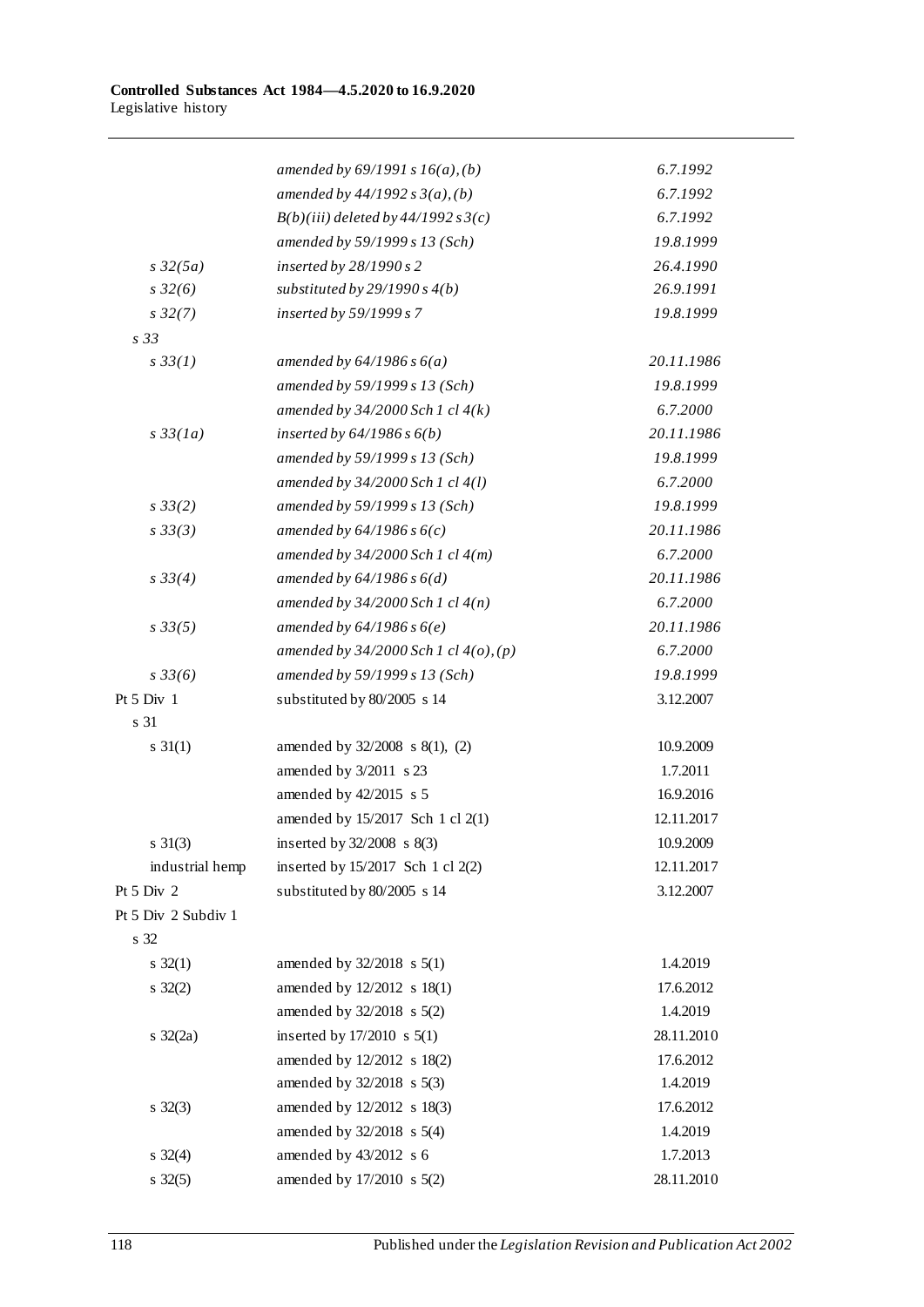|                                 | inserted by $17/2010$ s $5(3)$         |            |
|---------------------------------|----------------------------------------|------------|
| $s \; 32(6)$                    |                                        | 28.11.2010 |
| prescribed<br>licensed premises | amended by 49/2017 Sch 1 cl 1          | 18.11.2019 |
|                                 | $(a)(v)$ deleted by 49/2017 Sch 1 cl 1 | 18.11.2019 |
| Pt 5 Div 2 Subdiv 2             |                                        |            |
| s 33                            |                                        |            |
| $s \; 33(1)$                    | amended by $32/2018$ s $6(1)$          | 1.4.2019   |
| $s \; 33(2)$                    | amended by 12/2012 s 19(1)             | 17.6.2012  |
|                                 | amended by $32/2018$ s $6(2)$          | 1.4.2019   |
| $s \; 33(3)$                    | amended by 12/2012 s 19(2)             | 17.6.2012  |
|                                 | amended by 32/2018 s 6(3)              | 1.4.2019   |
| $s \; 33(4)$                    | substituted by 32/2008 s 9             | 10.9.2009  |
| s <sub>33A</sub>                |                                        |            |
| $s \, 33A(1)$                   | substituted by 25/2011 s 4             | 28.8.2011  |
|                                 | amended by 12/2012 s 20(1)             | 17.6.2012  |
|                                 | amended by 32/2018 s 7(1)              | 1.4.2019   |
| $s \, 33A(2)$                   | substituted by 25/2011 s 4             | 28.8.2011  |
|                                 | amended by 12/2012 s 20(2)             | 17.6.2012  |
|                                 | amended by 32/2018 s 7(2)              | 1.4.2019   |
| $s \; 33A(3)$                   | substituted by 25/2011 s 4             | 28.8.2011  |
|                                 | amended by 12/2012 s 20(3)             | 17.6.2012  |
|                                 | amended by 32/2018 s 7(3)              | 1.4.2019   |
| s $33A(4)$                      | amended by 12/2012 s 20(4)             | 17.6.2012  |
|                                 | amended by $32/2018$ s $7(4)$          | 1.4.2019   |
| $s \, 33A(5)$                   | amended by 12/2012 s 20(5)             | 17.6.2012  |
|                                 | amended by 32/2018 s 7(5)              | 1.4.2019   |
| Pt 5 Div 2 Subdiv 3             |                                        |            |
| s <sub>33B</sub>                |                                        |            |
| s $33B(1)$                      | amended by 32/2018 s 8(1)              | 1.4.2019   |
| $s \, 33B(2)$                   | amended by 12/2012 s 21(1)             | 17.6.2012  |
|                                 | amended by 32/2018 s 8(2)              | 1.4.2019   |
| $s \; 33B(3)$                   | amended by 12/2012 s 21(2)             | 17.6.2012  |
|                                 | amended by 32/2018 s 8(3)              | 1.4.2019   |
| $s \, 33B(4)$                   | amended by 43/2012 s 7                 | 1.7.2013   |
| s 33C                           |                                        |            |
| s $33C(1)$                      | amended by 32/2018 s 9(1)              | 1.4.2019   |
| $s \; 33C(2)$                   | amended by 12/2012 s 22(1)             | 17.6.2012  |
|                                 | amended by 32/2018 s 9(2)              | 1.4.2019   |
| s $33C(3)$                      | amended by 12/2012 s 22(2)             | 17.6.2012  |
|                                 | amended by 32/2018 s 9(3)              | 1.4.2019   |
| s $33C(4)$                      | amended by 43/2012 s 8                 | 1.7.2013   |
| Pt 5 Div 2 Subdiv 4             |                                        |            |
| heading                         | substituted by 25/2011 s 5             | 28.8.2011  |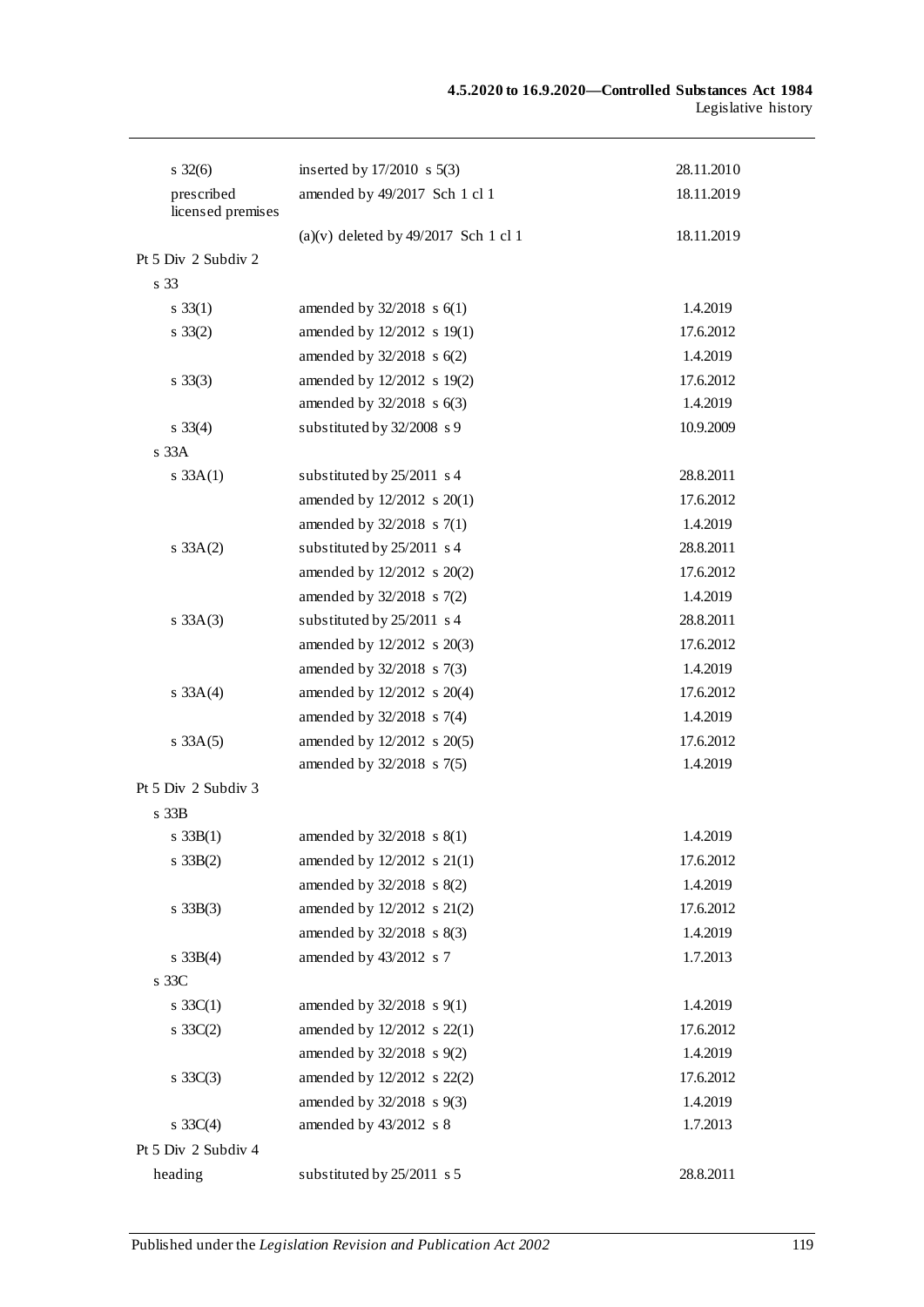| s 33D                 | amended by 11/2008 Sch 1 cl 1                  | 8.6.2008   |
|-----------------------|------------------------------------------------|------------|
|                       | amended by 32/2018 s 10                        | 1.4.2019   |
| $s$ 33DA              | inserted by $25/2011$ s 6                      | 28.8.2011  |
| $s$ 33DA $(1)$        | amended by 12/2012 s 23                        | 17.6.2012  |
|                       | amended by 32/2018 s 11                        | 1.4.2019   |
| Pt $5 \mathrm{Div} 3$ | inserted by 80/2005 s 14                       | 3.12.2007  |
| s 33GA                | inserted by 11/2008 Sch 1 cl 2                 | 8.6.2008   |
|                       | amended by 32/2018 s 12                        | 1.4.2019   |
| s 33GB                | inserted by $25/2011$ s 7                      | 28.8.2011  |
| s $33GB(1)$           | amended by 12/2012 s 24                        | 17.6.2012  |
|                       | amended by 32/2018 s 13                        | 1.4.2019   |
| Pt $5$ Div $4$        | inserted by 80/2005 s 14                       | 3.12.2007  |
| s <sub>33I</sub>      |                                                |            |
| s $33I(1)$            | amended by 32/2018 s 14(1)                     | 1.4.2019   |
| $s \; 33I(2)$         | amended by 32/2018 s 14(2)                     | 1.4.2019   |
| s <sub>33J</sub>      |                                                |            |
| s $33J(1)$            | s 33J redesignated as s 33J(1) by 32/2008 s 10 | 10.9.2009  |
|                       | amended by 32/2018 s 15(1)                     | 1.4.2019   |
| s $33J(2)$            | inserted by 32/2008 s 10                       | 10.9.2009  |
|                       | amended by 32/2018 s 15(2)                     | 1.4.2019   |
| s 33K                 |                                                |            |
| s $33K(1)$            | amended by $32/2008$ s 11(1)                   | 10.9.2009  |
|                       | amended by 32/2018 s 16(1)                     | 1.4.2019   |
| s $33K(2)$            | amended by 32/2008 s 11(2)                     | 10.9.2009  |
|                       | amended by 32/2018 s 16(2)                     | 1.4.2019   |
| s $33K(3)$            | inserted by $32/2008$ s 11(3)                  | 10.9.2009  |
| $s$ 33L               |                                                |            |
| s $33L(1)$            | amended by 84/2013 s 6                         | 16.2.2014  |
| $s \, 33L(2)$         | amended by $32/2018$ s 17                      | 1.4.2019   |
| s 33LA                | inserted by $50/2007$ s 4                      | 19.10.2008 |
|                       | substituted by 25/2011 s 8                     | 28.8.2011  |
|                       | amended by 32/2018 s 18                        | 1.4.2019   |
| s 33LAB               | inserted by 25/2011 s 9                        | 28.8.2011  |
| $s$ 33LAB $(1)$       | amended by 32/2018 s 19                        | 1.4.2019   |
| s 33LB                | inserted by 32/2008 s 12                       | 10.9.2009  |
| $s$ 33LB(1)           | substituted by 25/2011 s 10                    | 28.8.2011  |
|                       | amended by 32/2018 s 20(1)                     | 1.4.2019   |
| $s$ 33LB $(2)$        | substituted by 25/2011 s 10                    | 28.8.2011  |
|                       | amended by 32/2018 s 20(2)                     | 1.4.2019   |
| s $33LB(3)$ and $(4)$ | deleted by 25/2011 s 10                        | 28.8.2011  |
| Pt 5 Div 4A           | inserted by 84/2013 s 7                        | 16.2.2014  |
| s 33LD                | amended by 32/2018 s 21                        | 1.4.2019   |
| s 33LE                |                                                |            |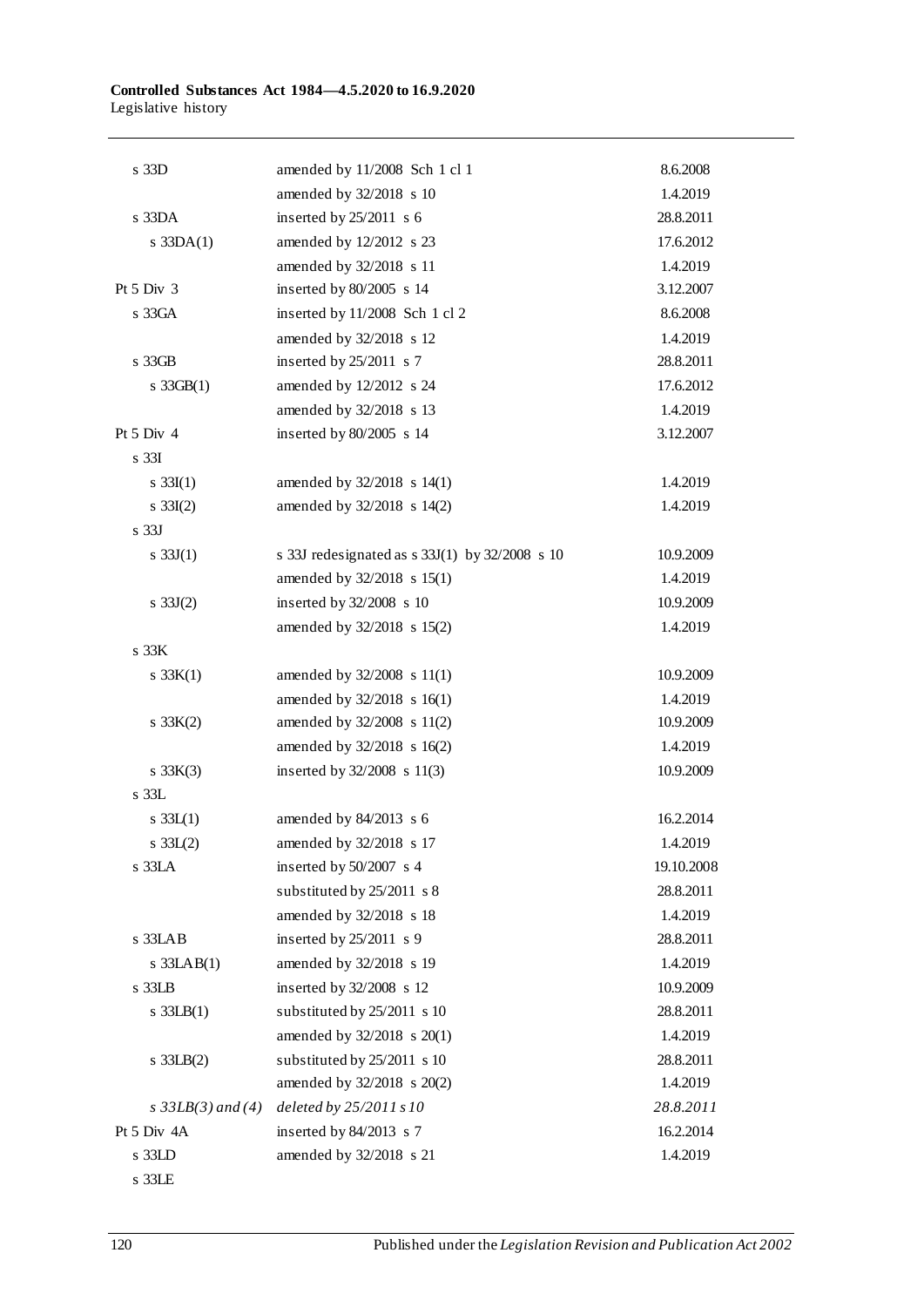| $s$ 33LE(1)                        | amended by 32/2018 s 22             | 1.4.2019                        |
|------------------------------------|-------------------------------------|---------------------------------|
| $s$ 33LF                           |                                     |                                 |
| s $33LF(3)$                        | amended by 32/2018 s 23             | 1.4.2019                        |
| Pt $5$ Div $5$                     | inserted by 80/2005 s 14            | 3.12.2007                       |
| s 330                              |                                     |                                 |
| $s \, 33O(2)$                      | amended by 3/2011 Sch 1             | 1.7.2011                        |
| $s$ 330 $A$                        | inserted by 32/2008 s 13            | 10.9.2009                       |
| s <sub>33S</sub>                   | amended by 84/2013 s 8              | 16.2.2014                       |
| $\rm s$ 33T                        | inserted by $84/2013$ s 9           | 16.2.2014                       |
| Pt $5$ Div $6$                     |                                     |                                 |
| heading                            | inserted by $80/2005$ s 14          | 3.12.2007                       |
| s 34                               | substituted by 64/1986 s 7          | 29.3.1990                       |
|                                    | amended by 59/1999 s 13 (Sch)       | 19.8.1999                       |
|                                    | substituted by 87/2000 s 4          | 1.10.2001                       |
|                                    | substituted by 38/2015 s 4          | 29.2.2016                       |
| $s \; 34(1)$                       | amended by 32/2018 s 24             | 1.4.2019                        |
| s 35                               | amended by 59/1999 s 13 (Sch)       | 19.8.1999                       |
|                                    | substituted by 87/2000 s 4          | 1.10.2001                       |
|                                    | deleted by 34/2019 s 5              | uncommenced-not<br>incorporated |
| s <sub>36</sub>                    | amended by 59/1999 s 13 (Sch)       | 19.8.1999                       |
|                                    | substituted by 87/2000 s 4          | 1.10.2001                       |
| $\frac{36(1)}{2}$                  | amended by 3/2011 Sch 1             | 1.7.2011                        |
| s 37                               | amended by 59/1999 s 13 (Sch)       | 19.8.1999                       |
|                                    | substituted by 87/2000 s 4          | 1.10.2001                       |
| s 38                               | amended by 59/1999 s 13 (Sch)       | 19.8.1999                       |
|                                    | substituted by 87/2000 s 4          | 1.10.2001                       |
| $s \; 38(2)$                       | amended by 34/2019 s 6              | uncommenced-not<br>incorporated |
| s 39                               | amended by 59/1999 s 13 (Sch)       | 19.8.1999                       |
|                                    | substituted by 87/2000 s 4          | 1.10.2001                       |
| $\boldsymbol{\mathsf{s}}$ 40       | substituted by 87/2000 s 4          | 1.10.2001                       |
| s 40A                              | inserted by 87/2000 s 4             | 1.10.2001                       |
| $s$ 40 $B$                         | inserted by $87/2000 s4$            | 1.10.2001                       |
|                                    | deleted by $48/2004 s4$             | 30.9.2004                       |
| Pt 6                               | heading substituted by 59/1999 s 8  | 19.8.1999                       |
| Div 1 heading                      | deleted by $59/1999s9$              | 19.8.1999                       |
| ss 41 and 42                       | amended by 59/1999 s 13 (Sch)       | 19.8.1999                       |
|                                    | deleted by 80/2005 s 15             | 3.12.2007                       |
| s 43 before deletion<br>by 19/2005 | substituted by $17/1986 s 13 (Sch)$ | 1.3.1987                        |
| $s\,43(1)$ and (2)                 | deleted by $69/1991 s16(c)$         | 6.7.1992                        |
| $s\,43(3)$                         | amended by 59/1999 s 13 (Sch)       | 19.8.1999                       |
| $s$ 43                             | deleted by 19/2005 Sch 1 cl 2       | 2.4.2006                        |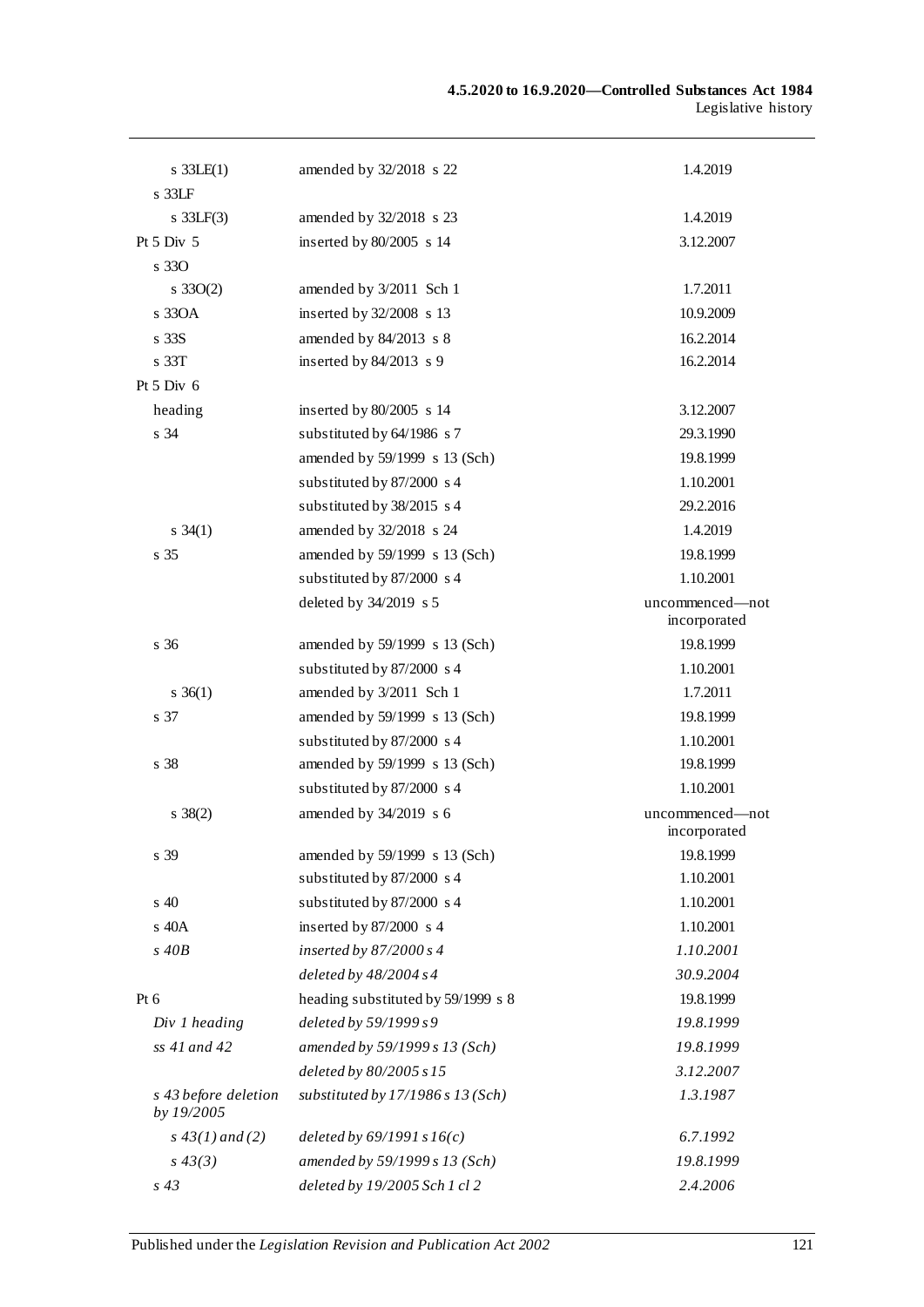| s <sub>43</sub>                         | inserted by $12/2012$ s 25                                            | 17.6.2012 |
|-----------------------------------------|-----------------------------------------------------------------------|-----------|
| s 44                                    |                                                                       |           |
| $s\,44(1)$                              | s 44 amended by 29/1990 s 5                                           | 26.9.1991 |
|                                         | s 44 amended by 59/1999 s 13 (Sch)                                    | 19.8.1999 |
|                                         | s 44 amended by 87/2000 s 5                                           | 1.10.2001 |
|                                         | s 44 amended by 19/2005 Sch 1 cl 3                                    | 2.4.2006  |
|                                         | s 44 amended by $80/2005$ s $16(1)$ —(3)                              | 3.12.2007 |
|                                         | s $44$ (db) deleted by $80/2005$ s $16(3)$                            | 3.12.2007 |
|                                         | s 44 amended and redesignated as s 44(1) by<br>$32/2008$ s 14(1), (2) | 10.9.2009 |
|                                         | amended by 3/2011 Sch 1                                               | 1.7.2011  |
|                                         | amended by 32/2018 s 25                                               | 1.4.2019  |
| s $44(2)$ and (3)                       | inserted by $32/2008$ s $14(2)$                                       | 10.9.2009 |
| s <sub>45</sub>                         | amended by 59/1999 s 13 (Sch)                                         | 19.8.1999 |
|                                         | amended by 3/2011 Sch 1                                               | 1.7.2011  |
|                                         | deleted by 36/2011 s 10                                               | 1.1.2012  |
| $s$ 45 $A$                              | inserted by $64/1986$ s 8                                             | 30.4.1987 |
| $s \, 45A(1)$                           | amended by 49/1991 Sch 2                                              | 6.7.1992  |
|                                         | amended by 59/1999 s 13 (Sch)                                         | 19.8.1999 |
|                                         | amended by 3/2011 Sch 1                                               | 1.7.2011  |
| $s \, 45A(2)$                           | amended by 34/1996 s 4 (Sch cl 12)                                    | 3.2.1997  |
|                                         | amended by 59/1999 s 13 (Sch)                                         | 19.8.1999 |
| $s\;45A(3)$                             | substituted by 34/1996 s 4 (Sch cl 12)                                | 3.2.1997  |
| s $45A(4)$ —(6)                         | deleted by 34/1996 s 4 (Sch cl 12)                                    | 3.2.1997  |
| $s\;45A(8)$                             | amended by 29/1990 s 6                                                | 26.9.1991 |
| artificially<br>enhanced<br>cultivation | inserted by $47/2002 s 3(a)$                                          | 1.2.2003  |
|                                         | deleted by 32/2008 s 15                                               | 10.9.2009 |
| child                                   | deleted by $80/2005 s17$                                              | 3.12.2007 |
| simple cannabis<br>offence              | amended by 59/1999 s 13 (Sch)                                         | 19.8.1999 |
|                                         | amended by $47/2002$ s $3(b)$                                         | 1.2.2003  |
|                                         | substituted by 80/2005 s 17                                           | 3.12.2007 |
| Pt 6 Div 2                              | amended by 17/1986 s 13 (Sch)                                         | 1.3.1987  |
|                                         | deleted by 59/1999 s 10                                               | 19.8.1999 |
| Pt 7                                    | heading substituted by 59/1999 s 11                                   | 19.8.1999 |
| s 49                                    | inserted by $42/2015$ s 6                                             | 16.9.2016 |
| s <sub>50</sub>                         |                                                                       |           |
| 50(1)                                   | amended by 32/2008 s 16                                               | 10.9.2009 |
|                                         | amended by 3/2011 Sch 1                                               | 1.7.2011  |
| 50(2)                                   | amended by 59/1999 s 13 (Sch)                                         | 19.8.1999 |
|                                         | amended by 3/2011 s 24                                                | 1.7.2011  |
| $s \ 50(3)$                             | amended by 59/1999 s 13 (Sch)                                         | 19.8.1999 |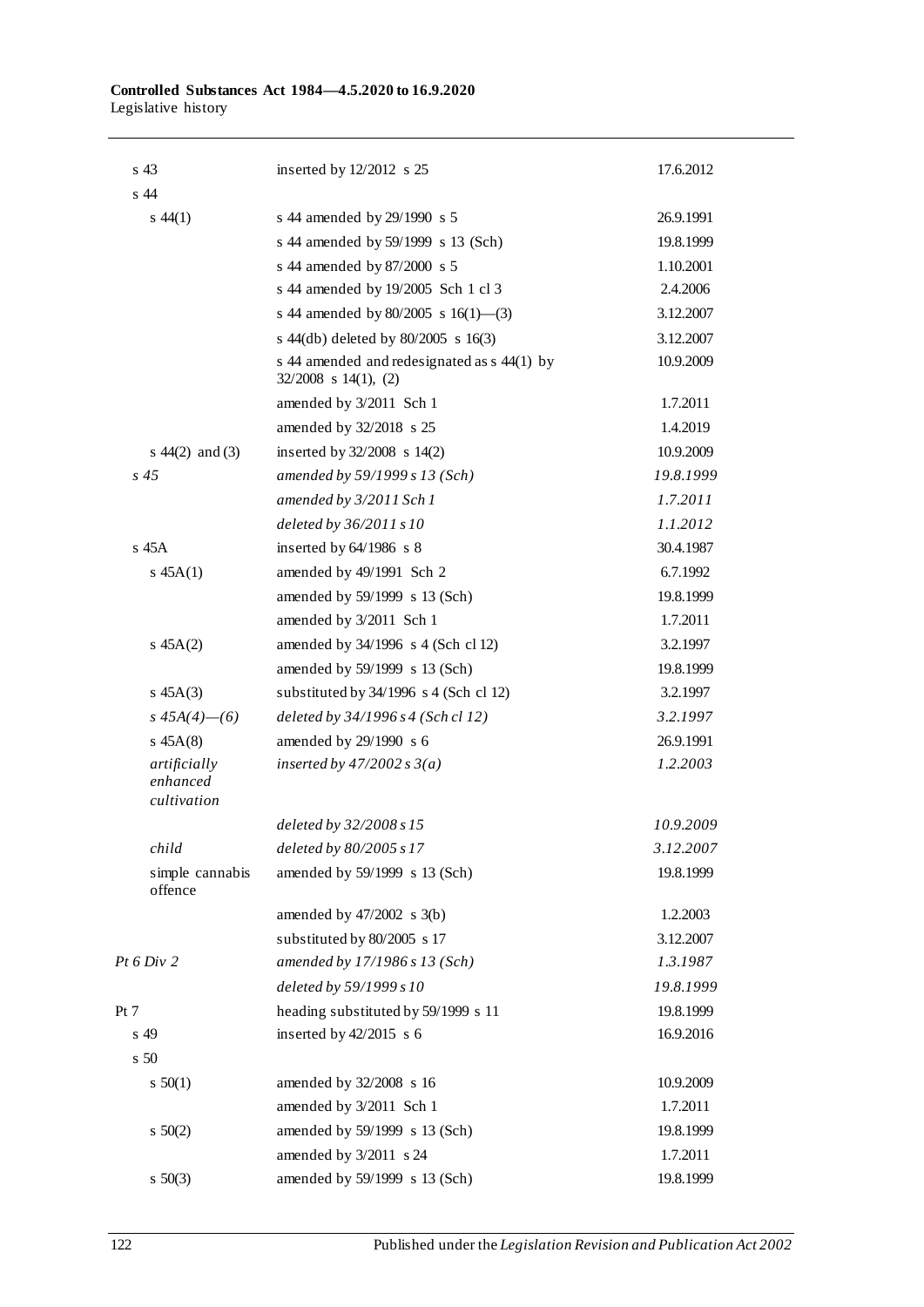|                             | amended by 3/2011 Sch 1                   | 1.7.2011   |
|-----------------------------|-------------------------------------------|------------|
| s 51                        |                                           |            |
| $s \, 51(1)$                | amended by $43/1986$ s $5(c)$             | 16.10.1986 |
|                             | amended by 59/1999 s 13 (Sch)             | 19.8.1999  |
|                             | amended by 32/2008 s 17                   | 10.9.2009  |
| $s \, 51(2)$                | amended by $43/1986$ s $5(d)$             | 16.10.1986 |
|                             | amended by 59/1999 s 13 (Sch)             | 19.8.1999  |
| s 52                        |                                           |            |
| $s\,52(1)$                  | amended by 3/2011 Sch 1                   | 1.7.2011   |
| $s\,52(2)$                  | amended by 17/1986 s 13 (Sch)             | 1.3.1987   |
|                             | amended by 59/1999 s 13 (Sch)             | 19.8.1999  |
|                             | amended by 80/2005 s 18(1)-(3)            | 12.1.2006  |
|                             | amended by 3/2011 Sch 1                   | 1.7.2011   |
| $s\,52(3)$                  | amended by 3/2011 Sch 1                   | 1.7.2011   |
| $s\,52(4)$                  | amended by 59/1999 s 13 (Sch)             | 19.8.1999  |
|                             | amended by 80/2005 s 18(4)                | 12.1.2006  |
|                             | amended by $3/2011$ s $25(1)$ —(3), Sch 1 | 1.7.2011   |
| $s\,52(5)$                  | amended by 59/1999 s 13 (Sch)             | 19.8.1999  |
|                             | amended by 3/2011 s 25(4), Sch 1          | 1.7.2011   |
| $s\,52(6)$                  | amended by 59/1999 s 13 (Sch)             | 19.8.1999  |
|                             | amended by 33/2008 s 5(1), (2)            | 23.10.2008 |
|                             | amended by 3/2011 Sch 1                   | 1.7.2011   |
| $s\,52(7)$ and (8)          | amended by 59/1999 s 13 (Sch)             | 19.8.1999  |
|                             | deleted by $33/2008 s 5(3)$               | 23.10.2008 |
| $s\,52(9)$                  | amended by 59/1999 s 13 (Sch)             | 19.8.1999  |
|                             | amended by 33/2008 s 5(4), (5)            | 23.10.2008 |
|                             | amended by 3/2011 Sch 1                   | 1.7.2011   |
| $s\ 52(10)$                 | amended by 59/1999 s 13 (Sch)             | 19.8.1999  |
|                             | amended by $33/2008$ s $5(6)$             | 23.10.2008 |
|                             | amended by 3/2011 Sch 1                   | 1.7.2011   |
| $s\,52(11)$                 | amended by 59/1999 s 13 (Sch)             | 19.8.1999  |
|                             | substituted by 80/2005 s 18(5)            | 12.1.2006  |
|                             | substituted by $33/2008$ s $5(7)$         | 23.10.2008 |
|                             | amended by 3/2011 Sch 1                   | 1.7.2011   |
| s 52(12)                    | amended by 98/1995 s 21                   | 4.1.1996   |
|                             | amended by 59/1999 s 13 (Sch)             | 19.8.1999  |
|                             | deleted by $33/2008 s 5(7)$               | 23.10.2008 |
| s 52A-see s 52E             |                                           |            |
| $s$ 52A                     | inserted by 33/2008 s 6                   | 23.10.2008 |
| s $52A(1)$ , (6) and<br>(7) | amended by 3/2011 Sch 1                   | 1.7.2011   |
| s 52B                       | inserted by 33/2008 s 6                   | 23.10.2008 |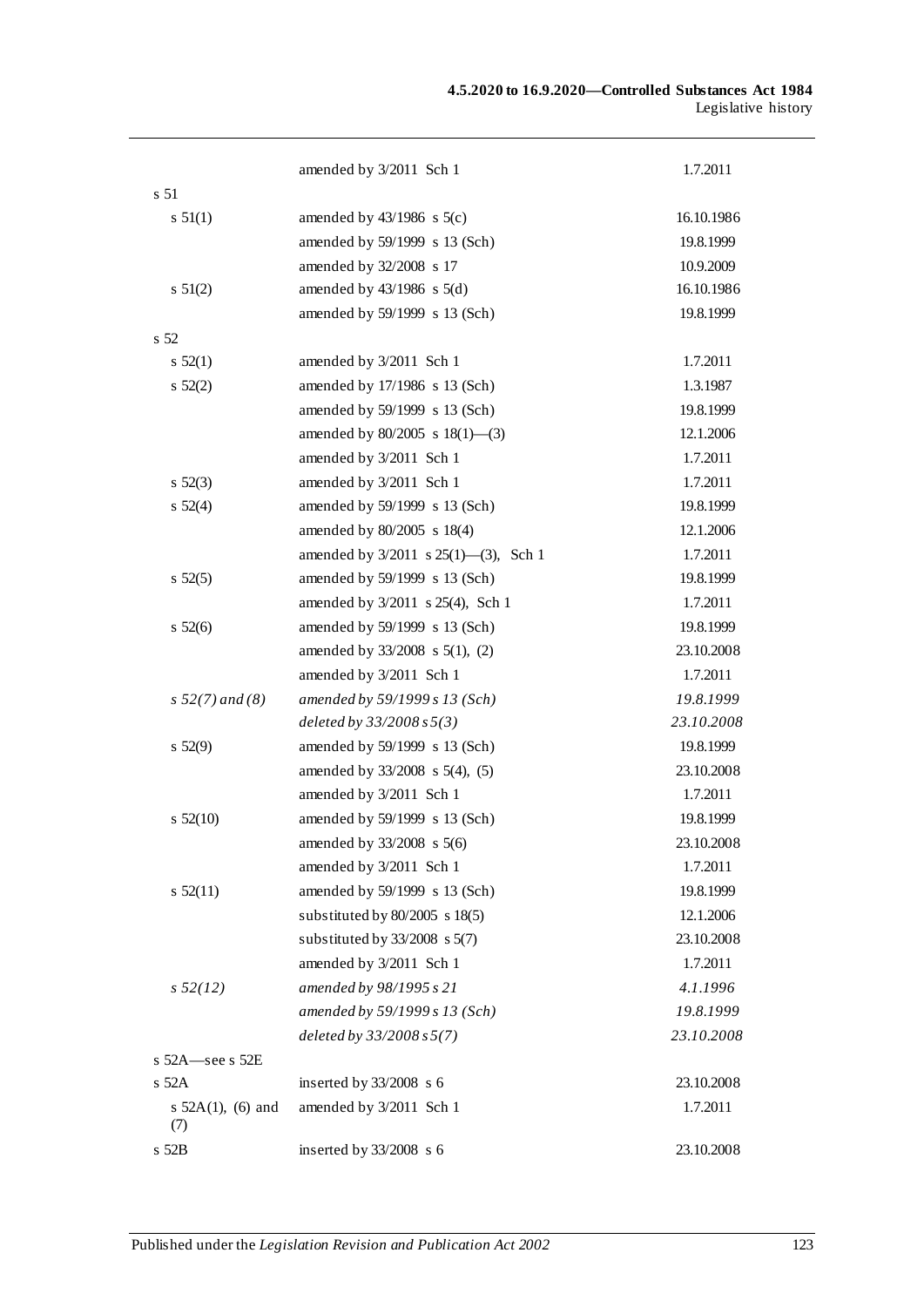| (9)                                | s $52B(4)$ (7) and amended by $3/2011$ Sch 1                               | 1.7.2011                        |
|------------------------------------|----------------------------------------------------------------------------|---------------------------------|
| s 52C                              | inserted by $33/2008$ s 6                                                  | 23.10.2008                      |
| s 52D                              | inserted by $33/2008$ s 6                                                  | 23.10.2008                      |
| $s$ 52D(1)                         | amended by 3/2011 Sch 1                                                    | 1.7.2011                        |
| s 52E                              | s 52A inserted by 27/1994 s 3                                              | 13.10.1994                      |
|                                    | s 52A substituted by 59/1999 s 12                                          | 19.8.1999                       |
|                                    | s 52A redesignated as s 52E by 33/2008 s 7                                 | 23.10.2008                      |
| 52E(2)                             | amended by 80/2005 s 19(1)                                                 | 3.12.2007                       |
| s $52E(6a)$                        | inserted by $80/2005$ s 19(2)                                              | 12.1.2006                       |
|                                    | amended by 3/2011 Sch 1                                                    | 1.7.2011                        |
| $s$ 52E(7)                         | amended by 80/2005 s 19(3)                                                 | 3.12.2007                       |
| 52E(10)                            | amended by 80/2005 s 19(4)                                                 | 3.12.2007                       |
| $s$ 52E(12)                        | substituted by 19/2005 Sch 1 cl 4                                          | 2.4.2006                        |
| s 52E(13)                          |                                                                            |                                 |
| prescribed period                  | the prescribed period amended to read<br>prescribed period by 3/2011 Sch 1 | 1.7.2011                        |
| s <sub>53</sub>                    |                                                                            |                                 |
| s 53(1)                            | amended by $43/1986$ s $5(e)$                                              | 16.10.1986                      |
|                                    | amended by 59/1999 s 13 (Sch)                                              | 19.8.1999                       |
| $s \, 53(1a)$                      | inserted by $17/2010$ s $6(1)$                                             | 28.11.2010                      |
| s 53(2)                            | amended by $43/1986$ s $5(f)$                                              | 16.10.1986                      |
|                                    | amended by 27/1994 s 4                                                     | 13.10.1994                      |
|                                    | amended by 80/2005 s 20                                                    | 3.12.2007                       |
|                                    | amended by $3/2011$ s 26                                                   | 1.7.2011                        |
| $s\,53(3)$                         | amended by 3/2011 Sch 1                                                    | 1.7.2011                        |
| s 53(4)                            | amended by $43/1986$ s $5(g)$                                              | 16.10.1986                      |
|                                    | amended by 59/1999 s 13 (Sch)                                              | 19.8.1999                       |
|                                    | amended by $34/2000$ Sch 1 cl $4(r)$                                       | 6.7.2000                        |
|                                    | amended by 17/2010 s 6(2)                                                  | 28.11.2010                      |
|                                    | amended by 3/2011 Sch 1                                                    | 1.7.2011                        |
| s 54 before deletion<br>by 84/2009 |                                                                            |                                 |
| s 54(1)                            | amended by $43/1986 s 5(h), (i)$                                           | 16.10.1986                      |
|                                    | (d) deleted by $43/1986 s 5(i)$                                            | 16.10.1986                      |
|                                    | amended by 59/1999 s 13 (Sch)                                              | 19.8.1999                       |
| $s\,54(2)$                         | amended by 59/1999 s 13 (Sch)                                              | 19.8.1999                       |
| s <sub>54</sub>                    | deleted by 84/2009 s 69                                                    | 1.2.2010                        |
| Pt 7A                              | inserted by 34/2019 s 7                                                    | uncommenced-not<br>incorporated |
| Pt 8                               |                                                                            |                                 |
| s <sub>55</sub>                    |                                                                            |                                 |
| s 55(1)                            | amended by $34/2000$ Sch 1 cl $4(s)$                                       | 6.7.2000                        |
| s 55(2)                            | amended by 34/2000 Sch 1 cl 4(t)                                           | 6.7.2000                        |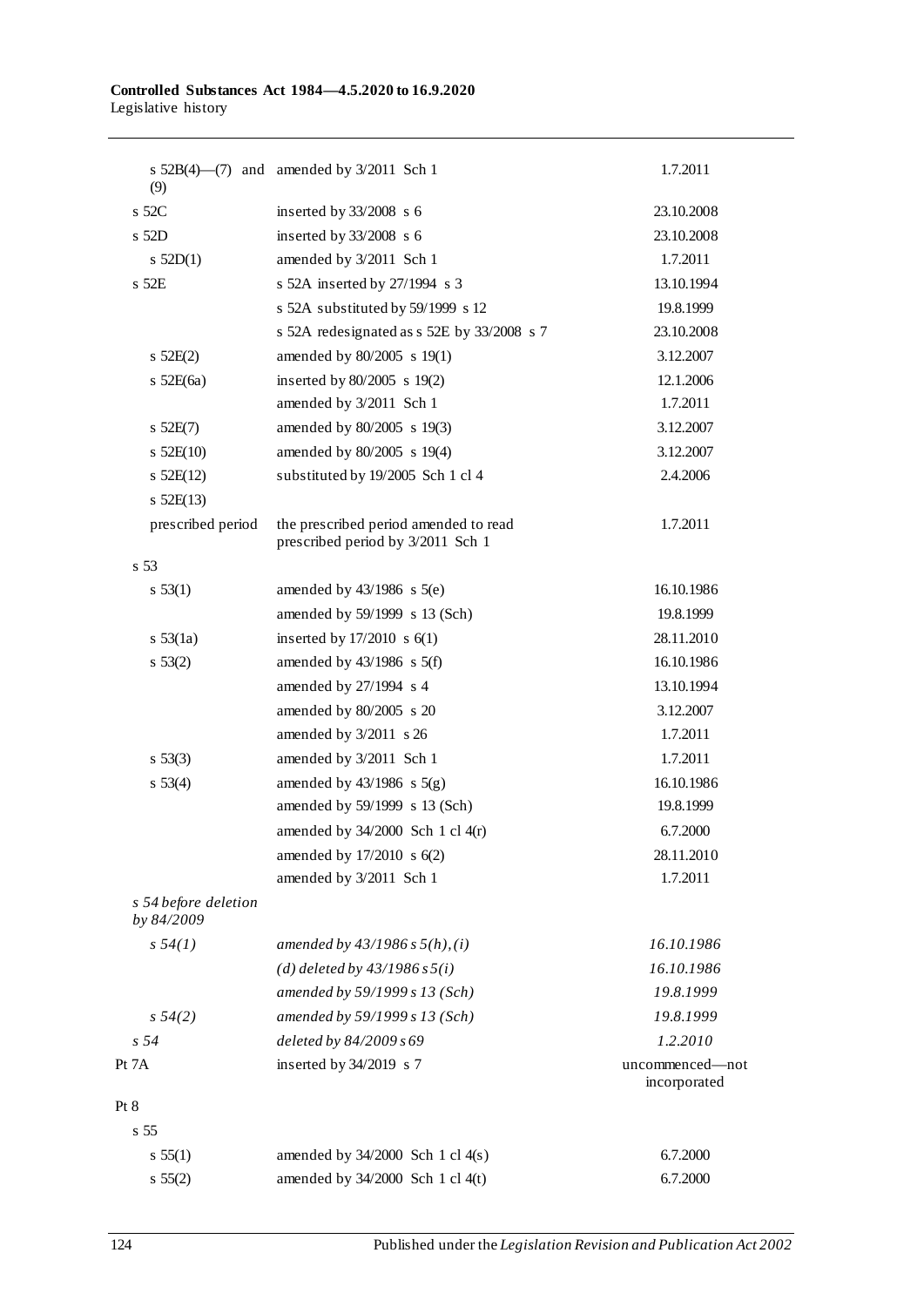| $s\,55(2a)$     | inserted by $64/1986$ s $9(a)$             | 20.11.1986                      |
|-----------------|--------------------------------------------|---------------------------------|
|                 | amended by 98/1995 s 22                    | 4.1.1996                        |
|                 | amended by 59/1999 s 13 (Sch)              | 19.8.1999                       |
|                 | amended by 3/2011 Sch 1                    | 1.7.2011                        |
| s 55(2b)        | inserted by $3/2011$ s $27(1)$             | 9.6.2011                        |
| $s\,55(3)$      | amended by 59/1999 s 13 (Sch)              | 19.8.1999                       |
|                 | amended by $34/2000$ Sch 1 cl $4(u)$       | 6.7.2000                        |
|                 | amended by 3/2011 s 27(2), Sch 1           | 9.6.2011                        |
| $s\,55(3)$      | amended by 3/2011 Sch 1                    | 1.7.2011                        |
| s 55(4)         | substituted by $64/1986$ s $9(b)$          | 20.11.1986                      |
|                 | amended by 59/1999 s 13 (Sch)              | 19.8.1999                       |
|                 | amended by $34/2000$ Sch 1 cl $4(v)$ , (w) | 6.7.2000                        |
|                 | amended by $80/2005$ s $21(1)$             | 12.1.2006                       |
| s 55(5)         | inserted by $64/1986$ s $9(b)$             | 20.11.1986                      |
|                 | substituted by $80/2005$ s $21(2)$         | 12.1.2006                       |
|                 | substituted by $14/2019 s 54(1)$           | 4.5.2020                        |
| s 55(6)         | inserted by $64/1986$ s $9(b)$             | 20.11.1986                      |
|                 | substituted by $80/2005$ s $21(2)$         | 12.1.2006                       |
|                 | amended by $14/2019 s 54(2)$               | 4.5.2020                        |
| s 55(7)         | inserted by $64/1986$ s $9(b)$             | 20.11.1986                      |
|                 | substituted by $80/2005$ s $21(2)$         | 12.1.2006                       |
|                 | amended by $14/2019 s 54(3)$               | 4.5.2020                        |
| $s\,55(8)$      | inserted by $80/2005$ s $21(2)$            | 12.1.2006                       |
|                 | substituted by $14/2019 s 54(4)$           | 4.5.2020                        |
| s 55(9)         | inserted by $42/2015$ s 7                  | 16.9.2016                       |
| s <sub>56</sub> |                                            |                                 |
| $s\,56(1)$      | amended by 64/1986 s 10                    | 20.11.1986                      |
|                 | amended by 59/1999 s 13 (Sch)              | 19.8.1999                       |
|                 | amended by $34/2000$ Sch 1 cl $4(x)$       | 6.7.2000                        |
|                 | substituted by 80/2005 s 22                | 3.12.2007                       |
|                 | amended by 32/2008 s 18                    | 10.9.2009                       |
|                 | amended by 3/2011 s 28                     | 1.7.2011                        |
|                 | amended by 84/2013 s 10                    | 16.2.2014                       |
| $s\,56(2)$      | amended by 59/1999 s 13 (Sch)              | 19.8.1999                       |
| s 56A           | inserted by $34/2019$ s 8                  | uncommenced—not<br>incorporated |
| s 57            |                                            |                                 |
| s 57(1)         | substituted by $64/1986$ s $11(a)$         | 20.11.1986                      |
|                 | amended by $34/2000$ Sch 1 cl $4(y)$       | 6.7.2000                        |
|                 | amended by 3/2011 Sch 1                    | 1.7.2011                        |
|                 | amended by 52/2016 s 6                     | 1.4.2017                        |
| $s\,57(2)$      | substituted by $64/1986$ s $11(a)$         | 20.11.1986                      |
|                 | amended by 34/2000 Sch 1 cl 4(z)           | 6.7.2000                        |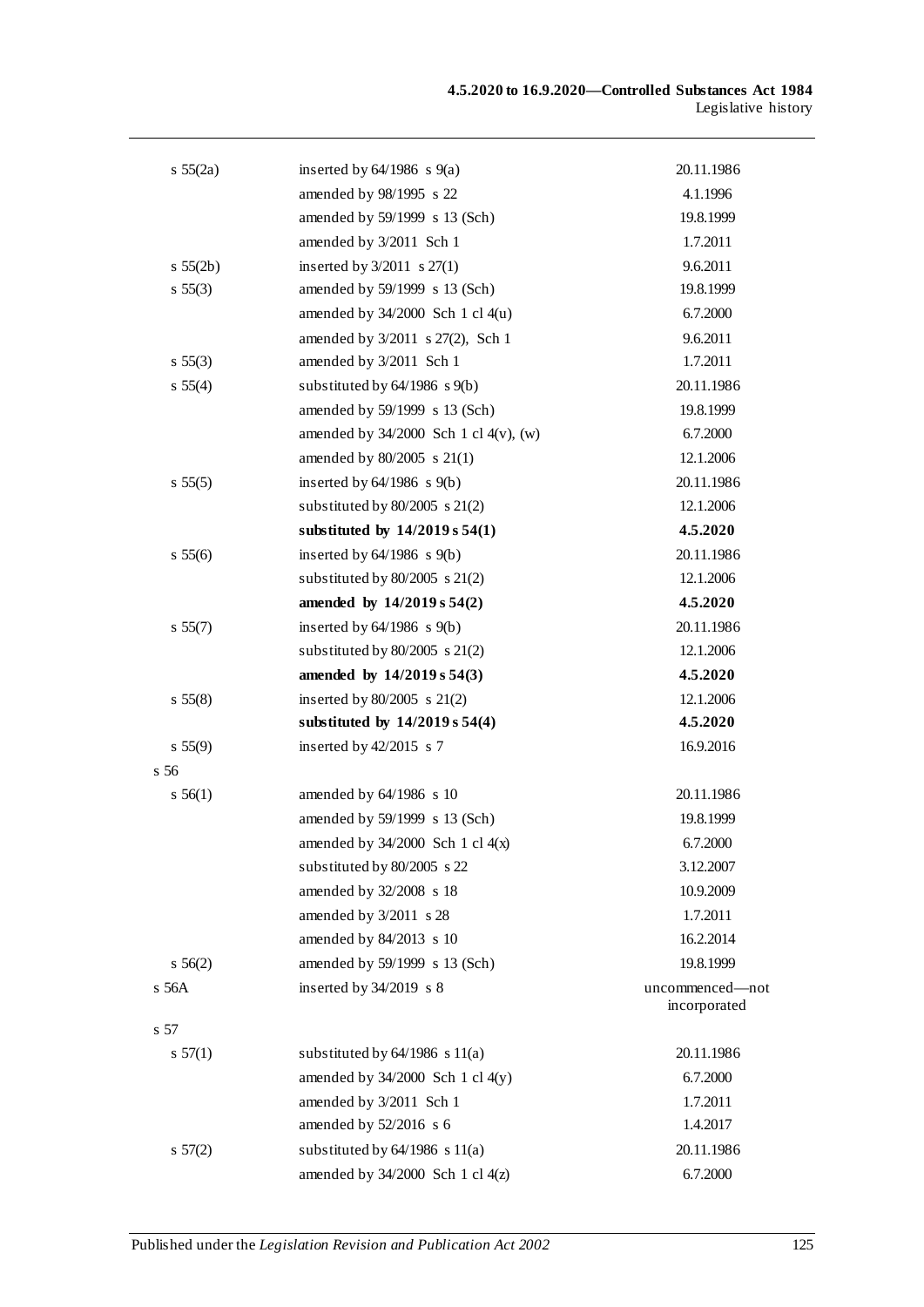| $s\,57(3)$      | amended by $64/1986$ s $11(b)$                 | 20.11.1986 |
|-----------------|------------------------------------------------|------------|
|                 | amended by 59/1999 s 13 (Sch)                  | 19.8.1999  |
|                 | amended by $34/2000$ Sch 1 cl $4(za)$          | 6.7.2000   |
|                 | amended by 3/2011 Sch 1                        | 1.7.2011   |
| s 57(4)         | amended by 98/1995 s 23                        | 4.1.1996   |
|                 | amended by 59/1999 s 13 (Sch)                  | 19.8.1999  |
| $s\,57(5)$      | amended by $64/1986$ s $11(c)$                 | 20.11.1986 |
|                 | substituted by 80/2005 s 23                    | 12.1.2006  |
|                 | substituted by $14/2019 s 55(1)$               | 4.5.2020   |
| $s\,57(6)$      | amended by 59/1999 s 13 (Sch)                  | 19.8.1999  |
|                 | amended by 34/2000 Sch 1 cl (zb)               | 6.7.2000   |
|                 | substituted by 80/2005 s 23                    | 12.1.2006  |
|                 | substituted by $14/2019 s 55(1)$               | 4.5.2020   |
| $s\,57(7)$      | substituted by 80/2005 s 23                    | 12.1.2006  |
|                 | amended by 14/2019 s 55(2)                     | 4.5.2020   |
| $s\,57(8)$      | inserted by 80/2005 s 23                       | 12.1.2006  |
|                 | substituted by $14/2019 s 55(3)$               | 4.5.2020   |
| $s$ 57 $A$      | inserted by 80/2005 s 24                       | 12.1.2006  |
| 57A(2)          | amended by 3/2011 s 29(1), (2)                 | 1.7.2011   |
| s 58            |                                                |            |
| s 58(1)         | amended by $34/2000$ Sch 1 cl $4(zc)$ , $(zd)$ | 6.7.2000   |
|                 | amended by $80/2005$ s $25(1)$ —(3)            | 12.1.2006  |
|                 | amended by $3/2011$ s $30(1)$ —(3)             | 1.7.2011   |
|                 | (d), (e) deleted by $3/2011$ s $30(3)$         | 1.7.2011   |
| $s\ 58(1a)$     | inserted by $80/2005$ s $25(4)$                | 12.1.2006  |
| $s\,58(3)$      | amended by 59/1999 s 13 (Sch)                  | 19.8.1999  |
| s <sub>59</sub> | amended by 98/1995 s 24                        | 4.1.1996   |
|                 | amended by 59/1999 s 13 (Sch)                  | 19.8.1999  |
|                 | deleted by 80/2005 s 26                        | 12.1.2006  |
| $\,$ s 60       |                                                |            |
| $s \ 60(1)$     | amended by $34/2000$ Sch 1 cl $4(ze)$          | 6.7.2000   |
|                 | substituted by 80/2005 s 27                    | 12.1.2006  |
| 560(2)          | amended by 59/1999 s 13 (Sch)                  | 19.8.1999  |
|                 | amended by $34/2000$ Sch 1 cl $4(ze)$ , $(zf)$ | 6.7.2000   |
|                 | amended by 3/2011 s 31(1), (2), Sch 1          | 1.7.2011   |
| $s \ 60(4)$     | amended by 98/1995 s 25                        | 4.1.1996   |
|                 | amended by 59/1999 s 13 (Sch)                  | 19.8.1999  |
| ss 60A and 60B  | inserted by 80/2005 s 28                       | 12.1.2006  |
| s 61            |                                                |            |
| $s \ 61(1)$     | amended by 59/1999 s 13 (Sch)                  | 19.8.1999  |
|                 | amended by $34/2000$ Sch 1 cl $4(zg)$          | 6.7.2000   |
|                 | amended by 32/2008 s 19                        | 10.9.2009  |
| $s \ 61(2)$     | amended by $43/1986$ s $5(j)$                  | 16.10.1986 |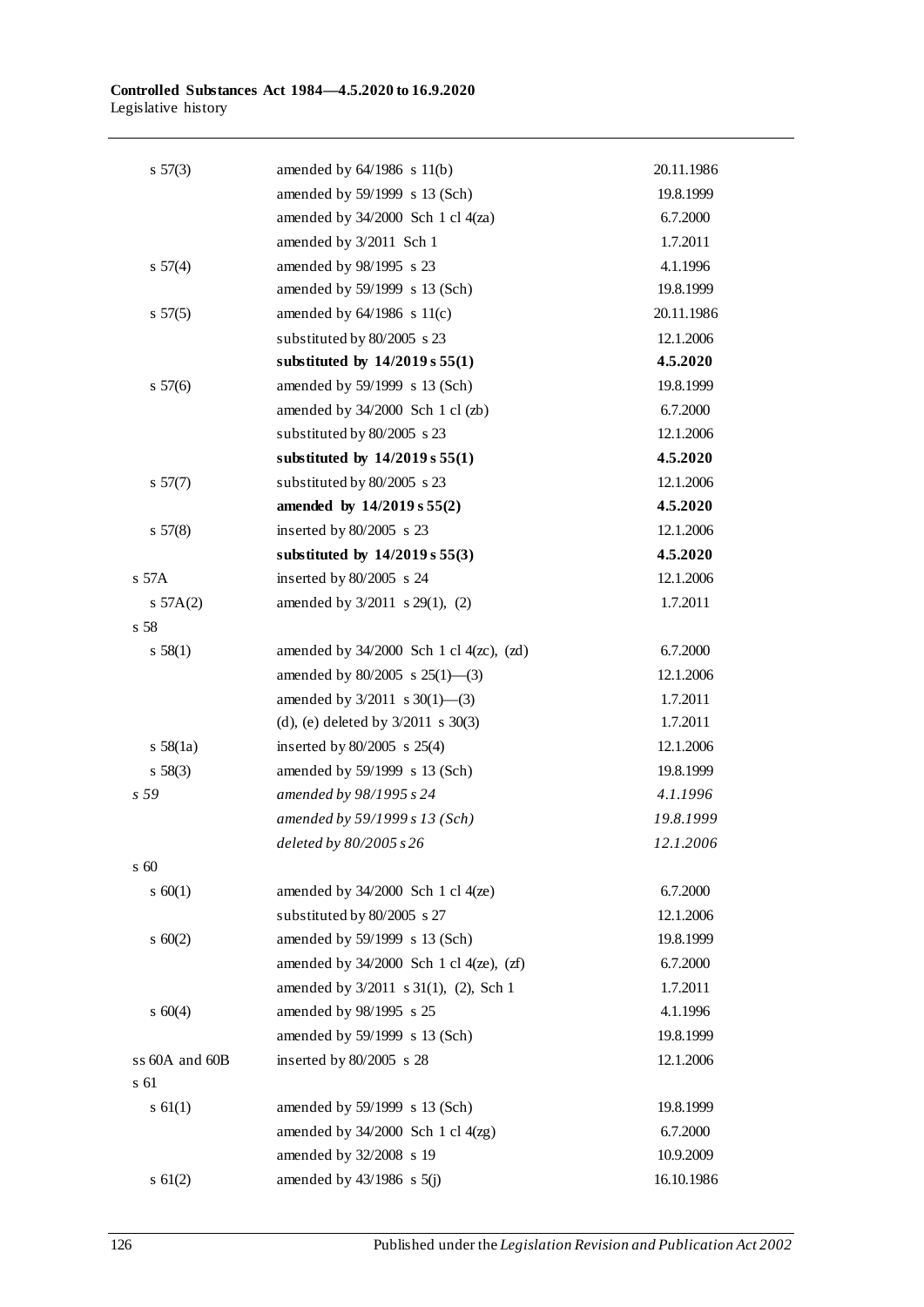|               | amended by 59/1999 s 13 (Sch)          | 19.8.1999                       |
|---------------|----------------------------------------|---------------------------------|
|               | amended by 17/2010 s 7(1), (2)         | 28.11.2010                      |
| s $61(2a)$    | inserted by $80/2005$ s $29(1)$        | 3.12.2007                       |
|               | amended by 17/2010 s 7(3), (4)         | 28.11.2010                      |
| $s \ 61(3)$   | amended by $43/1986$ s $5(k)$          | 16.10.1986                      |
|               | amended by 59/1999 s 13 (Sch)          | 19.8.1999                       |
| $s \ 61(4)$   | inserted by $80/2005$ s $29(2)$        | 3.12.2007                       |
| s 61A         | inserted by 64/1986 s 12               | 20.11.1986                      |
|               | deleted by $87/2000s6$                 | 1.10.2001                       |
| s 62          | amended by 59/1999 s 13 (Sch)          | 19.8.1999                       |
|               | deleted by 3/2011 Sch 1                | 1.7.2011                        |
| $s$ 62A       | inserted by $34/2000$ Sch 1 cl $4(zh)$ | 6.7.2000                        |
| s 63          |                                        |                                 |
| $s \; 63(2)$  | amended by 59/1999 s 13 (Sch)          | 19.8.1999                       |
|               | amended by $50/2007$ s 5               | 26.9.2008                       |
|               | amended by $42/2015$ s 8               | 16.9.2016                       |
| $s \; 63(3)$  | amended by $64/1986$ s $13(a)$         | 20.11.1986                      |
|               | amended by 29/1990 s 7                 | 26.9.1991                       |
|               | amended by 59/1999 s 13 (Sch)          | 19.8.1999                       |
|               | amended by 80/2005 s 30(1)             | 3.12.2007                       |
|               | amended by 3/2011 Sch 1                | 1.7.2011                        |
| $s \; 63(4)$  | amended by $64/1986$ s $13(b)$         | 20.11.1986                      |
|               | amended by $98/1995$ s $26(a)$         | 4.1.1996                        |
|               | amended by $80/2005$ s $30(2)$ —(5)    | 3.12.2007                       |
|               | amended by $3/2011$ s $32(1)$ —(6)     | 1.7.2011                        |
|               | amended by 84/2013 s 11                | 16.2.2014                       |
|               | amended by 34/2019 s 9(1)              | uncommenced-not<br>incorporated |
| $s \; 63(5)$  | substituted by 98/1995 s 26(b)         | 4.1.1996                        |
|               | amended by 32/2008 s 20                | 10.9.2009                       |
| $s \; 63(5a)$ | inserted by 98/1995 s 26(b)            | 4.1.1996                        |
| s 63(6)       | amended by 80/2005 s 30(6)             | 3.12.2007                       |
|               | amended by 33/2008 s 8                 | 23.10.2008                      |
| $s \, 63(7)$  | inserted by $3/2011$ s $32(7)$         | 1.7.2011                        |
|               | amended by 34/2019 s 9(2)              | uncommenced—not<br>incorporated |

# **Transitional etc provisions associated with Act or amendments**

# *Statutes Repeal and Amendment (Courts) Act 1991*

# **22—Transitional provisions—general**

(1) This section applies to amendments made by this Act or the *[Justices Amendment](http://www.legislation.sa.gov.au/index.aspx?action=legref&type=act&legtitle=Justices%20Amendment%20Act%201991)  Act [1991](http://www.legislation.sa.gov.au/index.aspx?action=legref&type=act&legtitle=Justices%20Amendment%20Act%201991)*.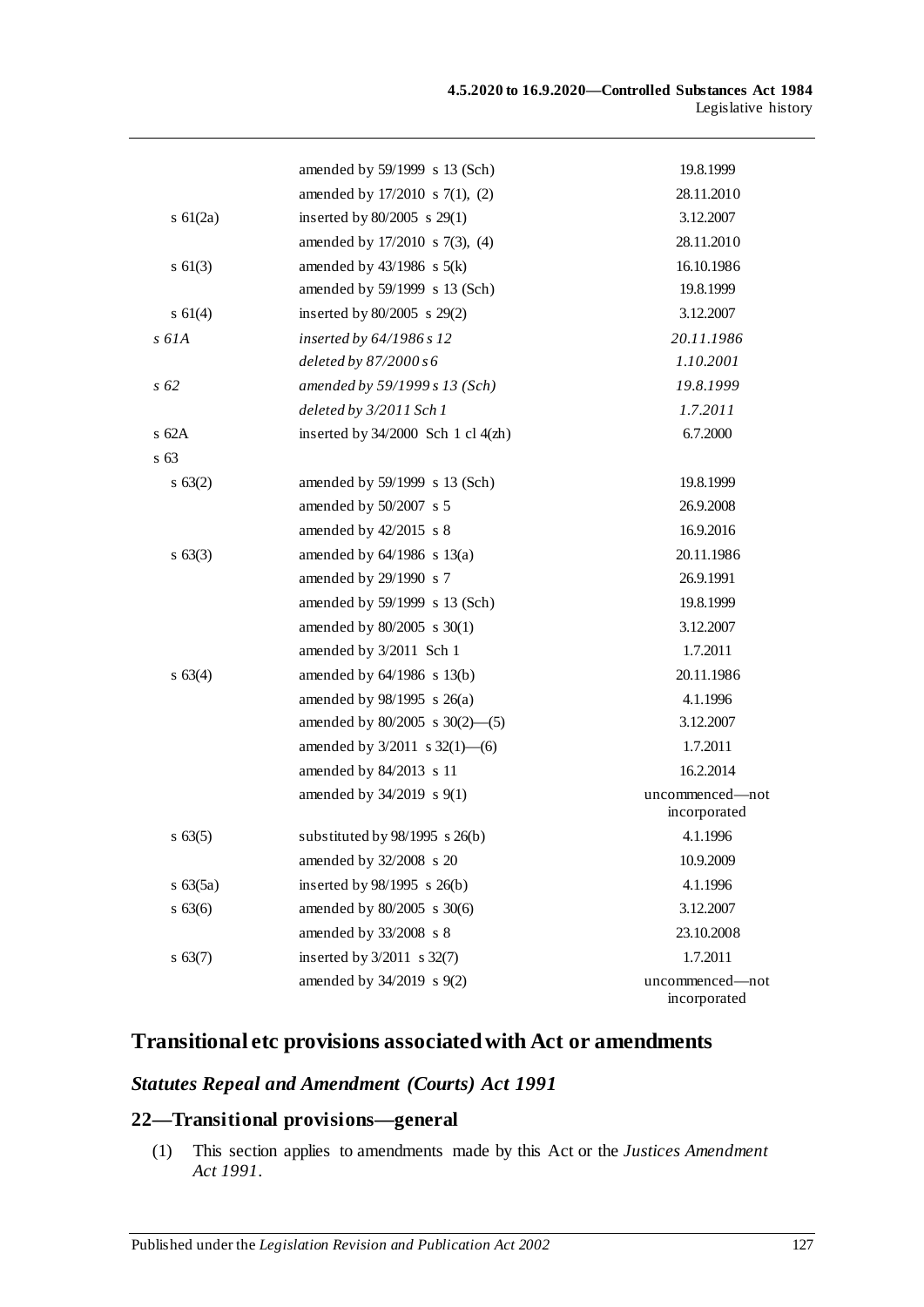- (2) The following transitional provisions apply in relation to those amendments:
	- (a) if the effect of the amendment is to reduce the penalty for an offence, the amendment applies whether the offence was committed before or after the amendment takes effect;
	- (b) if the effect of the amendment is to increase the penalty for an offence, the amendment applies only to offences committed after it takes effect;
	- (c) if the effect of the amendment is to increase or remove a time limit for commencing proceedings for an offence, the previous limit applies in respect of an offence committed before the amendment takes effect;
	- (d) an amendment affecting the classification of an offence as summary or indictable does not apply in relation to an offence committed before the amendment takes effect.

# *Statutes Amendment and Repeal (Common Expiation Scheme) Act 1996*

### **5—Transitional provision**

An Act repealed or amended by this Act will continue to apply (as in force immediately prior to the repeal or amendment coming into operation) to an expiation notice issued under the repealed or amended Act.

### *Controlled Substances (Drug Offence Diversion) Amendment Act 2000*

### **7—Transitional provision**

- (1) Subject to subsection (2), Division 2 of Part 5 of the principal Act, as amended by this Act, applies in relation to a simple possession offence whether allegedly committed before or after the commencement of this Act.
- (2) Division 2 of Part 5 of the principal Act, as in force immediately before the commencement of this Act, continues to apply in relation to a simple possession offence committed before that commencement if the person alleged to have committed the offence has, at some time before that commencement, been given a notice requiring him or her to appear before an assessment panel in respect of that offence (and, for the purposes of this subsection, section 16 of the *[Acts Interpretation](http://www.legislation.sa.gov.au/index.aspx?action=legref&type=act&legtitle=Acts%20Interpretation%20Act%201915)  Act [1915](http://www.legislation.sa.gov.au/index.aspx?action=legref&type=act&legtitle=Acts%20Interpretation%20Act%201915)* applies).
- (3) The panels of legal practitioners and health professionals established by the Minister under section 34(2) and (3) of the principal Act, as in force immediately before the commencement of this Act—
	- (a) continue in existence and will be maintained by the Minister in the manner contemplated by that section; and
	- (b) together form a body that the Minister will accredit as a drug assessment service under and in accordance with the Act as in force after that commencement.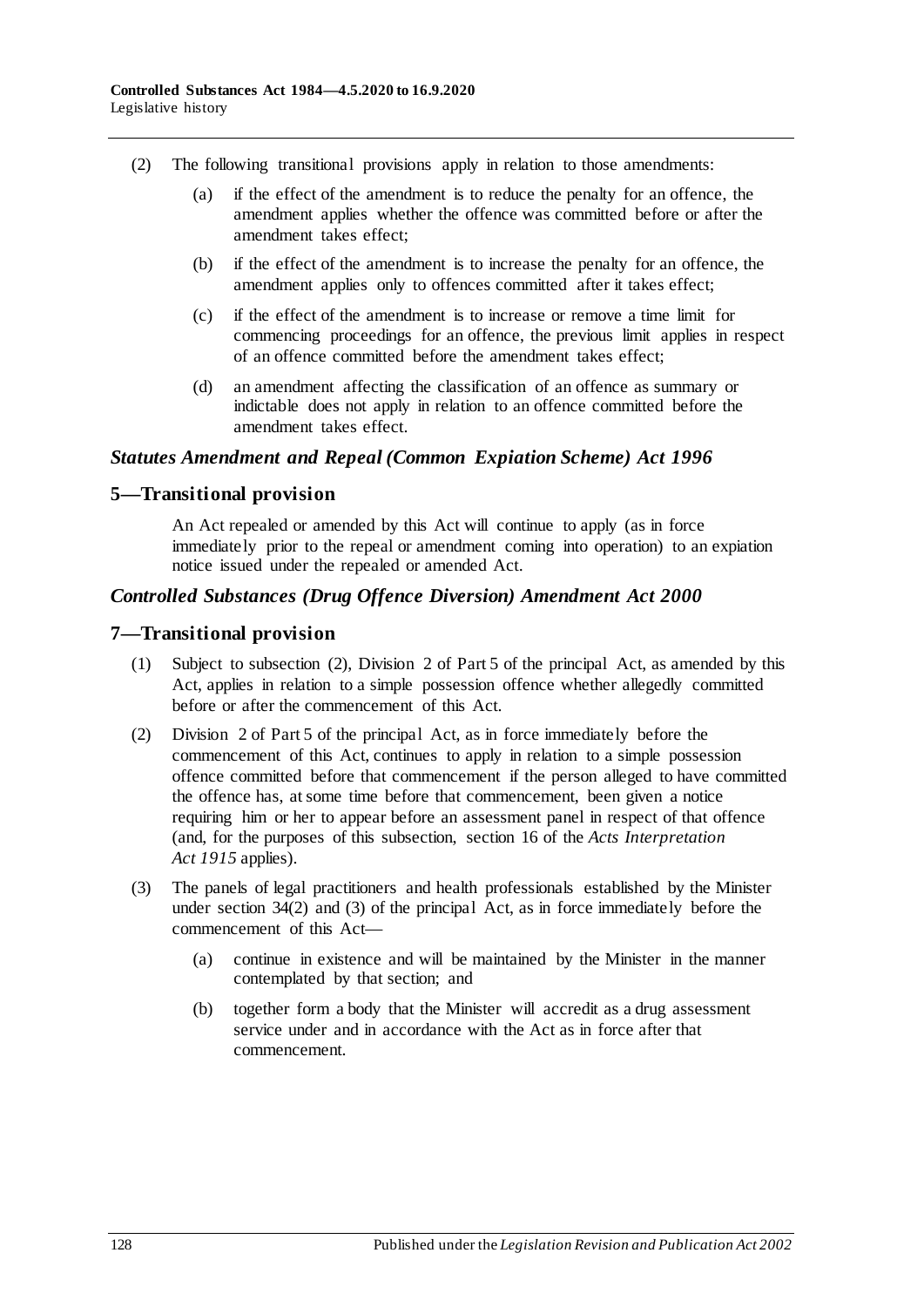# *Controlled Substances (Cannabis) Amendment Act 2002*

### **4—Transitional provision**

Section 45A of the principal Act, as in force immediately before the commencement of this Act, continues to apply in relation to offences alleged to have been committed before that commencement.

### *Controlled Substances (Serious Drug Offences) Amendment Act 2005, Sch 1*

### **6—Transitional provision**

An amendment to the principal Act effected by a provision of this Act only applies in relation to an offence if the offence is committed on or after the commencement of the provision.

### *Statutes Amendment (Courts Efficiency Reforms) Act 2012*

### **9—Transitional provision**

The amendments made to the *[Controlled Substances Act](http://www.legislation.sa.gov.au/index.aspx?action=legref&type=act&legtitle=Controlled%20Substances%20Act%201984) 1984* by this Part—

- (a) do not apply in relation to the sentencing of a person following the commencement of this Part if the proceedings for the relevant offence were commenced before that commencement (and such sentencing is to occur as if this Act had not been enacted); and
- (b) apply in relation to the sentencing of a person following the commencement of this Part (including the sentencing of a person for an offence that occurred before that commencement) if the proceedings for the relevant offence were commenced on or after that commencement.

## *Controlled Substances (Simple Possession Offences) Amendment Act 2015, Sch 1—Transitional provision*

Nothing in this Act affects the application of Part 5 Division 6 of the *[Controlled](http://www.legislation.sa.gov.au/index.aspx?action=legref&type=act&legtitle=Controlled%20Substances%20Act%201984)  [Substances Act](http://www.legislation.sa.gov.au/index.aspx?action=legref&type=act&legtitle=Controlled%20Substances%20Act%201984) 1984* to a person referred to an assessment service under that Division before the commencement of this Act.

### *Statutes Amendment (SACAT) Act 2019, Pt 7*

#### **56—Transitional provisions**

- (1) A right of appeal under the principal Act in existence (but not yet exercised) before the relevant day, will be exercised as if this Part had been in operation before the right arose, so that the relevant proceedings may be commenced before the Tribunal rather than the Administrative and Disciplinary Division of the District Court.
- (2) A decision or order of the Administrative and Disciplinary Division of the District Court under the principal Act in force immediately before the relevant day will, on and from the relevant day, be taken to be a decision or order of the Tribunal.
- (3) Nothing in this section affects any proceedings before the Administrative and Disciplinary Division of the District Court commenced under the principal Act before the relevant day.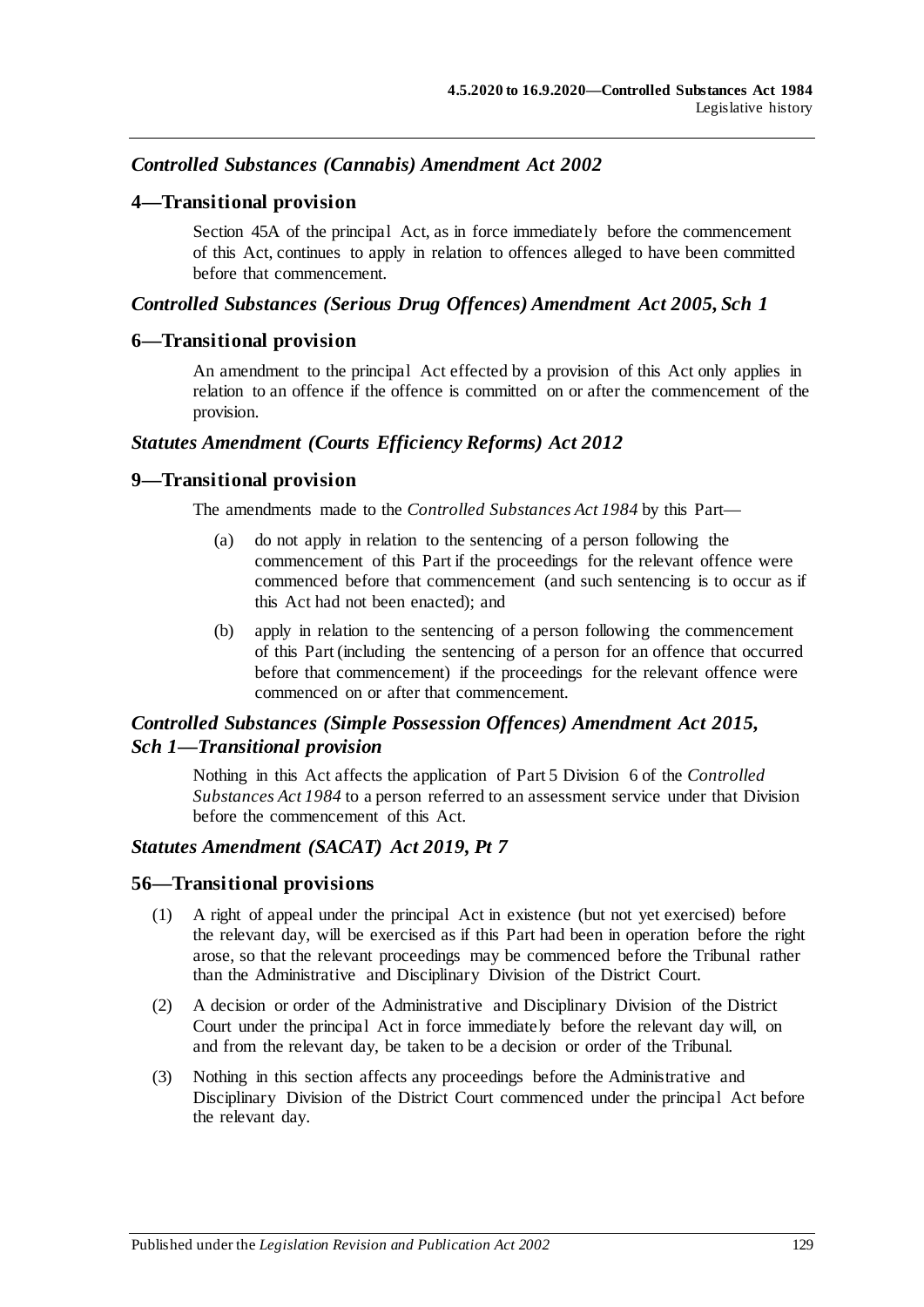- (4) A member of a panel of persons who may sit as assessors established under the principal Act (as in existence immediately before the relevant day) ceases to hold office on the commencement of this subsection and any contract of employment, agreement or arrangement relating to the office held by that member is terminated by force of this subsection at the same time.
- (5) In this section—

*principal Act* means the *[Controlled Substances Act](http://www.legislation.sa.gov.au/index.aspx?action=legref&type=act&legtitle=Controlled%20Substances%20Act%201984) 1984*;

*relevant day* means the day on which this Part comes into operation;

*Tribunal* means the South Australian Civil and Administrative Tribunal established under the *[South Australian Civil and Administrative Tribunal Act](http://www.legislation.sa.gov.au/index.aspx?action=legref&type=act&legtitle=South%20Australian%20Civil%20and%20Administrative%20Tribunal%20Act%202013) 2013*.

# **Historical versions**

Reprint No 1—1.7.1991 Reprint No 2—26.9.1991 Reprint No 3—21.11.1991 Reprint No 4—6.7.1992 Reprint No 5—10.9.1992 Reprint No 6—13.10.1994 Reprint No 7—4.1.1996 Reprint No 8—3.2.1997 Reprint No 9—19.8.1999 Reprint No 10—6.7.2000 Reprint No 11—1.10.2001 Reprint No 12—1.2.2003 30.9.2004 12.1.2006 2.4.2006 3.12.2007 8.6.2008 1.7.2008 26.9.2008 19.10.2008 23.10.2008 10.9.2009 1.2.2010 1.7.2010 28.11.2010 9.6.2011 1.7.2011 28.8.2011 1.1.2012 17.6.2012